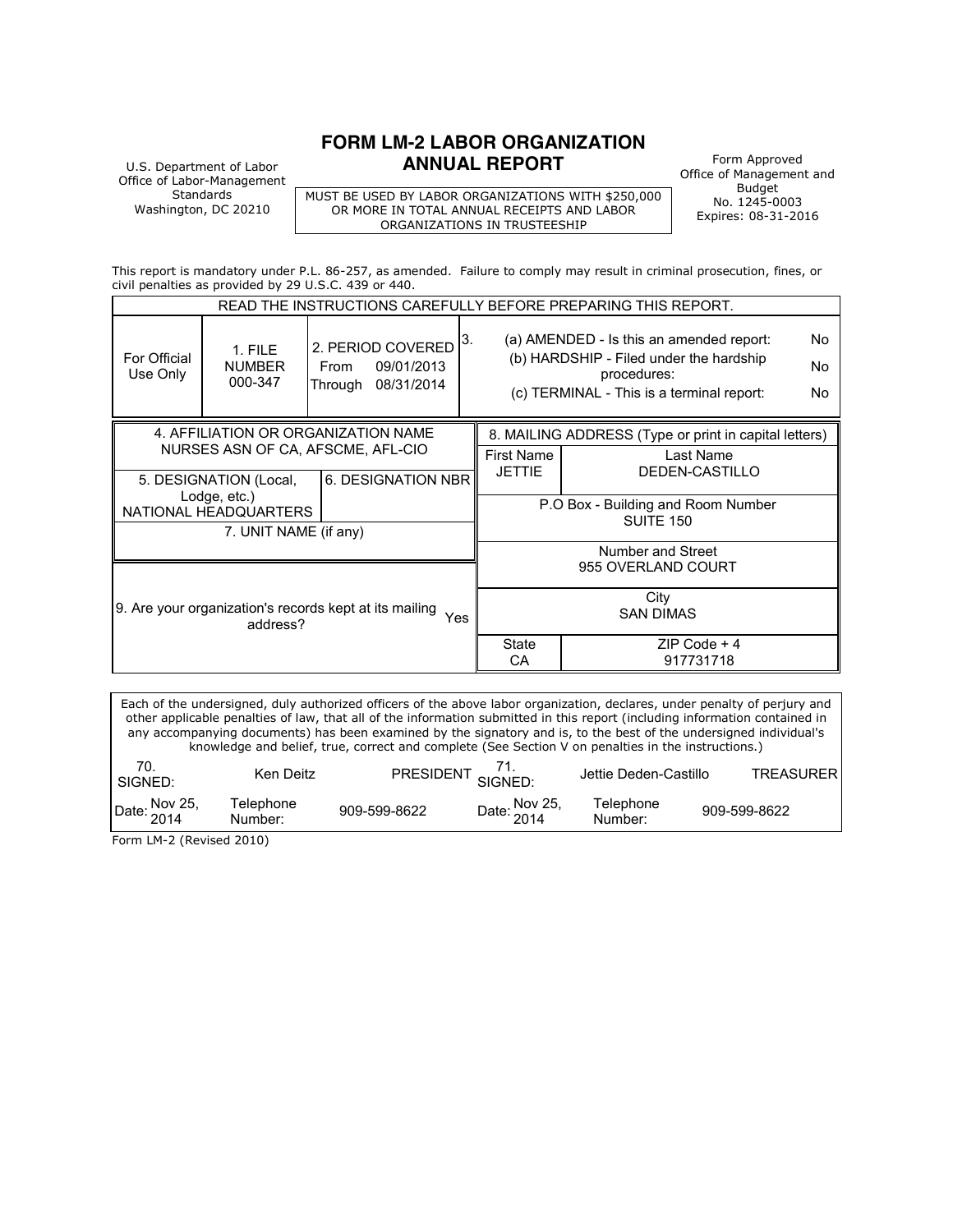### **ITEMS 10 THROUGH 21 FILE NUMBER: 000-347**

| 10. During the reporting period did the labor<br>organization create or participate in the<br>administration of a trust or a fund or<br>organization, as defined in the instructions,<br>which provides benefits for members or | No        | 20. How many members did the labor<br>organization have at the end of the reporting<br>period?<br>21. What are the labor organization's rates of dues and<br>fees? |                    |                  |                               |         | 22.015  |
|---------------------------------------------------------------------------------------------------------------------------------------------------------------------------------------------------------------------------------|-----------|--------------------------------------------------------------------------------------------------------------------------------------------------------------------|--------------------|------------------|-------------------------------|---------|---------|
| beneficiaries?                                                                                                                                                                                                                  |           |                                                                                                                                                                    |                    |                  | <b>Rates of Dues and Fees</b> |         |         |
| 11(a). During the reporting period did the                                                                                                                                                                                      |           | Dues/Fees Amount                                                                                                                                                   |                    |                  | Unit                          | Minimum | Maximum |
| labor organization have a political action<br>committee (PAC) fund?                                                                                                                                                             | Yes       | (a)<br>Regular                                                                                                                                                     |                    |                  | BI-<br>0per <sub>WEEKLY</sub> | 11.65   | 71.06   |
| 11(b). During the reporting period did the<br>labor organization have a subsidiary                                                                                                                                              |           | Dues/Fees                                                                                                                                                          |                    |                  |                               |         |         |
| organization as defined in Section X of these<br>Instructions?                                                                                                                                                                  | No        | (b)<br>Working<br>Dues/Fees                                                                                                                                        |                    | 0 <sub>per</sub> | N/A                           | N/A     | N/A     |
| 12. During the reporting period did the labor<br>organization have an audit or review of its<br>books and records by an outside accountant<br>or by a parent body auditor/representative?                                       | Yes       | (c)<br>Initiation<br>Fees                                                                                                                                          | 100 <sub>per</sub> |                  | <b>ONE</b><br><b>TIME</b>     | N/A     | N/A     |
| 13. During the reporting period did the labor<br>organization discover any loss or shortage of                                                                                                                                  |           | (d)<br>Transfer<br>Fees                                                                                                                                            | N/Aper             |                  | N/A                           | N/A     | N/A     |
| funds or other assets? (Answer "Yes" even if<br>there has been repayment or recovery.)                                                                                                                                          | No        | (e) Work<br>Permits                                                                                                                                                | N/Aper             |                  | N/A                           | N/A     | N/A     |
| 14. What is the maximum amount<br>recoverable under the labor organization's<br>fidelity bond for a loss caused by any officer,<br>employee or agent of the labor organization<br>who handled union funds?                      | \$100,000 |                                                                                                                                                                    |                    |                  |                               |         |         |
| 15. During the reporting period did the labor<br>organization acquire or dispose of any assets<br>in a manner other than purchase or sale?                                                                                      | Yes       |                                                                                                                                                                    |                    |                  |                               |         |         |
| 16. Were any of the labor organization's<br>assets pledged as security or encumbered in<br>any way at the end of the reporting period?                                                                                          | No        |                                                                                                                                                                    |                    |                  |                               |         |         |
| 17. Did the labor organization have any<br>contingent liabilities at the end of the<br>reporting period?                                                                                                                        | Yes       |                                                                                                                                                                    |                    |                  |                               |         |         |
| 18. During the reporting period did the labor<br>organization have any changes in its<br>constitution or bylaws, other than rates of<br>dues and fees, or in practices/procedures<br>listed in the instructions?                | <b>No</b> |                                                                                                                                                                    |                    |                  |                               |         |         |
| 19. What is the date of the labor<br>organization's next regular election of<br>officers?                                                                                                                                       | 10/2014   |                                                                                                                                                                    |                    |                  |                               |         |         |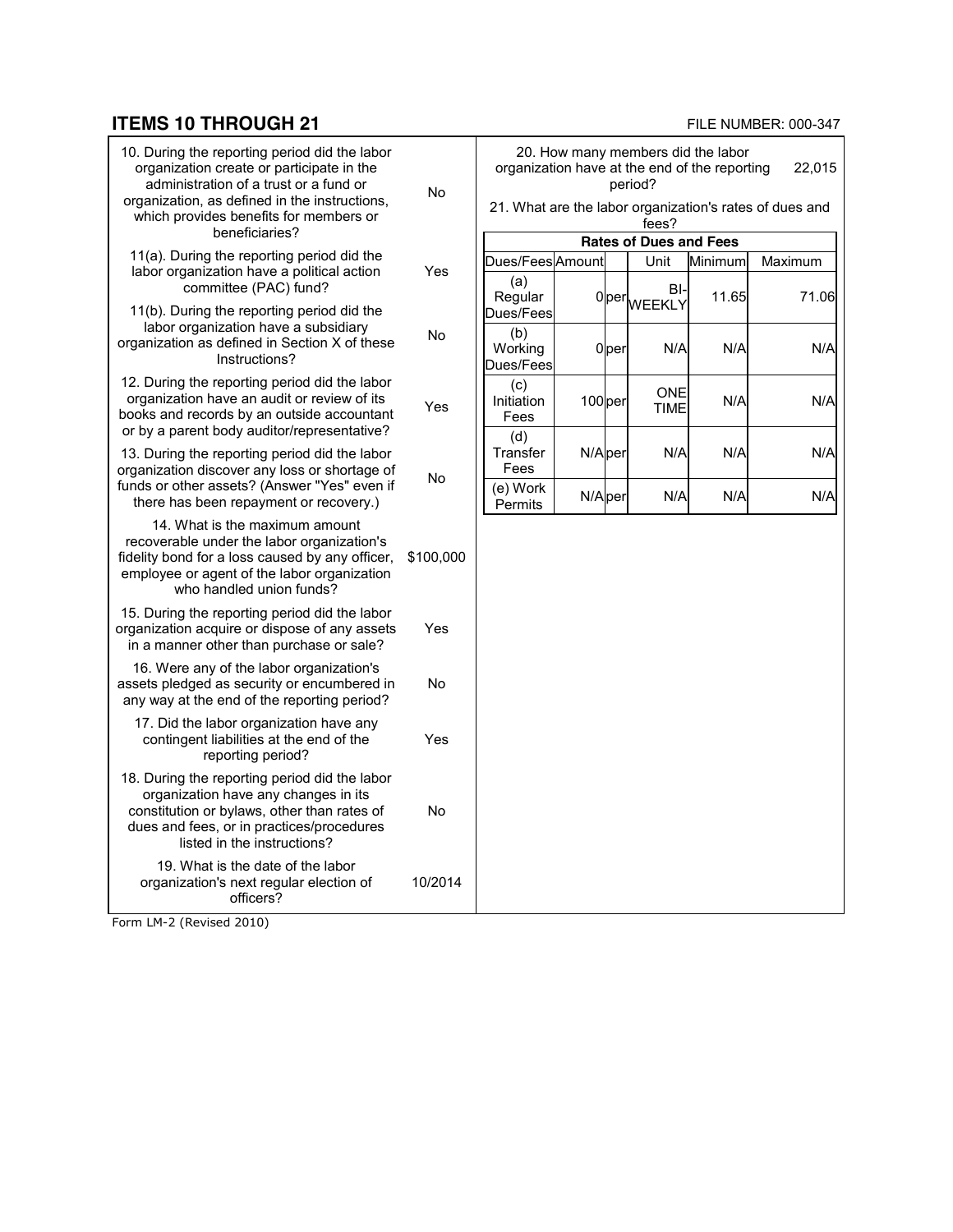# **STATEMENT A - ASSETS AND LIABILITIES** FILE NUMBER: 000-347

|               | <b>ASSETS</b>                | lSchedulel<br>Number | Start of Reporting<br>Period<br>(A) | End of Reporting<br>Period<br>(B) |
|---------------|------------------------------|----------------------|-------------------------------------|-----------------------------------|
|               | 22. Cash                     |                      | \$8,636,016                         | \$9,844,339                       |
|               | 23. Accounts Receivable      |                      | \$1,282,859                         | \$366,202                         |
| <b>ASSETS</b> | 24. Loans Receivable         | 2                    | \$0                                 | \$0                               |
|               | 25. U.S. Treasury Securities |                      | \$0                                 | \$0                               |
|               | 26. Investments              | 5                    | \$2,319,883                         | \$3,336,352                       |
|               | 27. Fixed Assets             | 6                    | \$349,267                           | \$248,194                         |
|               | 28. Other Assets             |                      | \$278,625                           | \$480,201                         |
|               | <b>29. TOTAL ASSETS</b>      |                      | \$12,866,650                        | \$14,275,288                      |

|                    | <b>LIABILITIES</b>           | Schedule<br>Number | Start of Reporting<br>Period<br>(A) | End of Reporting<br>Period<br>(B) |
|--------------------|------------------------------|--------------------|-------------------------------------|-----------------------------------|
|                    | 30. Accounts Payable         |                    | \$525.542                           | \$301,420                         |
| <b>LIABILITIES</b> | 31. Loans Payable            |                    |                                     | \$0                               |
|                    | 32. Mortgages Payable        |                    | \$0                                 | \$0                               |
|                    | 33. Other Liabilities        | 10                 | \$2,764,320                         | \$5,104,798                       |
|                    | <b>34. TOTAL LIABILITIES</b> |                    | \$3,289,862                         | \$5,406,218                       |

| 000T<br>88<br>35.<br>N⊩<br>ີ<br>, NEI ASSEIS<br>.ne |
|-----------------------------------------------------|
|-----------------------------------------------------|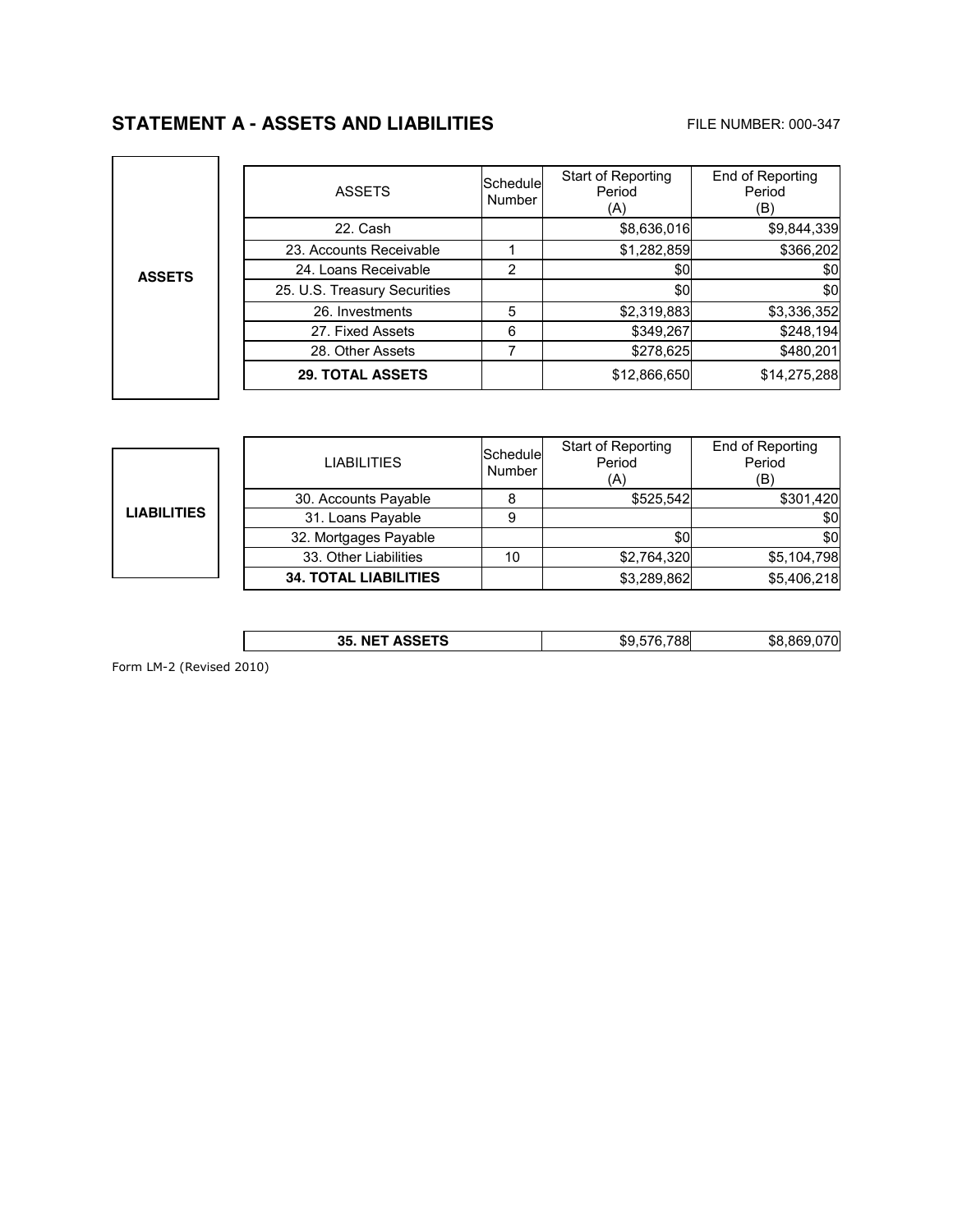## **STATEMENT B - RECEIPTS AND DISBURSEMENTS** FILE NUMBER: 000-347

| <b>CASH RECEIPTS</b>                                          | SCH | <b>AMOUNT</b> |
|---------------------------------------------------------------|-----|---------------|
| 36. Dues and Agency Fees                                      |     | \$21,623,714  |
| 37. Per Capita Tax                                            |     | \$0           |
| 38. Fees, Fines, Assessments, Work<br>Permits                 |     | \$193,217     |
| 39. Sale of Supplies                                          |     | \$0           |
| 40. Interest                                                  |     | \$66,493      |
| 41. Dividends                                                 |     | \$0           |
| 42. Rents                                                     |     | \$0           |
| 43. Sale of Investments and Fixed<br>Assets                   | 3   | \$5,434,077   |
| 44. Loans Obtained                                            | 9   | \$0           |
| 45. Repayments of Loans Made                                  | 2   | \$0           |
| 46. On Behalf of Affiliates for<br><b>Transmittal to Them</b> |     | \$3,349,612   |
| 47. From Members for Disbursement<br>on Their Behalf          |     | \$189,166     |
| 48. Other Receipts                                            | 14  | \$2,547,636   |
| <b>49. TOTAL RECEIPTS</b>                                     |     | \$33,403,915  |

| <b>CASH DISBURSEMENTS</b>                                      |                                       | <b>SCH</b> | <b>AMOUNT</b> |  |
|----------------------------------------------------------------|---------------------------------------|------------|---------------|--|
| 50. Representational Activities                                |                                       | 15         | \$9,914,817   |  |
|                                                                | 51. Political Activities and Lobbying |            |               |  |
| 52. Contributions, Gifts, and Grants                           | 17                                    | \$104,922  |               |  |
|                                                                | 53. General Overhead                  |            |               |  |
|                                                                | 54. Union Administration              |            |               |  |
| 55. Benefits                                                   |                                       | 20         | \$2,117,007   |  |
| 56. Per Capita Tax                                             |                                       |            | \$3,804,869   |  |
| 57. Strike Benefits                                            |                                       |            | \$0           |  |
| 58. Fees, Fines, Assessments, etc.                             |                                       | \$0        |               |  |
| 59. Supplies for Resale                                        |                                       | \$0        |               |  |
| 60. Purchase of Investments and Fixed<br>Assets                |                                       |            | \$6,433,965   |  |
| 61. Loans Made                                                 | $\overline{2}$                        | \$0        |               |  |
| 62. Repayment of Loans Obtained                                |                                       |            | \$0           |  |
| 63. To Affiliates of Funds Collected on<br><b>Their Behalf</b> |                                       |            | \$3,099,005   |  |
| 64. On Behalf of Individual Members                            |                                       |            | \$253,225     |  |
| 65. Direct Taxes                                               |                                       |            | \$812,825     |  |
|                                                                |                                       |            |               |  |
| 66. Subtotal                                                   |                                       |            | \$32,172,626  |  |
| 67. Withholding Taxes and Payroll<br>Deductions                |                                       |            |               |  |
| 67a. Total Withheld                                            | \$3,398,360                           |            |               |  |
| 67b. Less Total<br>Disbursed                                   | \$3,421,326                           |            |               |  |
| 67c. Total Withheld But Not<br>Disbursed                       |                                       |            | $-$ \$22,966  |  |
| <b>68. TOTAL DISBURSEMENTS</b>                                 |                                       |            | \$32,195,592  |  |
|                                                                |                                       |            |               |  |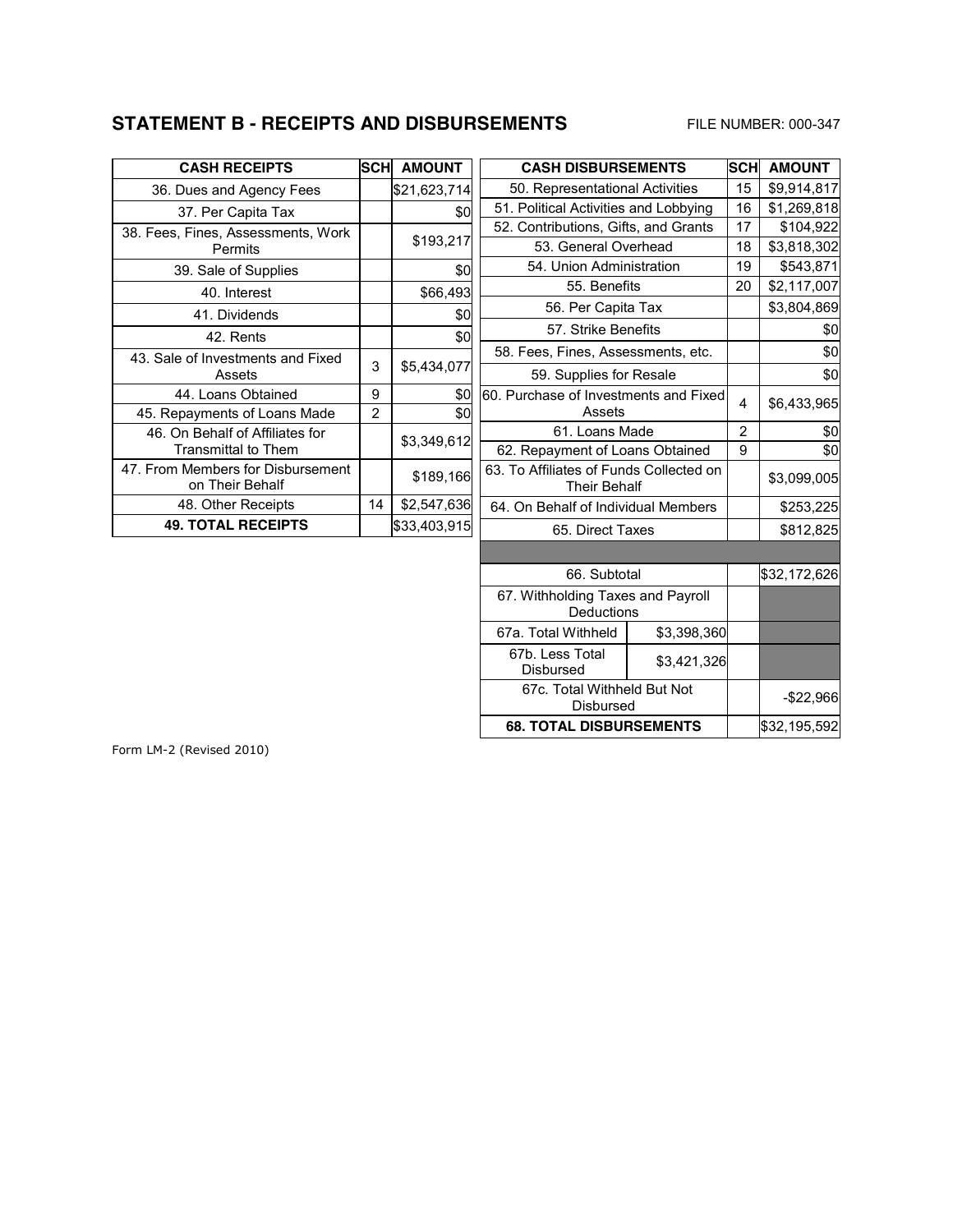# **SCHEDULE 1 - ACCOUNTS RECEIVABLE AGING SCHEDULE** FILE NUMBER: 000-347

|                                                                                     | Total     | 90-180 | $180+$ | Liquidated                                   |
|-------------------------------------------------------------------------------------|-----------|--------|--------|----------------------------------------------|
| Entity or Individual Name                                                           | Account   | Days   | Days   | Account                                      |
| (A)                                                                                 |           |        |        | Receivable   Past Due   Past Due  Receivable |
|                                                                                     | (B)       | (C)    | (D)    | (E)                                          |
| Total of all itemized accounts receivable                                           | \$0       | \$0    | \$0    | \$0                                          |
| Totals from all other accounts receivable                                           | \$366,202 |        |        |                                              |
| Totals (Total of Column (B) will be automatically entered in Item 23,<br>Column(B)) | \$366,202 | \$0    | \$0    | \$0                                          |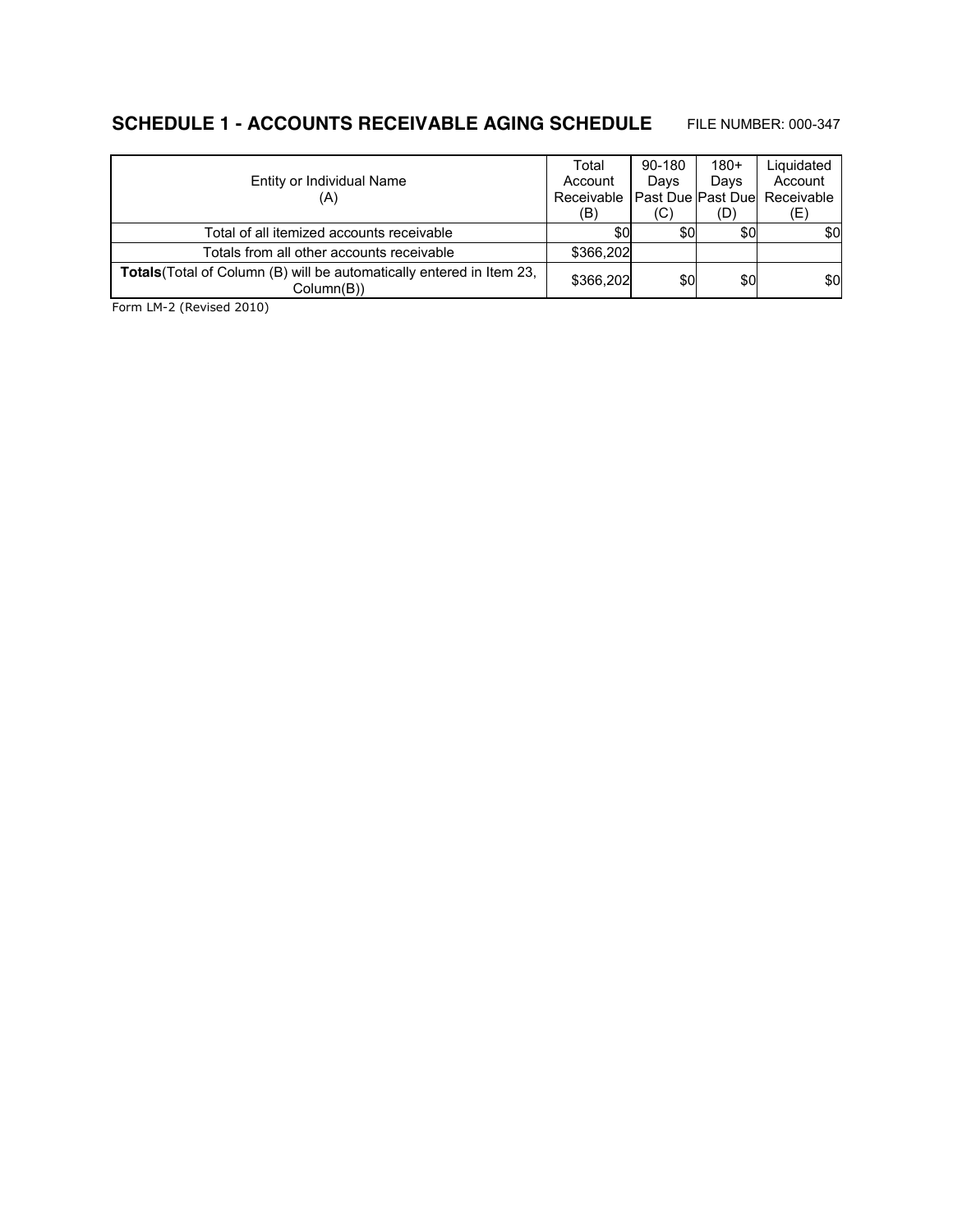# **SCHEDULE 2 - LOANS RECEIVABLE EXAMPLE 2 - LOANS RECEIVABLE**

| List below loans to officers, employees, or<br>members which at any time during the<br>reporting period exceeded \$250 and list all | Loans<br>Outstanding at<br>Start of Period | Loans<br>Made<br>During | <b>Repayments Received</b><br><b>During Period</b> |                                   | Loans<br>Outstanding at<br>End of Period |
|-------------------------------------------------------------------------------------------------------------------------------------|--------------------------------------------|-------------------------|----------------------------------------------------|-----------------------------------|------------------------------------------|
| loans to business enterprises regarless of<br>amount.<br>(A)                                                                        | (B)                                        | Period<br>(C)           | Cash<br>(D)(1)                                     | <b>Other Than Cashl</b><br>(D)(2) | (E)                                      |
| Total of loans not listed above                                                                                                     |                                            |                         |                                                    |                                   |                                          |
| <b>Total of all lines above</b>                                                                                                     | \$0                                        | \$0                     | \$0                                                | \$0                               | \$0                                      |
| Totals will be automatically entered in                                                                                             | Item 24<br>Column (A)                      | Item 61                 | Item 45                                            | Item 69<br>with<br>Explanation    | Item 24<br>Column (B)                    |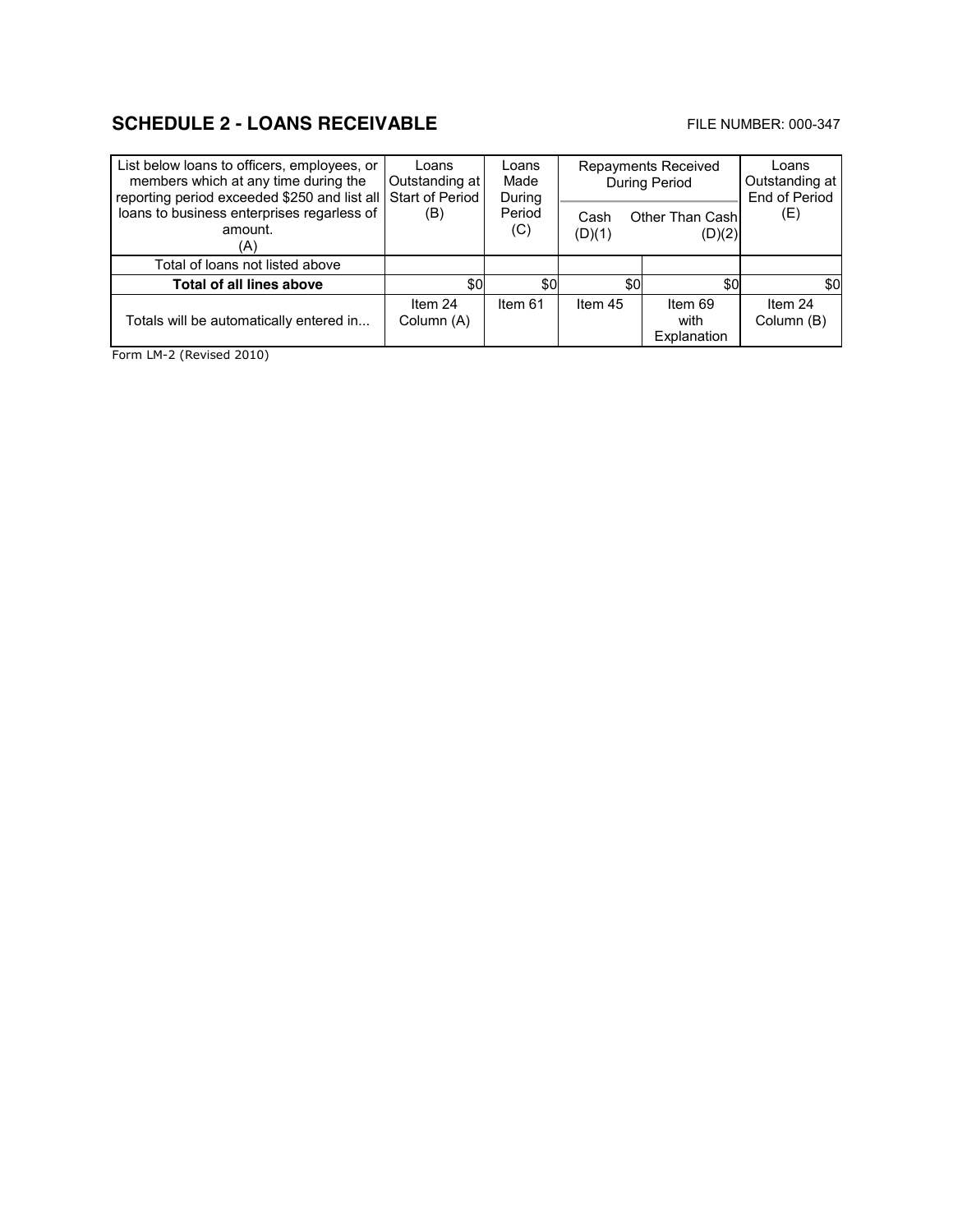# **SCHEDULE 3 - SALE OF INVESTMENTS AND FIXED ASSETS** FILE NUMBER: 000-347

| Description (if land or buildings give location)<br>(A)                 | Cost<br>(B) | <b>Book Value</b><br>(C) | <b>Gross Sales Price</b><br>(D) | Amount<br>Received<br>(E) |
|-------------------------------------------------------------------------|-------------|--------------------------|---------------------------------|---------------------------|
| Total of all lines above                                                | \$5,451,261 | \$5,451,261              | \$5,434,077                     | \$5,434,077               |
| MORGAN STANLEY U.S. GOVERNMENT<br><b>SEC TRUST</b>                      | \$3,780,023 | \$3,780,023              | \$3,768,107                     | \$3,768,107               |
| MORGAN STANLEY U.S. GOVERNMENT<br><b>FED AGENCY</b>                     | \$1,671,238 | \$1,671,238              | \$1,665,970                     | \$1,665,970               |
|                                                                         |             |                          | Less<br>Reinvestments           | \$0                       |
| The total from Net Sales Line will be automatically entered in Item 43) |             |                          | <b>Net Sales</b>                | \$5,434,077               |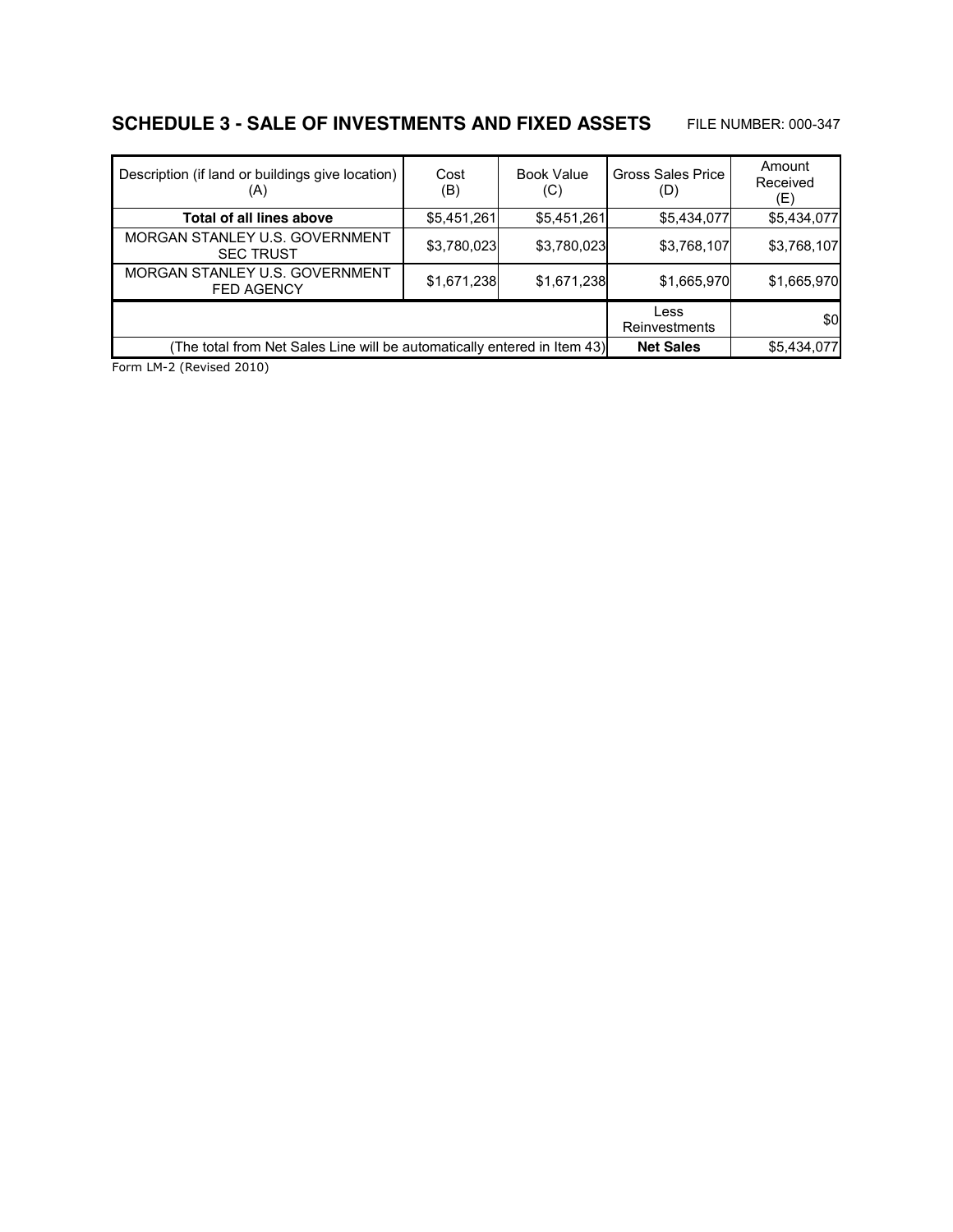### **SCHEDULE 4 - PURCHASE OF INVESTMENTS AND FIXED**  FILE NUMBER: 000- **ASSETS**

347

| Description (if land or buildings, give location)                             | Cost        | <b>Book Value</b>    | Cash Paid   |
|-------------------------------------------------------------------------------|-------------|----------------------|-------------|
| (A)                                                                           | (B)         | (C)                  | (D)         |
| <b>Total of all lines above</b>                                               | \$6,433,966 | \$6,433,965          | \$6,433,965 |
| <b>IMORGAN STANLEY U.S. GOVERNMENT SEC TRUST</b>                              | \$3,936,771 | \$3,936,771          | \$3,936,771 |
| MORGAN STANLEY U.S. GOVERNMENT FED AGENCY                                     | \$2,479,260 | \$2,479,260          | \$2,479,260 |
| <b>INETWORK SERVER</b>                                                        | \$11,076    | \$11,076             | \$11,076    |
| <b>ILEASEHOLD IMPROVEMENTS</b>                                                | \$6,859     | \$6,858              | \$6,858     |
|                                                                               |             | Less                 | \$0         |
|                                                                               |             | Reinvestments        |             |
| (The total from Net Purchases Line will be automatically entered in Item 60.) |             | <b>Net Purchases</b> | \$6,433,965 |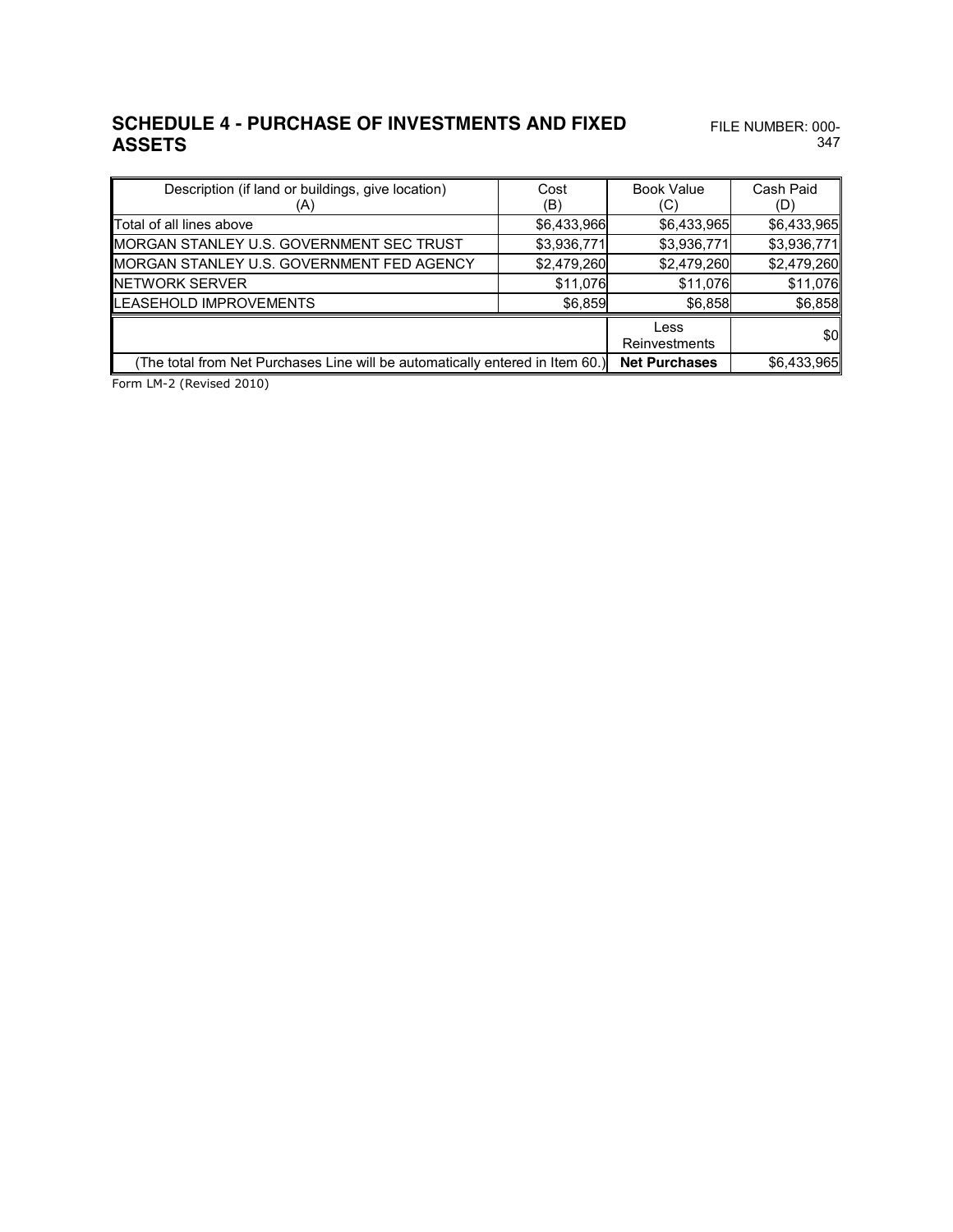# **SCHEDULE 5 - INVESTMENTS** FILE NUMBER: 000-347

 $\mathbf{r}$ 

| Description                                                                                                                                                        | Amount      |
|--------------------------------------------------------------------------------------------------------------------------------------------------------------------|-------------|
| (A)                                                                                                                                                                | (B)         |
| <b>Marketable Securities</b>                                                                                                                                       |             |
| A. Total Cost                                                                                                                                                      | \$3,527,939 |
| <b>B. Total Book Value</b>                                                                                                                                         | \$3,336,352 |
| C. List each marketable security which has a book value over \$5,000 and exceeds 5% of<br>Line B.                                                                  |             |
| MORGAN STANLEY BRKAGE ACCTS - US TREASURY NOTES                                                                                                                    | \$1,134,014 |
| MORGAN STANLEY BRKAGE ACCTS - FEDERAL AGENCIES                                                                                                                     | \$2,202,338 |
| <b>Other Investments</b>                                                                                                                                           |             |
| D. Total Cost                                                                                                                                                      |             |
| E. Total Book Value                                                                                                                                                |             |
| F. List each other investment which has a book value over \$5,000 and exceeds 5% of Line<br>E. Also, list each subsidiary for which separate reports are attached. |             |
| <b>G. Total of Lines B and E</b> (Total will be automatically entered in Item 26, Column(B))                                                                       | \$3,336,352 |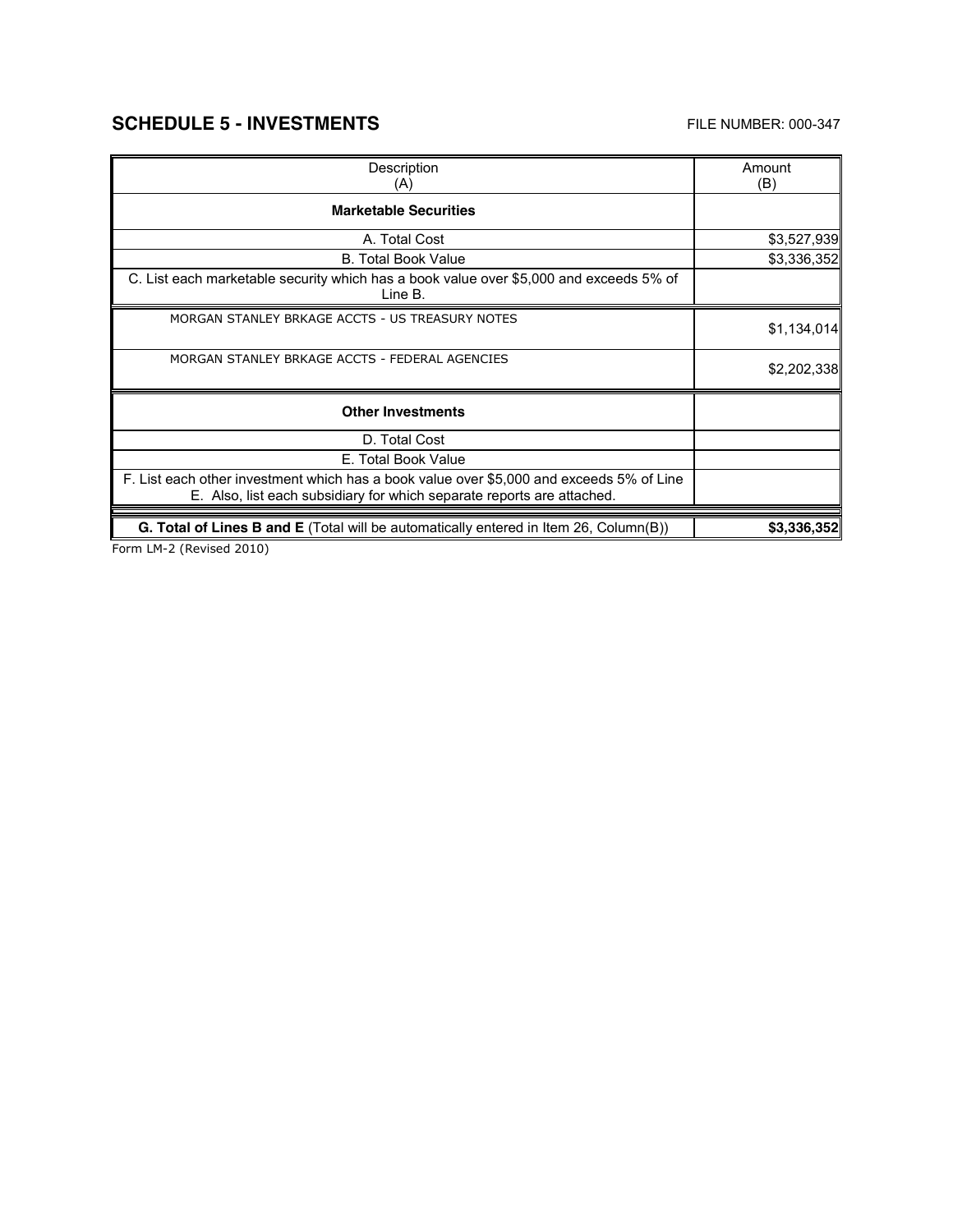# **SCHEDULE 6 - FIXED ASSETS** FILE NUMBER: 000-347

| Description<br>(A)                                                                                                   | Cost or Other<br>Basis<br>(B) | Total<br>Depreciation or<br>Amount<br>Expensed<br>(C) | <b>Book Value</b><br>(D) | Value<br>(E) |
|----------------------------------------------------------------------------------------------------------------------|-------------------------------|-------------------------------------------------------|--------------------------|--------------|
| A. Land (give location)                                                                                              | \$OI                          |                                                       | \$0                      | \$0          |
| B. Buildings (give location)                                                                                         | \$0                           | \$0                                                   | \$0                      | \$0          |
| C. Automobiles and Other Vehicles                                                                                    |                               |                                                       |                          |              |
| D. Office Furniture and Equipment                                                                                    | \$821,155                     | \$596,293                                             | \$224,862                | \$224,862    |
| E. Other Fixed Assets                                                                                                | \$118,911                     | \$95,579                                              | \$23,332                 | \$23,332     |
| <b>F. Totals of Lines A through E (Column(D)</b><br>Total will be automatically entered in Item 27,<br>$Column(B)$ ) | \$940,066                     | \$691,872                                             | \$248,194                | \$248,194    |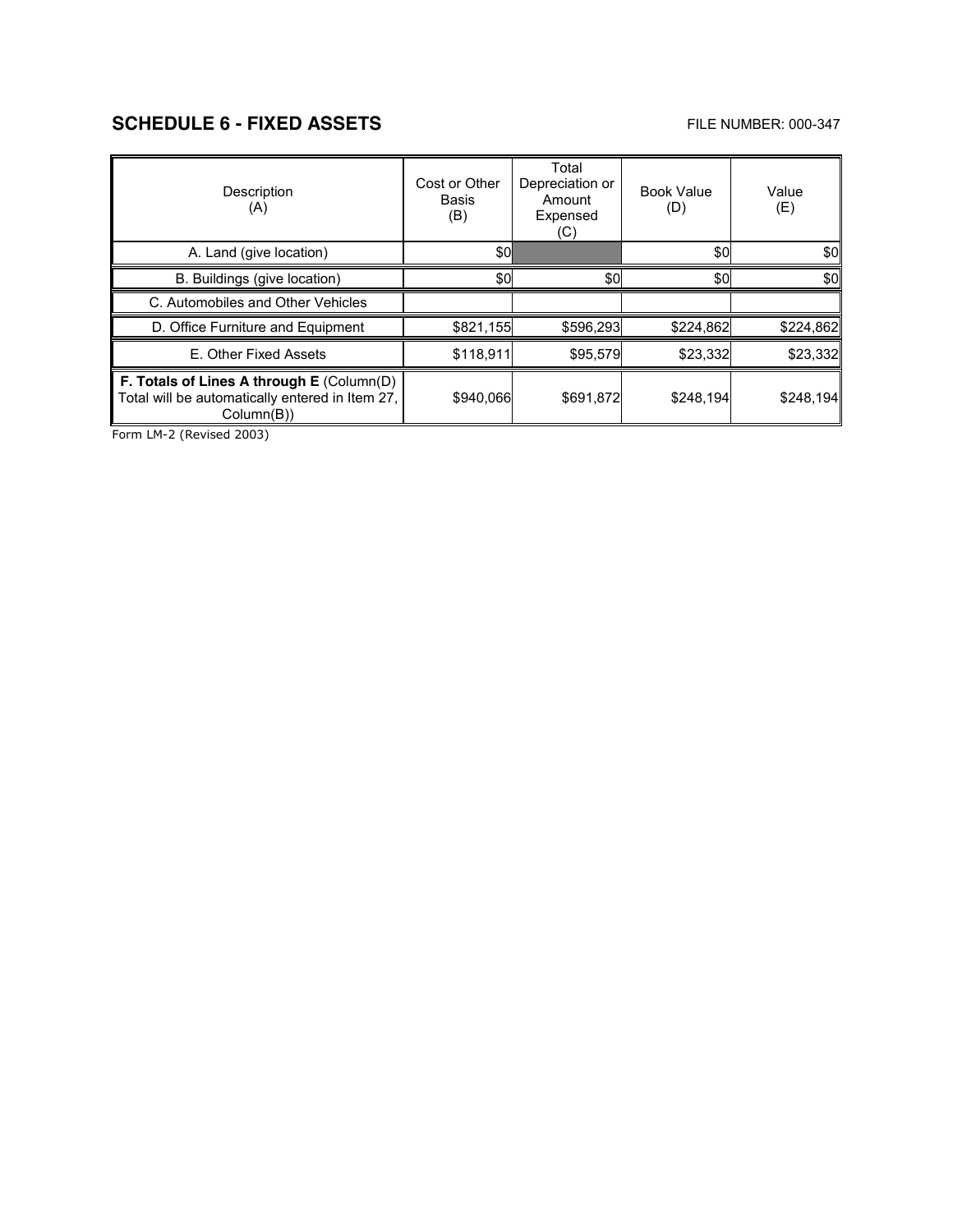# **SCHEDULE 7 - OTHER ASSETS** FILE NUMBER: 000-347

| Description                                                       | <b>Book Value</b> |
|-------------------------------------------------------------------|-------------------|
| (A)                                                               | (B)               |
| Total (Total will be automatically entered in Item 28, Column(B)) | \$480,201         |
| PREPAID EXPENSES - ADVANCE DUES PAID TO NUHHCE                    | \$200,000         |
| PREPAID EXPENSES - PREPAID PROPERTY TAX                           | \$4,081           |
| PREPAID EXPENSES - PREPAID CONVENTION EXPENSE                     | \$82,933          |
| PREPAID EXPENSES - PREPAID LEASEHOLD IMPROVEMENT                  | \$114,269         |
| PREPAID EXPENSES - PREPAID FUTA PAYMENT                           | \$18,762          |
| <b>RENTAL DEPOSITS</b>                                            | \$60,156          |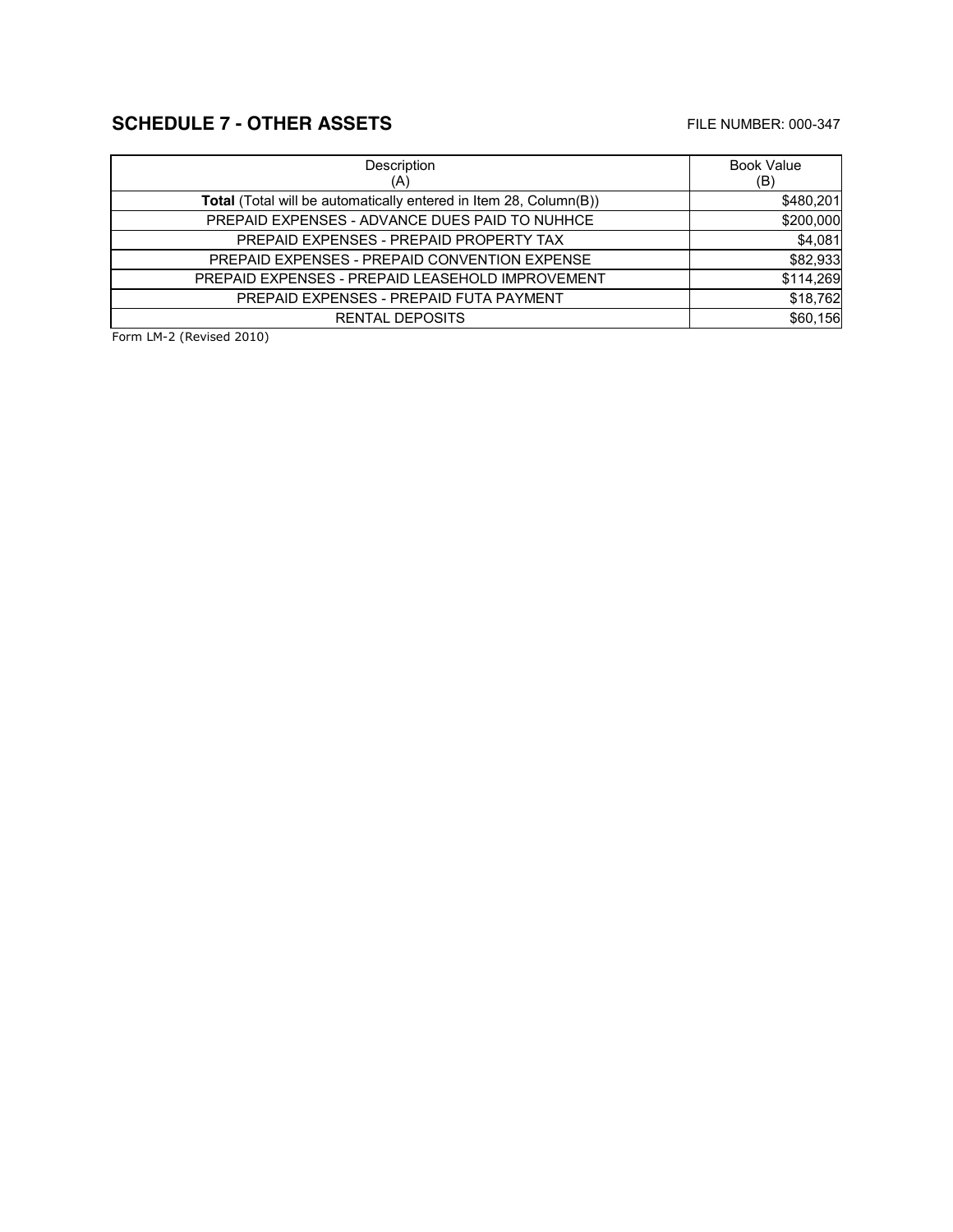## **SCHEDULE 8 - ACCOUNTS PAYABLE AGING SCHEDULE** FILE NUMBER: 000-347

| Entity or Individual Name<br>(A)                                                          | <b>Total Account</b><br>Payable<br>(B) | 90-180 Days<br>Past Due<br>(C) | 180+ Days Past<br>Due<br>(D) | Liquidated<br>Account<br>Payable<br>(E) |
|-------------------------------------------------------------------------------------------|----------------------------------------|--------------------------------|------------------------------|-----------------------------------------|
| Total for all itemized accounts payable                                                   | \$0                                    | \$0                            | \$0                          | \$0                                     |
| Total from all other accounts payable                                                     | \$301,420                              | \$0                            | \$0                          | \$0                                     |
| Totals (Total for Column(B) will be<br>automatically entered in Item 30,<br>$Column(D)$ ) | \$301,420                              | \$0                            | \$0                          | \$0                                     |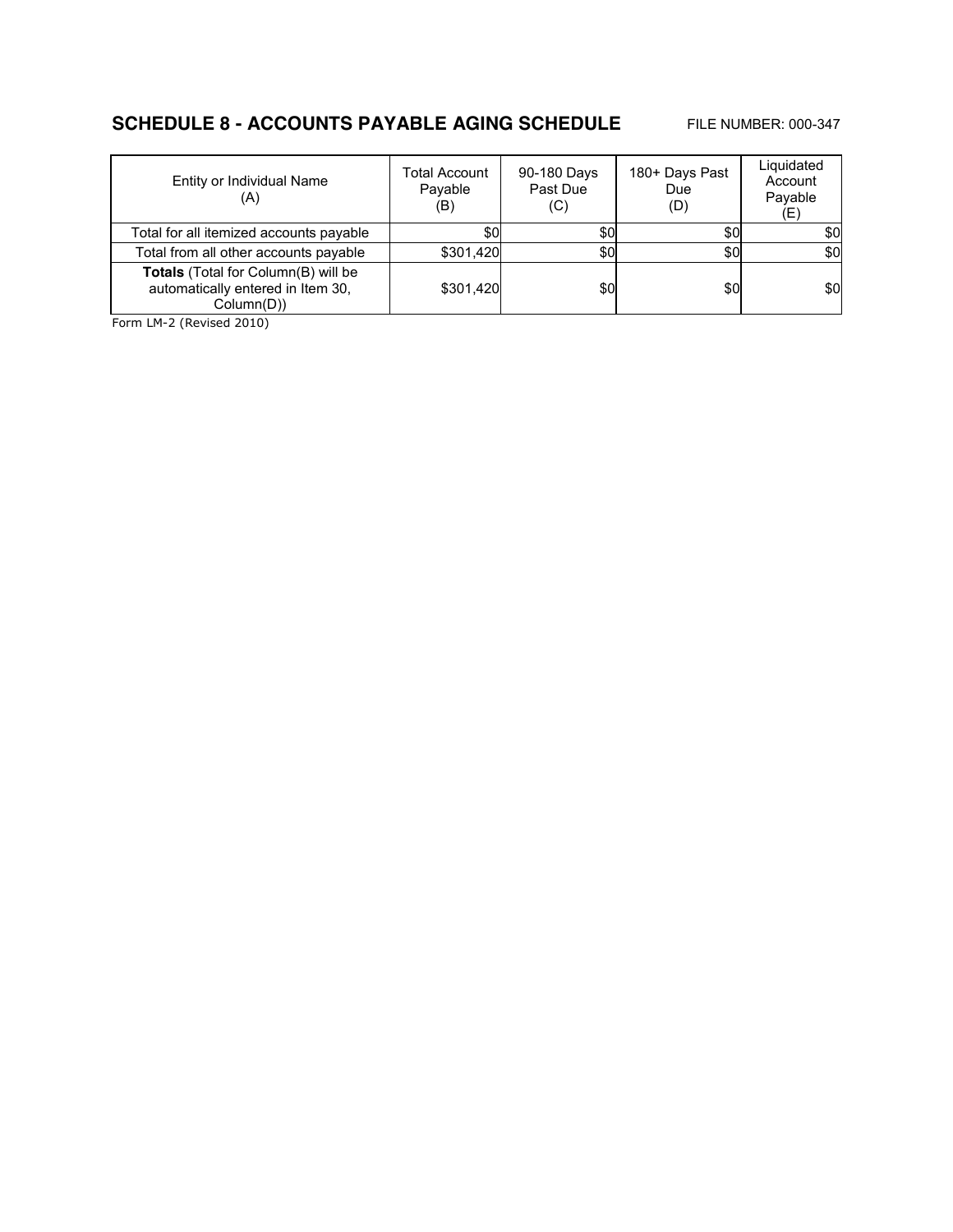# **SCHEDULE 9 - LOANS PAYABLE EXAMPLE AND READ FILE NUMBER: 000-347**

| Source of Loans<br>Payable at Any<br>Time During the<br><b>Reporting Period</b><br>(A) | Loans Owed at<br>Start of Period<br>(B) | Loans Obtained<br>During Period<br>(C) | Repayment<br>During Period<br>Cash<br>(D)(1) | Repayment<br><b>During Period</b><br>Other Than Cash<br>(D)(2) | Loans Owed at<br>End of Period<br>(E) |
|----------------------------------------------------------------------------------------|-----------------------------------------|----------------------------------------|----------------------------------------------|----------------------------------------------------------------|---------------------------------------|
| <b>Total Loans</b><br>Payable                                                          | \$0                                     | \$0                                    | \$0                                          | \$0                                                            | \$0                                   |
| Totals will be<br>automatically<br>entered in                                          | Item 31<br>Column (C)                   | Item 44                                | Item 62                                      | Item 69<br>with Explanation                                    | Item 31<br>Column (D)                 |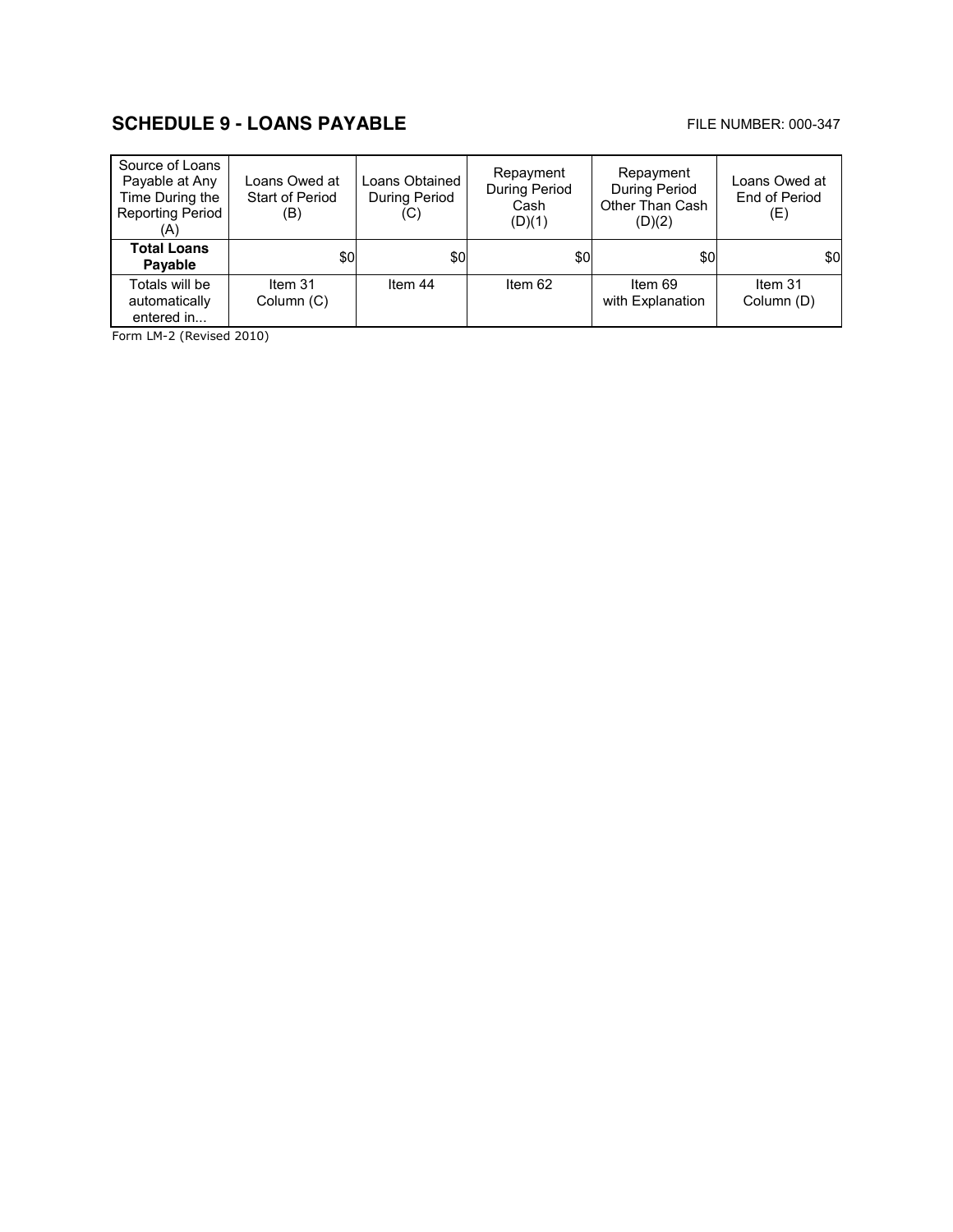# **SCHEDULE 10 - OTHER LIABILITIES** FILE NUMBER: 000-347

| Description<br>(A)                                                                  | Amount at End of<br>Period<br>(B) |
|-------------------------------------------------------------------------------------|-----------------------------------|
| Total Other Liabilities (Total will be automatically entered in Item 33, Column(D)) | \$5,104,798                       |
| <b>ACCRUED PAYROLL</b>                                                              | \$343,030                         |
| <b>ACCRUED VACATION</b>                                                             | \$569,732                         |
| <b>ACCRUED SICK PAY</b>                                                             | \$467,841                         |
| <b>ACCRUED SEVERANCE PAY</b>                                                        | \$609,113                         |
| ACCRUED POST RETIREMENT HEALTH BENEFITS                                             | \$3,110,052                       |
| <b>DONATED SICK LEAVE</b>                                                           | \$5,030                           |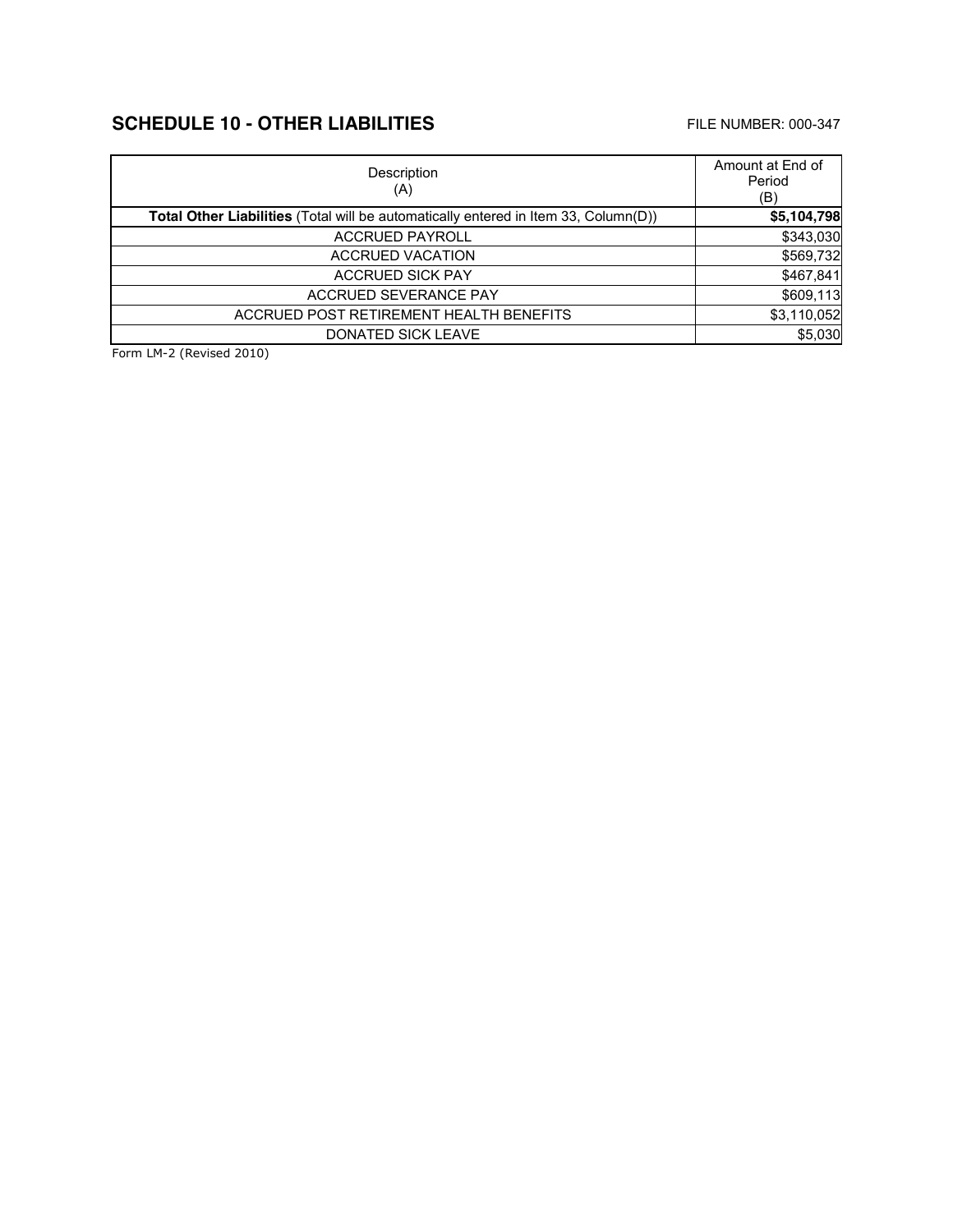### **SCHEDULE 11 - ALL OFFICERS AND DISBURSEMENTS TO**  FILE NUMBER: 000- **OFFICERS**

|                                 | (B)<br>(A)<br><b>Title</b><br><b>Name</b>              |      | (C)<br><b>Status</b>                                   | (D)<br><b>Gross Salary</b><br><b>Disbursements</b><br>(before any<br>deductions) |           |           | (E)<br>Allowances<br><b>Disbursed</b> |                 | (F)<br>Disbursements<br>Other<br>for Official<br><b>Business</b> |       |     |                               | (G)<br>Disbursements<br>not reported in<br>(D) through (F) |  | (H)<br><b>TOTAL</b> |
|---------------------------------|--------------------------------------------------------|------|--------------------------------------------------------|----------------------------------------------------------------------------------|-----------|-----------|---------------------------------------|-----------------|------------------------------------------------------------------|-------|-----|-------------------------------|------------------------------------------------------------|--|---------------------|
| A<br>B<br>$\overline{C}$        | DEITZ, KENNETH<br><b>PRESIDENT</b><br>С                |      |                                                        |                                                                                  |           | \$198,645 |                                       | \$0             | \$31,579                                                         |       | \$0 |                               | \$230,224                                                  |  |                     |
|                                 | Schedule 15<br>Representational<br>Activities          | 85 % | Schedule 16<br>Political<br>Activities and<br>Lobbying |                                                                                  | 0%        |           | Schedule 17<br>Contributions          | $0\%$           | Schedule 18<br>General<br>Overhead                               | 0%    |     | Schedule 19<br>Administration | 15 %                                                       |  |                     |
| A<br>B<br>C                     | DUNCAN, DENISE<br><b>EXECUTIVE VICE PRESIDENT</b><br>С |      |                                                        | \$186,441                                                                        |           |           |                                       | \$0             | \$22,766                                                         |       | \$0 |                               | \$209,207                                                  |  |                     |
|                                 | Schedule 15<br>Representational<br>Activities          | 84 % | Schedule 16<br>Political<br>Activities and<br>Lobbying |                                                                                  | 1%        |           | Schedule 17<br>Contributions          | $0\%$           | Schedule 18<br>General<br>Overhead                               | 0%    |     | Schedule 19<br>Administration | 15 %                                                       |  |                     |
| A<br>B<br>C                     | DEDEN-CASTILLO, JETTIE<br><b>STATE TREASURER</b><br>С  |      |                                                        |                                                                                  | \$174,385 |           |                                       | \$0<br>\$20,880 |                                                                  |       | \$0 |                               | \$195,265                                                  |  |                     |
|                                 | Schedule 15<br>Representational<br>Activities          | 85 % | Schedule 16<br>Political<br>Activities and<br>Lobbying |                                                                                  | $0\%$     |           | Schedule 17<br>Contributions          |                 | Schedule 18<br>$0\%$<br>General<br>Overhead                      | $0\%$ |     | Schedule 19<br>Administration | 15 %                                                       |  |                     |
| A<br>B<br>$\overline{C}$        | MORALES, CHARMAINE<br><b>STATE SECRETARY</b><br>С      |      |                                                        | \$171,229                                                                        |           |           | \$0                                   | \$17,222        |                                                                  | \$0   |     | \$188,451                     |                                                            |  |                     |
|                                 | Schedule 15<br>Representational<br>Activities          | 84 % | Schedule 16<br>Political<br>Activities and<br>Lobbying |                                                                                  | 1%        |           | Schedule 17<br>Contributions          | $0\%$           | Schedule 18<br>General<br>Overhead                               | 0%    |     | Schedule 19<br>Administration | 15 %                                                       |  |                     |
| A<br>B<br>$\overline{\text{c}}$ | BOUMAN, HELEN<br><b>BOARD OF DIRECTORS</b><br>С        |      |                                                        |                                                                                  |           | \$8,846   |                                       | \$2,800         | \$0                                                              |       | \$0 |                               | \$11,646                                                   |  |                     |
|                                 | Schedule 15<br>Representational<br>Activities          | 85 % | Schedule 16<br>Political<br>Activities and<br>Lobbying |                                                                                  | $0\%$     |           | Schedule 17<br>Contributions          | $0\%$           | Schedule 18<br>General<br>Overhead                               | $0\%$ |     | Schedule 19<br>Administration | 15 %                                                       |  |                     |
| A<br>B<br>C                     | BRODERSEN, PAMELA<br><b>BOARD OF DIRECTORS</b><br>С    |      |                                                        |                                                                                  | \$53,968  |           |                                       | \$3,200         | \$1,251                                                          |       | \$0 |                               | \$58,419                                                   |  |                     |
|                                 | Schedule 15<br>Representational<br>Activities          | 85 % | Schedule 16<br>Political<br>Activities and<br>Lobbying |                                                                                  | 0%        |           | Schedule 17<br>Contributions          | $0\%$           | Schedule 18<br>General<br>Overhead                               | 0%    |     | Schedule 19<br>Administration | 15 %                                                       |  |                     |
| A<br>B<br>C                     | BYINGTON, SCOTT<br><b>BOARD OF DIRECTORS</b><br>С      |      |                                                        | \$16,233                                                                         |           |           |                                       | \$3,200         | \$1,546                                                          |       | \$0 |                               | \$20,979                                                   |  |                     |
| $\mathsf I$                     | Schedule 15<br>Representational                        | 85 % | Schedule 16<br>Political                               |                                                                                  | $0\%$     |           | Schedule 17<br>Contributions          | $0\%$           | Schedule 18<br>General                                           | $0\%$ |     | Schedule 19<br>Administration | 15 %                                                       |  |                     |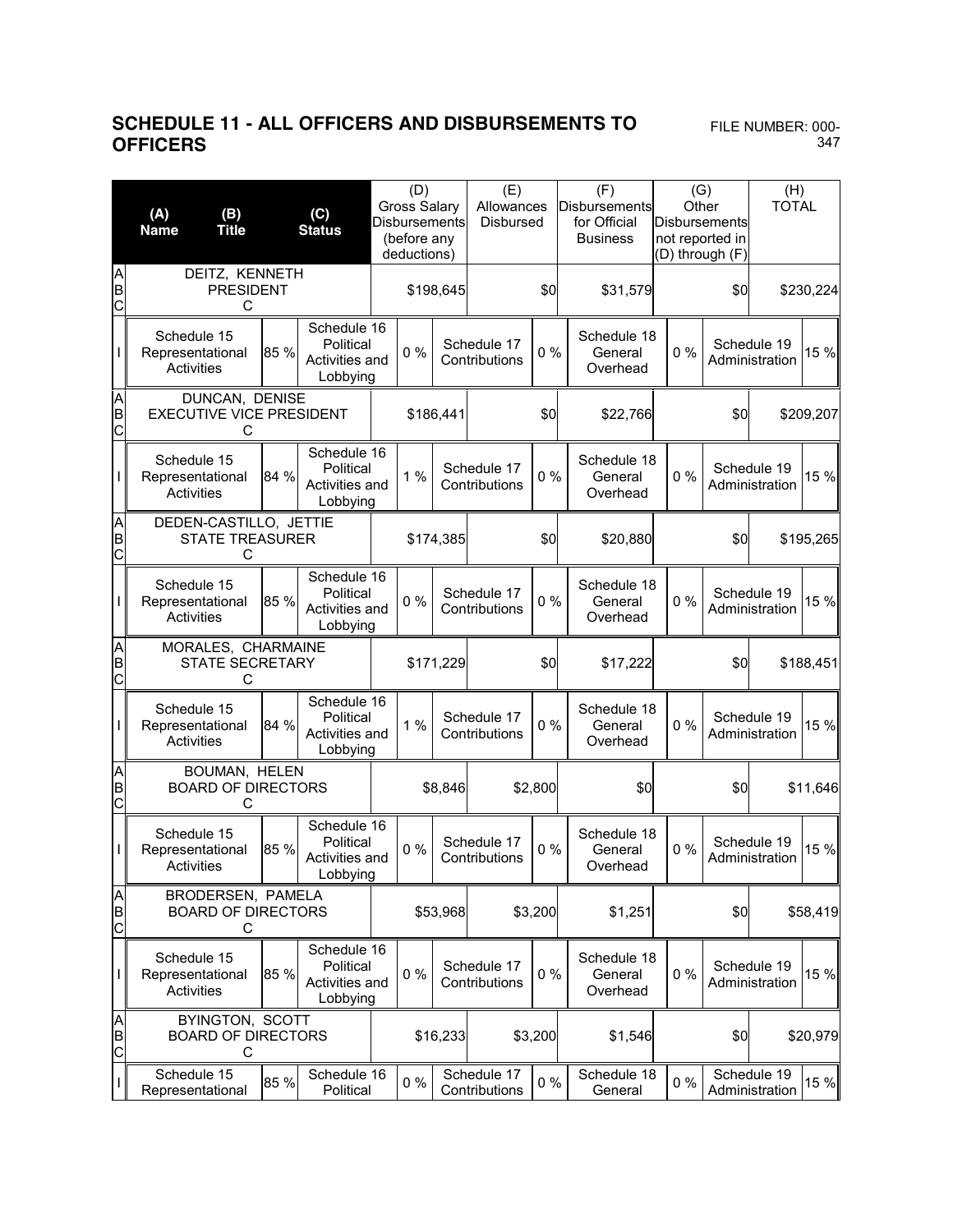|             | Activities                                            |      | Activities and<br>Lobbying                             |  |           |         |                              |         | Overhead                           |       |       |     |                               |                        |
|-------------|-------------------------------------------------------|------|--------------------------------------------------------|--|-----------|---------|------------------------------|---------|------------------------------------|-------|-------|-----|-------------------------------|------------------------|
| A<br>B<br>Ċ | CAVANAUGH, MARY<br><b>BOARD OF DIRECTORS</b><br>С     |      |                                                        |  |           | \$6,989 |                              | \$4,400 | \$10,253                           |       |       | \$0 |                               | \$21,642               |
|             | Schedule 15<br>Representational<br>Activities         | 85 % | Schedule 16<br>Political<br>Activities and<br>Lobbying |  | $0\%$     |         | Schedule 17<br>Contributions | $0\%$   | Schedule 18<br>General<br>Overhead |       | 0%    |     | Schedule 19<br>Administration | 15 %                   |
| A<br>B<br>Ċ | KLEIN, CYNTHIA<br><b>BOARD OF DIRECTORS</b><br>C      |      |                                                        |  |           | \$400   | \$2,400                      |         |                                    | \$360 |       | \$0 |                               | \$3,160                |
|             | Schedule 15<br>Representational<br>Activities         | 85 % | Schedule 16<br>Political<br>Activities and<br>Lobbying |  | $0\%$     |         | Schedule 17<br>Contributions | $0\%$   | Schedule 18<br>General<br>Overhead |       | 0%    |     | Schedule 19<br>Administration | 15 %                   |
| A<br>B<br>C | MAGNUSEN, CHRISTINA<br><b>BOARD OF DIRECTORS</b><br>P |      |                                                        |  |           | \$0     |                              | \$0     |                                    | \$0   |       | \$0 |                               | \$0                    |
|             | Schedule 15<br>Representational<br><b>Activities</b>  | 84 % | Schedule 16<br>Political<br>Activities and<br>Lobbying |  | 1%        |         | Schedule 17<br>Contributions | $0\%$   | Schedule 18<br>General<br>Overhead |       | 0%    |     | Schedule 19<br>Administration | 15 %                   |
| A<br>B<br>Ċ | REDDING, BELINDA<br><b>BOARD OF DIRECTORS</b><br>С    |      |                                                        |  | \$28,459  |         | \$2,800                      |         | \$1,115                            |       |       | \$0 |                               | \$32,374               |
|             | Schedule 15<br>Representational<br>Activities         | 85 % | Schedule 16<br>Political<br>Activities and<br>Lobbying |  | $0\%$     |         | Schedule 17<br>Contributions | 0%      | Schedule 18<br>General<br>Overhead |       | 0%    |     | Schedule 19<br>Administration | 15 %                   |
| A<br>B<br>Ċ | ULIASZ, JOHN<br><b>BOARD OF DIRECTORS</b><br>C        |      |                                                        |  |           | \$800   |                              | \$2,400 | \$1,914                            |       |       | \$0 |                               | \$5,114                |
|             | Schedule 15<br>Representational<br>Activities         | 85 % | Schedule 16<br>Political<br>Activities and<br>Lobbying |  | $0\%$     |         | Schedule 17<br>Contributions | 0%      | Schedule 18<br>General<br>Overhead |       | 0%    |     | Schedule 19<br>Administration | 15 %                   |
| A<br>B<br>C | DEMIDOVICH, LISA<br>PARLIAMENTARIAN<br>C              |      |                                                        |  |           | \$0     |                              | \$0     |                                    | \$0   |       | \$0 |                               | \$0                    |
|             | Schedule 15<br>Representational<br>Activities         | 85 % | Schedule 16<br>Political<br>Activities and<br>Lobbying |  | $0\%$     |         | Schedule 17<br>Contributions | $0\%$   | Schedule 18<br>General<br>Overhead |       | $0\%$ |     | Schedule 19<br>Administration | 15 %                   |
|             | <b>Total Officer Disbursements</b>                    |      |                                                        |  | \$846,395 |         | \$21,200                     |         | \$108,886                          |       |       | \$0 |                               | \$976,481              |
|             | <b>Less Deductions</b>                                |      |                                                        |  |           |         |                              |         |                                    |       |       |     |                               | \$391,311<br>\$585,170 |
|             | <b>Net Disbursements</b>                              |      |                                                        |  |           |         |                              |         |                                    |       |       |     |                               |                        |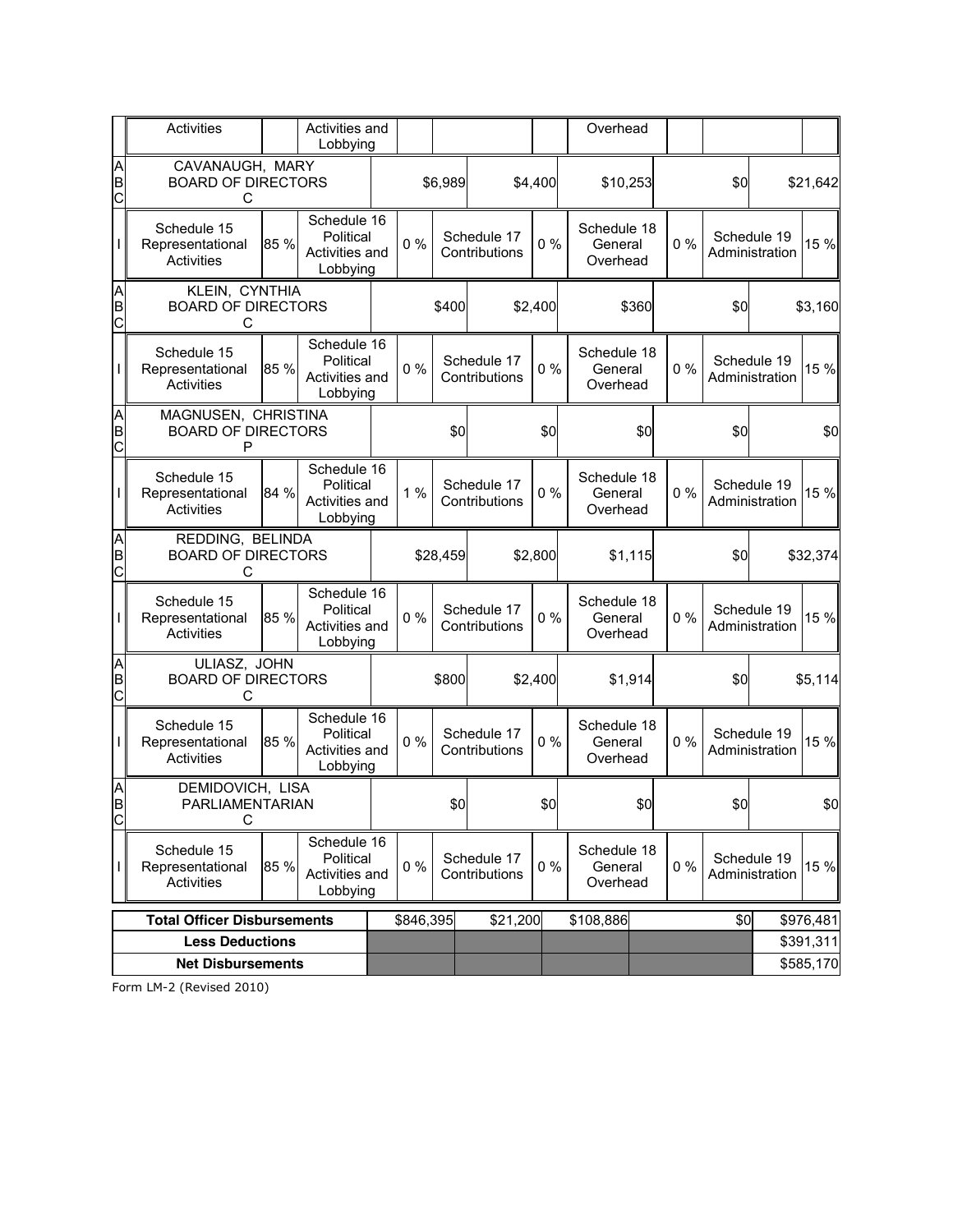# **SCHEDULE 12 - DISBURSEMENTS TO EMPLOYEES** FILE NUMBER: 000-347

|             | (A)<br>(B)<br><b>Name</b><br><b>Title</b>                |             | (C)<br><b>Other Payer</b>                              | (D)<br><b>Gross Salary</b><br><b>Disbursements</b><br>(before any<br>deductions) |          | (E)<br>Allowances<br>Disbursed |     | (F)<br><b>Disbursements</b><br>for Official<br><b>Business</b> |                                    | <b>Disbursements</b><br>not reported in<br>(D) through (F) | (G)<br>Other |                               | (H)<br><b>TOTAL</b> |           |
|-------------|----------------------------------------------------------|-------------|--------------------------------------------------------|----------------------------------------------------------------------------------|----------|--------------------------------|-----|----------------------------------------------------------------|------------------------------------|------------------------------------------------------------|--------------|-------------------------------|---------------------|-----------|
| A<br>B<br>C | ALARCON, MOISES<br>STAFF REPRESENTATIVE<br>N/A           |             |                                                        | \$139,161                                                                        |          | \$0                            |     |                                                                | \$14,297                           |                                                            |              | \$0                           |                     | \$153,458 |
|             | Schedule 15<br>Representational<br>Activities            | 99 %        | Schedule 16<br>Political<br>Activities and<br>Lobbying | 1%                                                                               |          | Schedule 17<br>Contributions   |     | 0%                                                             | Schedule 18<br>General<br>Overhead | $0\%$                                                      |              | Schedule 19<br>Administration |                     | $0\%$     |
| A<br>B<br>C | ALCALA, TERESA<br><b>LOCAL REPRESENTATIVE</b><br>N/A     |             |                                                        |                                                                                  | \$24,236 |                                | \$0 |                                                                | \$0                                |                                                            |              | \$0                           |                     | \$24,236  |
|             | Schedule 15<br>Representational<br>Activities            | 100<br>%    | Schedule 16<br>Political<br>Activities and<br>Lobbying | 0%                                                                               |          | Schedule 17<br>Contributions   |     | 0%                                                             | Schedule 18<br>General<br>Overhead | $0\%$                                                      |              | Schedule 19<br>Administration |                     | $0\%$     |
| A<br>B<br>Ċ | ALFF, DONALD<br><b>LOCAL REPRESENTATIVE</b><br>N/A       |             |                                                        | \$16,510                                                                         |          |                                | \$0 |                                                                | \$3,321                            |                                                            |              | \$0                           |                     | \$19,831  |
|             | Schedule 15<br>Representational<br>Activities            | 100<br>%    | Schedule 16<br>Political<br>Activities and<br>Lobbying | $0\%$                                                                            |          | Schedule 17<br>Contributions   |     | $0\%$                                                          | Schedule 18<br>General<br>Overhead | 0%                                                         |              | Schedule 19<br>Administration |                     | $0\%$     |
| Α<br>B<br>C | ALLER-DELAFUENTE, MINERVA<br>STAFF REPRESENTATIVE<br>N/A |             |                                                        | \$142,662                                                                        |          | \$0                            |     |                                                                | \$11,254                           |                                                            |              | \$0                           |                     | \$153,916 |
|             | Schedule 15<br>Representational<br>Activities            | 99 %        | Schedule 16<br>Political<br>Activities and<br>Lobbying | 1%                                                                               |          | Schedule 17<br>Contributions   |     | 0%                                                             | Schedule 18<br>General<br>Overhead | $0\%$                                                      |              | Schedule 19<br>Administration |                     | $0\%$     |
| A<br>B<br>C | ALVERSON, LISA<br>POLITICAL REPRESENTATIVE<br>N/A        |             |                                                        |                                                                                  | \$62,068 |                                | \$0 |                                                                | \$3,355                            |                                                            |              | \$0                           |                     | \$65,423  |
|             | Schedule 15<br>Representational<br>Activities            | 19 %        | Schedule 16<br>Political<br>Activities and<br>Lobbying | 81%                                                                              |          | Schedule 17<br>Contributions   |     | 0%                                                             | Schedule 18<br>General<br>Overhead | $0\%$                                                      |              | Schedule 19<br>Administration |                     | $0\%$     |
| A<br>B<br>C | AMAR, RICHA<br><b>LEGAL COUNSEL</b><br>N/A               |             |                                                        | \$154,300                                                                        |          |                                | \$0 |                                                                | \$13,712                           |                                                            |              | \$0                           |                     | \$168,012 |
|             | Schedule 15<br>Representational<br><b>Activities</b>     | 90 %        | Schedule 16<br>Political<br>Activities and<br>Lobbying | $0\%$                                                                            |          | Schedule 17<br>Contributions   |     | $0\%$                                                          | Schedule 18<br>General<br>Overhead | 0%                                                         |              | Schedule 19<br>Administration |                     | 10 %      |
| A<br>B<br>C | ANDERSON, JENNIFER<br><b>LOCAL REPRESENTATIVE</b><br>N/A |             |                                                        | \$16,443                                                                         |          |                                | \$0 |                                                                | \$0                                |                                                            |              | \$0                           |                     | \$16,443  |
|             | Schedule 15<br>Representational<br>Activities            | 100<br>$\%$ | Schedule 16<br>Political<br>Activities and<br>Lobbying | $0\%$                                                                            |          | Schedule 17<br>Contributions   |     | $0\%$                                                          | Schedule 18<br>General<br>Overhead | 0%                                                         |              | Schedule 19<br>Administration |                     | $0\%$     |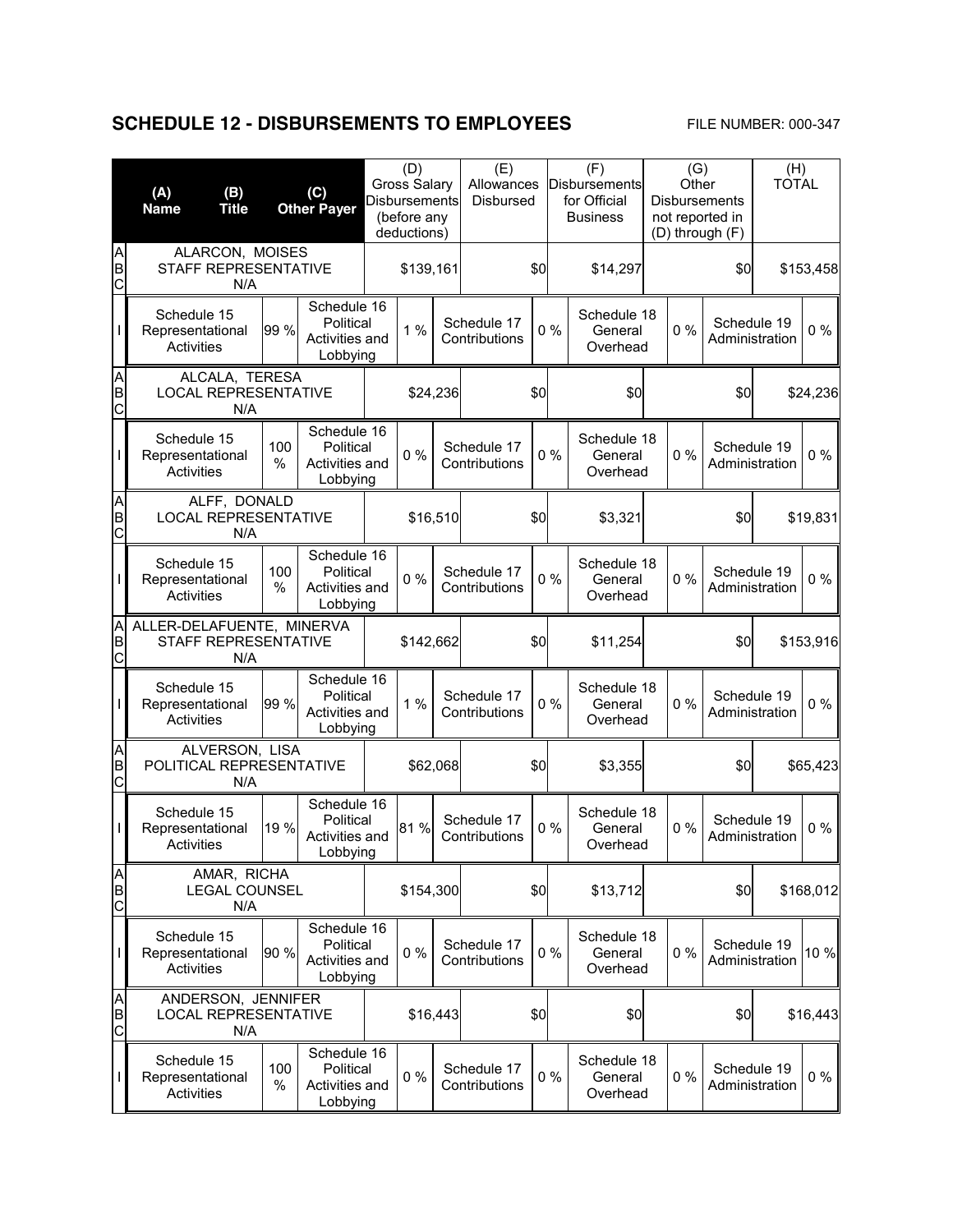| A<br>B<br>C                     | ARRIAGA, HORTENCIA<br><b>LOCAL REPRESENTATIVE</b><br>N/A   |          |                                                        |          |           | \$21,278 |                              | \$0 |       | \$1,514                            |  |          | \$0                           | \$22,792  |     |          |
|---------------------------------|------------------------------------------------------------|----------|--------------------------------------------------------|----------|-----------|----------|------------------------------|-----|-------|------------------------------------|--|----------|-------------------------------|-----------|-----|----------|
|                                 | Schedule 15<br>Representational<br><b>Activities</b>       | 100<br>% | Schedule 16<br>Political<br>Activities and<br>Lobbying |          | $0\%$     |          | Schedule 17<br>Contributions |     | 0%    | Schedule 18<br>General<br>Overhead |  | $0\%$    | Schedule 19<br>Administration | $0\%$     |     |          |
| A<br>B<br>$\overline{C}$        | ASFALL, JACQUELINE<br><b>LOCAL REPRESENTATIVE</b><br>N/A   |          |                                                        |          |           | \$10,374 |                              | \$0 |       | \$0                                |  |          | \$0                           | \$10,374  |     |          |
|                                 | Schedule 15<br>Representational<br>Activities              | 100<br>% | Schedule 16<br>Political<br>Activities and<br>Lobbying |          | $0\%$     |          | Schedule 17<br>Contributions |     | 0%    | Schedule 18<br>General<br>Overhead |  | 0%       | Schedule 19<br>Administration | $0\%$     |     |          |
| A<br>B<br>C                     | BAILEY, MACHELLE<br><b>LOCAL REPRESENTATIVE</b><br>N/A     |          |                                                        | \$11,130 |           |          |                              | \$0 |       |                                    |  | \$206    |                               |           | \$0 | \$11,336 |
|                                 | Schedule 15<br>Representational<br>Activities              | 100<br>% | Schedule 16<br>Political<br>Activities and<br>Lobbying |          | 0%        |          | Schedule 17<br>Contributions | 0%  |       | Schedule 18<br>General<br>Overhead |  | 0%       | Schedule 19<br>Administration | $0\%$     |     |          |
| A<br>B<br>С                     | BAJAMUND JR, GERARDO<br>STAFF REPRESENTATIVE<br>N/A        |          |                                                        |          | \$139,328 |          | \$0                          |     |       | \$5,478                            |  |          | \$0                           | \$144,806 |     |          |
|                                 | Schedule 15<br>Representational<br>Activities              | 100<br>% | Schedule 16<br>Political<br>Activities and<br>Lobbying |          | $0\%$     |          | Schedule 17<br>Contributions | 0%  |       | Schedule 18<br>General<br>Overhead |  | 0%       | Schedule 19<br>Administration | $0\%$     |     |          |
| A<br>B<br>$\overline{C}$        | BALEL JR, RICHARD<br>STAFF REPRESENTATIVE<br>N/A           |          |                                                        | \$32,974 |           |          |                              | \$0 |       | \$6,766                            |  |          | \$0                           | \$39,740  |     |          |
|                                 | Schedule 15<br>Representational<br>Activities              | 100<br>% | Schedule 16<br>Political<br>Activities and<br>Lobbying |          | $0\%$     |          | Schedule 17<br>Contributions |     | 0%    | Schedule 18<br>General<br>Overhead |  | $0\%$    | Schedule 19<br>Administration | $0\%$     |     |          |
| A<br>B<br>C                     | BARANA, SOLITO<br><b>ORGANIZER</b><br>N/A                  |          |                                                        |          | \$139,568 |          |                              | \$0 |       | \$15,671                           |  |          | \$0                           | \$155,239 |     |          |
| I                               | Schedule 15<br>Representational<br><b>Activities</b>       | 98 %     | Schedule 16<br>Political<br>Activities and<br>Lobbying |          | 2%        |          | Schedule 17<br>Contributions |     | $0\%$ | Schedule 18<br>General<br>Overhead |  | 0%       | Schedule 19<br>Administration | $0\%$     |     |          |
| A<br>B<br>$\mathsf{C}$          | BENSON-JOHNSON, CAROLYN<br>ADMINISTRATIVE ASSISTANT<br>N/A |          |                                                        |          |           | \$75,276 |                              | \$0 |       | \$280                              |  |          | \$0                           | \$75,556  |     |          |
|                                 | Schedule 15<br>Representational<br>Activities              | $0\%$    | Schedule 16<br>Political<br>Activities and<br>Lobbying |          | 0%        |          | Schedule 17<br>Contributions | 0%  |       | Schedule 18<br>General<br>Overhead |  | 100<br>% | Schedule 19<br>Administration | $0\%$     |     |          |
| A<br>B<br>$\overline{\text{c}}$ | BERMUDEZ, IRMA<br><b>LOCAL REPRESENTATIVE</b><br>N/A       |          |                                                        |          |           | \$13,558 |                              | \$0 |       | \$0                                |  |          | \$0                           | \$13,558  |     |          |
|                                 | Schedule 15<br>Representational<br>Activities              | 100<br>% | Schedule 16<br>Political<br>Activities and<br>Lobbying |          | $0\%$     |          | Schedule 17<br>Contributions |     | $0\%$ | Schedule 18<br>General<br>Overhead |  | 0%       | Schedule 19<br>Administration | 0 %       |     |          |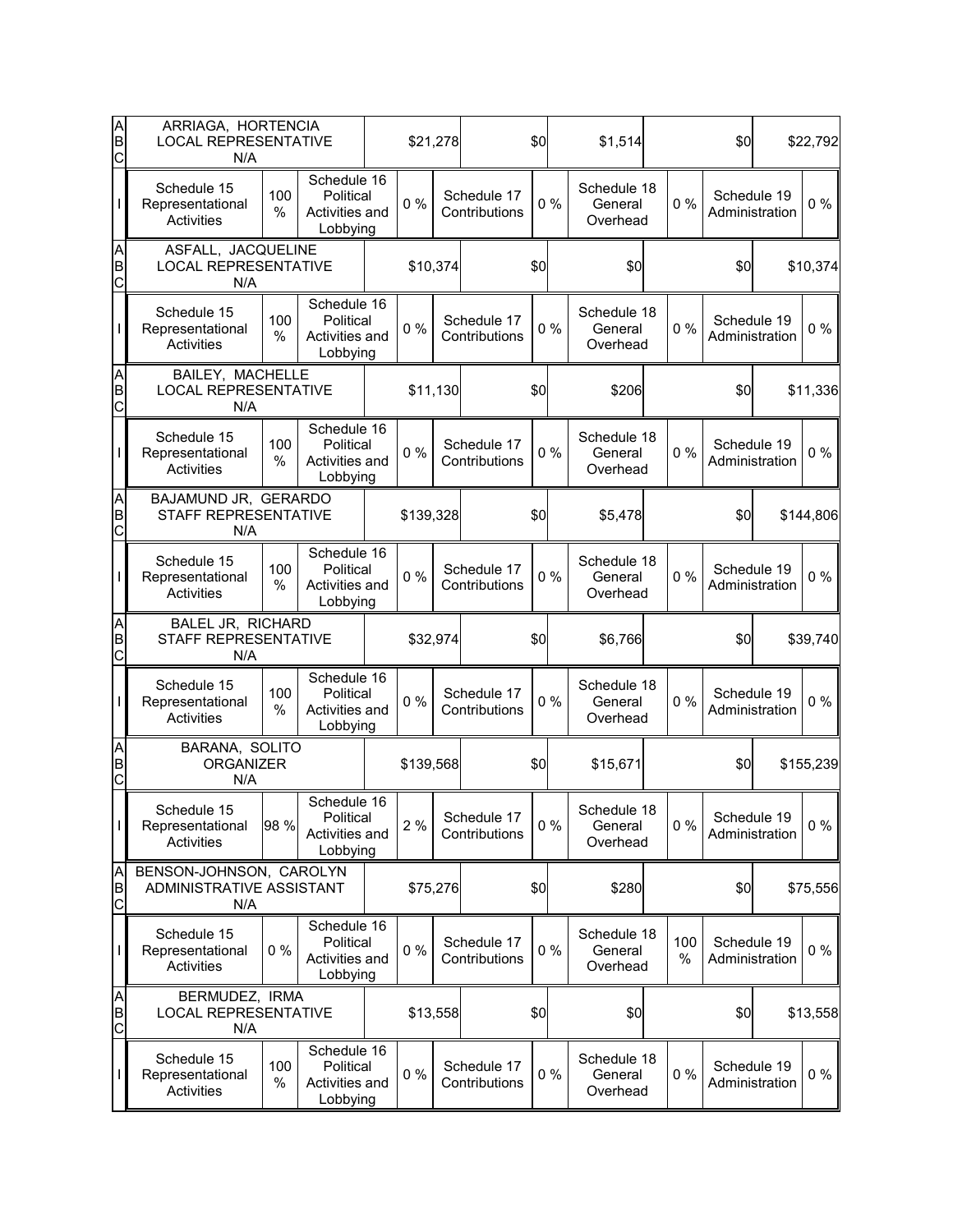| A<br>B<br>C            | BEST, TRACY<br>STAFF ACCOUNTANT<br>N/A                        |             |                                                        |          |           | \$79,635 |                              | \$0   |  | \$0                                |                   | \$0                           |                | \$79,635  |
|------------------------|---------------------------------------------------------------|-------------|--------------------------------------------------------|----------|-----------|----------|------------------------------|-------|--|------------------------------------|-------------------|-------------------------------|----------------|-----------|
|                        | Schedule 15<br>Representational<br>Activities                 | 0%          | Schedule 16<br>Political<br>Activities and<br>Lobbying |          | $0\%$     |          | Schedule 17<br>Contributions | 0%    |  | Schedule 18<br>General<br>Overhead | 100<br>%          | Schedule 19<br>Administration |                | 0%        |
| A<br>B<br>Ċ            | BOCCIO, MICHAEL<br>STAFF REPRESENTATIVE<br>N/A                |             |                                                        |          | \$73,137  |          | \$0                          |       |  | \$6,757                            |                   | \$0                           |                | \$79,894  |
|                        | Schedule 15<br>Representational<br>Activities                 | 100<br>%    | Schedule 16<br>Political<br>Activities and<br>Lobbying |          | $0\%$     |          | Schedule 17<br>Contributions | 0%    |  | Schedule 18<br>General<br>Overhead | Schedule 19<br>0% |                               | Administration | $0\%$     |
| AB<br>C                | BOGLE, ALTHEA<br><b>LOCAL REPRESENTATIVE</b><br>N/A           |             |                                                        |          | \$42,320  |          |                              |       |  | \$224                              |                   | \$0                           |                | \$42,544  |
|                        | Schedule 15<br>Representational<br>Activities                 | 100<br>%    | Schedule 16<br>Political<br>Activities and<br>Lobbying |          | 0%        |          | Schedule 17<br>Contributions | $0\%$ |  | Schedule 18<br>General<br>Overhead | 0%                | Schedule 19<br>Administration |                | $0\%$     |
| A<br>B<br>C            | BOWMAN, JACQUELINE<br><b>ORGANIZER</b><br>N/A                 |             |                                                        |          | \$123,571 |          | \$0                          |       |  | \$12,823                           |                   | \$0                           |                | \$136,394 |
|                        | Schedule 15<br>Representational<br>Activities                 | 100<br>%    | Schedule 16<br>Political<br>Activities and<br>Lobbying |          | 0%        |          | Schedule 17<br>Contributions | 0%    |  | Schedule 18<br>General<br>Overhead | 0%                | Schedule 19<br>Administration |                | $0\%$     |
| A<br>B<br>$\mathsf{C}$ | <b>BROOKS, KELLIE</b><br><b>LOCAL REPRESENTATIVE</b><br>N/A   |             |                                                        | \$11,471 |           |          |                              | \$0   |  | \$0                                |                   | \$0                           |                | \$11,471  |
|                        | Schedule 15<br>Representational<br>Activities                 | 100<br>%    | Schedule 16<br>Political<br>Activities and<br>Lobbying |          | $0\%$     |          | Schedule 17<br>Contributions | 0%    |  | Schedule 18<br>General<br>Overhead | $0\%$             | Schedule 19<br>Administration |                | $0\%$     |
| AB<br>C                | BROWN, PENNY<br>STAFF REPRESENTATIVE<br>N/A                   |             |                                                        |          | \$128,152 |          |                              | \$0   |  | \$11,559                           |                   | \$0                           |                | \$139,711 |
| L                      | Schedule 15<br>Representational<br><b>Activities</b>          | 100<br>$\%$ | Schedule 16<br>Political<br>Activities and<br>Lobbying |          | 0%        |          | Schedule 17<br>Contributions | $0\%$ |  | Schedule 18<br>General<br>Overhead | 0%                | Schedule 19<br>Administration |                | $0\%$     |
| A<br>B<br>C            | BROWNELL, BONNIE<br><b>STAFF ACCOUNTANT</b><br>N/A            |             |                                                        |          | \$76,474  |          |                              | \$0   |  | \$78                               |                   | \$0                           |                | \$76,552  |
|                        | Schedule 15<br>Representational<br>Activities                 | $0\%$       | Schedule 16<br>Political<br>Activities and<br>Lobbying |          | $0\%$     |          | Schedule 17<br>Contributions | $0\%$ |  | Schedule 18<br>General<br>Overhead | 100<br>$\%$       | Schedule 19<br>Administration |                | $0\%$     |
| A<br>B<br>C            | <b>BUBNEVICH, MILAN</b><br><b>LOCAL REPRESENTATIVE</b><br>N/A |             |                                                        |          | \$14,771  |          |                              | \$0   |  | \$2,811                            |                   | \$0                           |                | \$17,582  |
|                        | Schedule 15<br>Representational<br>Activities                 | 100<br>%    | Schedule 16<br>Political<br>Activities and<br>Lobbying |          | $0\%$     |          | Schedule 17<br>Contributions | $0\%$ |  | Schedule 18<br>General<br>Overhead | 0%                | Schedule 19<br>Administration |                | $0\%$     |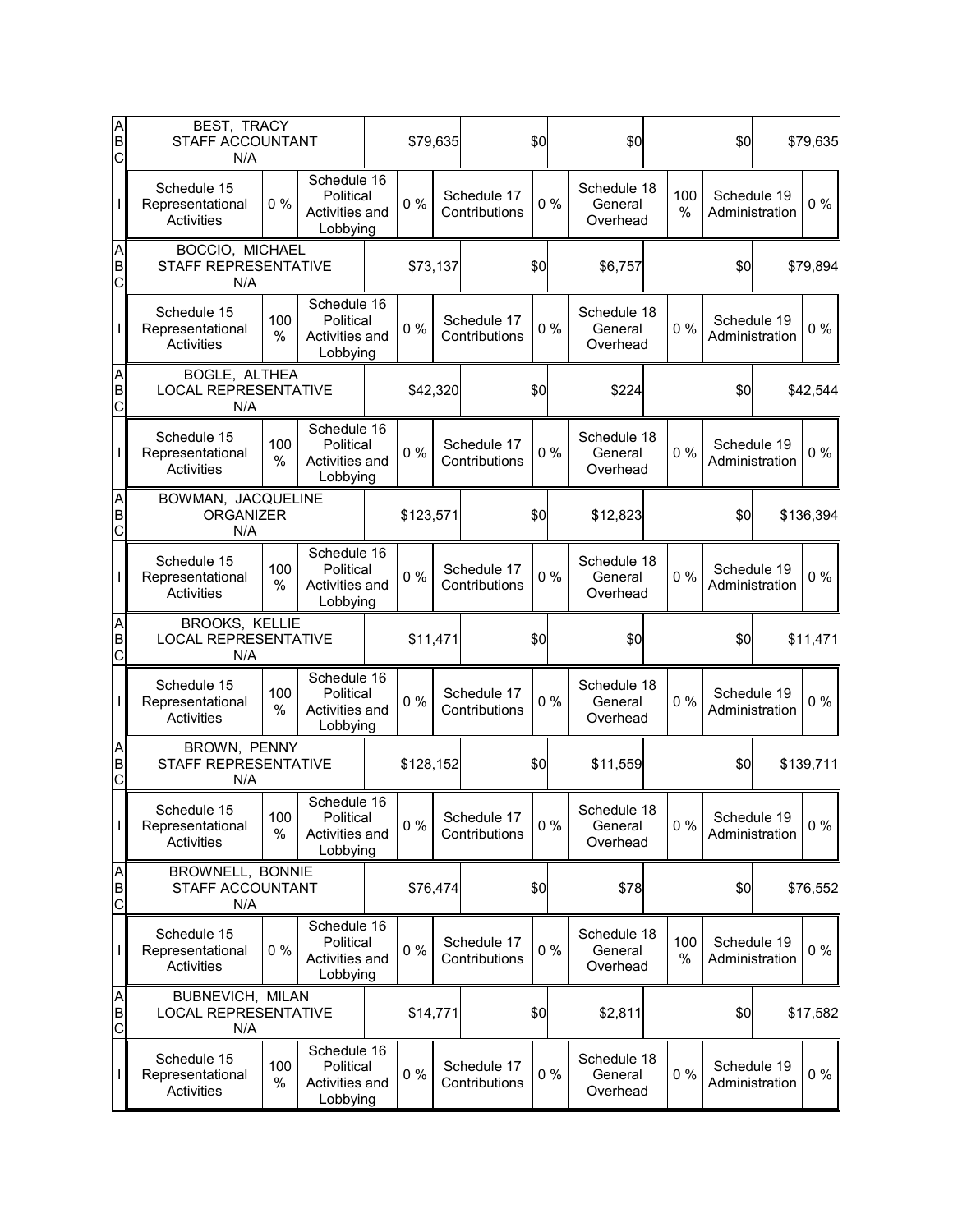| A<br>B<br>С                     | BURRELL, WANIDA<br><b>LOCAL REPRESENTATIVE</b><br>N/A   |             |                                                        |          |           | \$16,869 |                              | \$0   |                 | \$1,290                            |          | \$0 |                               | \$18,159  |
|---------------------------------|---------------------------------------------------------|-------------|--------------------------------------------------------|----------|-----------|----------|------------------------------|-------|-----------------|------------------------------------|----------|-----|-------------------------------|-----------|
|                                 | Schedule 15<br>Representational<br>Activities           | 100<br>%    | Schedule 16<br>Political<br>Activities and<br>Lobbying |          | 0%        |          | Schedule 17<br>Contributions | 0%    |                 | Schedule 18<br>General<br>Overhead | 0%       |     | Schedule 19<br>Administration | $0\%$     |
| A<br>B<br>C                     | BYNUM, KIMBERLY<br>STAFF ACCOUNTANT<br>N/A              |             |                                                        |          |           | \$77,505 | \$0                          |       |                 | \$736                              |          | \$0 |                               | \$78,241  |
|                                 | Schedule 15<br>Representational<br><b>Activities</b>    | $0\%$       | Schedule 16<br>Political<br>Activities and<br>Lobbying |          | $0\%$     |          | Schedule 17<br>Contributions | 0%    |                 | Schedule 18<br>General<br>Overhead | 100<br>% |     | Schedule 19<br>Administration | $0\%$     |
| A<br>B<br>C                     | CABALLERO, VANESSA<br>STAFF REPRESENTATIVE<br>N/A       |             |                                                        |          | \$140,056 |          |                              |       | \$0<br>\$11,774 |                                    |          | \$0 |                               | \$151,830 |
|                                 | Schedule 15<br>Representational<br>Activities           | 99 %        | Schedule 16<br>Political<br>Activities and<br>Lobbying |          | 1%        |          | Schedule 17<br>Contributions | 0%    |                 | Schedule 18<br>General<br>Overhead | 0%       |     | Schedule 19<br>Administration | $0\%$     |
| A<br>B<br>C                     | CALDERON, LINDA<br>STAFF REPRESENTATIVE<br>N/A          |             |                                                        |          | \$43,570  |          | \$0                          |       |                 | \$7,447                            |          | \$0 |                               | \$51,017  |
|                                 | Schedule 15<br>Representational<br>Activities           | 99 %        | Schedule 16<br>Political<br>Activities and<br>Lobbying |          | 1%        |          | Schedule 17<br>Contributions | 0%    |                 | Schedule 18<br>General<br>Overhead | 0%       |     | Schedule 19<br>Administration | $0\%$     |
| A<br>B<br>$\overline{\text{c}}$ | CARBUCCIA, MAXIMO<br>DIRECTOR, REPRESENTATION<br>N/A    |             |                                                        |          | \$132,151 |          |                              | \$0   |                 | \$14,354                           |          | \$0 |                               | \$146,505 |
|                                 | Schedule 15<br>Representational<br><b>Activities</b>    | 90 %        | Schedule 16<br>Political<br>Activities and<br>Lobbying |          | 0%        |          | Schedule 17<br>Contributions | $0\%$ |                 | Schedule 18<br>General<br>Overhead | 0%       |     | Schedule 19<br>Administration | 10 %      |
| A<br>B<br>C                     | CASTANON, MARILEN<br><b>LOCAL REPRESENTATIVE</b><br>N/A |             |                                                        |          |           | \$23,293 |                              | \$0   |                 | \$79                               |          | \$0 |                               | \$23,372  |
| T                               | Schedule 15<br>Representational<br>Activities           | 100<br>$\%$ | Schedule 16<br>Political<br>Activities and<br>Lobbying |          | $0\%$     |          | Schedule 17<br>Contributions | $0\%$ |                 | Schedule 18<br>General<br>Overhead | $0\%$    |     | Schedule 19<br>Administration | $0\%$     |
| A<br>B<br>C                     | CAUSING, THOR<br><b>ORGANIZER</b><br>N/A                |             |                                                        |          | \$139,004 |          |                              | \$0   |                 | \$9,334                            |          | \$0 |                               | \$148,338 |
|                                 | Schedule 15<br>Representational<br>Activities           | 100<br>%    | Schedule 16<br>Political<br>Activities and<br>Lobbying |          | $0\%$     |          | Schedule 17<br>Contributions | 0%    |                 | Schedule 18<br>General<br>Overhead | 0%       |     | Schedule 19<br>Administration | $0\%$     |
| A<br>B<br>$\mathsf{C}$          | CHROUST, EVA<br><b>LOCAL REPRESENTATIVE</b><br>N/A      |             |                                                        | \$13,399 |           |          | \$0                          |       | \$0             |                                    | \$0      |     | \$13,399                      |           |
|                                 | Schedule 15<br>Representational<br>Activities           | 100<br>%    | Schedule 16<br>Political<br>Activities and<br>Lobbying |          | $0\%$     |          | Schedule 17<br>Contributions | $0\%$ |                 | Schedule 18<br>General<br>Overhead | 0%       |     | Schedule 19<br>Administration | 0 %       |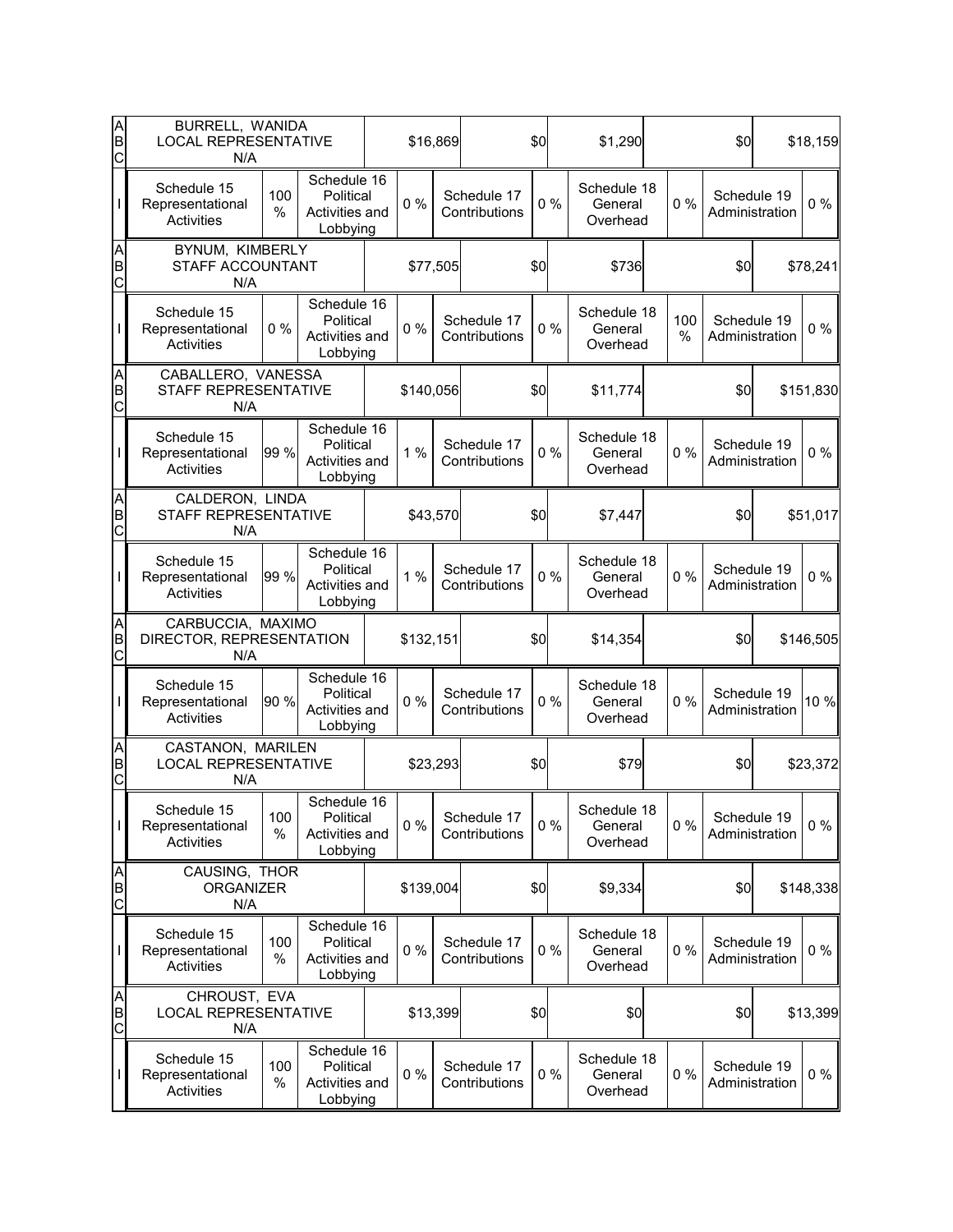| A<br>B<br>C | COOK, BRENDA<br><b>LOCAL REPRESENTATIVE</b><br>N/A        |             |                                                        |          | \$10,395 |                              | \$0   | \$1,114                            |       | \$0                           | \$11,509 |
|-------------|-----------------------------------------------------------|-------------|--------------------------------------------------------|----------|----------|------------------------------|-------|------------------------------------|-------|-------------------------------|----------|
|             | Schedule 15<br>Representational<br>Activities             | 100<br>%    | Schedule 16<br>Political<br>Activities and<br>Lobbying | $0\%$    |          | Schedule 17<br>Contributions | 0%    | Schedule 18<br>General<br>Overhead | $0\%$ | Schedule 19<br>Administration | $0\%$    |
| A<br>B<br>C | CORROS, GERARD<br><b>LOCAL REPRESENTATIVE</b><br>N/A      |             |                                                        | \$26,437 |          |                              | \$0   | \$184                              |       | \$0                           | \$26,621 |
|             | Schedule 15<br>Representational<br>Activities             | 100<br>%    | Schedule 16<br>Political<br>Activities and<br>Lobbying | $0\%$    |          | Schedule 17<br>Contributions | 0%    | Schedule 18<br>General<br>Overhead | $0\%$ | Schedule 19<br>Administration | $0\%$    |
| A<br>B<br>C | CORTEZ-IRWIN, LAURA<br><b>LOCAL REPRESENTATIVE</b><br>N/A |             |                                                        | \$13,591 |          |                              | \$0   | \$973                              |       | \$0                           | \$14,564 |
|             | Schedule 15<br>Representational<br>Activities             | 100<br>%    | Schedule 16<br>Political<br>Activities and<br>Lobbying | 0%       |          | Schedule 17<br>Contributions | 0%    | Schedule 18<br>General<br>Overhead | 0%    | Schedule 19<br>Administration | $0\%$    |
| A<br>B<br>C | CRUZ, DEBBY<br><b>LOCAL REPRESENTATIVE</b><br>N/A         |             |                                                        | \$15,241 |          |                              | \$0   | \$487                              |       | \$0                           | \$15,728 |
|             | Schedule 15<br>Representational<br>Activities             | 100<br>%    | Schedule 16<br>Political<br>Activities and<br>Lobbying | $0\%$    |          | Schedule 17<br>Contributions | 0%    | Schedule 18<br>General<br>Overhead | 0%    | Schedule 19<br>Administration | $0\%$    |
| A<br>B<br>C | CRUZ, LUZVIMINDA L<br><b>LOCAL REPRESENTATIVE</b><br>N/A  |             |                                                        | \$11,557 |          |                              | \$0   | \$474                              |       | \$0                           | \$12,031 |
|             | Schedule 15<br>Representational<br>Activities             | 100<br>%    | Schedule 16<br>Political<br>Activities and<br>Lobbying | 0%       |          | Schedule 17<br>Contributions | 0%    | Schedule 18<br>General<br>Overhead | $0\%$ | Schedule 19<br>Administration | 0%       |
| A<br>B<br>C | DE RIVERA, ALEXANDRA<br>TEMP. LEGAL COUNSEL<br>N/A        |             |                                                        |          | \$16,000 |                              | \$0   | \$0                                |       | \$0                           | \$16,000 |
| I           | Schedule 15<br>Representational<br>Activities             | 100<br>$\%$ | Schedule 16<br>Political<br>Activities and<br>Lobbying | $0\%$    |          | Schedule 17<br>Contributions | $0\%$ | Schedule 18<br>General<br>Overhead | 0%    | Schedule 19<br>Administration | $0\%$    |
| A<br>B<br>C | DANCLAIR, MARY<br><b>LOCAL REPRESENTATIVE</b><br>N/A      |             |                                                        |          | \$22,738 |                              | \$0   | \$736                              |       | \$0                           | \$23,474 |
|             | Schedule 15<br>Representational<br>Activities             | 100<br>%    | Schedule 16<br>Political<br>Activities and<br>Lobbying | $0\%$    |          | Schedule 17<br>Contributions | $0\%$ | Schedule 18<br>General<br>Overhead | 0%    | Schedule 19<br>Administration | $0\%$    |
| A<br>B<br>C | DANIELS, VIERA<br><b>LOCAL REPRESENTATIVE</b><br>N/A      |             |                                                        | \$13,363 |          |                              | \$0   | \$0                                |       | \$0                           | \$13,363 |
|             | Schedule 15<br>Representational<br>Activities             | 100<br>%    | Schedule 16<br>Political<br>Activities and<br>Lobbying | $0\%$    |          | Schedule 17<br>Contributions | $0\%$ | Schedule 18<br>General<br>Overhead | 0%    | Schedule 19<br>Administration | $0\%$    |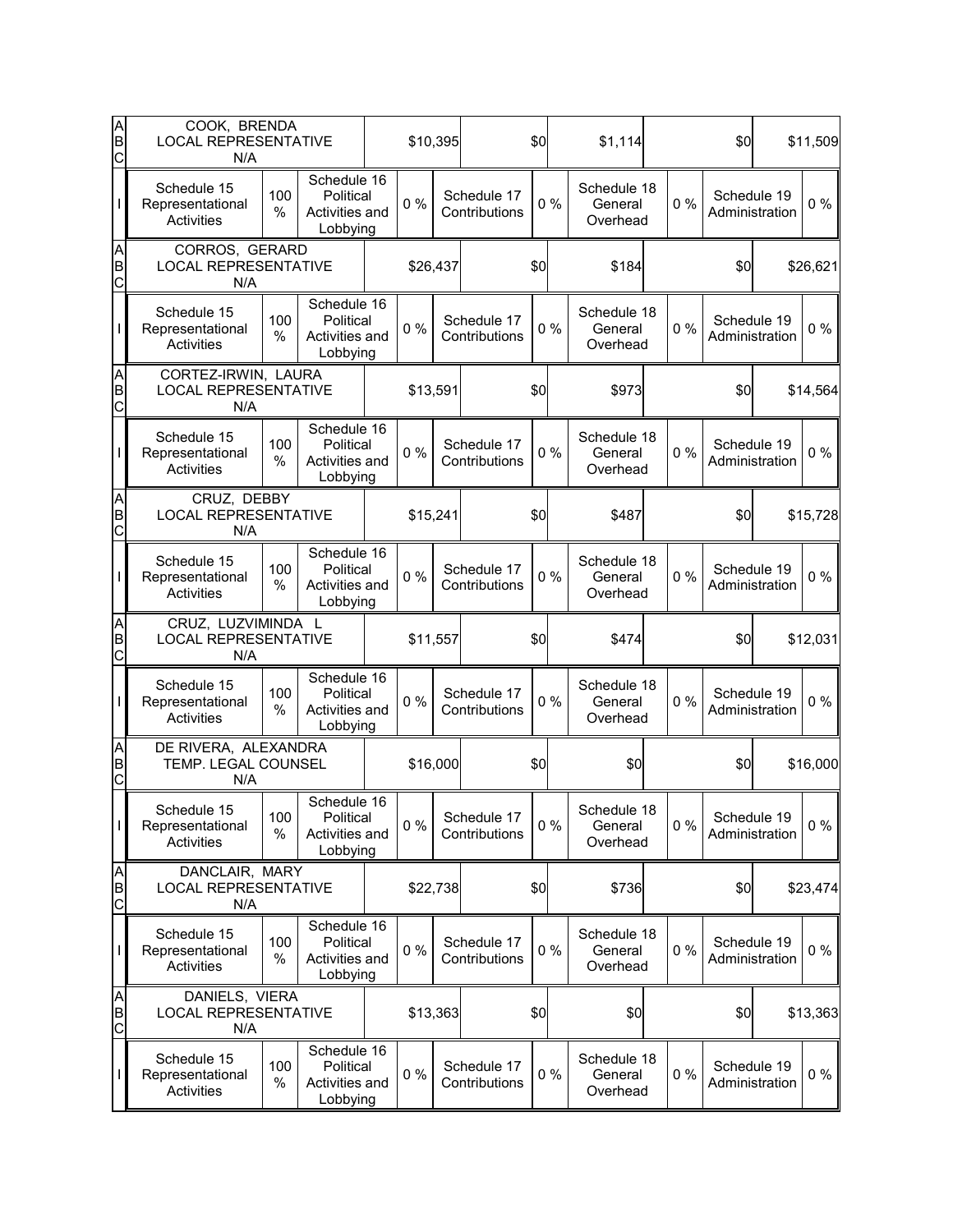| A<br>B<br>C | DE SOUZAFERREYRA, GABRIEL<br><b>LOCAL REPRESENTATIVE</b><br>N/A |             |                                                        | \$12,209  |          |                              | \$0   | \$138                              |       | \$0                           | \$12,347  |
|-------------|-----------------------------------------------------------------|-------------|--------------------------------------------------------|-----------|----------|------------------------------|-------|------------------------------------|-------|-------------------------------|-----------|
|             | Schedule 15<br>Representational<br>Activities                   | 100<br>%    | Schedule 16<br>Political<br>Activities and<br>Lobbying | $0\%$     |          | Schedule 17<br>Contributions | 0%    | Schedule 18<br>General<br>Overhead | $0\%$ | Schedule 19<br>Administration | $0\%$     |
| A<br>B<br>C | DELANEY, SUZANNE<br>DIRECTOR, REPRESENTATION<br>N/A             |             |                                                        | \$156,427 |          |                              | \$0   | \$12,416                           |       | \$0                           | \$168,843 |
|             | Schedule 15<br>Representational<br>Activities                   | 90 %        | Schedule 16<br>Political<br>Activities and<br>Lobbying | $0\%$     |          | Schedule 17<br>Contributions | 0%    | Schedule 18<br>General<br>Overhead | $0\%$ | Schedule 19<br>Administration | 10 %      |
| A<br>B<br>C | DEMIDOVICH, LISA<br><b>LEGAL COUNSEL</b><br>N/A                 |             |                                                        | \$156,773 |          |                              | \$0   | \$17,559                           |       | \$0                           | \$174,332 |
|             | Schedule 15<br>Representational<br>Activities                   | 90 %        | Schedule 16<br>Political<br>Activities and<br>Lobbying | 0%        |          | Schedule 17<br>Contributions | 0%    | Schedule 18<br>General<br>Overhead | 0%    | Schedule 19<br>Administration | 10 %      |
| A<br>B<br>C | DENSMORE, STEPHANIE<br><b>LOCAL REPRESENTATIVE</b><br>N/A       |             |                                                        | \$14,707  |          |                              | \$0   | \$4,424                            |       | \$0                           | \$19,131  |
|             | Schedule 15<br>Representational<br>Activities                   | 100<br>%    | Schedule 16<br>Political<br>Activities and<br>Lobbying | $0\%$     |          | Schedule 17<br>Contributions | 0%    | Schedule 18<br>General<br>Overhead | 0%    | Schedule 19<br>Administration | $0\%$     |
| A<br>B<br>C | DENT, BARBARA<br>STAFF REPRESENTATIVE<br>N/A                    |             |                                                        | \$64,250  |          |                              | \$0   | \$983                              |       | \$0                           | \$65,233  |
|             | Schedule 15<br>Representational<br>Activities                   | 100<br>%    | Schedule 16<br>Political<br>Activities and<br>Lobbying | 0%        |          | Schedule 17<br>Contributions | 0%    | Schedule 18<br>General<br>Overhead | $0\%$ | Schedule 19<br>Administration | 0%        |
| A<br>B<br>C | DESIERTO, MARGARET<br><b>LOCAL REPRESENTATIVE</b><br>N/A        |             |                                                        | \$13,513  |          |                              | \$0   | \$131                              |       | \$0                           | \$13,644  |
| I           | Schedule 15<br>Representational<br>Activities                   | 100<br>$\%$ | Schedule 16<br>Political<br>Activities and<br>Lobbying | $0\%$     |          | Schedule 17<br>Contributions | $0\%$ | Schedule 18<br>General<br>Overhead | 0%    | Schedule 19<br>Administration | $0\%$     |
| A<br>B<br>C | DIEKMANN, VALERIE<br><b>LOCAL REPRESENTATIVE</b><br>N/A         |             |                                                        |           | \$14,115 |                              | \$0   | \$0                                |       | \$0                           | \$14,115  |
|             | Schedule 15<br>Representational<br>Activities                   | 100<br>%    | Schedule 16<br>Political<br>Activities and<br>Lobbying | $0\%$     |          | Schedule 17<br>Contributions | $0\%$ | Schedule 18<br>General<br>Overhead | 0%    | Schedule 19<br>Administration | $0\%$     |
| A<br>B<br>C | DIZON, NERISSA<br><b>LOCAL REPRESENTATIVE</b><br>N/A            |             |                                                        | \$11,884  |          |                              | \$0   | \$178                              |       | \$0                           | \$12,062  |
|             | Schedule 15<br>Representational<br>Activities                   | 100<br>%    | Schedule 16<br>Political<br>Activities and<br>Lobbying | $0\%$     |          | Schedule 17<br>Contributions | $0\%$ | Schedule 18<br>General<br>Overhead | 0%    | Schedule 19<br>Administration | $0\%$     |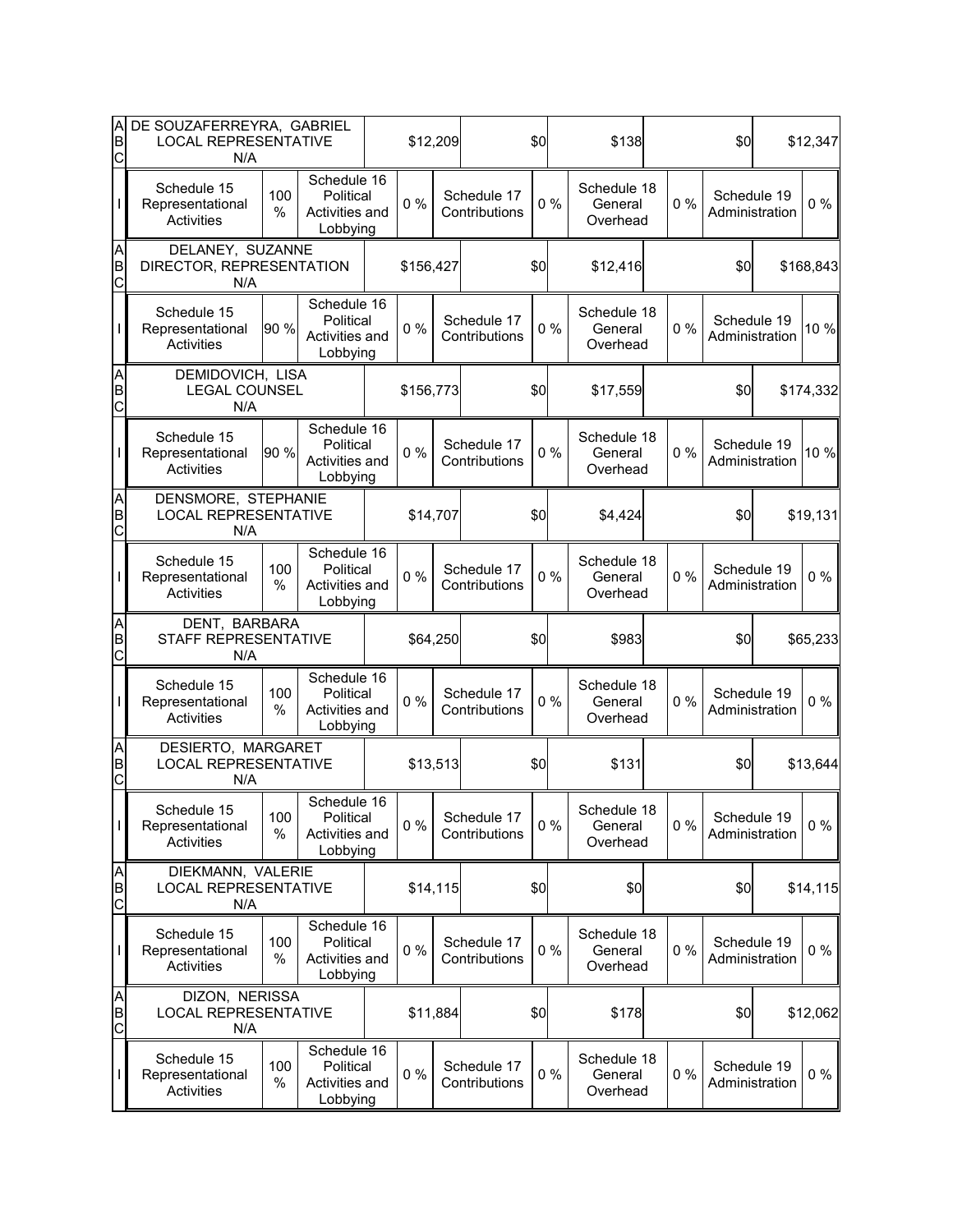| A<br>B<br>C              | DODSON, TIM<br><b>LOCAL REPRESENTATIVE</b><br>N/A     |             |                                                        | \$10,243 |                              | \$0   | \$538                              |       | \$0                           |                | \$10,781 |
|--------------------------|-------------------------------------------------------|-------------|--------------------------------------------------------|----------|------------------------------|-------|------------------------------------|-------|-------------------------------|----------------|----------|
|                          | Schedule 15<br>Representational<br>Activities         | 100<br>%    | Schedule 16<br>Political<br>Activities and<br>Lobbying | $0\%$    | Schedule 17<br>Contributions | 0%    | Schedule 18<br>General<br>Overhead | $0\%$ | Schedule 19<br>Administration |                | $0\%$    |
| A<br>B<br>C              | EMERSON, JOEL<br>STAFF REPRESENTATIVE<br>N/A          |             |                                                        | \$29,950 |                              | \$0   | \$860                              |       | \$0                           |                | \$30,810 |
|                          | Schedule 15<br>Representational<br>Activities         | 100<br>%    | Schedule 16<br>Political<br>Activities and<br>Lobbying | $0\%$    | Schedule 17<br>Contributions | 0%    | Schedule 18<br>General<br>Overhead | 0%    | Schedule 19<br>Administration |                | $0\%$    |
| A<br>B<br>C              | ENKHORN, JOEL<br><b>LOCAL REPRESENTATIVE</b><br>N/A   |             |                                                        | \$18,799 |                              | \$0   | \$778                              |       | \$0                           |                | \$19,577 |
|                          | Schedule 15<br>Representational<br><b>Activities</b>  | 100<br>%    | Schedule 16<br>Political<br>Activities and<br>Lobbying | 0%       | Schedule 17<br>Contributions | 0%    | Schedule 18<br>General<br>Overhead | 0%    | Schedule 19                   | Administration | $0\%$    |
| A<br>B<br>C              | ESPARZA, DARREN<br>ORGANIZER/POL. REP.<br>N/A         |             |                                                        | \$37,887 |                              | \$0   | \$907                              |       | \$0                           |                | \$38,794 |
|                          | Schedule 15<br>Representational<br>Activities         | 51 %        | Schedule 16<br>Political<br>Activities and<br>Lobbying | 49 %     | Schedule 17<br>Contributions | 0%    | Schedule 18<br>General<br>Overhead | 0%    | Schedule 19<br>Administration |                | $0\%$    |
| A<br>B<br>$\overline{C}$ | FAN, RICHARD<br><b>LOCAL REPRESENTATIVE</b><br>N/A    |             |                                                        | \$30,292 |                              | \$0   | \$2,557                            |       | \$0                           |                | \$32,849 |
|                          | Schedule 15<br>Representational<br><b>Activities</b>  | 100<br>%    | Schedule 16<br>Political<br>Activities and<br>Lobbying | $0\%$    | Schedule 17<br>Contributions | 0%    | Schedule 18<br>General<br>Overhead | 0%    | Schedule 19<br>Administration |                | $0\%$    |
| AB<br>C                  | GARCIA, LETI<br><b>LOCAL REPRESENTATIVE</b><br>N/A    |             |                                                        | \$18,192 |                              | \$0   | \$756                              |       | \$0                           |                | \$18,948 |
| L                        | Schedule 15<br>Representational<br><b>Activities</b>  | 100<br>$\%$ | Schedule 16<br>Political<br>Activities and<br>Lobbying | $0\%$    | Schedule 17<br>Contributions | $0\%$ | Schedule 18<br>General<br>Overhead | 0%    | Schedule 19<br>Administration |                | $0\%$    |
| A<br>B<br>C              | GLIANE, ISAGANI<br><b>LOCAL REPRESENTATIVE</b><br>N/A |             |                                                        | \$13,445 |                              | \$0   | \$0                                |       | \$0                           |                | \$13,445 |
|                          | Schedule 15<br>Representational<br><b>Activities</b>  | 100<br>$\%$ | Schedule 16<br>Political<br>Activities and<br>Lobbying | $0\%$    | Schedule 17<br>Contributions | $0\%$ | Schedule 18<br>General<br>Overhead | 0%    | Schedule 19<br>Administration |                | $0\%$    |
| A<br>B<br>C              | GORDON, DEBORAH<br><b>LOCAL REPRESENTATIVE</b><br>N/A |             |                                                        | \$17,311 |                              | \$0   | \$775                              |       | \$0                           |                | \$18,086 |
|                          | Schedule 15<br>Representational<br>Activities         | 100<br>%    | Schedule 16<br>Political<br>Activities and<br>Lobbying | $0\%$    | Schedule 17<br>Contributions | $0\%$ | Schedule 18<br>General<br>Overhead | 0%    | Schedule 19<br>Administration |                | $0\%$    |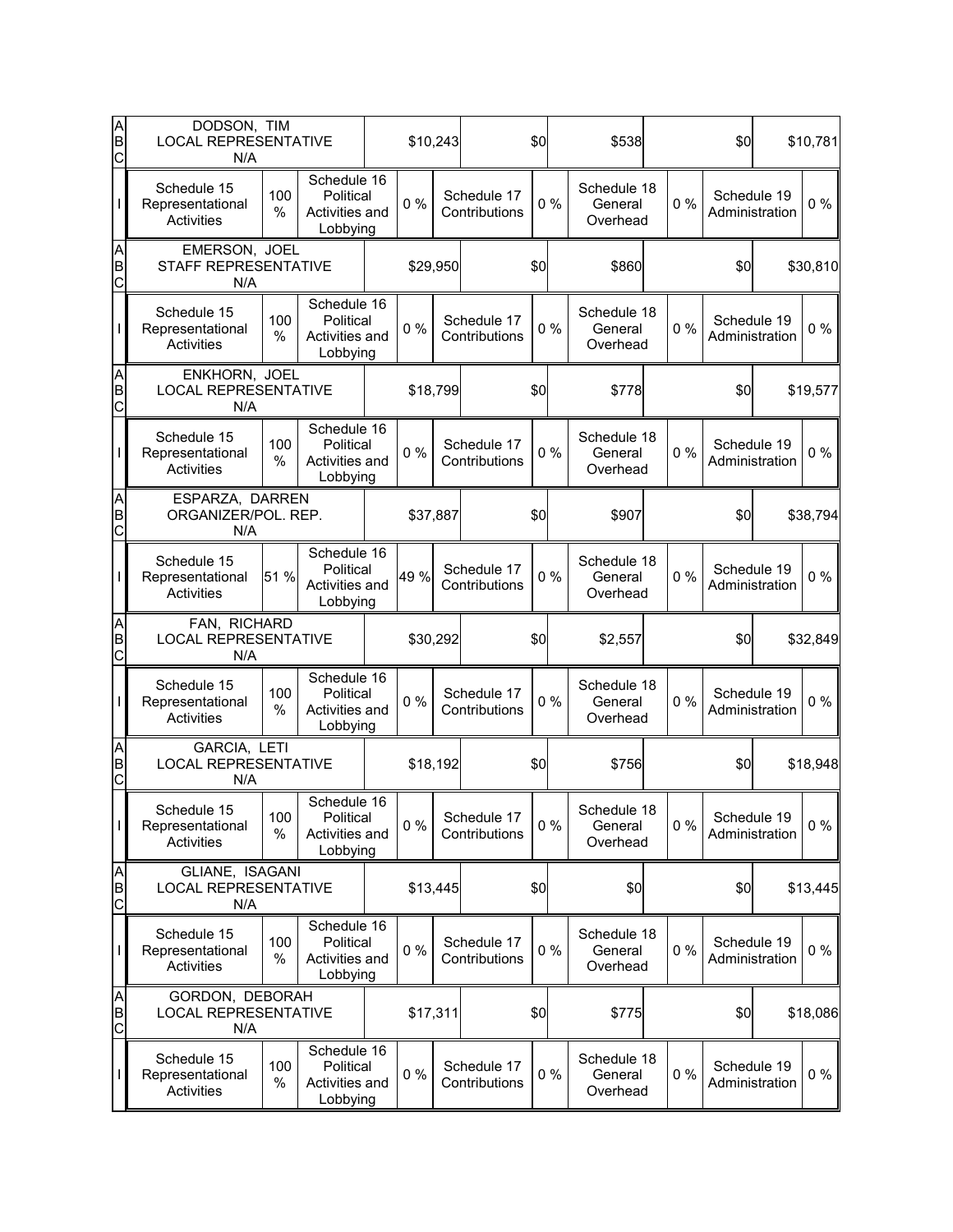| A<br>B<br>C              | GUARDADO, EDWIN<br><b>LOCAL REPRESENTATIVE</b><br>N/A    |          |                                                        | \$18,589  |                              | \$0   | \$0                                |                | \$0            |                               | \$18,589  |
|--------------------------|----------------------------------------------------------|----------|--------------------------------------------------------|-----------|------------------------------|-------|------------------------------------|----------------|----------------|-------------------------------|-----------|
|                          | Schedule 15<br>Representational<br>Activities            | 100<br>% | Schedule 16<br>Political<br>Activities and<br>Lobbying | 0%        | Schedule 17<br>Contributions | 0%    | Schedule 18<br>General<br>Overhead | 0%             |                | Schedule 19<br>Administration | $0\%$     |
| A<br>B<br>C              | HAMMOND, CHARLOTTE<br><b>LOCAL REPRESENTATIVE</b><br>N/A |          |                                                        | \$31,398  |                              | \$0   | \$734                              |                | \$0            |                               | \$32,132  |
|                          | Schedule 15<br>Representational<br>Activities            | 100<br>% | Schedule 16<br>Political<br>Activities and<br>Lobbying | $0\%$     | Schedule 17<br>Contributions | 0%    | Schedule 18<br>General<br>Overhead | 0%             |                | Schedule 19<br>Administration | $0\%$     |
| A<br>B<br>C              | HANSEN, DIANA<br><b>LOCAL REPRESENTATIVE</b><br>N/A      |          |                                                        | \$13,625  |                              | \$0   | \$666                              |                | \$0            |                               | \$14,291  |
|                          | Schedule 15<br>Representational<br>Activities            | 100<br>% | Schedule 16<br>Political<br>Activities and<br>Lobbying | 0%        | Schedule 17<br>Contributions | 0%    | Schedule 18<br>General<br>Overhead | 0%             |                | Schedule 19<br>Administration | $0\%$     |
| A<br>B<br>C              | HARVEY, JOYCE ANN<br>STAFF REPRESENTATIVE<br>N/A         |          |                                                        | \$142,431 |                              | \$0   | \$3,951                            |                | \$0            |                               | \$146,382 |
|                          | Schedule 15<br>Representational<br>Activities            | 100<br>% | Schedule 16<br>Political<br>Activities and<br>Lobbying | $0\%$     | Schedule 17<br>Contributions | 0%    | Schedule 18<br>General<br>Overhead | 0%             |                | Schedule 19<br>Administration | $0\%$     |
| A<br>B<br>$\overline{C}$ | HAWKINS, ELIZABETH<br><b>LOCAL REPRESENTATIVE</b><br>N/A |          |                                                        | \$24,978  |                              | \$0   | \$843                              |                | \$0            |                               | \$25,821  |
|                          | Schedule 15<br>Representational<br><b>Activities</b>     | 100<br>% | Schedule 16<br>Political<br>Activities and<br>Lobbying | $0\%$     | Schedule 17<br>Contributions | $0\%$ | Schedule 18<br>General<br>Overhead | 0%             |                | Schedule 19<br>Administration | $0\%$     |
| A<br>B<br>C              | HAYES, PAUL<br><b>ADMIN ASST</b><br>N/A                  |          |                                                        | \$125,896 |                              | \$0   | \$1,232                            |                | \$0            |                               | \$127,128 |
| T                        | Schedule 15<br>Representational<br>Activities            | 7 %      | Schedule 16<br>Political<br>Activities and<br>Lobbying | $0\%$     | Schedule 17<br>Contributions | $0\%$ | Schedule 18<br>General<br>Overhead | 93 %           |                | Schedule 19<br>Administration | $0\%$     |
| A<br>B<br>C              | HENDERSON, TINA<br><b>LOCAL REPRESENTATIVE</b><br>N/A    |          |                                                        | \$32,614  |                              | \$0   | \$182                              |                | \$0            |                               | \$32,796  |
|                          | Schedule 15<br>Representational<br>Activities            | 100<br>% | Schedule 16<br>Political<br>Activities and<br>Lobbying | $0\%$     | Schedule 17<br>Contributions | 0%    | Schedule 18<br>General<br>Overhead | 0%             |                | Schedule 19<br>Administration | $0\%$     |
| A<br>B<br>C              | HILO, KUUSELA M.<br><b>ORGANIZER</b><br>N/A              |          |                                                        | \$138,248 |                              | \$0   | \$14,045                           |                | \$0            |                               | \$152,293 |
|                          | Schedule 15<br>Representational                          | 99 %     | Schedule 16<br>Political<br>Activities and             | 1%        | Schedule 17<br>Contributions | $0\%$ | Schedule 18<br>General             | 0%<br>Overhead | Administration | Schedule 19                   | $0\%$     |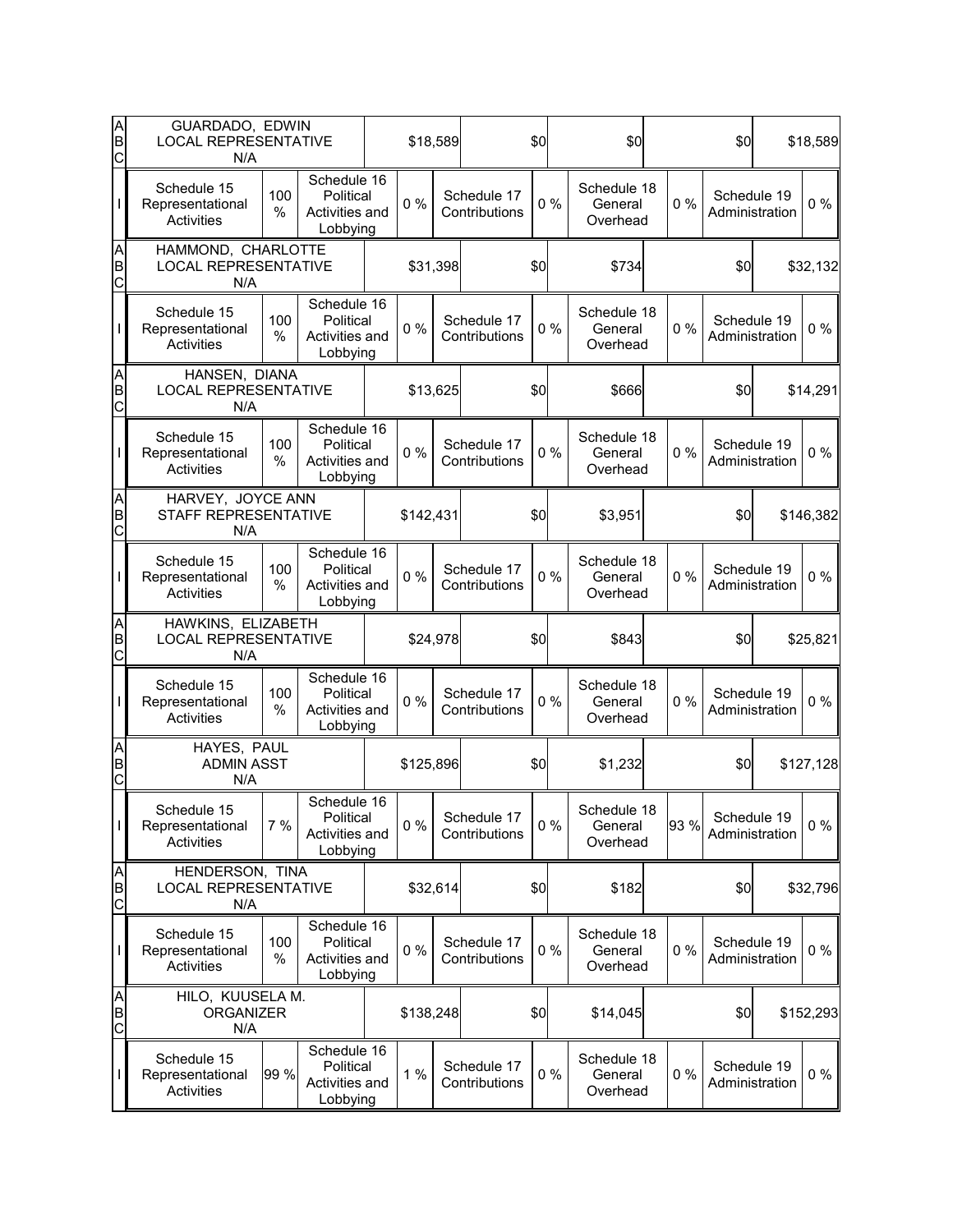| A<br>B<br>C | HIPPOLYTE, LINDA<br><b>LOCAL REPRESENTATIVE</b><br>N/A  |             |                                                        |           | \$18,178 |                              | \$0   | \$0                                |      | \$0                           | \$18,178  |
|-------------|---------------------------------------------------------|-------------|--------------------------------------------------------|-----------|----------|------------------------------|-------|------------------------------------|------|-------------------------------|-----------|
|             | Schedule 15<br>Representational<br>Activities           | 100<br>%    | Schedule 16<br>Political<br>Activities and<br>Lobbying | $0\%$     |          | Schedule 17<br>Contributions | 0%    | Schedule 18<br>General<br>Overhead | 0%   | Schedule 19<br>Administration | $0\%$     |
| A<br>B<br>C | HOLTHUES, THERESA<br><b>LOCAL REPRESENTATIVE</b><br>N/A |             |                                                        | \$21,775  |          |                              | \$0   | \$0                                |      | \$0                           | \$21,775  |
|             | Schedule 15<br>Representational<br>Activities           | 100<br>%    | Schedule 16<br>Political<br>Activities and<br>Lobbying | $0\%$     |          | Schedule 17<br>Contributions | 0%    | Schedule 18<br>General<br>Overhead | 0%   | Schedule 19<br>Administration | $0\%$     |
| A<br>B<br>C | HORVAT, PAUL<br><b>FINANCE DIRECTOR</b><br>N/A          |             |                                                        | \$110,398 |          |                              | \$0   | \$2,908                            |      | \$0                           | \$113,306 |
|             | Schedule 15<br>Representational<br>Activities           | 0%          | Schedule 16<br>Political<br>Activities and<br>Lobbying | 0%        |          | Schedule 17<br>Contributions | 0%    | Schedule 18<br>General<br>Overhead | 90 % | Schedule 19<br>Administration | 10 %      |
| A<br>B<br>C | JONES, CAROL<br>STAFF REPRESENTATIVE<br>N/A             |             |                                                        | \$143,140 |          |                              | \$0   | \$13,777                           |      | \$0                           | \$156,917 |
|             | Schedule 15<br>Representational<br>Activities           | 99 %        | Schedule 16<br>Political<br>Activities and<br>Lobbying | 1%        |          | Schedule 17<br>Contributions | 0%    | Schedule 18<br>General<br>Overhead | 0%   | Schedule 19<br>Administration | $0\%$     |
| A<br>B<br>C | JONES, ROBERT<br><b>LOCAL REPRESENTATIVE</b><br>N/A     |             |                                                        | \$11,185  |          |                              | \$0   | \$2,685                            |      | \$0                           | \$13,870  |
|             | Schedule 15<br>Representational<br>Activities           | 100<br>%    | Schedule 16<br>Political<br>Activities and<br>Lobbying | 0%        |          | Schedule 17<br>Contributions | 0%    | Schedule 18<br>General<br>Overhead | 0%   | Schedule 19<br>Administration | 0%        |
| A<br>B<br>C | KAISER, CYNTHIA<br><b>LOCAL REPRESENTATIVE</b><br>N/A   |             |                                                        | \$27,839  |          |                              | \$0   | \$3,066                            |      | \$0                           | \$30,905  |
| I           | Schedule 15<br>Representational<br>Activities           | 100<br>$\%$ | Schedule 16<br>Political<br>Activities and<br>Lobbying | $0\%$     |          | Schedule 17<br>Contributions | $0\%$ | Schedule 18<br>General<br>Overhead | 0%   | Schedule 19<br>Administration | $0\%$     |
| A<br>B<br>C | KENNARD, DEBORAH<br><b>LOCAL REPRESENTATIVE</b><br>N/A  |             |                                                        | \$27,122  |          |                              | \$0   | \$2,385                            |      | \$0                           | \$29,507  |
|             | Schedule 15<br>Representational<br>Activities           | 100<br>%    | Schedule 16<br>Political<br>Activities and<br>Lobbying | $0\%$     |          | Schedule 17<br>Contributions | $0\%$ | Schedule 18<br>General<br>Overhead | 0%   | Schedule 19<br>Administration | $0\%$     |
| A<br>B<br>C | KIRKWOOD, DEIRDRE<br>STAFF REPRESENTATIVE<br>N/A        |             |                                                        | \$121,186 |          |                              | \$0   | \$11,828                           |      | \$0                           | \$133,014 |
|             | Schedule 15<br>Representational<br>Activities           | 99 %        | Schedule 16<br>Political<br>Activities and<br>Lobbying | 1%        |          | Schedule 17<br>Contributions | $0\%$ | Schedule 18<br>General<br>Overhead | 0%   | Schedule 19<br>Administration | $0\%$     |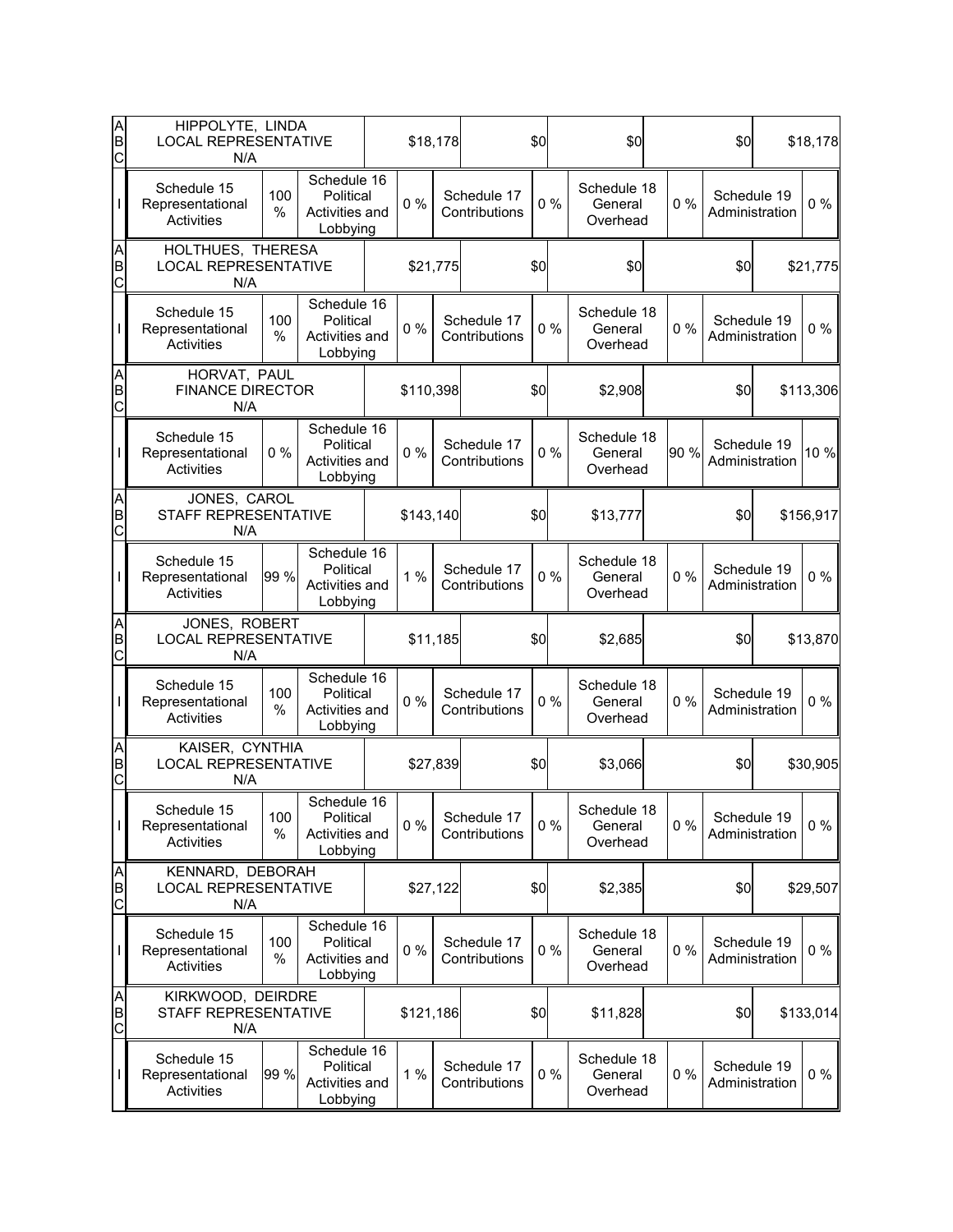| A<br>B<br>C              | LANNI, JEREMY<br>POLITICAL REPRESENTATIVE<br>N/A            |             |                                                        | \$140,341 |                              | \$0   | \$13,560                           |             | \$0                           |                | \$153,901 |
|--------------------------|-------------------------------------------------------------|-------------|--------------------------------------------------------|-----------|------------------------------|-------|------------------------------------|-------------|-------------------------------|----------------|-----------|
|                          | Schedule 15<br>Representational<br>Activities               | 23 %        | Schedule 16<br>Political<br>Activities and<br>Lobbying | 77 %      | Schedule 17<br>Contributions | 0%    | Schedule 18<br>General<br>Overhead | 0%          | Schedule 19<br>Administration |                | $0\%$     |
| A<br>B<br>C              | LEON, KARINA<br><b>ADMIN ASST</b><br>N/A                    |             |                                                        | \$67,534  |                              | \$0   | \$610                              |             | \$0                           |                | \$68,144  |
|                          | Schedule 15<br>Representational<br><b>Activities</b>        | 0%          | Schedule 16<br>Political<br>Activities and<br>Lobbying | $0\%$     | Schedule 17<br>Contributions | 0%    | Schedule 18<br>General<br>Overhead | 100<br>%    | Schedule 19                   | Administration | $0\%$     |
| AB<br>C                  | LEON, RICHARD<br>STAFF ACCOUNTANT<br>N/A                    |             |                                                        | \$72,569  |                              | \$0   | \$0                                |             | \$0                           |                | \$72,569  |
|                          | Schedule 15<br>Representational<br>Activities               | 0%          | Schedule 16<br>Political<br>Activities and<br>Lobbying | $0\%$     | Schedule 17<br>Contributions | 0%    | Schedule 18<br>General<br>Overhead | 100<br>$\%$ | Schedule 19                   | Administration | $0\%$     |
| A<br>B<br>C              | LEWIS, BARBARA<br>DIRECTOR, REPRESENTATION<br>N/A           |             |                                                        | \$133,923 |                              | \$0   | \$6,245                            |             | \$0                           |                | \$140,168 |
|                          | Schedule 15<br>Representational<br>Activities               | 90 %        | Schedule 16<br>Political<br>Activities and<br>Lobbying | $0\%$     | Schedule 17<br>Contributions | 0%    | Schedule 18<br>General<br>Overhead | 0%          | Schedule 19<br>Administration |                | 10 %      |
| A<br>B<br>$\overline{C}$ | LIVINGSTON JR, DENNIS<br><b>LOCAL REPRESENTATIVE</b><br>N/A |             |                                                        | \$26,262  |                              | \$0   | \$143                              |             | \$0                           |                | \$26,405  |
|                          | Schedule 15<br>Representational<br><b>Activities</b>        | 100<br>%    | Schedule 16<br>Political<br>Activities and<br>Lobbying | $0\%$     | Schedule 17<br>Contributions | 0%    | Schedule 18<br>General<br>Overhead | 0%          | Schedule 19                   | Administration | $0\%$     |
| AB<br>C                  | LUTZ, GREG<br>STAFF REPRESENTATIVE<br>N/A                   |             |                                                        | \$125,679 |                              | \$0   | \$4,612                            |             | \$0                           |                | \$130,291 |
| L                        | Schedule 15<br>Representational<br><b>Activities</b>        | 100<br>$\%$ | Schedule 16<br>Political<br>Activities and<br>Lobbying | $0\%$     | Schedule 17<br>Contributions | $0\%$ | Schedule 18<br>General<br>Overhead | 0%          | Schedule 19                   | Administration | $0\%$     |
| A<br>B<br>C              | MACON, BARBARA<br>STAFF REPRESENTATIVE<br>N/A               |             |                                                        | \$143,736 |                              | \$0   | \$9,499                            |             | \$0                           |                | \$153,235 |
|                          | Schedule 15<br>Representational<br><b>Activities</b>        | 99 %        | Schedule 16<br>Political<br>Activities and<br>Lobbying | 1%        | Schedule 17<br>Contributions | 0%    | Schedule 18<br>General<br>Overhead | 0%          | Schedule 19                   | Administration | $0\%$     |
| A<br>B<br>C              | MANGUBAT, JESS<br><b>ORGANIZER</b><br>N/A                   |             |                                                        | \$10,478  |                              | \$0   | \$2,209                            |             | \$0                           |                | \$12,687  |
|                          | Schedule 15<br>Representational<br>Activities               | 100<br>%    | Schedule 16<br>Political<br>Activities and<br>Lobbying | $0\%$     | Schedule 17<br>Contributions | $0\%$ | Schedule 18<br>General<br>Overhead | 0%          | Schedule 19                   | Administration | $0\%$     |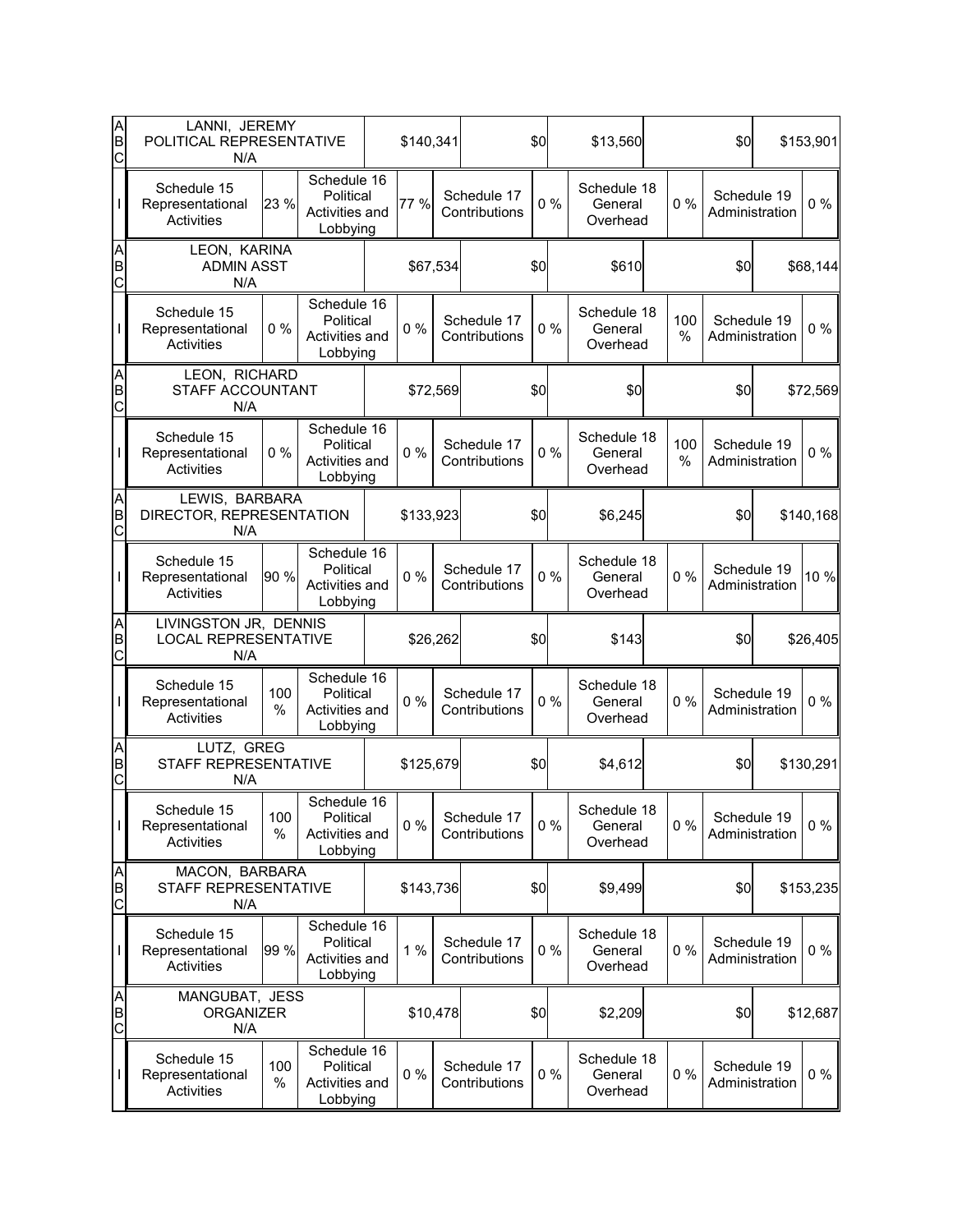| A<br>B<br>C              | MARIN, BRENDA<br><b>LOCAL REPRESENTATIVE</b><br>N/A     |          |                                                        |           | \$34,969 |                              | \$0   | \$167                              |             | \$0                           | \$35,136  |
|--------------------------|---------------------------------------------------------|----------|--------------------------------------------------------|-----------|----------|------------------------------|-------|------------------------------------|-------------|-------------------------------|-----------|
|                          | Schedule 15<br>Representational<br>Activities           | 100<br>% | Schedule 16<br>Political<br>Activities and<br>Lobbying | 0%        |          | Schedule 17<br>Contributions | 0%    | Schedule 18<br>General<br>Overhead | 0%          | Schedule 19<br>Administration | $0\%$     |
| A<br>B<br>$\overline{C}$ | MARQUES, SANDRA<br><b>LOCAL REPRESENTATIVE</b><br>N/A   |          |                                                        | \$32,072  |          |                              | \$0   | \$1,946                            |             | \$0                           | \$34,018  |
|                          | Schedule 15<br>Representational<br>Activities           | 100<br>% | Schedule 16<br>Political<br>Activities and<br>Lobbying | $0\%$     |          | Schedule 17<br>Contributions | 0%    | Schedule 18<br>General<br>Overhead | 0%          | Schedule 19<br>Administration | $0\%$     |
| A<br>B<br>C              | MARSHALL, EVELYN<br><b>LOCAL REPRESENTATIVE</b><br>N/A  |          |                                                        |           | \$26,438 |                              | \$0   | \$779                              |             | \$0                           | \$27,217  |
|                          | Schedule 15<br>Representational<br><b>Activities</b>    | 100<br>% | Schedule 16<br>Political<br>Activities and<br>Lobbying | 0%        |          | Schedule 17<br>Contributions | 0%    | Schedule 18<br>General<br>Overhead | 0%          | Schedule 19<br>Administration | $0\%$     |
| A<br>B<br>$\overline{C}$ | MARTI RIVERA, CONNIE<br><b>ORGANIZER</b><br>N/A         |          |                                                        | \$12,145  |          |                              | \$0   | \$2,560                            |             | \$0                           | \$14,705  |
|                          | Schedule 15<br>Representational<br>Activities           | 100<br>% | Schedule 16<br>Political<br>Activities and<br>Lobbying | $0\%$     |          | Schedule 17<br>Contributions | 0%    | Schedule 18<br>General<br>Overhead | 0%          | Schedule 19<br>Administration | $0\%$     |
| A<br>B<br>$\overline{C}$ | MAYS, ERICA<br>STAFF REPRESENTATIVE<br>N/A              |          |                                                        | \$33,652  |          |                              | \$0   | \$843                              |             | \$0                           | \$34,495  |
|                          | Schedule 15<br>Representational<br>Activities           | 100<br>% | Schedule 16<br>Political<br>Activities and<br>Lobbying | 0%        |          | Schedule 17<br>Contributions | $0\%$ | Schedule 18<br>General<br>Overhead | 0%          | Schedule 19<br>Administration | $0\%$     |
| A<br>B<br>C              | MAYS, THERESA<br><b>ADMIN ASST</b><br>N/A               |          |                                                        | \$62,446  |          |                              | \$0   | \$486                              |             | \$0                           | \$62,932  |
| T                        | Schedule 15<br>Representational<br>Activities           | $0\%$    | Schedule 16<br>Political<br>Activities and<br>Lobbying | $0\%$     |          | Schedule 17<br>Contributions | $0\%$ | Schedule 18<br>General<br>Overhead | 100<br>$\%$ | Schedule 19<br>Administration | $0\%$     |
| A<br>B<br>$\overline{C}$ | MCCONVILLE, CHRISTINE<br>PUBLIC AFFAIRS DIRECTOR<br>N/A |          |                                                        | \$143,686 |          |                              | \$0   | \$12,742                           |             | \$0                           | \$156,428 |
|                          | Schedule 15<br>Representational<br>Activities           | 35 %     | Schedule 16<br>Political<br>Activities and<br>Lobbying | 10 %      |          | Schedule 17<br>Contributions | 0%    | Schedule 18<br>General<br>Overhead | 45 %        | Schedule 19<br>Administration | 10 %      |
| A<br>B<br>$\mathsf{C}$   | MCLAUGHLIN, ARTHEREANE<br>STAFF REPRESENTATIVE          |          |                                                        | \$146,064 |          |                              | \$0   | \$9,121                            |             | \$0                           | \$155,185 |
|                          | N/A                                                     |          |                                                        |           |          |                              |       |                                    |             |                               |           |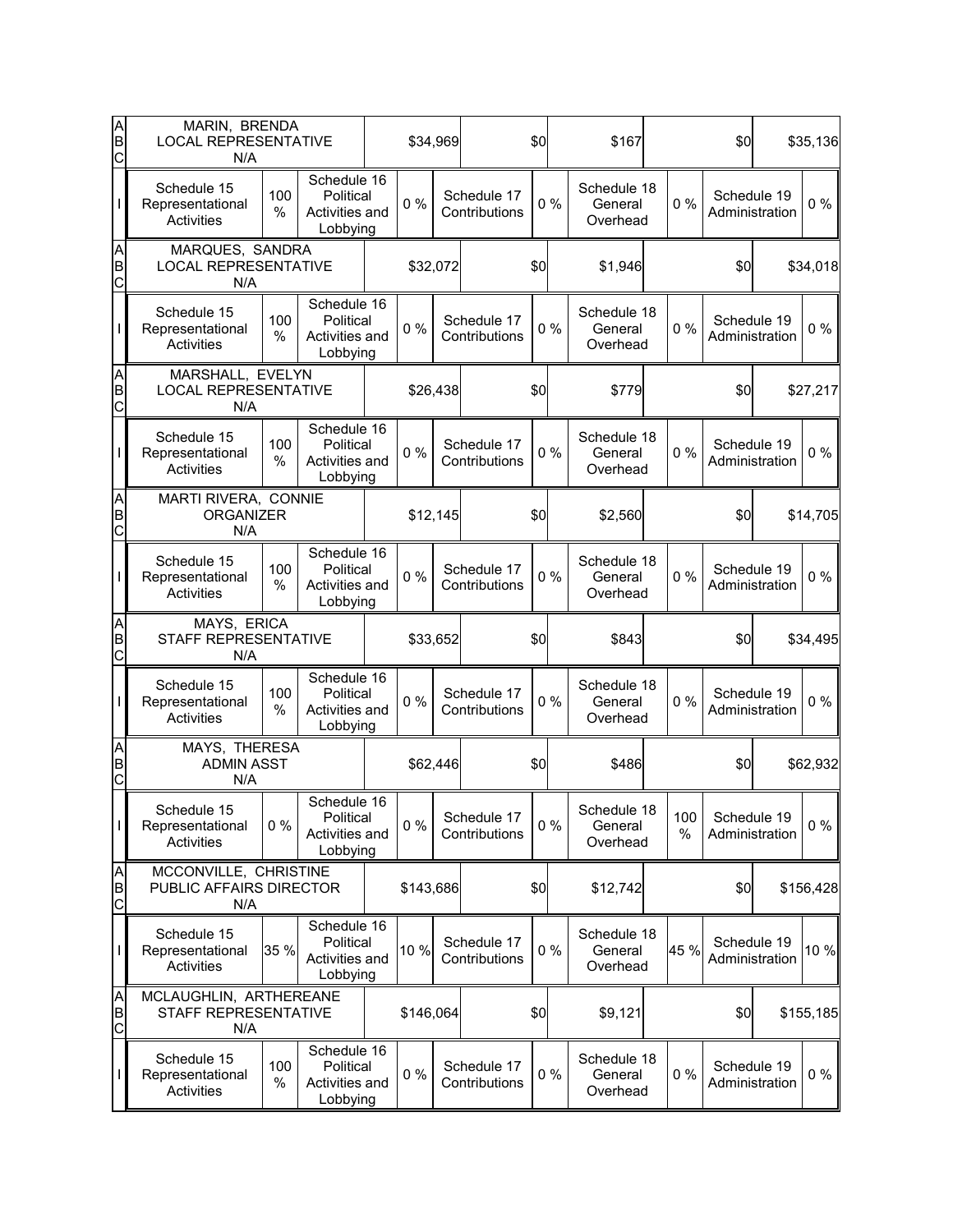| A<br>B<br>C              | MENDOZA, MARY JANE<br><b>LOCAL REPRESENTATIVE</b><br>N/A   |          |                                                        |           | \$11,588 |                              | \$0   | \$214                              |             | \$0 |                               | \$11,802  |
|--------------------------|------------------------------------------------------------|----------|--------------------------------------------------------|-----------|----------|------------------------------|-------|------------------------------------|-------------|-----|-------------------------------|-----------|
|                          | Schedule 15<br>Representational<br>Activities              | 100<br>% | Schedule 16<br>Political<br>Activities and<br>Lobbying | $0\%$     |          | Schedule 17<br>Contributions | 0%    | Schedule 18<br>General<br>Overhead | $0\%$       |     | Schedule 19<br>Administration | $0\%$     |
| A<br>B<br>$\overline{C}$ | MENJIVAR, DIANA<br><b>LOCAL REPRESENTATIVE</b><br>N/A      |          |                                                        | \$12,386  |          |                              | \$0   | \$756                              |             | \$0 |                               | \$13,142  |
|                          | Schedule 15<br>Representational<br>Activities              | 100<br>% | Schedule 16<br>Political<br>Activities and<br>Lobbying | $0\%$     |          | Schedule 17<br>Contributions | 0%    | Schedule 18<br>General<br>Overhead | 0%          |     | Schedule 19<br>Administration | $0\%$     |
| A<br>B<br>C              | MEYER, BOBBI<br>STAFF REPRESENTATIVE<br>N/A                |          |                                                        | \$97,539  |          |                              | \$0   | \$9,921                            |             | \$0 |                               | \$107,460 |
|                          | Schedule 15<br>Representational<br>Activities              | 99 %     | Schedule 16<br>Political<br>Activities and<br>Lobbying | 1%        |          | Schedule 17<br>Contributions | 0%    | Schedule 18<br>General<br>Overhead | 0%          |     | Schedule 19<br>Administration | $0\%$     |
| A<br>B<br>$\mathsf{C}$   | MILLER, RUSSELL<br><b>COMMUNICATIONS SPECIALIST</b><br>N/A |          |                                                        | \$100,378 |          |                              | \$0   | \$3,235                            |             | \$0 |                               | \$103,613 |
|                          | Schedule 15<br>Representational<br>Activities              | 0%       | Schedule 16<br>Political<br>Activities and<br>Lobbying | $0\%$     |          | Schedule 17<br>Contributions | 0%    | Schedule 18<br>General<br>Overhead | 100<br>%    |     | Schedule 19<br>Administration | $0\%$     |
| A<br>B<br>$\overline{C}$ | MITCHELL, MARJORIE<br><b>LOCAL REPRESENTATIVE</b><br>N/A   |          |                                                        | \$72,027  |          |                              | \$0   | \$2,733                            |             | \$0 |                               | \$74,760  |
|                          | Schedule 15<br>Representational<br>Activities              | 100<br>% | Schedule 16<br>Political<br>Activities and<br>Lobbying | $0\%$     |          | Schedule 17<br>Contributions | 0%    | Schedule 18<br>General<br>Overhead | $0\%$       |     | Schedule 19<br>Administration | $0\%$     |
| A<br>B<br>C              | MOSELEY, EUGENE<br>P/T DEVELOPER<br>N/A                    |          |                                                        | \$86,227  |          |                              | \$0   | \$0                                |             | \$0 |                               | \$86,227  |
| I                        | Schedule 15<br>Representational<br><b>Activities</b>       | $0\%$    | Schedule 16<br>Political<br>Activities and<br>Lobbying | $0\%$     |          | Schedule 17<br>Contributions | $0\%$ | Schedule 18<br>General<br>Overhead | 100<br>$\%$ |     | Schedule 19<br>Administration | $0\%$     |
| A<br>B<br>$\mathsf{C}$   | MOTLAGH, REBECCA<br><b>LOCAL REPRESENTATIVE</b><br>N/A     |          |                                                        | \$77,437  |          |                              | \$0   | \$847                              |             | \$0 |                               | \$78,284  |
|                          | Schedule 15<br>Representational<br>Activities              | 100<br>% | Schedule 16<br>Political<br>Activities and<br>Lobbying | 0%        |          | Schedule 17<br>Contributions | 0%    | Schedule 18<br>General<br>Overhead | 0%          |     | Schedule 19<br>Administration | $0\%$     |
| A<br>B<br>C              | NGUYEN, KHANH KIM<br><b>LOCAL REPRESENTATIVE</b><br>N/A    |          |                                                        | \$10,308  |          |                              | \$0   | \$0                                |             | \$0 |                               | \$10,308  |
|                          | Schedule 15<br>Representational<br>Activities              | 100<br>% | Schedule 16<br>Political<br>Activities and<br>Lobbying | $0\%$     |          | Schedule 17<br>Contributions | $0\%$ | Schedule 18<br>General<br>Overhead | 0%          |     | Schedule 19<br>Administration | 0 %       |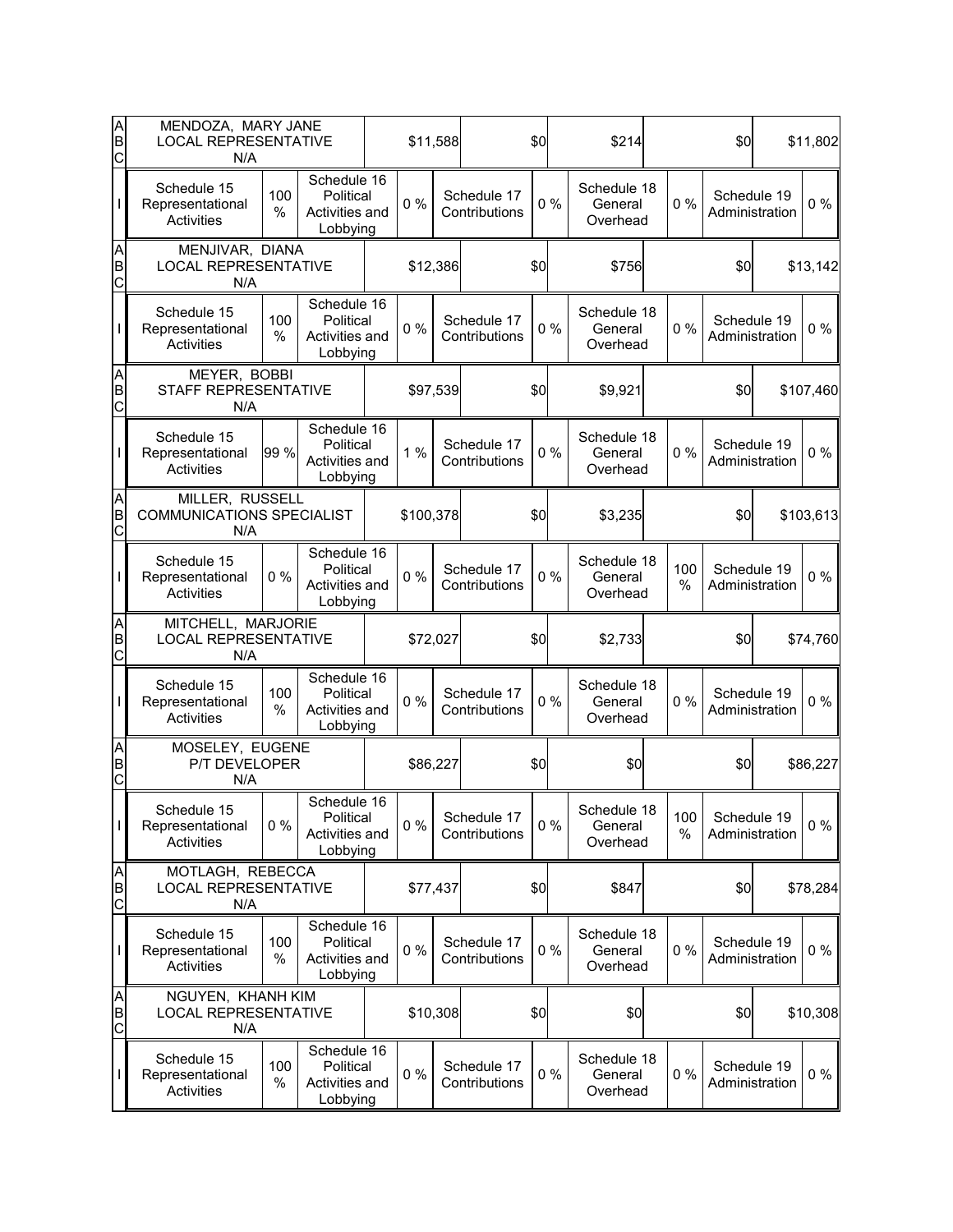| A<br>B<br>C            | OLESON, SANDRA<br>STAFF REPRESENTATIVE<br>N/A        |             |                                                        | \$210,063 |                              | \$0   | \$7,699                            |       | \$0                           | \$217,762 |
|------------------------|------------------------------------------------------|-------------|--------------------------------------------------------|-----------|------------------------------|-------|------------------------------------|-------|-------------------------------|-----------|
|                        | Schedule 15<br>Representational<br>Activities        | 100<br>%    | Schedule 16<br>Political<br>Activities and<br>Lobbying | $0\%$     | Schedule 17<br>Contributions | 0%    | Schedule 18<br>General<br>Overhead | $0\%$ | Schedule 19<br>Administration | 0%        |
| A<br>B<br>C            | OMILIG-ESPIRITU, ASELA<br><b>ORGANIZER</b><br>N/A    |             |                                                        | \$15,015  |                              | \$0   | \$768                              |       | \$0                           | \$15,783  |
|                        | Schedule 15<br>Representational<br>Activities        | 100<br>%    | Schedule 16<br>Political<br>Activities and<br>Lobbying | $0\%$     | Schedule 17<br>Contributions | 0%    | Schedule 18<br>General<br>Overhead | 0%    | Schedule 19<br>Administration | $0\%$     |
| AB<br>C                | ONEAL, DEBBIE<br><b>LOCAL REPRESENTATIVE</b><br>N/A  |             |                                                        | \$17,820  |                              | \$0   | \$56                               |       | \$0                           | \$17,876  |
|                        | Schedule 15<br>Representational<br>Activities        | 100<br>%    | Schedule 16<br>Political<br>Activities and<br>Lobbying | 0%        | Schedule 17<br>Contributions | $0\%$ | Schedule 18<br>General<br>Overhead | 0%    | Schedule 19<br>Administration | $0\%$     |
| A<br>B<br>C            | OSTLER, DEANNA<br><b>LOCAL REPRESENTATIVE</b><br>N/A |             |                                                        | \$13,747  |                              | \$0   | \$0                                |       | \$0                           | \$13,747  |
|                        | Schedule 15<br>Representational<br>Activities        | 100<br>%    | Schedule 16<br>Political<br>Activities and<br>Lobbying | 0%        | Schedule 17<br>Contributions | 0%    | Schedule 18<br>General<br>Overhead | 0%    | Schedule 19<br>Administration | $0\%$     |
| A<br>B<br>$\mathsf{C}$ | PADOVA, KARLA<br><b>LOCAL REPRESENTATIVE</b><br>N/A  |             |                                                        | \$37,033  |                              | \$0   | \$10,080                           |       | \$0                           | \$47,113  |
|                        | Schedule 15<br>Representational<br>Activities        | 100<br>%    | Schedule 16<br>Political<br>Activities and<br>Lobbying | $0\%$     | Schedule 17<br>Contributions | 0%    | Schedule 18<br>General<br>Overhead | 0%    | Schedule 19<br>Administration | $0\%$     |
| AB<br>C                | PALACIO, MARIA<br><b>LOCAL REPRESENTATIVE</b><br>N/A |             |                                                        | \$10,399  |                              | \$0   | \$0                                |       | \$0                           | \$10,399  |
| L                      | Schedule 15<br>Representational<br><b>Activities</b> | 100<br>$\%$ | Schedule 16<br>Political<br>Activities and<br>Lobbying | $0\%$     | Schedule 17<br>Contributions | $0\%$ | Schedule 18<br>General<br>Overhead | 0%    | Schedule 19<br>Administration | $0\%$     |
| A<br>B<br>C            | PENNEY, ROBERT<br>ORGANIZING DIRECTOR<br>N/A         |             |                                                        | \$147,132 |                              | \$0   | \$11,457                           |       | \$0                           | \$158,589 |
|                        | Schedule 15<br>Representational<br>Activities        | 90 %        | Schedule 16<br>Political<br>Activities and<br>Lobbying | $0\%$     | Schedule 17<br>Contributions | $0\%$ | Schedule 18<br>General<br>Overhead | 0%    | Schedule 19<br>Administration | 10 %      |
| A<br>B<br>C            | PFEFFER-GILLETT, ALEXI<br><b>TEMP</b><br>N/A         |             |                                                        | \$13,500  |                              | \$0   | \$204                              |       | \$0                           | \$13,704  |
|                        | Schedule 15<br>Representational<br>Activities        | 100<br>%    | Schedule 16<br>Political<br>Activities and<br>Lobbying | $0\%$     | Schedule 17<br>Contributions | $0\%$ | Schedule 18<br>General<br>Overhead | 0%    | Schedule 19<br>Administration | $0\%$     |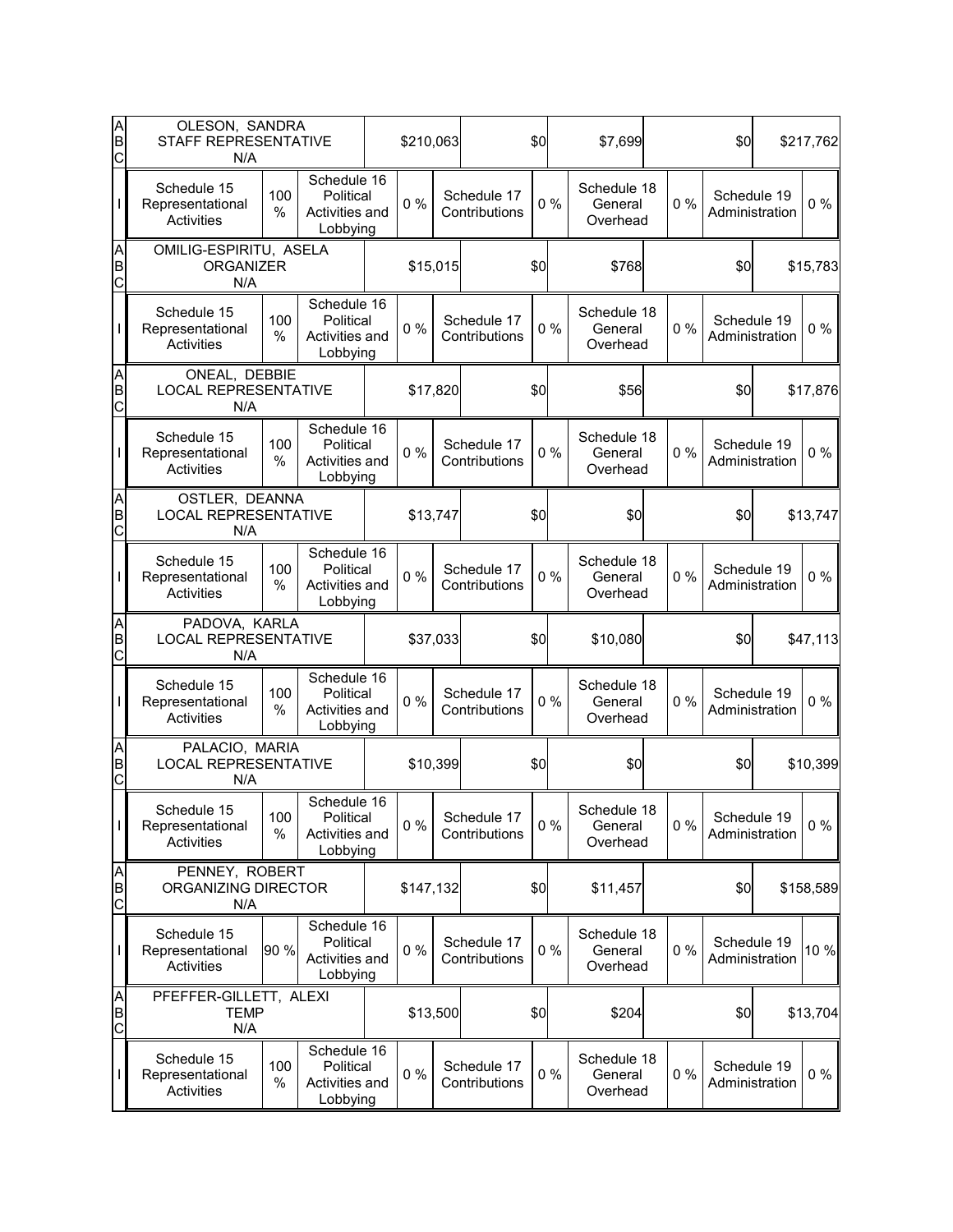| A<br>B<br>C | POLLACK, DANIEL<br><b>LOCAL REPRESENTATIVE</b><br>N/A   |          |                                                        | \$10,092  |                              | \$0   | \$761                              |       | \$0                           | \$10,853  |
|-------------|---------------------------------------------------------|----------|--------------------------------------------------------|-----------|------------------------------|-------|------------------------------------|-------|-------------------------------|-----------|
|             | Schedule 15<br>Representational<br>Activities           | 100<br>% | Schedule 16<br>Political<br>Activities and<br>Lobbying | $0\%$     | Schedule 17<br>Contributions | 0%    | Schedule 18<br>General<br>Overhead | 0%    | Schedule 19<br>Administration | $0\%$     |
| A<br>B<br>C | PRESSNEY, PAMELA<br>STAFF REPRESENTATIVE<br>N/A         |          |                                                        | \$126,794 |                              | \$0   | \$12,794                           |       | \$0                           | \$139,588 |
|             | Schedule 15<br>Representational<br>Activities           | 99 %     | Schedule 16<br>Political<br>Activities and<br>Lobbying | 1%        | Schedule 17<br>Contributions | 0%    | Schedule 18<br>General<br>Overhead | 0%    | Schedule 19<br>Administration | $0\%$     |
| A<br>B<br>C | QUIJANO, OLIVIA<br>STAFF ORG./POL. REP.<br>N/A          |          |                                                        | \$131,048 |                              | \$0   | \$19,132                           |       | \$0                           | \$150,180 |
|             | Schedule 15<br>Representational<br>Activities           | 76 %     | Schedule 16<br>Political<br>Activities and<br>Lobbying | 24 %      | Schedule 17<br>Contributions | 0%    | Schedule 18<br>General<br>Overhead | 0%    | Schedule 19<br>Administration | $0\%$     |
| A<br>B<br>C | RAGONESI, JANE<br><b>LOCAL REPRESENTATIVE</b><br>N/A    |          |                                                        | \$20,705  |                              | \$0   | \$0                                |       | \$0                           | \$20,705  |
|             | Schedule 15<br>Representational<br>Activities           | 100<br>% | Schedule 16<br>Political<br>Activities and<br>Lobbying | $0\%$     | Schedule 17<br>Contributions | 0%    | Schedule 18<br>General<br>Overhead | 0%    | Schedule 19<br>Administration | $0\%$     |
| A<br>B<br>C | RAYMOND, DEBORAH<br><b>LOCAL REPRESENTATIVE</b><br>N/A  |          |                                                        | \$29,622  |                              | \$0   | \$4,378                            |       | \$0                           | \$34,000  |
|             | Schedule 15<br>Representational<br>Activities           | 100<br>% | Schedule 16<br>Political<br>Activities and<br>Lobbying | $0\%$     | Schedule 17<br>Contributions | 0%    | Schedule 18<br>General<br>Overhead | 0%    | Schedule 19<br>Administration | $0\%$     |
| A<br>B<br>C | REYES, JOSE<br>STAFF REPRESENTATIVE<br>N/A              |          |                                                        | \$137,402 |                              | \$0   | \$4,167                            |       | \$0                           | \$141,569 |
| L           | Schedule 15<br>Representational<br>Activities           | 99 %     | Schedule 16<br>Political<br>Activities and<br>Lobbying | 1%        | Schedule 17<br>Contributions | $0\%$ | Schedule 18<br>General<br>Overhead | 0%    | Schedule 19<br>Administration | $0\%$     |
| A<br>B<br>C | RICK, LAURENCE<br>STAFF REPRESENTATIVE<br>N/A           |          |                                                        | \$69,432  |                              | \$0   | \$9,413                            |       | \$0                           | \$78,845  |
| I           | Schedule 15<br>Representational<br>Activities           | 100<br>% | Schedule 16<br>Political<br>Activities and<br>Lobbying | $0\%$     | Schedule 17<br>Contributions | 0%    | Schedule 18<br>General<br>Overhead | 0%    | Schedule 19<br>Administration | $0\%$     |
| A<br>B<br>C | <b>ROBLES, ERIC</b><br>POLITICAL LEGISLATIVE DIR<br>N/A |          |                                                        | \$154,768 |                              | \$0   | \$26,914                           |       | \$0                           | \$181,682 |
|             | Schedule 15<br>Representational<br>Activities           | 15 %     | Schedule 16<br>Political<br>Activities and<br>Lobbying | 75 %      | Schedule 17<br>Contributions | $0\%$ | Schedule 18<br>General<br>Overhead | $0\%$ | Schedule 19<br>Administration | 10 %      |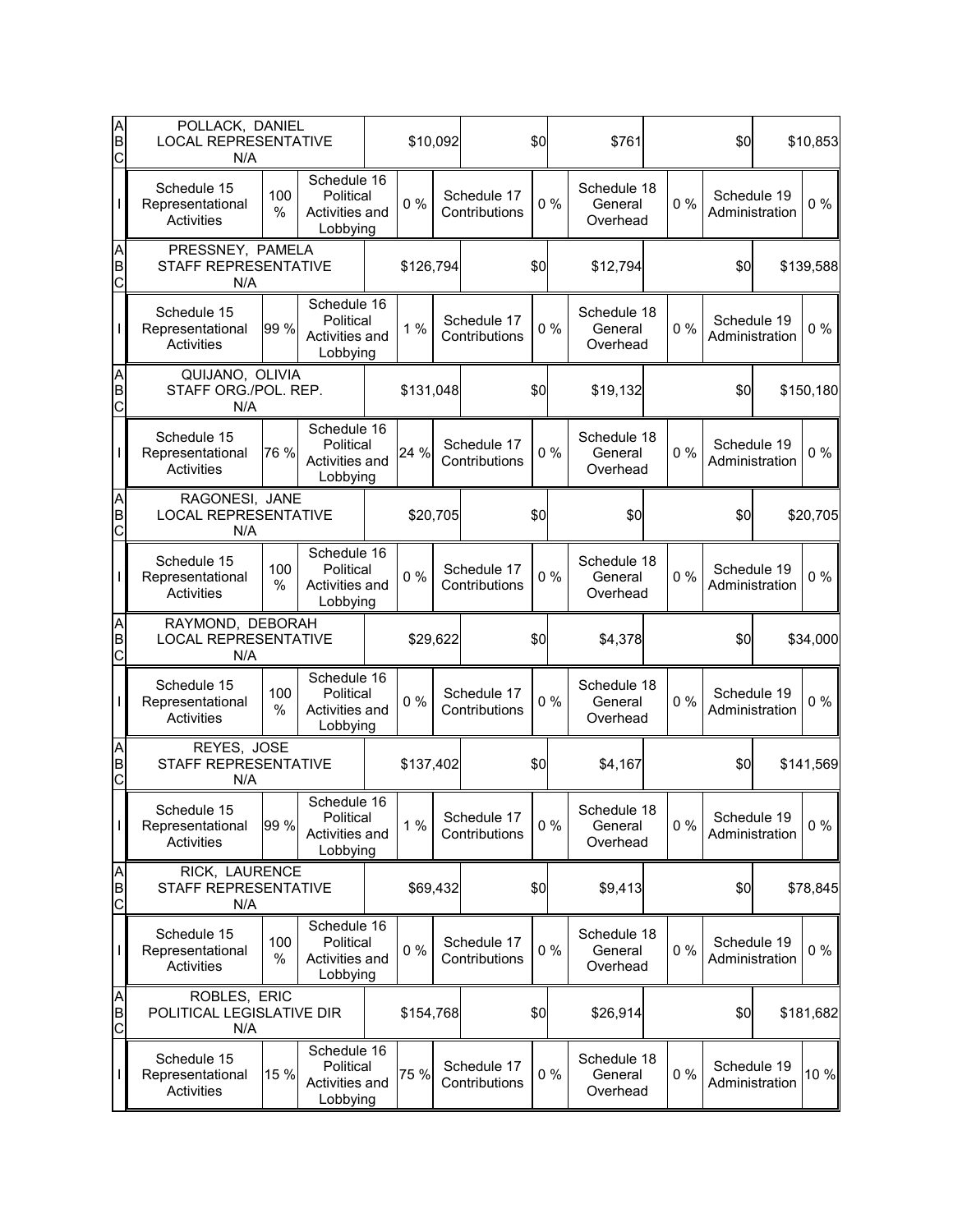| A<br>B<br>$\overline{C}$        | RODRIGUEZ, LUPE<br><b>ADMIN ASST</b><br>N/A               |             |                                                        |           | \$71,913 |                              | \$0   | \$96                               |          | \$0                           | \$72,009  |
|---------------------------------|-----------------------------------------------------------|-------------|--------------------------------------------------------|-----------|----------|------------------------------|-------|------------------------------------|----------|-------------------------------|-----------|
|                                 | Schedule 15<br>Representational<br>Activities             | 0%          | Schedule 16<br>Political<br>Activities and<br>Lobbying | 0%        |          | Schedule 17<br>Contributions | 0%    | Schedule 18<br>General<br>Overhead | 100<br>% | Schedule 19<br>Administration | $0\%$     |
| A<br>B<br>C                     | RODRIGUEZ, ROSA<br><b>LEGAL SECRETARY</b><br>N/A          |             |                                                        | \$92,667  |          |                              | \$0   | \$91                               |          | \$0                           | \$92,758  |
|                                 | Schedule 15<br>Representational<br><b>Activities</b>      | 0%          | Schedule 16<br>Political<br>Activities and<br>Lobbying | $0\%$     |          | Schedule 17<br>Contributions | 0%    | Schedule 18<br>General<br>Overhead | 100<br>% | Schedule 19<br>Administration | $0\%$     |
| A<br>B<br>C                     | RODRIGUEZ, JAVIER<br><b>LOCAL REPRESENTATIVE</b><br>N/A   |             |                                                        |           | \$37,188 |                              | \$0   | \$0                                |          | \$0                           | \$37,188  |
|                                 | Schedule 15<br>Representational<br>Activities             | 100<br>%    | Schedule 16<br>Political<br>Activities and<br>Lobbying | 0%        |          | Schedule 17<br>Contributions | 0%    | Schedule 18<br>General<br>Overhead | 0%       | Schedule 19<br>Administration | $0\%$     |
| A<br>B<br>$\overline{C}$        | ROGERS, JEFF<br>PUBLIC AFFAIRS SPECIALIST<br>N/A          |             |                                                        |           | \$90,994 |                              | \$0   | \$1,156                            |          | \$0                           | \$92,150  |
|                                 | Schedule 15<br>Representational<br>Activities             | 0%          | Schedule 16<br>Political<br>Activities and<br>Lobbying | $0\%$     |          | Schedule 17<br>Contributions | 0%    | Schedule 18<br>General<br>Overhead | 100<br>% | Schedule 19<br>Administration | $0\%$     |
| A<br>B<br>$\overline{C}$        | ROHRIG, VICTORIA<br><b>LOCAL REPRESENTATIVE</b><br>N/A    |             |                                                        | \$14,357  |          |                              | \$0   | \$0                                |          | \$0                           | \$14,357  |
|                                 | Schedule 15<br>Representational<br>Activities             | 100<br>%    | Schedule 16<br>Political<br>Activities and<br>Lobbying | 0%        |          | Schedule 17<br>Contributions | $0\%$ | Schedule 18<br>General<br>Overhead | 0%       | Schedule 19<br>Administration | $0\%$     |
| A<br>B<br>C                     | ROSSI, JANET<br><b>LOCAL REPRESENTATIVE</b><br>N/A        |             |                                                        |           | \$33,442 |                              | \$0   | \$1,323                            |          | \$0                           | \$34,765  |
| T                               | Schedule 15<br>Representational<br>Activities             | 100<br>$\%$ | Schedule 16<br>Political<br>Activities and<br>Lobbying | $0\%$     |          | Schedule 17<br>Contributions | $0\%$ | Schedule 18<br>General<br>Overhead | 0%       | Schedule 19<br>Administration | $0\%$     |
| A<br>B<br>C                     | ROUSE, WILLIAM<br><b>EXEC ASST TO OFFICERS</b><br>N/A     |             |                                                        | \$177,345 |          |                              | \$0   | \$28,740                           |          | \$0                           | \$206,085 |
|                                 | Schedule 15<br>Representational<br>Activities             | 100<br>%    | Schedule 16<br>Political<br>Activities and<br>Lobbying | $0\%$     |          | Schedule 17<br>Contributions | $0\%$ | Schedule 18<br>General<br>Overhead | 0%       | Schedule 19<br>Administration | $0\%$     |
| A<br>B<br>$\overline{\text{c}}$ | SCHLESINGER, MARCIA<br><b>LOCAL REPRESENTATIVE</b><br>N/A |             |                                                        | \$25,831  |          |                              | \$0   | \$0                                |          | \$0                           | \$25,831  |
|                                 | Schedule 15<br>Representational<br>Activities             | 100<br>%    | Schedule 16<br>Political<br>Activities and<br>Lobbying | $0\%$     |          | Schedule 17<br>Contributions | $0\%$ | Schedule 18<br>General<br>Overhead | 0%       | Schedule 19<br>Administration | $0\%$     |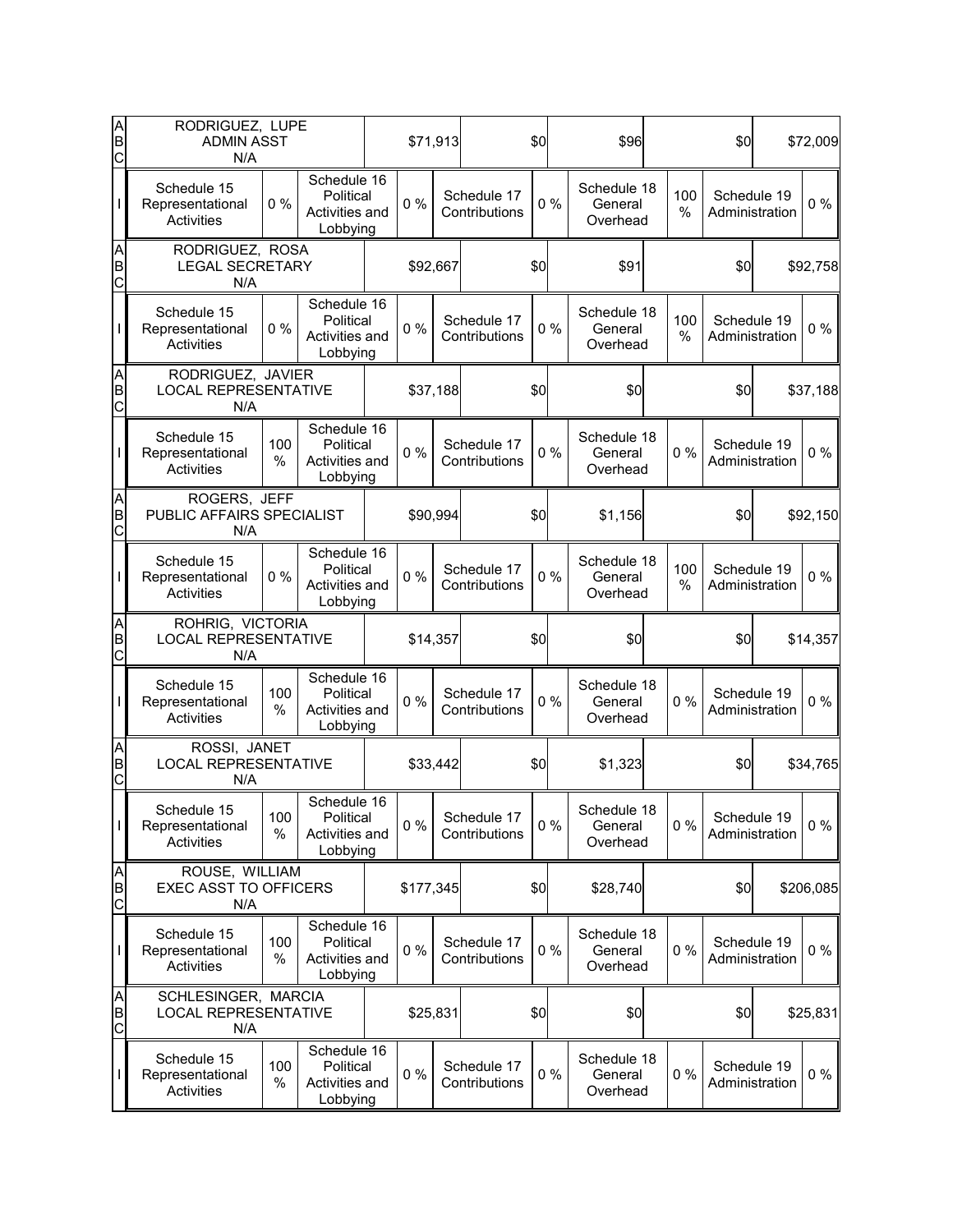| A<br>B<br>C              | SCHNELLE, BEVERLY<br><b>CONTROLLER</b><br>N/A         |             |                                                        | \$114,520 |          |                              | \$0   | \$148                              |          | \$0         |                               | \$114,668 |
|--------------------------|-------------------------------------------------------|-------------|--------------------------------------------------------|-----------|----------|------------------------------|-------|------------------------------------|----------|-------------|-------------------------------|-----------|
|                          | Schedule 15<br>Representational<br>Activities         | 0%          | Schedule 16<br>Political<br>Activities and<br>Lobbying | 0%        |          | Schedule 17<br>Contributions | 0%    | Schedule 18<br>General<br>Overhead | 100<br>% |             | Schedule 19<br>Administration | $0\%$     |
| A<br>B<br>$\overline{C}$ | SIDHU, PARMINDER<br>STAFF REPRESENTATIVE<br>N/A       |             |                                                        | \$127,041 |          |                              | \$0   | \$11,897                           |          | \$0         |                               | \$138,938 |
|                          | Schedule 15<br>Representational<br>Activities         | 100<br>%    | Schedule 16<br>Political<br>Activities and<br>Lobbying | $0\%$     |          | Schedule 17<br>Contributions | 0%    | Schedule 18<br>General<br>Overhead | 0%       | Schedule 19 | Administration                | $0\%$     |
| A<br>B<br>C              | SLOAN, CHERIE<br><b>LOCAL REPRESENTATIVE</b><br>N/A   |             |                                                        |           | \$27,390 |                              | \$0   | \$2,275                            |          | \$0         |                               | \$29,665  |
|                          | Schedule 15<br>Representational<br>Activities         | 100<br>%    | Schedule 16<br>Political<br>Activities and<br>Lobbying | 0%        |          | Schedule 17<br>Contributions | 0%    | Schedule 18<br>General<br>Overhead | 0%       | Schedule 19 | Administration                | $0\%$     |
| A<br>B<br>C              | SMITH, DARIA<br>STAFF REPRESENTATIVE<br>N/A           |             |                                                        | \$140,957 |          |                              | \$0   | \$9,908                            |          | \$0         |                               | \$150,865 |
|                          | Schedule 15<br>Representational<br>Activities         | 100<br>%    | Schedule 16<br>Political<br>Activities and<br>Lobbying | $0\%$     |          | Schedule 17<br>Contributions | 0%    | Schedule 18<br>General<br>Overhead | 0%       | Schedule 19 | Administration                | $0\%$     |
| A<br>B<br>$\overline{C}$ | SMITH, DONNA<br>STAFF REPRESENTATIVE<br>N/A           |             |                                                        | \$141,573 |          |                              | \$0   | \$6,058                            |          | \$0         |                               | \$147,631 |
|                          | Schedule 15<br>Representational<br>Activities         | 100<br>%    | Schedule 16<br>Political<br>Activities and<br>Lobbying | $0\%$     |          | Schedule 17<br>Contributions | $0\%$ | Schedule 18<br>General<br>Overhead | 0%       | Schedule 19 | Administration                | $0\%$     |
| A<br>B<br>C              | SMITH, KIMBERLY<br>STAFF REPRESENTATIVE<br>N/A        |             |                                                        | \$143,403 |          |                              | \$0   | \$11,904                           |          | \$0         |                               | \$155,307 |
| T                        | Schedule 15<br>Representational<br><b>Activities</b>  | 100<br>$\%$ | Schedule 16<br>Political<br>Activities and<br>Lobbying | $0\%$     |          | Schedule 17<br>Contributions | $0\%$ | Schedule 18<br>General<br>Overhead | $0\%$    | Schedule 19 | Administration                | $0\%$     |
| A<br>B<br>C              | SPENCE, BARBARA<br><b>LOCAL REPRESENTATIVE</b><br>N/A |             |                                                        | \$11,017  |          |                              | \$0   | \$0                                |          | \$0         |                               | \$11,017  |
|                          | Schedule 15<br>Representational<br>Activities         | 100<br>%    | Schedule 16<br>Political<br>Activities and<br>Lobbying | $0\%$     |          | Schedule 17<br>Contributions | 0%    | Schedule 18<br>General<br>Overhead | 0%       |             | Schedule 19<br>Administration | $0\%$     |
| A<br>B<br>$\mathsf{C}$   | STILLWELL, SHARON<br><b>OFFICE MANAGER</b><br>N/A     |             |                                                        | \$113,762 |          |                              | \$0   | \$462                              |          | \$0         |                               | \$114,224 |
|                          | Schedule 15<br>Representational<br>Activities         | $0\%$       | Schedule 16<br>Political<br>Activities and<br>Lobbying | $0\%$     |          | Schedule 17<br>Contributions | $0\%$ | Schedule 18<br>General<br>Overhead | 100<br>% |             | Schedule 19<br>Administration | $0\%$     |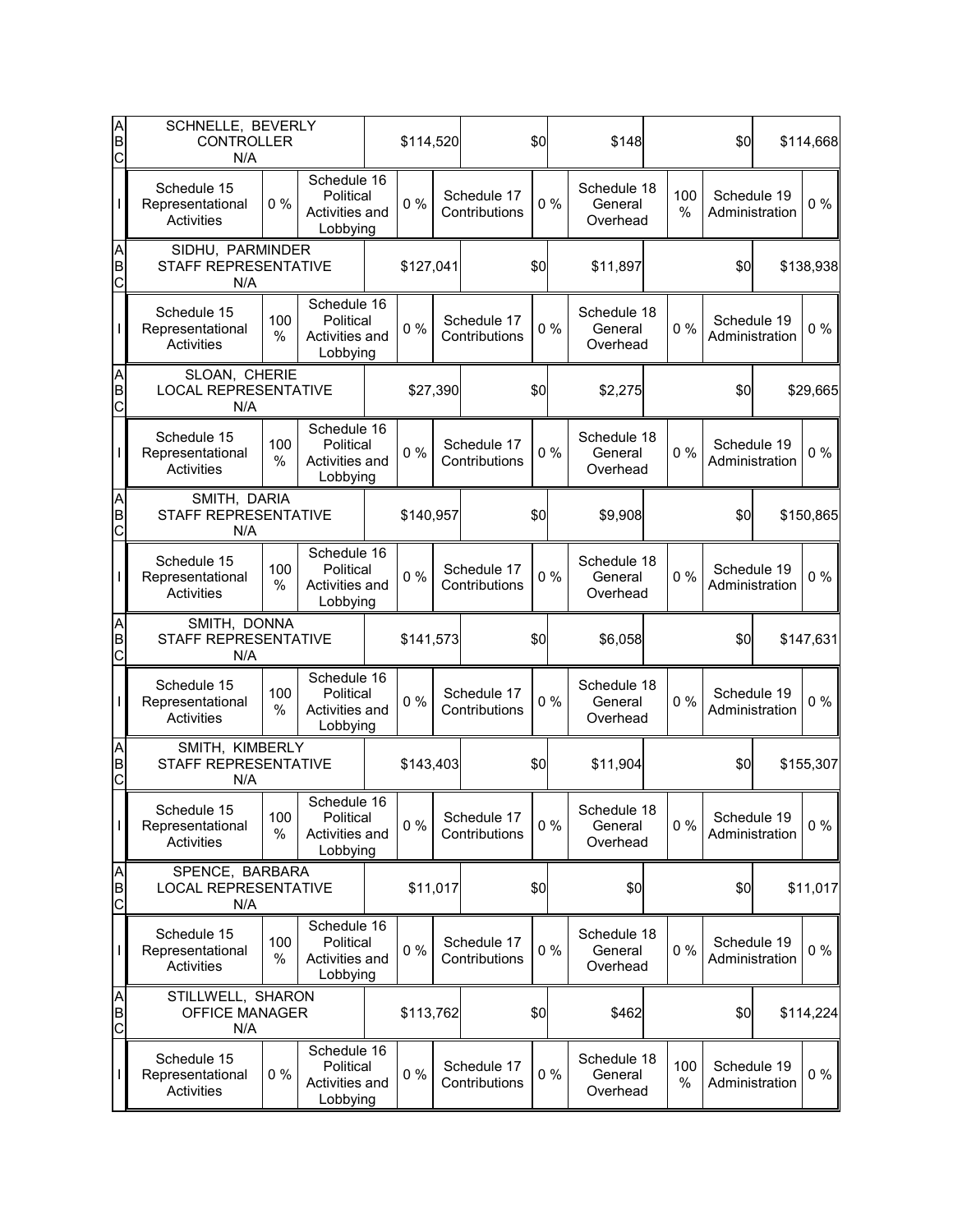| A<br>B<br>C | TEO, GLORIA<br><b>LOCAL REPRESENTATIVE</b><br>N/A       |                                                | \$10,038                                               |  | \$0      |  | \$217                        |       | \$0                                |  | \$10,255                            |                               |          |          |     |  |  |     |  |          |
|-------------|---------------------------------------------------------|------------------------------------------------|--------------------------------------------------------|--|----------|--|------------------------------|-------|------------------------------------|--|-------------------------------------|-------------------------------|----------|----------|-----|--|--|-----|--|----------|
|             | Schedule 15<br>Representational<br>Activities           | 100<br>%                                       | Schedule 16<br>Political<br>Activities and<br>Lobbying |  | $0\%$    |  | Schedule 17<br>Contributions | 0%    | Schedule 18<br>General<br>Overhead |  | 0%                                  | Schedule 19<br>Administration |          | $0\%$    |     |  |  |     |  |          |
| A<br>B<br>C | TSEPAS, DEMETRIOS<br>N/A                                | <b>LOCAL REPRESENTATIVE</b>                    |                                                        |  | \$10,762 |  | \$0                          |       | \$897                              |  | \$0                                 |                               | \$11,659 |          |     |  |  |     |  |          |
|             | Schedule 15<br>Representational<br>Activities           | 100<br>%                                       | Schedule 16<br>Political<br>Activities and<br>Lobbying |  | $0\%$    |  | Schedule 17<br>Contributions | 0%    | Schedule 18<br>General<br>Overhead |  | Schedule 19<br>0%<br>Administration |                               |          | $0\%$    |     |  |  |     |  |          |
| A<br>B<br>C | N/A                                                     | TURNER, CYNTHIA<br><b>LOCAL REPRESENTATIVE</b> |                                                        |  | \$55,924 |  | \$0                          |       | \$9,801                            |  | \$0                                 | \$65,725                      |          |          |     |  |  |     |  |          |
|             | Schedule 15<br>Representational<br>Activities           | 100<br>%                                       | Schedule 16<br>Political<br>Activities and<br>Lobbying |  | 0%       |  | Schedule 17<br>Contributions | 0%    | Schedule 18<br>General<br>Overhead |  | 0%                                  | Schedule 19<br>Administration |          | $0\%$    |     |  |  |     |  |          |
| A<br>B<br>C | VARGAS, JUDITH<br><b>LOCAL REPRESENTATIVE</b><br>N/A    |                                                |                                                        |  | \$13,587 |  |                              | \$0   | \$0                                |  |                                     | \$0                           |          | \$13,587 |     |  |  |     |  |          |
|             | Schedule 15<br>Representational<br>Activities           | 100<br>%                                       | Schedule 16<br>Political<br>Activities and<br>Lobbying |  | $0\%$    |  | Schedule 17<br>Contributions | 0%    | Schedule 18<br>General<br>Overhead |  | 0%                                  | Schedule 19<br>Administration |          | $0\%$    |     |  |  |     |  |          |
| A<br>B<br>C | VELAZQUEZ, YADIRA<br><b>LOCAL REPRESENTATIVE</b><br>N/A |                                                |                                                        |  | \$10,737 |  |                              | \$0   | \$0                                |  |                                     | \$0                           |          | \$10,737 |     |  |  |     |  |          |
|             | Schedule 15<br>Representational<br>Activities           | 100<br>%                                       | Schedule 16<br>Political<br>Activities and<br>Lobbying |  | $0\%$    |  | Schedule 17<br>Contributions | 0%    | Schedule 18<br>General<br>Overhead |  | 0%                                  | Schedule 19<br>Administration |          | $0\%$    |     |  |  |     |  |          |
| A<br>B<br>C | VENTURA, LIZA<br><b>LOCAL REPRESENTATIVE</b><br>N/A     |                                                |                                                        |  | \$20,524 |  |                              | \$0   | \$0                                |  |                                     | \$0                           |          | \$20,524 |     |  |  |     |  |          |
| L           | Schedule 15<br>Representational<br>Activities           | 100<br>$\%$                                    | Schedule 16<br>Political<br>Activities and<br>Lobbying |  | $0\%$    |  | Schedule 17<br>Contributions | $0\%$ | Schedule 18<br>General<br>Overhead |  | 0%                                  | Schedule 19<br>Administration |          | $0\%$    |     |  |  |     |  |          |
| A<br>B<br>C | WADE, DONNA<br>STAFF ACCOUNTANT<br>N/A                  |                                                |                                                        |  |          |  |                              |       | \$71,841                           |  |                                     |                               |          | \$0      | \$9 |  |  | \$0 |  | \$71,850 |
| I           | Schedule 15<br>Representational<br>Activities           | $0\%$                                          | Schedule 16<br>Political<br>Activities and<br>Lobbying |  | $0\%$    |  | Schedule 17<br>Contributions | 0%    | Schedule 18<br>General<br>Overhead |  | 100<br>%                            | Schedule 19<br>Administration |          | $0\%$    |     |  |  |     |  |          |
| A<br>B<br>C | WHITE, VERONICA<br><b>LOCAL REPRESENTATIVE</b><br>N/A   |                                                |                                                        |  | \$10,124 |  |                              | \$0   | \$0                                |  |                                     | \$0                           |          | \$10,124 |     |  |  |     |  |          |
|             | Schedule 15<br>Representational<br>Activities           | 100<br>%                                       | Schedule 16<br>Political<br>Activities and<br>Lobbying |  | $0\%$    |  | Schedule 17<br>Contributions | 0%    | Schedule 18<br>General<br>Overhead |  | 0%                                  | Schedule 19<br>Administration |          | $0\%$    |     |  |  |     |  |          |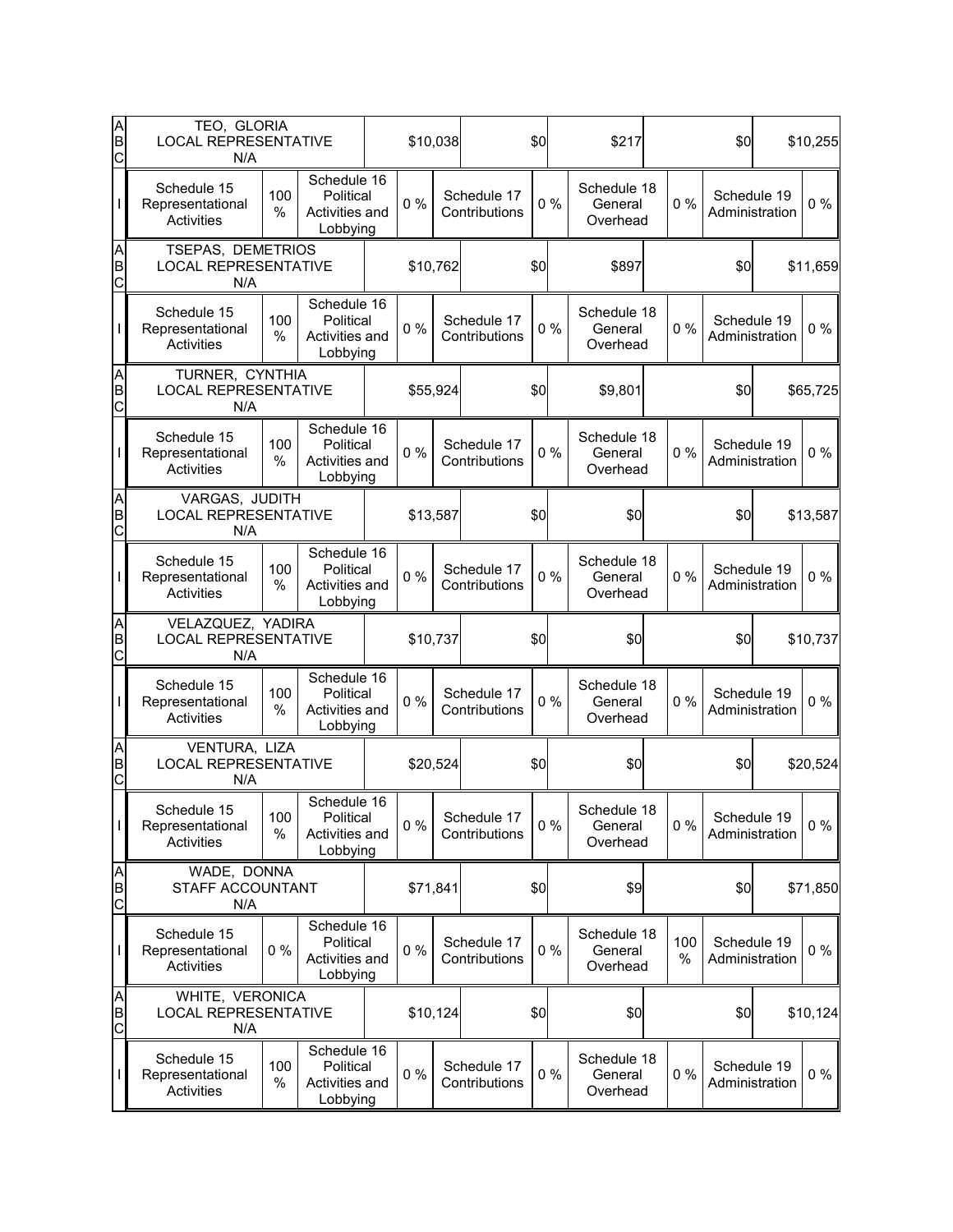| Α<br>B<br>C                     | WILLIAMS, JANNETTE<br><b>ADMIN ASST</b><br>N/A                |          | \$71,642                                                     |          |             | \$0                          |                              |          | \$42                                  |       | \$0      |                               | \$71,684       |                            |
|---------------------------------|---------------------------------------------------------------|----------|--------------------------------------------------------------|----------|-------------|------------------------------|------------------------------|----------|---------------------------------------|-------|----------|-------------------------------|----------------|----------------------------|
|                                 | Schedule 15<br>Representational<br>Activities                 | $0\%$    | Schedule 16<br>Political<br>Activities and<br>Lobbying       |          | 0%          |                              | Schedule 17<br>Contributions | 0%       | Schedule 18<br>General<br>Overhead    |       | 100<br>% | Schedule 19<br>Administration |                | $0\%$                      |
| A<br>B<br>$\overline{\text{c}}$ | WILSON, GREG<br>DIRECTOR, REPRESENTATION<br>N/A               |          |                                                              | \$97,193 |             |                              | \$0                          | \$13,070 |                                       |       | \$0      |                               | \$110,263      |                            |
|                                 | Schedule 15<br>Representational<br>Activities                 | 89 %     | Schedule 16<br>Political<br>Activities and<br>Lobbying       |          | 1%          |                              | Schedule 17<br>Contributions | 0%       | Schedule 18<br>General<br>Overhead    |       | 0%       | Schedule 19<br>Administration |                | 10 %                       |
| A<br>B<br>C                     | WINKLER, LARRY<br><b>LOCAL REPRESENTATIVE</b>                 | N/A      |                                                              |          | \$10,263    |                              |                              | \$0      |                                       | \$131 |          | \$0                           |                | \$10,394                   |
|                                 | Schedule 15<br>Representational<br>Activities                 | 100<br>% | Schedule 16<br>Political<br>Activities and<br>Lobbying       |          | 0%          |                              | Schedule 17<br>Contributions | 0%       | Schedule 18<br>General<br>Overhead    |       | 0%       | Schedule 19<br>Administration |                | $0\%$                      |
| A<br>B<br>C                     | YILDIZ, TAMARA<br>STAFF REPRESENTATIVE                        | N/A      |                                                              |          | \$131,007   |                              |                              | \$0      | \$8,775                               |       |          | \$0                           |                | \$139,782                  |
|                                 | Schedule 15<br>Representational<br>Activities                 | 100<br>% | Schedule 16<br>Political<br>Activities and<br>Lobbying       |          | $0\%$       |                              | Schedule 17<br>Contributions | 0%       | Schedule 18<br>General<br>Overhead    |       | 0%       | Schedule 19<br>Administration |                | $0\%$                      |
| A<br>B<br>$\overline{C}$        | ZACKOS, MICHAEL<br>STAFF REPRESENTATIVE                       | N/A      |                                                              |          | \$142,876   |                              |                              | \$0      | \$12,553                              |       |          | \$0                           |                | \$155,429                  |
|                                 | Schedule 15<br>Representational<br>Activities                 | 98 %     | Schedule 16<br>Political<br>Activities and<br>Lobbying       |          | 2%          |                              | Schedule 17<br>Contributions | 0%       | Schedule 18<br>General<br>Overhead    |       | 0%       | Schedule 19<br>Administration |                | $0\%$                      |
| A<br>B<br>C                     | MAGNUSEN, CHRISTINA<br><b>LOCAL REPRESENTATIVE</b>            | N/A      |                                                              |          | \$89,661    |                              |                              | \$0      | \$1,371                               |       |          | \$0                           |                | \$91,032                   |
| T                               | Schedule 15<br>Representational<br><b>Activities</b>          | 99 %     | Schedule 16<br>Political<br>Activities and<br>Lobbying       |          | 1%          |                              | Schedule 17<br>Contributions | $0\%$    | Schedule 18<br>General<br>Overhead    |       | $0\%$    | Schedule 19                   | Administration | $0\%$                      |
|                                 | TOTALS RECEIVED BY EMPLOYEES<br>MAKING LESS THAN \$10000      |          |                                                              |          |             | \$667,200                    |                              | \$0      | \$42,946                              |       |          | \$0                           |                | \$710,146                  |
|                                 | Schedule 15<br><b>I</b> Representational<br><b>Activities</b> | 100 %    | Schedule<br>16<br>Political<br>Activities<br>and<br>Lobbying | $0\%$    |             | Schedule 17<br>Contributions | $0\%$                        |          | Schedule<br>18<br>General<br>Overhead | $0\%$ |          | Schedule 19<br>Administration |                | $0\%$                      |
|                                 | <b>Total Employee Disbursements</b>                           |          |                                                              |          | \$9,493,400 |                              |                              | \$0      | \$615,311                             |       |          | \$0                           | \$10,108,711   |                            |
|                                 | <b>Less Deductions</b>                                        |          |                                                              |          |             |                              |                              |          |                                       |       |          |                               |                | \$3,007,049<br>\$7,101,662 |
|                                 | <b>Net Disbursements</b>                                      |          |                                                              |          |             |                              |                              |          |                                       |       |          |                               |                |                            |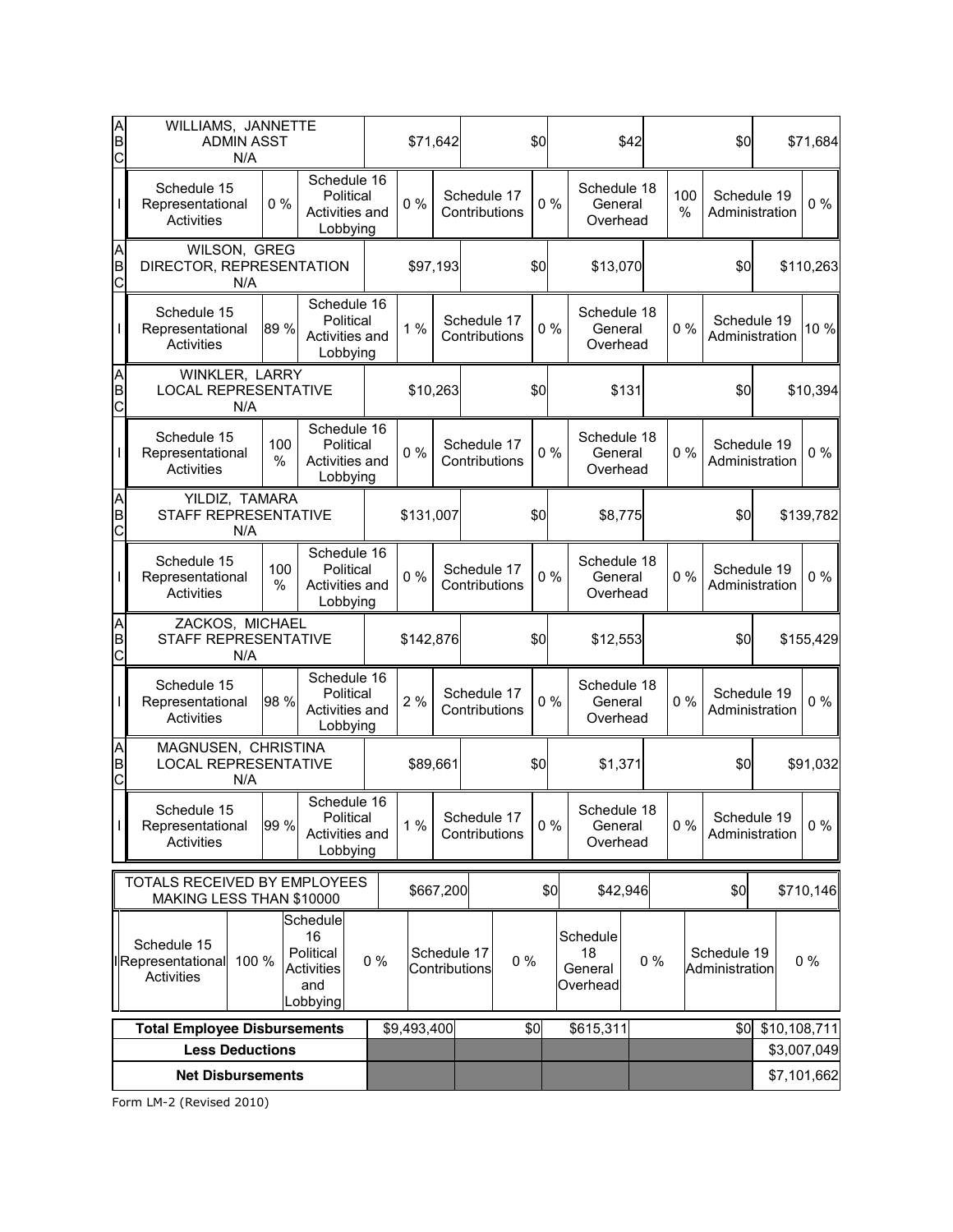## **SCHEDULE 13 - MEMBERSHIP STATUS** FILE NUMBER: 000-347

| Category of Membership<br>(A)                                            | Number<br>(B) | <b>Voting Eligibility</b><br>(C) |  |  |
|--------------------------------------------------------------------------|---------------|----------------------------------|--|--|
| <b>Members</b> (Total of all lines above)                                | 22.015        |                                  |  |  |
| Agency Fee Payers*                                                       | 95            |                                  |  |  |
| <b>Total Members/Fee Payers</b>                                          | 22.110        |                                  |  |  |
| *Agency Fee Payers are not considered members of the labor organization. |               |                                  |  |  |
| <b>ACTIVES</b>                                                           | 22.015        | Yes                              |  |  |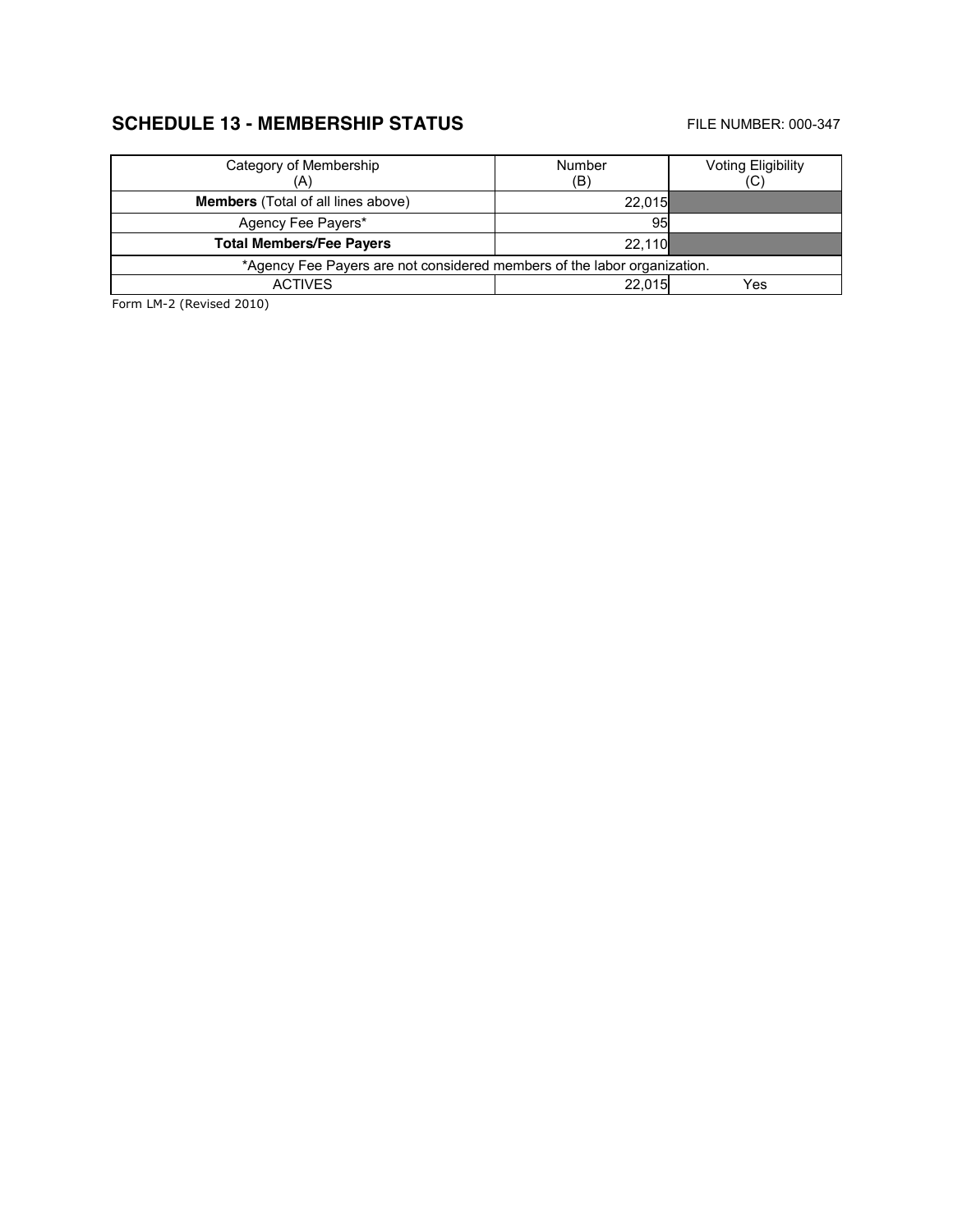# **DETAILED SUMMARY PAGE - SCHEDULES 14 THROUGH 19** FILE NUMBER: 000-347

| <b>SCHEDULE 14 OTHER RECEIPTS</b>    |             |
|--------------------------------------|-------------|
| 1. Named Payer Itemized Receipts     | \$2,081,830 |
| 2. Named Payer Non-itemized Receipts | \$357,016   |
| 3. All Other Receipts                | \$108,790   |
| 4. Total Receipts                    | \$2,547,636 |
|                                      |             |
|                                      |             |

| <b>SCHEDULE 15 REPRESENTATIONAL ACTIVITIES</b>          |             |  |  |  |  |
|---------------------------------------------------------|-------------|--|--|--|--|
| 1. Named Payee Itemized Disbursements                   | \$611,095   |  |  |  |  |
| 2. Named Payee Non-itemized<br>Disbursements            | \$223,214   |  |  |  |  |
| 3. To Officers                                          | \$826,032   |  |  |  |  |
| 4. To Employees                                         | \$7,931,867 |  |  |  |  |
| 5. All Other Disbursements                              | \$322,609   |  |  |  |  |
| 6. Total Disbursements                                  | \$9,914,817 |  |  |  |  |
| SCHEDULE 16 POLITICAL ACTIVITIES AND<br><b>LOBBYING</b> |             |  |  |  |  |
| 1. Named Payee Itemized Disbursements                   | \$832,812   |  |  |  |  |
| 2. Named Payee Non-itemized<br><b>Disbursements</b>     | \$14,194    |  |  |  |  |
| 3. To Officers                                          | \$3,977     |  |  |  |  |
| 4. To Employees                                         | \$401,624   |  |  |  |  |
| 5. All Other Disbursements                              | \$17,211    |  |  |  |  |
| 6. Total Disbursement                                   | \$1,269,818 |  |  |  |  |
|                                                         |             |  |  |  |  |

| <b>SCHEDULE 17 CONTRIBUTIONS, GIFTS &amp;</b><br><b>GRANTS</b> |           |  |  |  |  |
|----------------------------------------------------------------|-----------|--|--|--|--|
| \$23,923<br>1. Named Payee Itemized Disbursements              |           |  |  |  |  |
| 2. Named Payee Non-itemized<br><b>Disbursements</b>            | \$13,045  |  |  |  |  |
| 3. To Officers                                                 |           |  |  |  |  |
| 4. To Employees                                                | \$0       |  |  |  |  |
| 5. All Other Disbursements                                     | \$67,954  |  |  |  |  |
| <b>6. Total Disbursements</b>                                  | \$104,922 |  |  |  |  |

| <b>SCHEDULE 18 GENERAL OVERHEAD</b>                 |             |  |  |  |  |
|-----------------------------------------------------|-------------|--|--|--|--|
| 1. Named Payee Itemized Disbursements               | \$1,385,494 |  |  |  |  |
| 2. Named Payee Non-itemized<br><b>Disbursements</b> | \$571,897   |  |  |  |  |
| 3. To Officers                                      | \$0         |  |  |  |  |
| 4. To Employees                                     | \$1,623,409 |  |  |  |  |
| 5. All Other Disbursements                          | \$237,502   |  |  |  |  |
| 6. Total Disbursements                              | \$3,818,302 |  |  |  |  |
| SCHEDULE 19 UNION ADMINISTRATION                    |             |  |  |  |  |
| 1. Named Payee Itemized Disbursements               | \$106,153   |  |  |  |  |
| 2. Named Payee Non-itemized<br><b>Disbursements</b> | \$99,598    |  |  |  |  |
| 3. To Officers                                      | \$146,473   |  |  |  |  |
| 4. To Employees                                     | \$151,813   |  |  |  |  |
| 5. All Other Disbursements                          | \$39,834    |  |  |  |  |
|                                                     |             |  |  |  |  |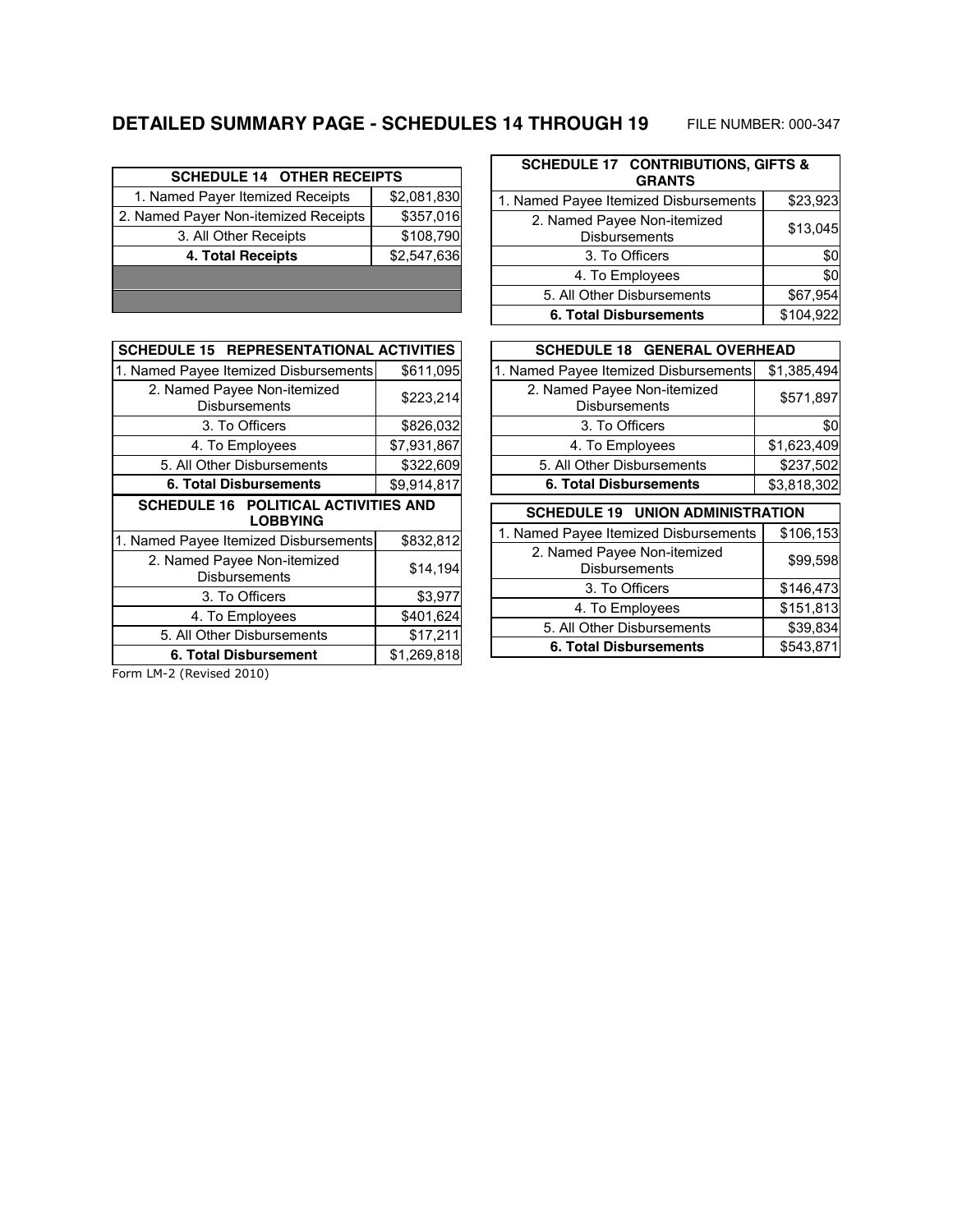# **SCHEDULE 14 - OTHER RECEIPTS** FILE NUMBER: 000-347

 $\mathbf{r}$ 

| Name and Address                              |                                                                                                                   |            |          |
|-----------------------------------------------|-------------------------------------------------------------------------------------------------------------------|------------|----------|
| (A)                                           | Purpose                                                                                                           | Date       | Amount   |
| <b>AMERICAN FED</b>                           | (C)                                                                                                               | (D)        | (E)      |
| STATE, COUNTY EMP                             | Total Itemized Transactions with this Payee/Payer                                                                 |            | \$61,900 |
| 1625 L STREET, N.W.                           | Total Non-Itemized Transactions with this Payee/Payer                                                             |            | \$2,000  |
| <b>WASHINGTON</b>                             | Total of All Transactions with this Payee/Payer for This                                                          |            |          |
| DC<br>20036                                   | <b>Schedule</b>                                                                                                   |            | \$63,900 |
| Type or Classification                        | PAYROLL REIMBURSEMENT FOR                                                                                         | 01/17/2014 | \$61,900 |
| (B)                                           | STATE/LOCAL PROGRAM                                                                                               |            |          |
| <b>LABOR ORGANIZATION</b>                     |                                                                                                                   |            |          |
| Name and Address                              |                                                                                                                   |            |          |
| (A)                                           |                                                                                                                   |            |          |
| <b>BALBOA RNA</b>                             | Purpose                                                                                                           | Date       | Amount   |
|                                               | (C)                                                                                                               | (D)        | (E)      |
| 955 OVERLAND COURT<br><b>SAN DIMAS</b>        | Total Itemized Transactions with this Payee/Payer                                                                 |            | \$5,144  |
| CA                                            | Total Non-Itemized Transactions with this Payee/Payer<br>Total of All Transactions with this Payee/Payer for This |            | \$18,500 |
| 91773                                         | <b>Schedule</b>                                                                                                   |            | \$23,644 |
| Type or Classification                        | <b>REIMBRSMNT FROM AFFLIATES-</b>                                                                                 | 04/25/2014 | \$5,144  |
| (B)<br><b>LABOR ORGANIZATION</b>              | PAYROLL & OPREATNG EXP                                                                                            |            |          |
| <b>AFFILIATF</b>                              |                                                                                                                   |            |          |
|                                               |                                                                                                                   |            |          |
| Name and Address<br>(A)                       |                                                                                                                   |            |          |
| <b>BEVERLY RNA</b>                            |                                                                                                                   |            |          |
|                                               | Purpose                                                                                                           | Date       | Amount   |
| 956 OVERLAND COURT                            | (C)                                                                                                               | (D)        | (E)      |
| <b>SAN DIMAS</b>                              | Total Itemized Transactions with this Payee/Payer                                                                 |            | \$0      |
| СA<br>91774                                   | Total Non-Itemized Transactions with this Payee/Payer                                                             |            | \$9,223  |
| Type or Classification                        | Total of All Transactions with this Payee/Payer for This<br><b>Schedule</b>                                       |            | \$9,223  |
| (B)                                           |                                                                                                                   |            |          |
| <b>LABOR ORGANIZATION</b><br><b>AFFILIATE</b> |                                                                                                                   |            |          |
| Name and Address                              |                                                                                                                   |            |          |
| (A)                                           |                                                                                                                   |            |          |
| <b>COALITION OF KAISER</b>                    | Purpose                                                                                                           | Date       | Amount   |
| <b>PERMANENTE</b>                             | (C)                                                                                                               | (D)        | (E)      |
| 8484 GEORGIA AVENUE                           | Total Itemized Transactions with this Payee/Payer                                                                 |            | \$34,538 |
| <b>SILVER SPRINGS</b>                         | Total Non-Itemized Transactions with this Payee/Payer                                                             |            | \$350    |
| MD.                                           | Total of All Transactions with this Payee/Payer for This                                                          |            | \$34,888 |
| 20910                                         | <b>Schedule</b>                                                                                                   |            |          |
| Type or Classification                        | <b>REIMBURSEMENTS</b>                                                                                             | 06/06/2014 | \$34,538 |
| (B)<br><b>LABOR ORGANIZATION</b>              |                                                                                                                   |            |          |
|                                               |                                                                                                                   |            |          |
| Name and Address                              | Purpose                                                                                                           | Date       | Amount   |
| (A)                                           | (C)                                                                                                               | (D)        | (E)      |
| <b>DARIA SMITH</b>                            | Total Itemized Transactions with this Payee/Payer                                                                 |            | \$0      |
| 11755 MALAGA DRIVE UNIT 106                   | Total Non-Itemized Transactions with this Payee/Payer                                                             |            | \$8,231  |
|                                               | Total of All Transactions with this Payee/Payer for This                                                          |            | \$8,231  |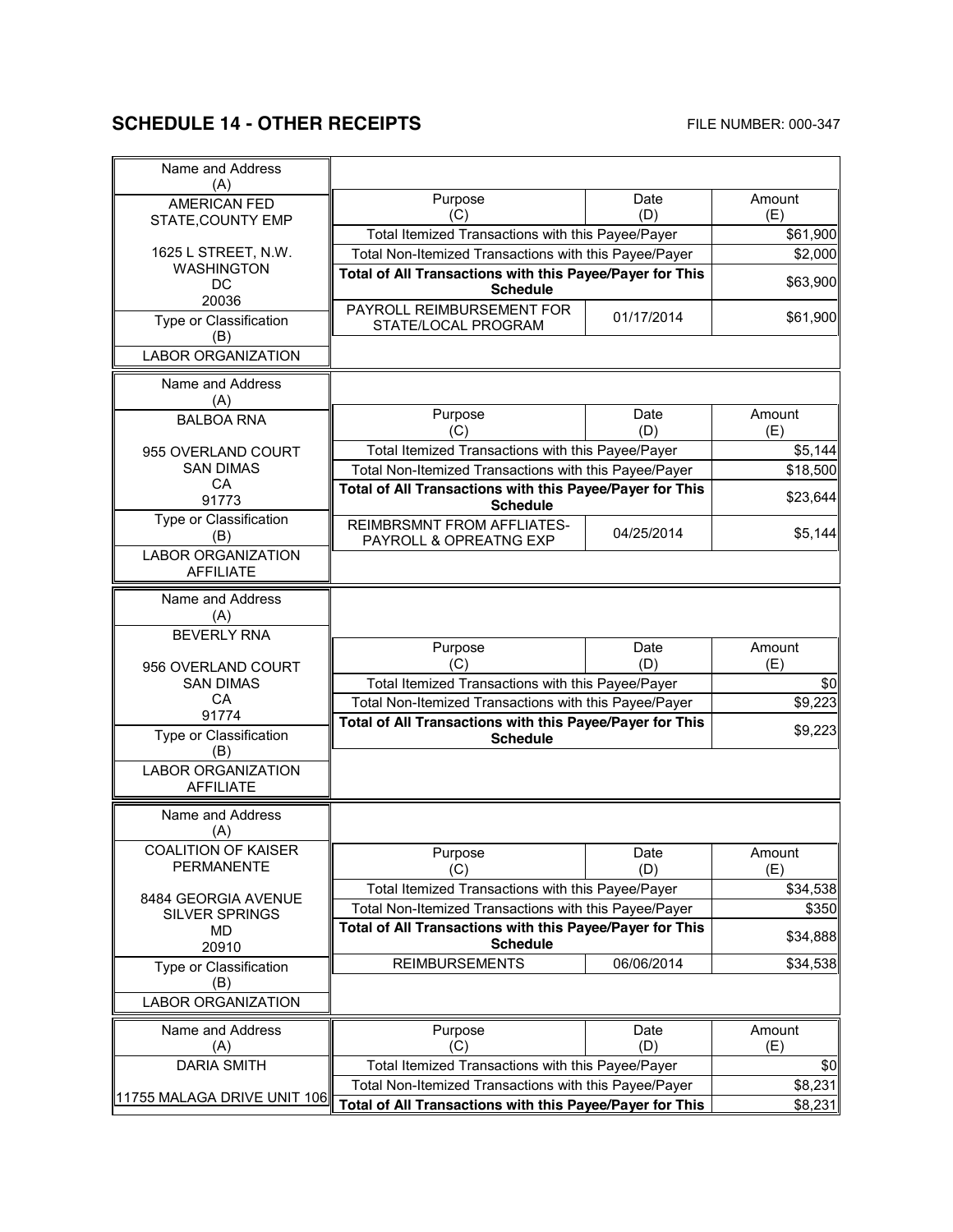| RANCHO CUCAMONGA                              | <b>Schedule</b>                                             |             |                 |
|-----------------------------------------------|-------------------------------------------------------------|-------------|-----------------|
| CA                                            |                                                             |             |                 |
| 91730<br>Type or Classification               |                                                             |             |                 |
| (B)                                           |                                                             |             |                 |
| SDI REIMBURSEMENTS                            |                                                             |             |                 |
| Name and Address<br>(A)                       |                                                             |             |                 |
| <b>DONNA SMITH</b>                            | Purpose                                                     | Date        | Amount          |
|                                               | (C)                                                         | (D)         | (E)             |
| 4233 AVOCADO BLVD.<br><b>LA MESA</b>          | Total Itemized Transactions with this Payee/Payer           |             | \$0             |
| CA                                            | Total Non-Itemized Transactions with this Payee/Payer       |             | \$9,504         |
| 91941                                         | Total of All Transactions with this Payee/Payer for This    |             | \$9,504         |
| Type or Classification                        | <b>Schedule</b>                                             |             |                 |
| (B)<br>SDI REIMBURSEMENTS                     |                                                             |             |                 |
|                                               |                                                             |             |                 |
| Name and Address                              | Purpose<br>(C)                                              | Date<br>(D) | Amount          |
| (A)<br>FOUNTAIN VALLEY PROF.                  | Total Itemized Transactions with this Payee/Payer           |             | (E)<br>\$48,224 |
| ASSOC.                                        | Total Non-Itemized Transactions with this Payee/Payer       |             | \$18,166        |
|                                               | Total of All Transactions with this Payee/Payer for This    |             |                 |
| 38 MEADOW GLEN<br><b>IRVIE</b>                | <b>Schedule</b>                                             |             | \$66,390        |
| CA                                            | <b>REIMBRSMNT FROM AFFLIATES-</b>                           | 09/13/2013  | \$5,276         |
| 92602                                         | PAYROLL & OPREATNG EXP                                      |             |                 |
| Type or Classification<br>(B)                 | <b>REIMBRSMNT FROM AFFLIATES-</b><br>PAYROLL & OPREATNG EXP | 11/08/2013  | \$6,015         |
| <b>LABOR ORGANIZATION</b><br><b>AFFILIATE</b> | <b>REIMBRSMNT FROM AFFLIATES-</b><br>PAYROLL & OPREATNG EXP | 01/10/2014  | \$5,590         |
|                                               | <b>REIMBRSMNT FROM AFFLIATES-</b><br>PAYROLL & OPREATNG EXP | 04/18/2014  | \$6,044         |
|                                               | <b>REIMBRSMNT FROM AFFLIATES-</b><br>PAYROLL & OPREATNG EXP | 05/09/2014  | \$12,372        |
|                                               | <b>REIMBRSMNT FROM AFFLIATES-</b><br>PAYROLL & OPREATNG EXP | 07/11/2014  | \$6,427         |
|                                               | <b>REIMBRSMNT FROM AFFLIATES-</b><br>PAYROLL & OPREATNG EXP | 08/15/2014  | \$6,500         |
| Name and Address                              |                                                             |             |                 |
| (A)<br><b>GARDEN GROVE RNA</b>                | Purpose                                                     | Date        | Amount          |
|                                               | (C)                                                         | (D)         | (E)             |
| 1650 WEST CRIS AVE                            | Total Itemized Transactions with this Payee/Payer           |             | \$5,733         |
| ANAHEIM                                       | Total Non-Itemized Transactions with this Payee/Payer       |             | \$23,548        |
| CA<br>92802                                   | Total of All Transactions with this Payee/Payer for This    |             | \$29,281        |
| Type or Classification                        | <b>Schedule</b><br><b>REIMBRSMNT FROM AFFLIATES-</b>        |             |                 |
| (B)                                           | PAYROLL & OPREATNG EXP                                      | 12/13/2013  | \$5,733         |
| <b>LABOR ORGANIZATION</b><br><b>AFFILIATE</b> |                                                             |             |                 |
| Name and Address                              | Purpose                                                     | Date        | Amount          |
| (A)                                           | (C)                                                         | (D)         | (E)             |
| KAISER BALDWIN PARK RNA                       | Total Itemized Transactions with this Payee/Payer           |             | \$17,514        |
|                                               | Total Non-Itemized Transactions with this Payee/Payer       |             | \$16,527        |
| 955 OVERLAND COURT                            | Total of All Transactions with this Payee/Payer for This    |             | \$34,041        |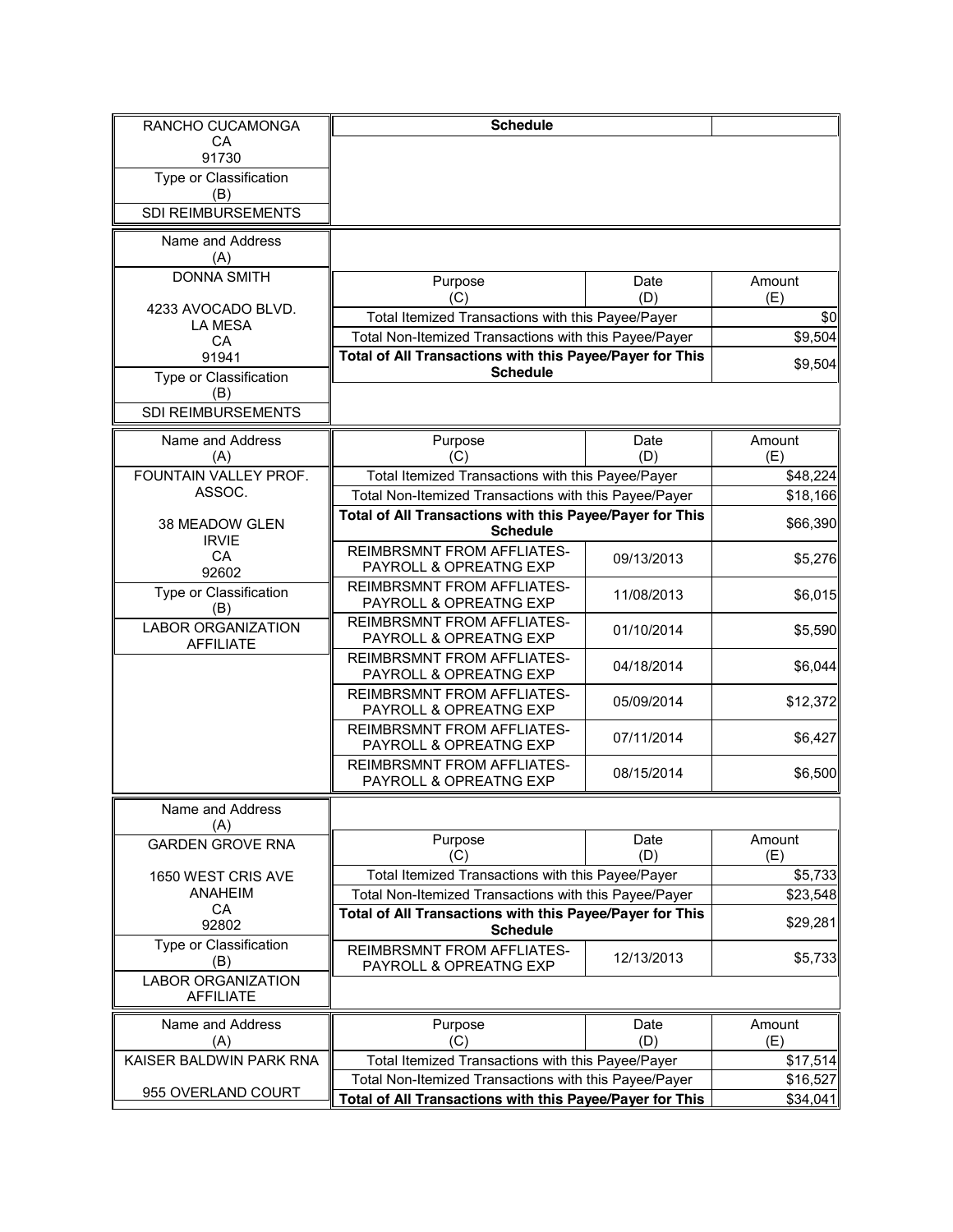| <b>SAN DIMAS</b>                              | <b>Schedule</b>                                                             |             |               |
|-----------------------------------------------|-----------------------------------------------------------------------------|-------------|---------------|
| CA<br>91773                                   | <b>REIMBRSMNT FROM AFFLIATES-</b><br>PAYROLL & OPREATNG EXP                 | 04/18/2014  | \$5,629       |
| Type or Classification<br>(B)                 | <b>REIMBRSMNT FROM AFFLIATES-</b><br>PAYROLL & OPREATNG EXP                 | 06/27/2014  | \$6,688       |
| <b>LABOR ORGANIZATION</b><br><b>AFFILIATE</b> | <b>REIMBRSMNT FROM AFFLIATES-</b><br>PAYROLL & OPREATNG EXP                 | 06/27/2014  | \$5,197       |
| Name and Address<br>(A)                       | Purpose<br>(C)                                                              | Date<br>(D) | Amount<br>(E) |
| KAISER DOWNEY RNA                             | Total Itemized Transactions with this Payee/Payer                           |             | \$142,095     |
|                                               | Total Non-Itemized Transactions with this Payee/Payer                       |             | \$2,716       |
| 2345 HAYES AVE<br>LONG BEACH<br>CA            | Total of All Transactions with this Payee/Payer for This<br><b>Schedule</b> |             | \$144,811     |
| 90810<br>Type or Classification               | <b>REIMBRSMNT FROM AFFLIATES-</b><br>PAYROLL & OPREATNG EXP                 | 09/27/2013  | \$6,053       |
| (B)<br><b>LABOR ORGANIZATION</b>              | <b>REIMBRSMNT FROM AFFLIATES-</b><br>PAYROLL & OPREATNG EXP                 | 10/25/2013  | \$21,599      |
| <b>AFFILIATE</b>                              | <b>REIMBRSMNT FROM AFFLIATES-</b><br>PAYROLL & OPREATNG EXP                 | 11/22/2013  | \$5,222       |
|                                               | <b>REIMBRSMNT FROM AFFLIATES-</b><br>PAYROLL & OPREATNG EXP                 | 12/20/2013  | \$13,738      |
|                                               | <b>REIMBRSMNT FROM AFFLIATES-</b><br>PAYROLL & OPREATNG EXP                 | 01/24/2014  | \$10,845      |
|                                               | <b>REIMBRSMNT FROM AFFLIATES-</b><br>PAYROLL & OPREATNG EXP                 | 02/28/2014  | \$9,785       |
|                                               | <b>REIMBRSMNT FROM AFFLIATES-</b><br>PAYROLL & OPREATNG EXP                 | 03/21/2014  | \$12,337      |
|                                               | <b>REIMBRSMNT FROM AFFLIATES-</b><br>PAYROLL & OPREATNG EXP                 | 04/11/2014  | \$11,498      |
|                                               | <b>REIMBRSMNT FROM AFFLIATES-</b><br>PAYROLL & OPREATNG EXP                 | 05/30/2014  | \$23,916      |
|                                               | <b>REIMBRSMNT FROM AFFLIATES-</b><br>PAYROLL & OPREATNG EXP                 | 06/27/2014  | \$6,137       |
|                                               | <b>REIMBRSMNT FROM AFFLIATES-</b><br>PAYROLL & OPREATNG EXP                 | 07/18/2014  | \$12,591      |
|                                               | <b>REIMBRSMNT FROM AFFLIATES-</b><br>PAYROLL & OPREATNG EXP                 | 08/29/2014  | \$8,374       |
| Name and Address<br>(A)                       | Purpose<br>(C)                                                              | Date<br>(D) | Amount<br>(E) |
| KAISER FONTANA RNA                            | Total Itemized Transactions with this Payee/Payer                           |             | \$196,128     |
|                                               | Total Non-Itemized Transactions with this Payee/Payer                       |             | \$2,000       |
| 11817 BUNKER HILL DR<br>RANCHO CUCAMONGA      | Total of All Transactions with this Payee/Payer for This<br><b>Schedule</b> |             | \$198,128     |
| CA<br>91730                                   | <b>REIMBRSMNT FROM AFFLIATES-</b><br>PAYROLL & OPREATNG EXP                 | 09/20/2013  | \$15,964      |
| Type or Classification<br>(B)                 | REIMBRSMNT FROM AFFLIATES-<br>PAYROLL & OPREATNG EXP                        | 10/11/2013  | \$21,368      |
| <b>LABOR ORGANIZATION</b><br><b>AFFILIATE</b> | <b>REIMBRSMNT FROM AFFLIATES-</b><br>PAYROLL & OPREATNG EXP                 | 11/22/2013  | \$12,004      |
|                                               | REIMBRSMNT FROM AFFLIATES-<br>PAYROLL & OPREATNG EXP                        | 12/06/2013  | \$17,199      |
|                                               | <b>REIMBRSMNT FROM AFFLIATES-</b><br>PAYROLL & OPREATNG EXP                 | 01/24/2014  | \$17,852      |
|                                               | REIMBRSMNT FROM AFFLIATES-                                                  | 02/07/2014  | \$8,614       |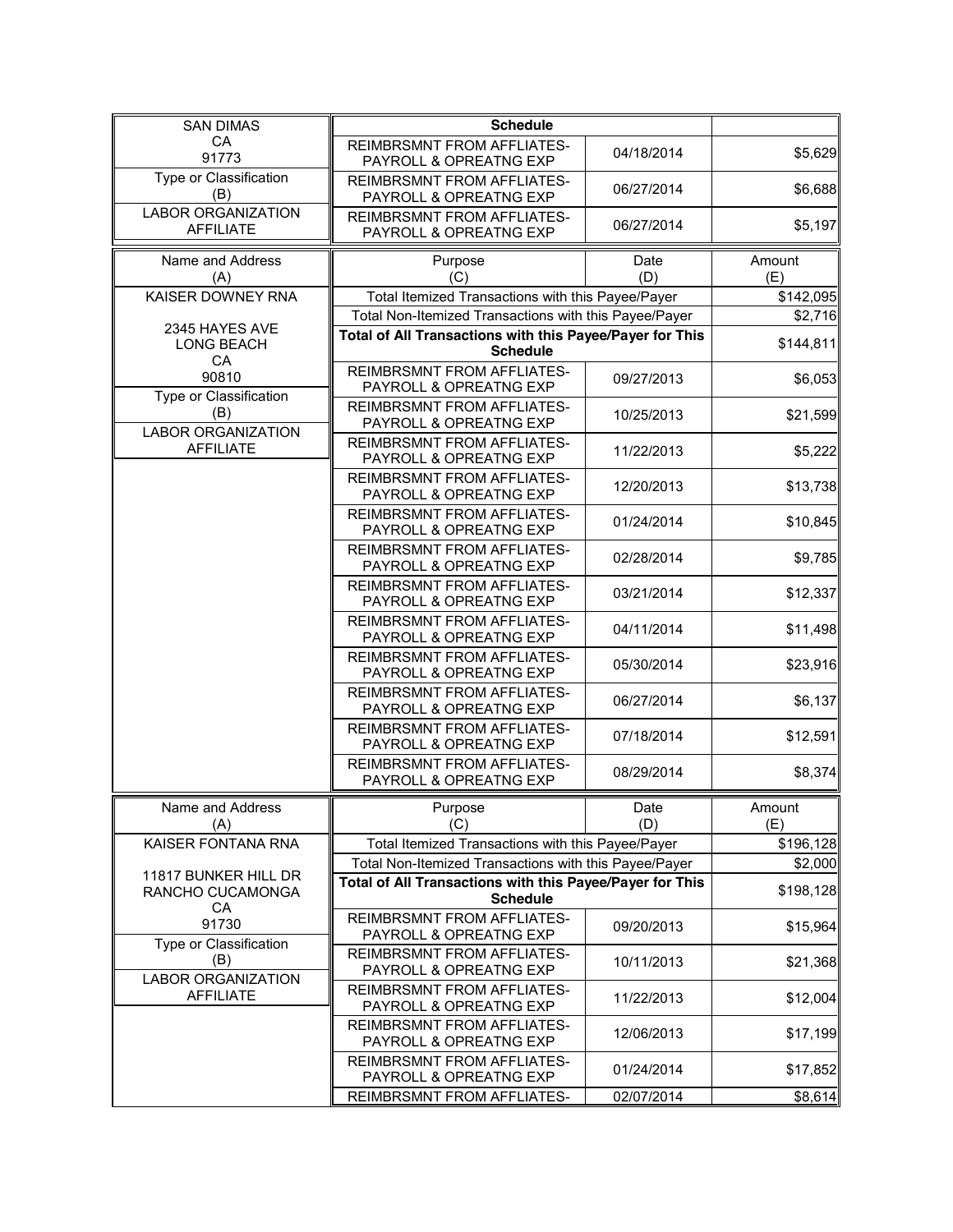|                                               | PAYROLL & OPREATNG EXP                                                                                     |             |                      |
|-----------------------------------------------|------------------------------------------------------------------------------------------------------------|-------------|----------------------|
|                                               | <b>REIMBRSMNT FROM AFFLIATES-</b><br>PAYROLL & OPREATNG EXP                                                | 03/28/2014  | \$14,045             |
|                                               | <b>REIMBRSMNT FROM AFFLIATES-</b><br>PAYROLL & OPREATNG EXP                                                | 04/11/2014  | \$21,497             |
|                                               | <b>REIMBRSMNT FROM AFFLIATES-</b><br>PAYROLL & OPREATNG EXP                                                | 05/09/2014  | \$29,604             |
|                                               | <b>REIMBRSMNT FROM AFFLIATES-</b><br>PAYROLL & OPREATNG EXP                                                | 06/27/2014  | \$13,068             |
|                                               | <b>REIMBRSMNT FROM AFFLIATES-</b><br>PAYROLL & OPREATNG EXP                                                | 08/15/2014  | \$24,913             |
| Name and Address<br>(A)                       |                                                                                                            |             |                      |
| <b>KAISER MIDWIVES</b>                        | Purpose<br>(C)                                                                                             | Date<br>(D) | Amount<br>(E)        |
| 6422 VATCHER DRIVE                            | Total Itemized Transactions with this Payee/Payer                                                          |             | \$5,000              |
| <b>HUNTINGTON BEACH</b>                       | Total Non-Itemized Transactions with this Payee/Payer                                                      |             | \$16,764             |
| CA<br>92647                                   | Total of All Transactions with this Payee/Payer for This                                                   |             | \$21,764             |
| Type or Classification                        | <b>Schedule</b>                                                                                            |             |                      |
| (B)<br><b>LABOR ORGANIZATION</b>              | REIMBRSMNT FROM AFFLIATES-<br>PAYROLL & OPREATNG EXP                                                       | 10/11/2013  | \$5,000              |
| <b>AFFILIATE</b>                              |                                                                                                            |             |                      |
| Name and Address                              | Purpose                                                                                                    | Date        | Amount               |
| (A)                                           | (C)                                                                                                        | (D)         | (E)                  |
| KAISER ONTARIO VINEYARD<br><b>HCPA</b>        | Total Itemized Transactions with this Payee/Payer                                                          |             | \$35,665             |
|                                               | Total Non-Itemized Transactions with this Payee/Payer                                                      |             | \$27,951             |
|                                               |                                                                                                            |             |                      |
| 12733 WINE CELLAR COURT                       | Total of All Transactions with this Payee/Payer for This<br><b>Schedule</b>                                |             | \$63,616             |
| RANCHO CUCAMONGA<br>CA<br>91739               | <b>REIMBRSMNT FROM AFFLIATES-</b><br>PAYROLL & OPREATNG EXP                                                | 04/25/2014  |                      |
| Type or Classification                        | <b>REIMBRSMNT FROM AFFLIATES-</b><br>PAYROLL & OPREATNG EXP                                                | 05/30/2014  | \$8,575<br>\$11,307  |
| (B)<br><b>LABOR ORGANIZATION</b>              | <b>REIMBRSMNT FROM AFFLIATES-</b><br>PAYROLL & OPREATNG EXP                                                | 06/27/2014  |                      |
| <b>AFFILIATE</b>                              | <b>REIMBRSMNT FROM AFFLIATES-</b><br>PAYROLL & OPREATNG EXP                                                | 07/18/2014  | \$9,261<br>\$6,522   |
| Name and Address<br>(A)                       | Purpose<br>(C)                                                                                             | Date<br>(D) | Amount<br>(E)        |
| KAISER OPTOMETRISTS                           | Total Itemized Transactions with this Payee/Payer                                                          |             | \$17,979             |
|                                               | Total Non-Itemized Transactions with this Payee/Payer                                                      |             | \$18,942             |
| 314 W CYPRESS AVE<br><b>MONROVIA</b>          | Total of All Transactions with this Payee/Payer for This<br><b>Schedule</b>                                |             |                      |
| <b>CA</b><br>91016                            | <b>REIMBRSMNT FROM AFFLIATES-</b><br>PAYROLL & OPREATNG EXP                                                | 10/25/2013  | \$36,921<br>\$5,217  |
| Type or Classification<br>(B)                 | <b>REIMBRSMNT FROM AFFLIATES-</b><br>PAYROLL & OPREATNG EXP                                                | 04/18/2014  | \$7,061              |
| <b>LABOR ORGANIZATION</b><br><b>AFFILIATE</b> | REIMBRSMNT FROM AFFLIATES-<br>PAYROLL & OPREATNG EXP                                                       | 05/16/2014  | \$5,701              |
|                                               |                                                                                                            |             |                      |
| Name and Address                              | Purpose                                                                                                    | Date        | Amount               |
| (A)<br>KAISER ORANGE COUNTY PA                | (C)                                                                                                        | (D)         | (E)                  |
| 27585 COUNTRY LANE RD                         | Total Itemized Transactions with this Payee/Payer<br>Total Non-Itemized Transactions with this Payee/Payer |             | \$253,240<br>\$1,000 |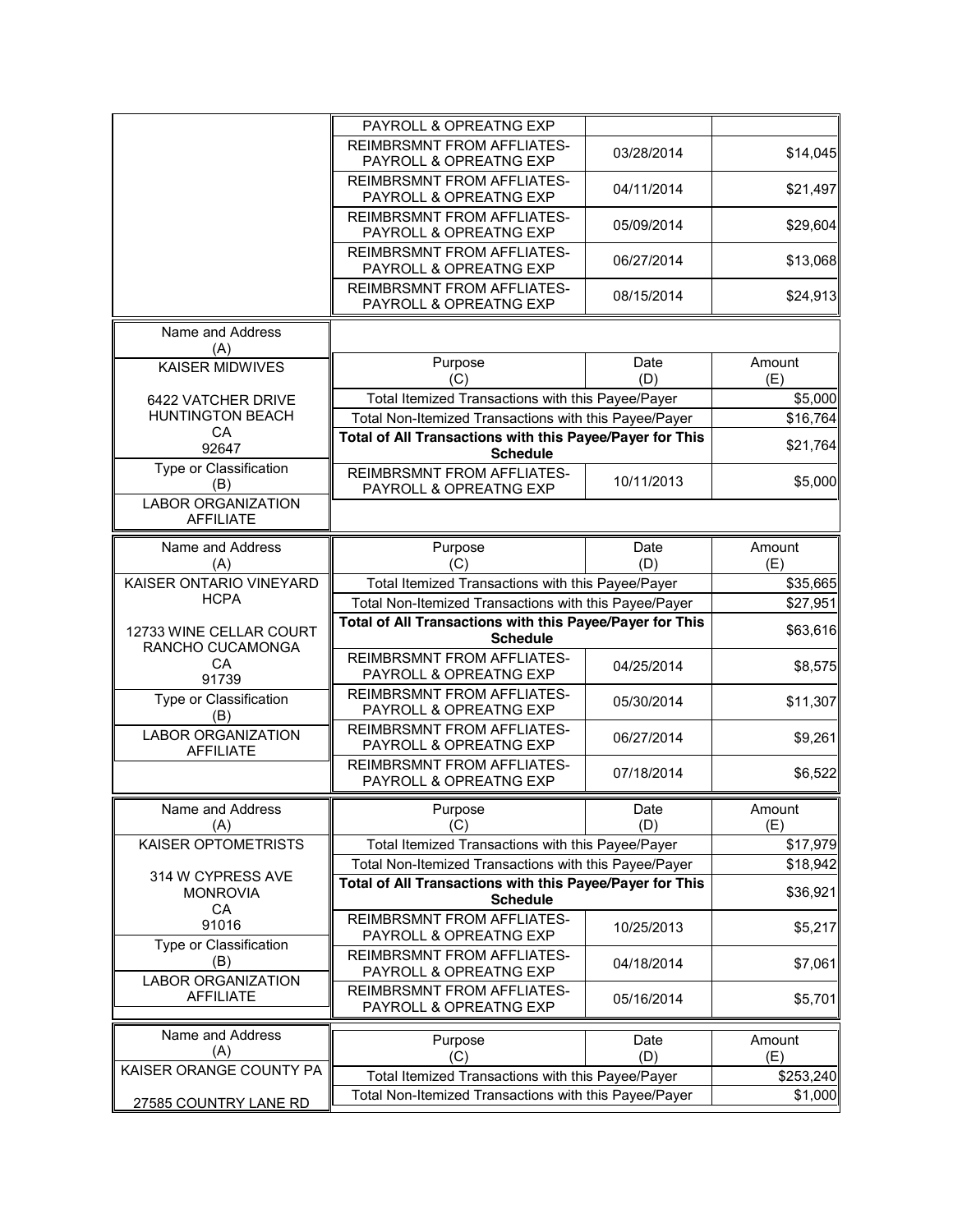| <b>LAGUNA NIGUEL</b><br>CA                      | Total of All Transactions with this Payee/Payer for This<br><b>Schedule</b> |             | \$254,240             |
|-------------------------------------------------|-----------------------------------------------------------------------------|-------------|-----------------------|
| 95677<br>Type or Classification                 | <b>REIMBRSMNT FROM AFFLIATES-</b><br>PAYROLL & OPREATNG EXP                 | 09/27/2013  | \$13,322              |
| (B)<br><b>LABOR ORGANIZATION</b>                | <b>REIMBRSMNT FROM AFFLIATES-</b><br>PAYROLL & OPREATNG EXP                 | 10/25/2013  | \$23,555              |
| <b>AFFILIATE</b>                                | REIMBRSMNT FROM AFFLIATES-<br>PAYROLL & OPREATNG EXP                        | 11/15/2013  | \$9,159               |
|                                                 | <b>REIMBRSMNT FROM AFFLIATES-</b><br>PAYROLL & OPREATNG EXP                 | 01/10/2014  | \$19,065              |
|                                                 | <b>REIMBRSMNT FROM AFFLIATES-</b><br>PAYROLL & OPREATNG EXP                 | 01/17/2014  | \$12,137              |
|                                                 | <b>REIMBRSMNT FROM AFFLIATES-</b><br>PAYROLL & OPREATNG EXP                 | 02/28/2014  | \$15,846              |
|                                                 | REIMBRSMNT FROM AFFLIATES-<br>PAYROLL & OPREATNG EXP                        | 03/21/2014  | \$26,146              |
|                                                 | <b>REIMBRSMNT FROM AFFLIATES-</b><br>PAYROLL & OPREATNG EXP                 | 04/25/2014  | \$29,262              |
|                                                 | <b>REIMBRSMNT FROM AFFLIATES-</b><br>PAYROLL & OPREATNG EXP                 | 05/23/2014  | \$67,688              |
|                                                 | REIMBRSMNT FROM AFFLIATES-<br>PAYROLL & OPREATNG EXP                        | 07/03/2014  | \$20,185              |
|                                                 | <b>REIMBRSMNT FROM AFFLIATES-</b><br>PAYROLL & OPREATNG EXP                 | 08/01/2014  | \$16,875              |
| Name and Address<br>(A)                         | Purpose<br>(C)                                                              | Date<br>(D) | Amount<br>(E)         |
| KAISER PANORAMA RNA                             | Total Itemized Transactions with this Payee/Payer                           |             | \$67,913              |
|                                                 | Total Non-Itemized Transactions with this Payee/Payer                       |             | \$12,093              |
| 19836 BUTTON WILLOW DR<br><b>WINNETKA</b><br>CA | Total of All Transactions with this Payee/Payer for This<br><b>Schedule</b> |             | \$80,006              |
| 91306                                           | <b>REIMBRSMNT FROM AFFLIATES-</b><br>PAYROLL & OPREATNG EXP                 | 10/18/2013  | \$6,364               |
| Type or Classification<br>(B)                   | <b>REIMBRSMNT FROM AFFLIATES-</b>                                           |             |                       |
|                                                 | PAYROLL & OPREATNG EXP                                                      | 11/22/2013  |                       |
| <b>LABOR ORGANIZATION</b><br><b>AFFILIATE</b>   | REIMBRSMNT FROM AFFLIATES-<br>PAYROLL & OPREATNG EXP                        | 12/20/2013  | \$5,209<br>\$6,093    |
|                                                 | <b>REIMBRSMNT FROM AFFLIATES-</b><br>PAYROLL & OPREATNG EXP                 | 01/17/2014  |                       |
|                                                 | REIMBRSMNT FROM AFFLIATES-<br>PAYROLL & OPREATNG EXP                        | 03/21/2014  | \$8,169<br>\$6,854    |
|                                                 | <b>REIMBRSMNT FROM AFFLIATES-</b><br>PAYROLL & OPREATNG EXP                 | 04/25/2014  | \$6,713               |
|                                                 | <b>REIMBRSMNT FROM AFFLIATES-</b><br>PAYROLL & OPREATNG EXP                 | 05/23/2014  |                       |
|                                                 | <b>REIMBRSMNT FROM AFFLIATES-</b><br>PAYROLL & OPREATNG EXP                 | 07/11/2014  | \$17,690<br>\$10,821  |
| Name and Address<br>(A)                         | Purpose                                                                     | Date        | Amount                |
| KAISER RIVERSIDE HCPA                           | (C)<br>Total Itemized Transactions with this Payee/Payer                    | (D)         | (E)<br>\$126,868      |
|                                                 | Total Non-Itemized Transactions with this Payee/Payer                       |             | \$2,000               |
| 11719 CARLY COURT<br><b>RIVERSIDE</b>           | Total of All Transactions with this Payee/Payer for This<br><b>Schedule</b> |             |                       |
| CA<br>92503<br><b>Type or Classification</b>    | REIMBRSMNT FROM AFFLIATES-<br>PAYROLL & OPREATNG EXP                        | 09/20/2013  | \$128,868<br>\$10,487 |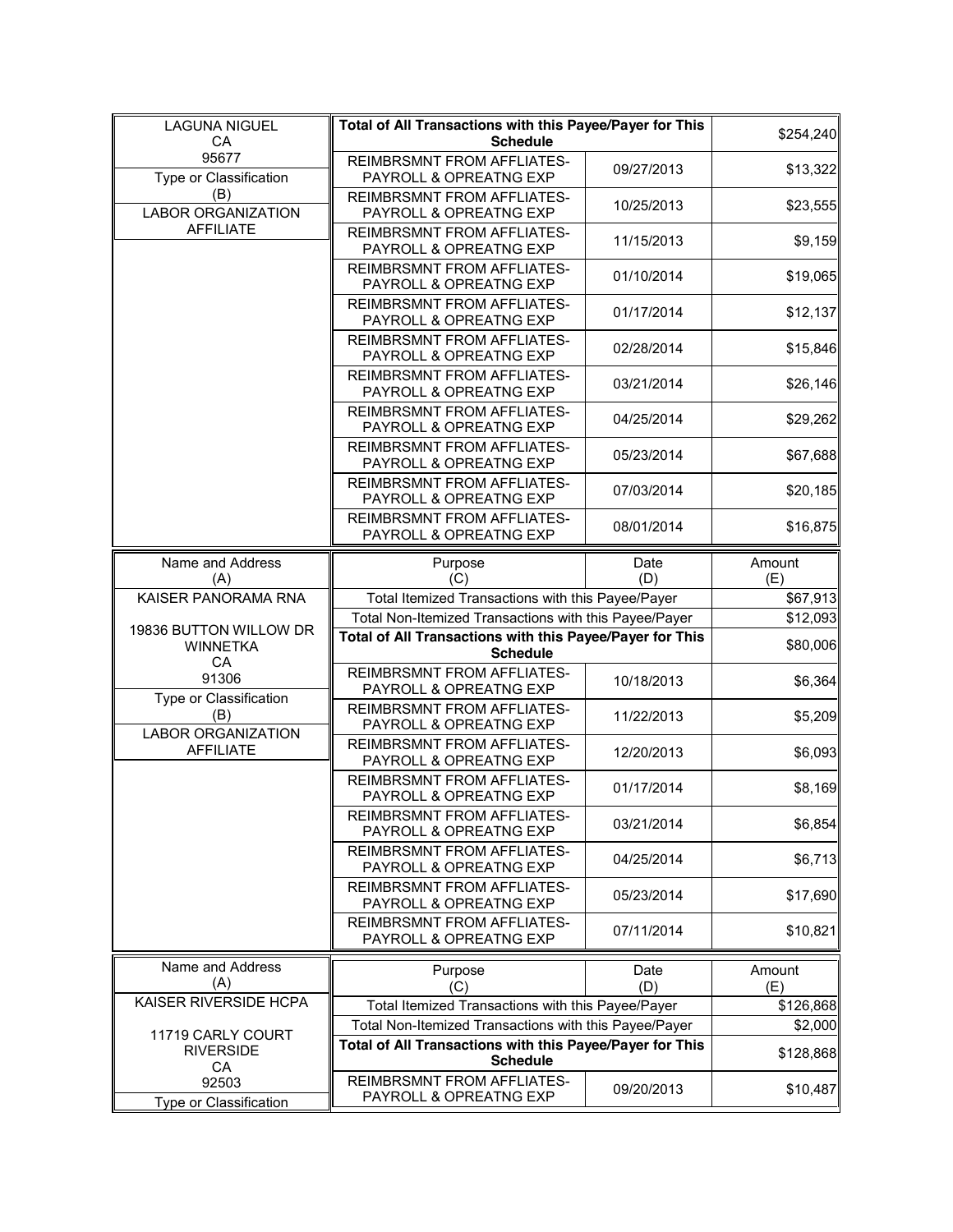| (B)<br><b>LABOR ORGANIZATION</b>              | <b>REIMBRSMNT FROM AFFLIATES-</b><br>PAYROLL & OPREATNG EXP                                                | 10/25/2013 | \$6,020              |
|-----------------------------------------------|------------------------------------------------------------------------------------------------------------|------------|----------------------|
| <b>AFFILIATE</b>                              | REIMBRSMNT FROM AFFLIATES-<br>PAYROLL & OPREATNG EXP                                                       | 11/22/2013 | \$6,750              |
|                                               | REIMBRSMNT FROM AFFLIATES-<br>PAYROLL & OPREATNG EXP                                                       | 12/20/2013 | \$6,407              |
|                                               | <b>REIMBRSMNT FROM AFFLIATES-</b><br>PAYROLL & OPREATNG EXP                                                | 01/24/2014 | \$9,594              |
|                                               | <b>REIMBRSMNT FROM AFFLIATES-</b><br>PAYROLL & OPREATNG EXP                                                | 02/14/2014 | \$11,411             |
|                                               | <b>REIMBRSMNT FROM AFFLIATES-</b><br>PAYROLL & OPREATNG EXP                                                | 03/21/2014 | \$8,218              |
|                                               | <b>REIMBRSMNT FROM AFFLIATES-</b><br>PAYROLL & OPREATNG EXP                                                | 04/11/2014 | \$10,279             |
|                                               | <b>REIMBRSMNT FROM AFFLIATES-</b><br>PAYROLL & OPREATNG EXP                                                | 05/23/2014 | \$24,001             |
|                                               | <b>REIMBRSMNT FROM AFFLIATES-</b><br>PAYROLL & OPREATNG EXP                                                | 07/03/2014 | \$13,290             |
|                                               | <b>REIMBRSMNT FROM AFFLIATES-</b><br>PAYROLL & OPREATNG EXP                                                | 08/01/2014 | \$9,361              |
|                                               | <b>REIMBRSMNT FROM AFFLIATES-</b><br>PAYROLL & OPREATNG EXP                                                | 08/15/2014 | \$11,050             |
| Name and Address                              | Purpose                                                                                                    | Date       | Amount               |
| (A)                                           | (C)                                                                                                        | (D)        | (E)                  |
| KAISER SAN DIEGO HCPA                         | Total Itemized Transactions with this Payee/Payer                                                          |            | \$308,632            |
|                                               | Total Non-Itemized Transactions with this Payee/Payer                                                      |            | \$5,794              |
| STEPHANIE DENSMORE<br>LA JOLLA                | Total of All Transactions with this Payee/Payer for This<br><b>Schedule</b>                                |            | \$314,426            |
| CA<br>92037                                   | <b>REIMBRSMNT FROM AFFLIATES-</b>                                                                          |            |                      |
| Type or Classification                        | PAYROLL & OPREATNG EXP                                                                                     | 09/20/2013 | \$18,947             |
| (B)                                           | <b>REIMBRSMNT FROM AFFLIATES-</b><br>PAYROLL & OPREATNG EXP                                                | 09/20/2013 | \$12,709             |
| <b>LABOR ORGANIZATION</b><br><b>AFFILIATE</b> | <b>REIMBRSMNT FROM AFFLIATES-</b><br>PAYROLL & OPREATNG EXP                                                | 11/01/2013 | \$32,097             |
|                                               | <b>REIMBRSMNT FROM AFFLIATES-</b><br>PAYROLL & OPREATNG EXP                                                | 11/22/2013 | \$15,897             |
|                                               | <b>REIMBRSMNT FROM AFFLIATES-</b><br>PAYROLL & OPREATNG EXP                                                | 01/10/2014 | \$30,576             |
|                                               | REIMBRSMNT FROM AFFLIATES-<br>PAYROLL & OPREATNG EXP                                                       | 03/07/2014 | \$26,940             |
|                                               | <b>REIMBRSMNT FROM AFFLIATES-</b><br>PAYROLL & OPREATNG EXP                                                | 03/28/2014 | \$21,894             |
|                                               | <b>REIMBRSMNT FROM AFFLIATES-</b><br>PAYROLL & OPREATNG EXP                                                | 05/02/2014 | \$25,212             |
|                                               | <b>REIMBRSMNT FROM AFFLIATES-</b><br>PAYROLL & OPREATNG EXP                                                | 05/30/2014 | \$65,529             |
|                                               | <b>REIMBRSMNT FROM AFFLIATES-</b><br>PAYROLL & OPREATNG EXP                                                | 06/20/2014 | \$36,076             |
|                                               | <b>REIMBRSMNT FROM AFFLIATES-</b><br>PAYROLL & OPREATNG EXP                                                | 08/01/2014 | \$22,755             |
| Name and Address                              |                                                                                                            |            |                      |
| (A)                                           | Purpose<br>(C)                                                                                             | Date       | Amount               |
|                                               |                                                                                                            | (D)        | (E)                  |
|                                               |                                                                                                            |            |                      |
| KAISER SOUTH BAY HPA                          | Total Itemized Transactions with this Payee/Payer<br>Total Non-Itemized Transactions with this Payee/Payer |            | \$97,703<br>\$10,359 |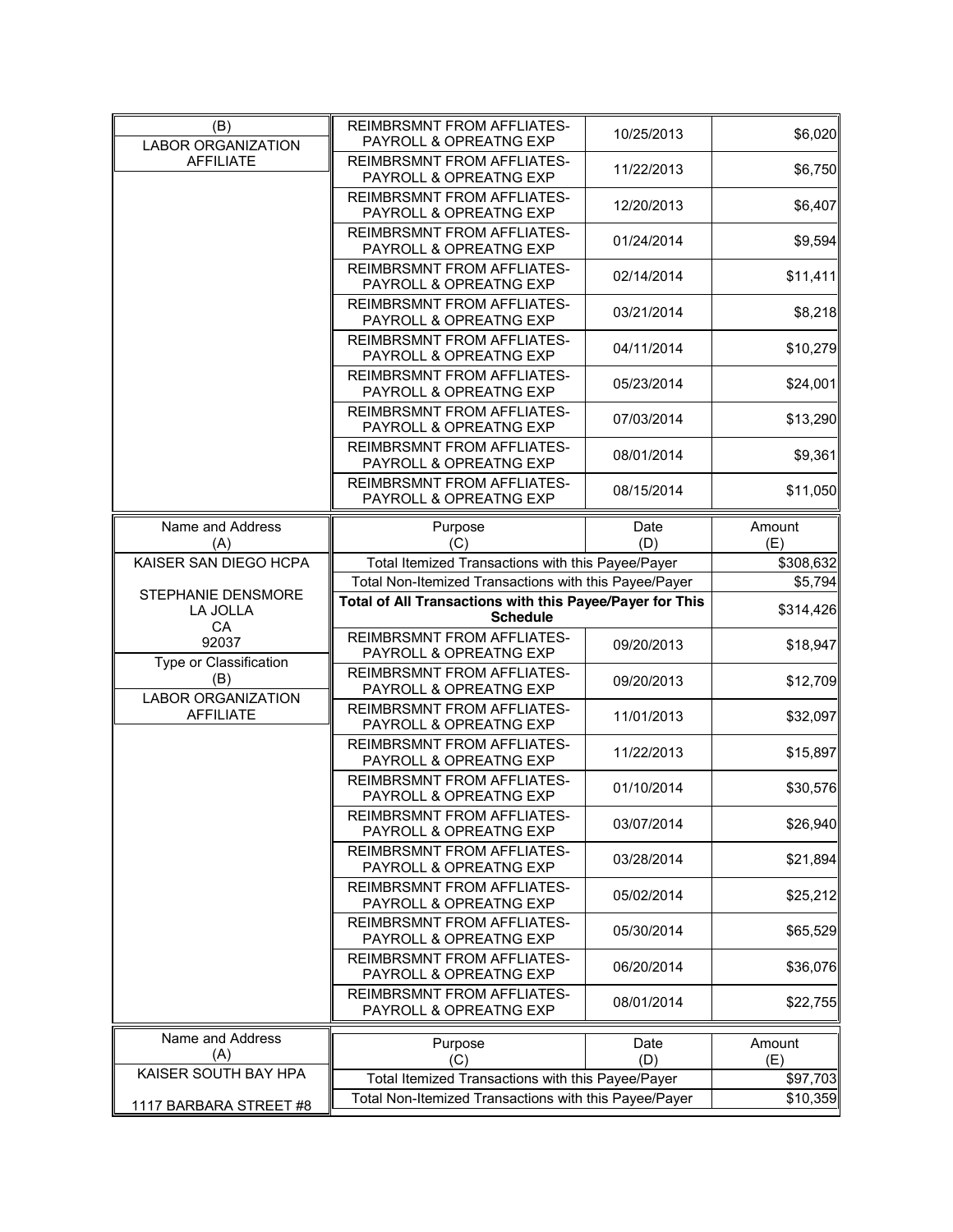| REDONDO BEACH<br>CA                                        | Total of All Transactions with this Payee/Payer for This<br><b>Schedule</b> |             | \$108,062     |
|------------------------------------------------------------|-----------------------------------------------------------------------------|-------------|---------------|
| 90277<br>Type or Classification                            | <b>REIMBRSMNT FROM AFFLIATES-</b><br>PAYROLL & OPREATNG EXP                 | 09/13/2013  | \$11,727      |
| (B)<br><b>LABOR ORGANIZATION</b>                           | <b>REIMBRSMNT FROM AFFLIATES-</b><br>PAYROLL & OPREATNG EXP                 | 10/25/2013  | \$9,984       |
| <b>AFFILIATE</b>                                           | REIMBRSMNT FROM AFFLIATES-<br>PAYROLL & OPREATNG EXP                        | 11/22/2013  | \$6,415       |
|                                                            | <b>REIMBRSMNT FROM AFFLIATES-</b><br>PAYROLL & OPREATNG EXP                 | 02/28/2014  | \$10,855      |
|                                                            | <b>REIMBRSMNT FROM AFFLIATES-</b><br>PAYROLL & OPREATNG EXP                 | 04/25/2014  | \$16,396      |
|                                                            | <b>REIMBRSMNT FROM AFFLIATES-</b><br>PAYROLL & OPREATNG EXP                 | 05/30/2014  | \$12,961      |
|                                                            | <b>REIMBRSMNT FROM AFFLIATES-</b><br>PAYROLL & OPREATNG EXP                 | 06/27/2014  | \$6,782       |
|                                                            | <b>REIMBRSMNT FROM AFFLIATES-</b><br>PAYROLL & OPREATNG EXP                 | 07/25/2014  | \$16,641      |
|                                                            | <b>REIMBRSMNT FROM AFFLIATES-</b><br>PAYROLL & OPREATNG EXP                 | 08/22/2014  | \$5,942       |
| Name and Address<br>(A)                                    | Purpose<br>(C)                                                              | Date<br>(D) | Amount<br>(E) |
| KAISER SPECIALTY PRACTICE                                  | Total Itemized Transactions with this Payee/Payer                           |             | \$160,015     |
| 8601 LINKS RD                                              | Total Non-Itemized Transactions with this Payee/Payer                       |             | \$6,956       |
| <b>BUENA PARK</b>                                          | Total of All Transactions with this Payee/Payer for This                    |             | \$166,971     |
| CA                                                         | <b>Schedule</b><br><b>REIMBRSMNT FROM AFFLIATES-</b>                        |             |               |
| 90621                                                      | PAYROLL & OPREATNG EXP                                                      | 09/13/2013  | \$10,000      |
| Type or Classification<br>(B)<br><b>LABOR ORGANIZATION</b> | REIMBRSMNT FROM AFFLIATES-<br>PAYROLL & OPREATNG EXP                        | 09/27/2013  | \$26,595      |
| <b>AFFILIATE</b>                                           | <b>REIMBRSMNT FROM AFFLIATES-</b><br>PAYROLL & OPREATNG EXP                 | 10/11/2013  | \$12,048      |
|                                                            | <b>REIMBRSMNT FROM AFFLIATES-</b><br>PAYROLL & OPREATNG EXP                 | 11/22/2013  | \$8,363       |
|                                                            | <b>REIMBRSMNT FROM AFFLIATES-</b><br>PAYROLL & OPREATNG EXP                 | 02/07/2014  | \$5,209       |
|                                                            | <b>REIMBRSMNT FROM AFFLIATES-</b><br>PAYROLL & OPREATNG EXP                 | 03/14/2014  | \$16,769      |
|                                                            | REIMBRSMNT FROM AFFLIATES-<br>PAYROLL & OPREATNG EXP                        | 04/18/2014  | \$12,437      |
|                                                            | <b>REIMBRSMNT FROM AFFLIATES-</b><br>PAYROLL & OPREATNG EXP                 | 05/23/2014  | \$31,414      |
|                                                            | <b>REIMBRSMNT FROM AFFLIATES-</b><br>PAYROLL & OPREATNG EXP                 | 07/03/2014  | \$14,832      |
|                                                            | <b>REIMBRSMNT FROM AFFLIATES-</b><br>PAYROLL & OPREATNG EXP                 | 07/18/2014  | \$11,535      |
|                                                            | <b>REIMBRSMNT FROM AFFLIATES-</b><br>PAYROLL & OPREATNG EXP                 | 08/22/2014  | \$10,813      |
| Name and Address<br>(A)                                    | Purpose<br>(C)                                                              | Date<br>(D) | Amount<br>(E) |
| KAISER SUNSET RNA                                          | Total Itemized Transactions with this Payee/Payer                           |             | \$59,496      |
|                                                            | Total Non-Itemized Transactions with this Payee/Payer                       |             | \$13,645      |
| 1531 PRINCESS DRIVE<br><b>GLENDALE</b><br>CA               | Total of All Transactions with this Payee/Payer for This<br><b>Schedule</b> |             | \$73,141      |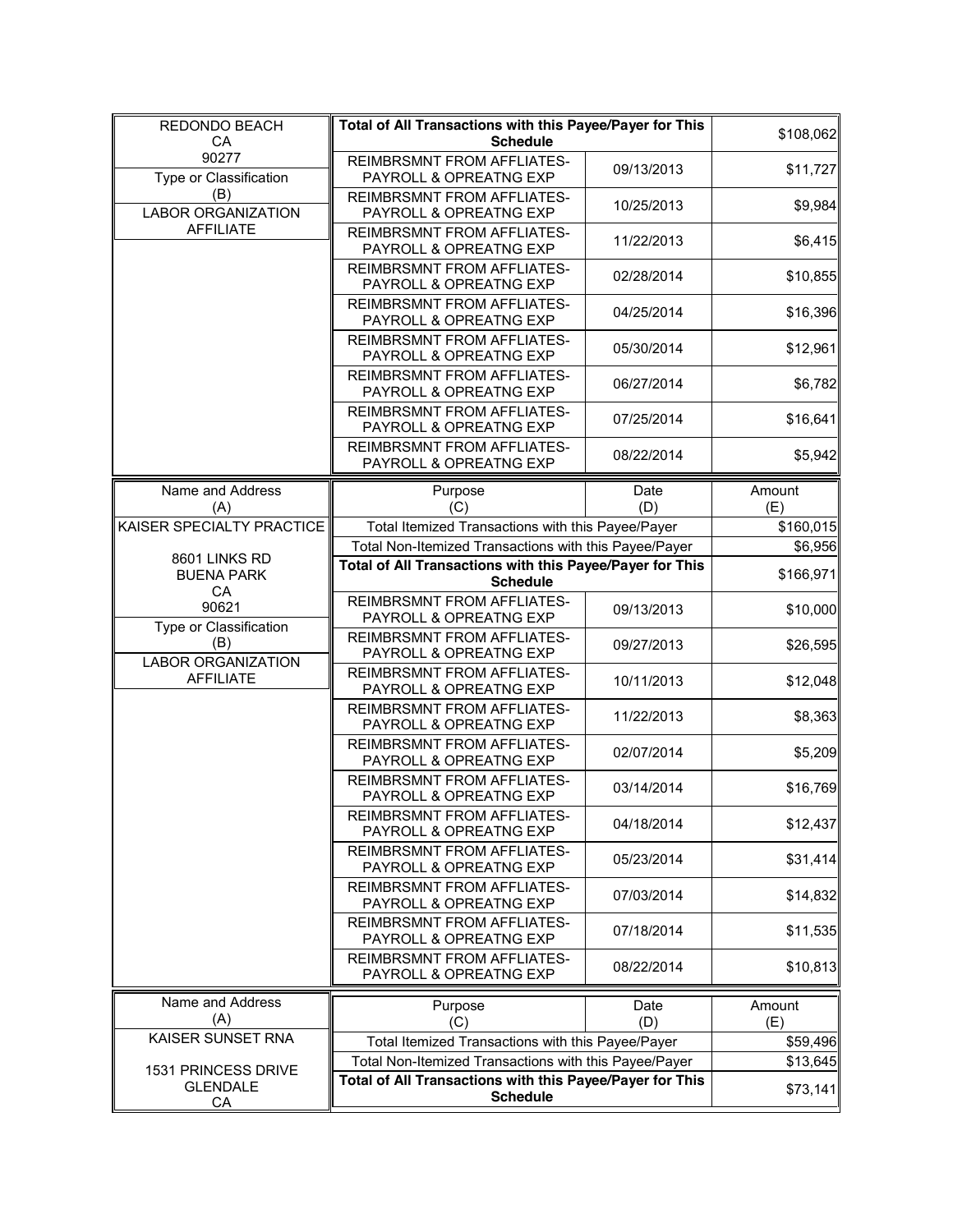| 91207<br>Type or Classification                      | <b>REIMBRSMNT FROM AFFLIATES-</b><br>PAYROLL & OPREATNG EXP                 | 10/25/2013  | \$7,254       |
|------------------------------------------------------|-----------------------------------------------------------------------------|-------------|---------------|
| (B)<br><b>LABOR ORGANIZATION</b>                     | REIMBRSMNT FROM AFFLIATES-<br>PAYROLL & OPREATNG EXP                        | 11/15/2013  | \$6,412       |
| <b>AFFILIATE</b>                                     | REIMBRSMNT FROM AFFLIATES-<br>PAYROLL & OPREATNG EXP                        | 12/20/2013  | \$5,304       |
|                                                      | <b>REIMBRSMNT FROM AFFLIATES-</b><br>PAYROLL & OPREATNG EXP                 | 03/21/2014  | \$5,714       |
|                                                      | <b>REIMBRSMNT FROM AFFLIATES-</b><br>PAYROLL & OPREATNG EXP                 | 04/18/2014  | \$9,902       |
|                                                      | <b>REIMBRSMNT FROM AFFLIATES-</b><br>PAYROLL & OPREATNG EXP                 | 05/16/2014  | \$9,216       |
|                                                      | <b>REIMBRSMNT FROM AFFLIATES-</b><br>PAYROLL & OPREATNG EXP                 | 06/27/2014  | \$10,248      |
|                                                      | <b>REIMBRSMNT FROM AFFLIATES-</b><br>PAYROLL & OPREATNG EXP                 | 07/25/2014  | \$5,446       |
|                                                      |                                                                             |             |               |
| Name and Address                                     | Purpose                                                                     | Date        | Amount        |
| (A)                                                  | (C)                                                                         | (D)         | (E)           |
| KAISER WEST LOS ANGELES                              | Total Itemized Transactions with this Payee/Payer                           |             | \$39,009      |
| <b>RNA</b>                                           | Total Non-Itemized Transactions with this Payee/Payer                       |             | \$8,509       |
|                                                      |                                                                             |             |               |
| 4040 GRAND VIEW BLVD #85                             | Total of All Transactions with this Payee/Payer for This<br><b>Schedule</b> |             | \$47,518      |
| <b>LOS ANGELES</b>                                   |                                                                             |             |               |
| CA<br>90066                                          | <b>REIMBRSMNT FROM AFFLIATES-</b><br>PAYROLL & OPREATNG EXP                 | 11/22/2013  | \$8,659       |
| Type or Classification<br>(B)                        | <b>REIMBRSMNT FROM AFFLIATES-</b><br>PAYROLL & OPREATNG EXP                 | 01/17/2014  | \$7,280       |
| <b>LABOR ORGANIZATION</b><br><b>AFFILIATE</b>        | <b>REIMBRSMNT FROM AFFLIATES-</b><br>PAYROLL & OPREATNG EXP                 | 04/25/2014  | \$9,839       |
|                                                      | <b>REIMBRSMNT FROM AFFLIATES-</b><br>PAYROLL & OPREATNG EXP                 | 05/30/2014  | \$7,568       |
|                                                      | <b>REIMBRSMNT FROM AFFLIATES-</b><br>PAYROLL & OPREATNG EXP                 | 07/25/2014  | \$5,663       |
|                                                      |                                                                             |             |               |
| Name and Address<br>(A)                              | Purpose<br>(C)                                                              | Date<br>(D) | Amount<br>(E) |
| KAISER WOODLAND HILLS                                | Total Itemized Transactions with this Payee/Payer                           |             | \$59,482      |
| <b>RNA</b>                                           | Total Non-Itemized Transactions with this Payee/Payer                       |             | \$17,778      |
|                                                      | Total of All Transactions with this Payee/Payer for This                    |             |               |
| 8514 GARDEN GROVE                                    | Schedule                                                                    |             | \$77,260      |
| <b>NORTHRIDGE</b><br>CA<br>91325                     | REIMBRSMNT FROM AFFLIATES-<br>PAYROLL & OPREATNG EXP                        | 09/27/2013  | \$8,186       |
| Type or Classification                               | <b>REIMBRSMNT FROM AFFLIATES-</b><br>PAYROLL & OPREATNG EXP                 | 11/22/2013  | \$5,310       |
| (B)<br><b>LABOR ORGANIZATION</b><br><b>AFFILIATE</b> | <b>REIMBRSMNT FROM AFFLIATES-</b><br>PAYROLL & OPREATNG EXP                 | 03/07/2014  | \$7,529       |
|                                                      | <b>REIMBRSMNT FROM AFFLIATES-</b><br>PAYROLL & OPREATNG EXP                 | 05/02/2014  | \$8,484       |
|                                                      | <b>REIMBRSMNT FROM AFFLIATES-</b><br>PAYROLL & OPREATNG EXP                 | 05/16/2014  | \$16,382      |
|                                                      | <b>REIMBRSMNT FROM AFFLIATES-</b><br>PAYROLL & OPREATNG EXP                 | 06/13/2014  | \$8,062       |
|                                                      | <b>REIMBRSMNT FROM AFFLIATES-</b><br>PAYROLL & OPREATNG EXP                 | 08/01/2014  | \$5,529       |
| Name and Address<br>(A)                              | Purpose<br>(C)                                                              | Date<br>(D) | Amount<br>(E) |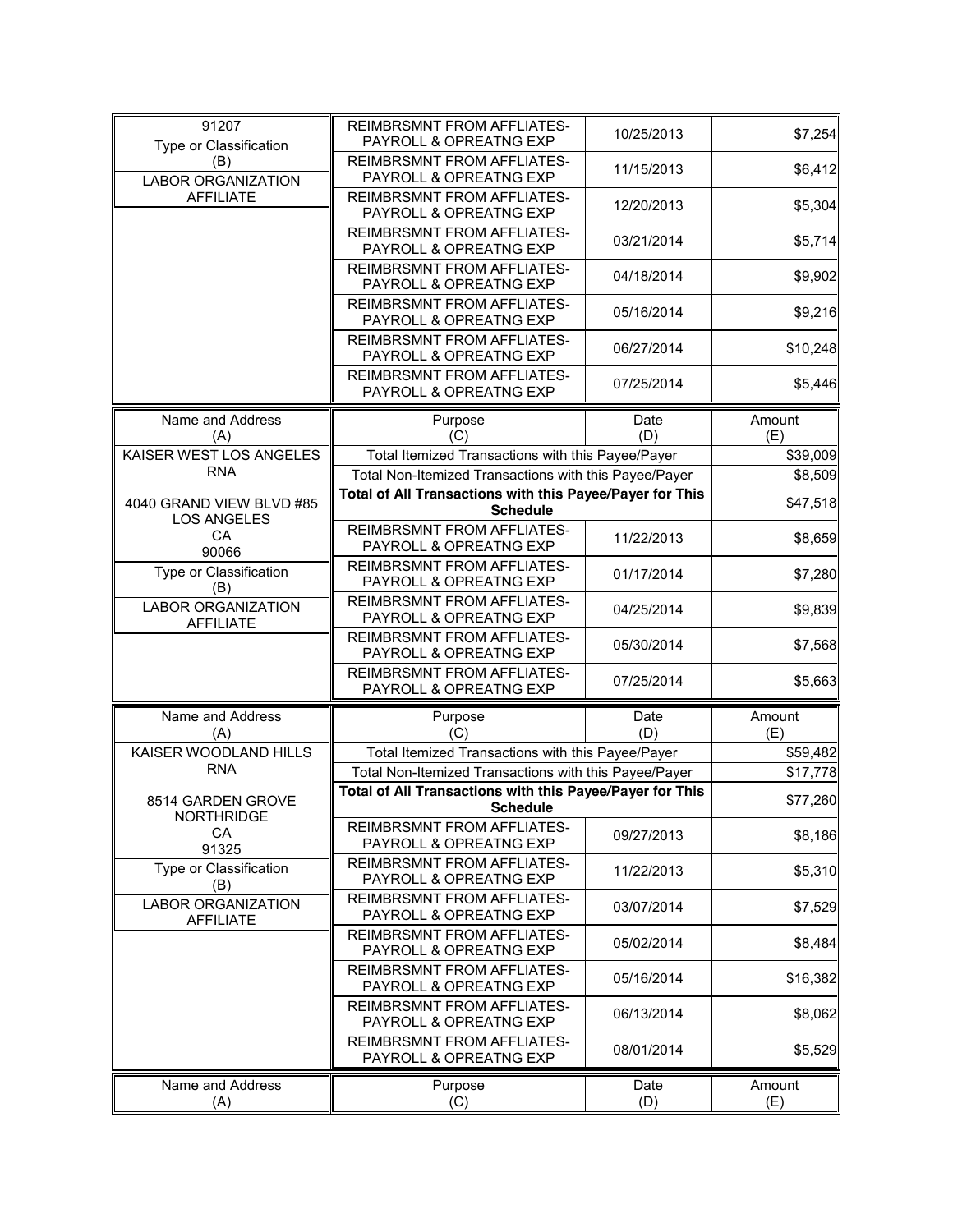| KIMBERLY SMITH                                    | Total Itemized Transactions with this Payee/Payer                           |             | \$0           |
|---------------------------------------------------|-----------------------------------------------------------------------------|-------------|---------------|
|                                                   | Total Non-Itemized Transactions with this Payee/Payer                       |             | \$5,335       |
| 33315 TRAIL RANCH ROAD<br><b>AGUA DUCLE</b><br>CA | Total of All Transactions with this Payee/Payer for This<br><b>Schedule</b> |             | \$5,335       |
| 91390                                             |                                                                             |             |               |
| Type or Classification                            |                                                                             |             |               |
| (B)                                               |                                                                             |             |               |
| SDI REIMBURSEMENTS                                |                                                                             |             |               |
|                                                   |                                                                             |             |               |
| Name and Address<br>(A)                           | Purpose                                                                     | Date        | Amount        |
| <b>KP SPECIALTY PRACTICE</b>                      | (C)                                                                         | (D)         | (E)           |
|                                                   | Total Itemized Transactions with this Payee/Payer                           |             | \$20,000      |
| 955 OVERLAND COURT                                | Total Non-Itemized Transactions with this Payee/Payer                       |             | \$16,181      |
| <b>SAN DIMAS</b>                                  | Total of All Transactions with this Payee/Payer for This                    |             |               |
| CA                                                | <b>Schedule</b>                                                             |             | \$36,181      |
| 91773<br>Type or Classification                   | <b>REIMBRSMNT FROM AFFLIATES-</b><br>PAYROLL & OPREATNG EXP                 | 10/11/2013  | \$15,000      |
| (B)                                               | REIMBRSMNT FROM AFFLIATES-                                                  |             |               |
| <b>LABOR ORGANIZATION</b>                         | PAYROLL & OPREATNG EXP                                                      | 05/23/2014  | \$5,000       |
| <b>AFFILIATE</b>                                  |                                                                             |             |               |
| Name and Address                                  |                                                                             |             |               |
| (A)                                               | Purpose                                                                     | Date        | Amount        |
| LAKEWOOD RNA                                      | (C)                                                                         | (D)         | (E)           |
|                                                   | Total Itemized Transactions with this Payee/Payer                           |             | \$18,558      |
| 5027 HANOVER CIRCLE<br><b>CYPRESS</b>             | Total Non-Itemized Transactions with this Payee/Payer                       |             | \$15,548      |
| CA                                                | Total of All Transactions with this Payee/Payer for This<br><b>Schedule</b> |             | \$34,106      |
| 90630                                             | <b>REIMBRSMNT FROM AFFLIATES-</b>                                           |             |               |
| Type or Classification<br>(B)                     | PAYROLL & OPREATNG EXP                                                      | 10/11/2013  | \$9,426       |
| <b>LABOR ORGANIZATION</b>                         | <b>REIMBRSMNT FROM AFFLIATES-</b><br>PAYROLL & OPREATNG EXP                 | 11/22/2013  | \$9,132       |
| <b>AFFILIATE</b>                                  |                                                                             |             |               |
| Name and Address                                  | Purpose                                                                     | Date        | Amount        |
| (A)                                               | (C)                                                                         | (D)         | (E)           |
| PARKVIEW RNA                                      | Total Itemized Transactions with this Payee/Payer                           |             | \$51,364      |
| 955 OVERLAND COURT                                | Total Non-Itemized Transactions with this Payee/Payer                       |             | \$7,988       |
| <b>SAN DIMAS</b><br>CA                            | Total of All Transactions with this Payee/Payer for This<br><b>Schedule</b> |             | \$59,352      |
| 91773                                             | REIMBRSMNT FROM AFFLIATES-<br>PAYROLL & OPREATNG EXP                        | 04/11/2014  | \$9,040       |
| Type or Classification<br>(B)                     | <b>REIMBRSMNT FROM AFFLIATES-</b><br>PAYROLL & OPREATNG EXP                 | 05/09/2014  | \$10,964      |
| <b>LABOR ORGANIZATION</b>                         | <b>REIMBRSMNT FROM AFFLIATES-</b>                                           |             |               |
| <b>AFFILIATE</b>                                  | PAYROLL & OPREATNG EXP                                                      | 06/06/2014  | \$10,004      |
|                                                   | <b>REIMBRSMNT FROM AFFLIATES-</b>                                           | 07/11/2014  | \$15,847      |
|                                                   | PAYROLL & OPREATNG EXP                                                      |             |               |
|                                                   | <b>REIMBRSMNT FROM AFFLIATES-</b><br>PAYROLL & OPREATNG EXP                 | 08/15/2014  | \$5,509       |
| Name and Address                                  |                                                                             |             |               |
| (A)                                               | Purpose<br>(C)                                                              | Date<br>(D) | Amount<br>(E) |
| PAUL HAYES                                        | Total Itemized Transactions with this Payee/Payer                           |             | \$0           |
| 715                                               | Total Non-Itemized Transactions with this Payee/Payer                       |             | \$6,450       |
|                                                   | Total of All Transactions with this Payee/Payer for This                    |             | \$6,450       |
| <b>MT BALDY</b>                                   |                                                                             |             |               |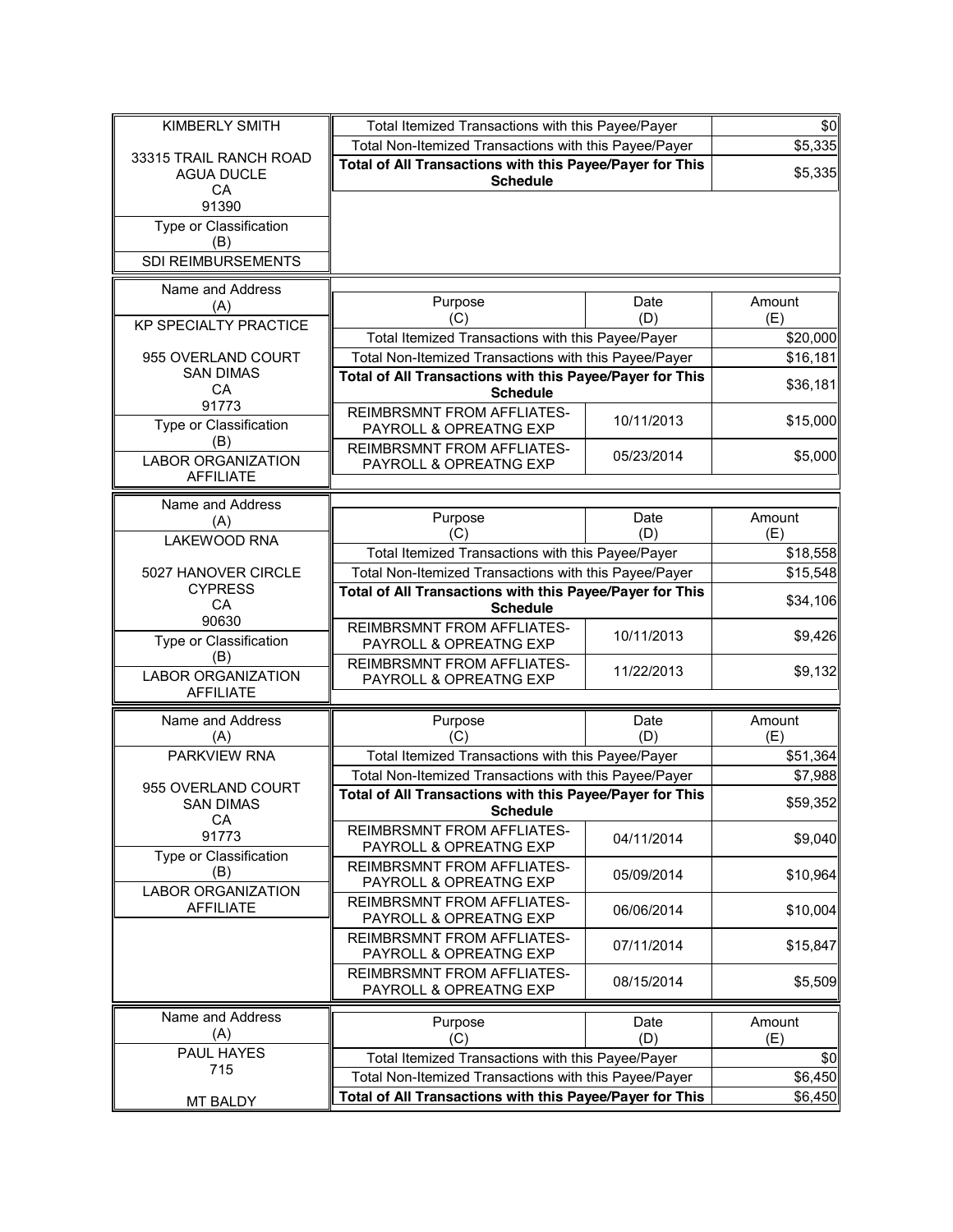| CA                                             | <b>Schedule</b>                                                                                                   |             |               |
|------------------------------------------------|-------------------------------------------------------------------------------------------------------------------|-------------|---------------|
| 91759                                          |                                                                                                                   |             |               |
| Type or Classification<br>(B)                  |                                                                                                                   |             |               |
| SDI REIMBURSEMENTS                             |                                                                                                                   |             |               |
| Name and Address                               | Purpose                                                                                                           | Date        | Amount        |
| (A)                                            | (C)                                                                                                               | (D)         | (E)           |
| PETTIS MEMORIAL RNA                            | Total Itemized Transactions with this Payee/Payer                                                                 |             | \$118,991     |
| 326 S. SAN ANTONIA AVENUE                      | Total Non-Itemized Transactions with this Payee/Payer<br>Total of All Transactions with this Payee/Payer for This |             | \$4,225       |
| <b>UPLAND</b><br>CA                            | <b>Schedule</b>                                                                                                   |             | \$123,216     |
| 91786                                          | <b>REIMBRSMNT FROM AFFLIATES-</b><br>PAYROLL & OPREATNG EXP                                                       | 09/06/2013  | \$15,984      |
| Type or Classification<br>(B)                  | <b>REIMBRSMNT FROM AFFLIATES-</b><br>PAYROLL & OPREATNG EXP                                                       | 10/04/2013  | \$17,066      |
| <b>LABOR ORGANIZATION</b><br><b>AFFILIATE</b>  | <b>REIMBRSMNT FROM AFFLIATES-</b><br>PAYROLL & OPREATNG EXP                                                       | 10/25/2013  | \$8,134       |
|                                                | REIMBRSMNT FROM AFFLIATES-<br>PAYROLL & OPREATNG EXP                                                              | 12/13/2013  | \$8,192       |
|                                                | <b>REIMBRSMNT FROM AFFLIATES-</b><br>PAYROLL & OPREATNG EXP                                                       | 02/07/2014  | \$7,680       |
|                                                | <b>REIMBRSMNT FROM AFFLIATES-</b><br>PAYROLL & OPREATNG EXP                                                       | 03/21/2014  | \$15,892      |
|                                                | <b>REIMBRSMNT FROM AFFLIATES-</b><br>PAYROLL & OPREATNG EXP                                                       | 04/25/2014  | \$16,831      |
|                                                | <b>REIMBRSMNT FROM AFFLIATES-</b><br>PAYROLL & OPREATNG EXP                                                       | 05/23/2014  | \$11,513      |
|                                                | <b>REIMBRSMNT FROM AFFLIATES-</b><br>PAYROLL & OPREATNG EXP                                                       | 06/13/2014  | \$17,699      |
| Name and Address<br>(A)                        | Purpose<br>(C)                                                                                                    | Date<br>(D) | Amount<br>(E) |
| <b>SHARP PROF. NURSES</b>                      | Total Itemized Transactions with this Payee/Payer                                                                 |             | \$41,215      |
| <b>NETWORK</b>                                 | Total Non-Itemized Transactions with this Payee/Payer                                                             |             | \$25,272      |
| 4725 ALLIED ROAD<br><b>SAN DIEGO</b>           | Total of All Transactions with this Payee/Payer for This<br><b>Schedule</b>                                       |             | \$66,487      |
| CA<br>92120                                    | <b>REIMBRSMNT FROM AFFLIATES-</b><br>PAYROLL & OPREATNG EXP                                                       | 11/01/2013  | \$5,031       |
| Type or Classification<br>(B)                  | REIMBRSMNT FROM AFFLIATES-<br>PAYROLL & OPREATNG EXP                                                              | 11/27/2013  | \$6,210       |
| <b>LABOR ORGANIZATION</b><br><b>AFFILIATE</b>  | <b>REIMBRSMNT FROM AFFLIATES-</b><br>PAYROLL & OPREATNG EXP                                                       | 03/21/2014  | \$6,678       |
|                                                | <b>REIMBRSMNT FROM AFFLIATES-</b><br>PAYROLL & OPREATNG EXP                                                       | 04/25/2014  | \$5,514       |
|                                                | REIMBRSMNT FROM AFFLIATES-<br>PAYROLL & OPREATNG EXP                                                              | 05/23/2014  | \$12,054      |
|                                                | <b>REIMBRSMNT FROM AFFLIATES-</b><br>PAYROLL & OPREATNG EXP                                                       | 08/22/2014  | \$5,728       |
| Name and Address<br>(A)                        | Purpose<br>(C)                                                                                                    | Date<br>(D) | Amount<br>(E) |
| ST. FRANCIS RNA                                | Total Itemized Transactions with this Payee/Payer                                                                 |             | \$89,424      |
|                                                | Total Non-Itemized Transactions with this Payee/Payer                                                             |             | \$18,066      |
| 5815 E LA PALMA AVENUE<br><b>ANAHEIM</b><br>СA | Total of All Transactions with this Payee/Payer for This<br><b>Schedule</b>                                       |             | \$107,490     |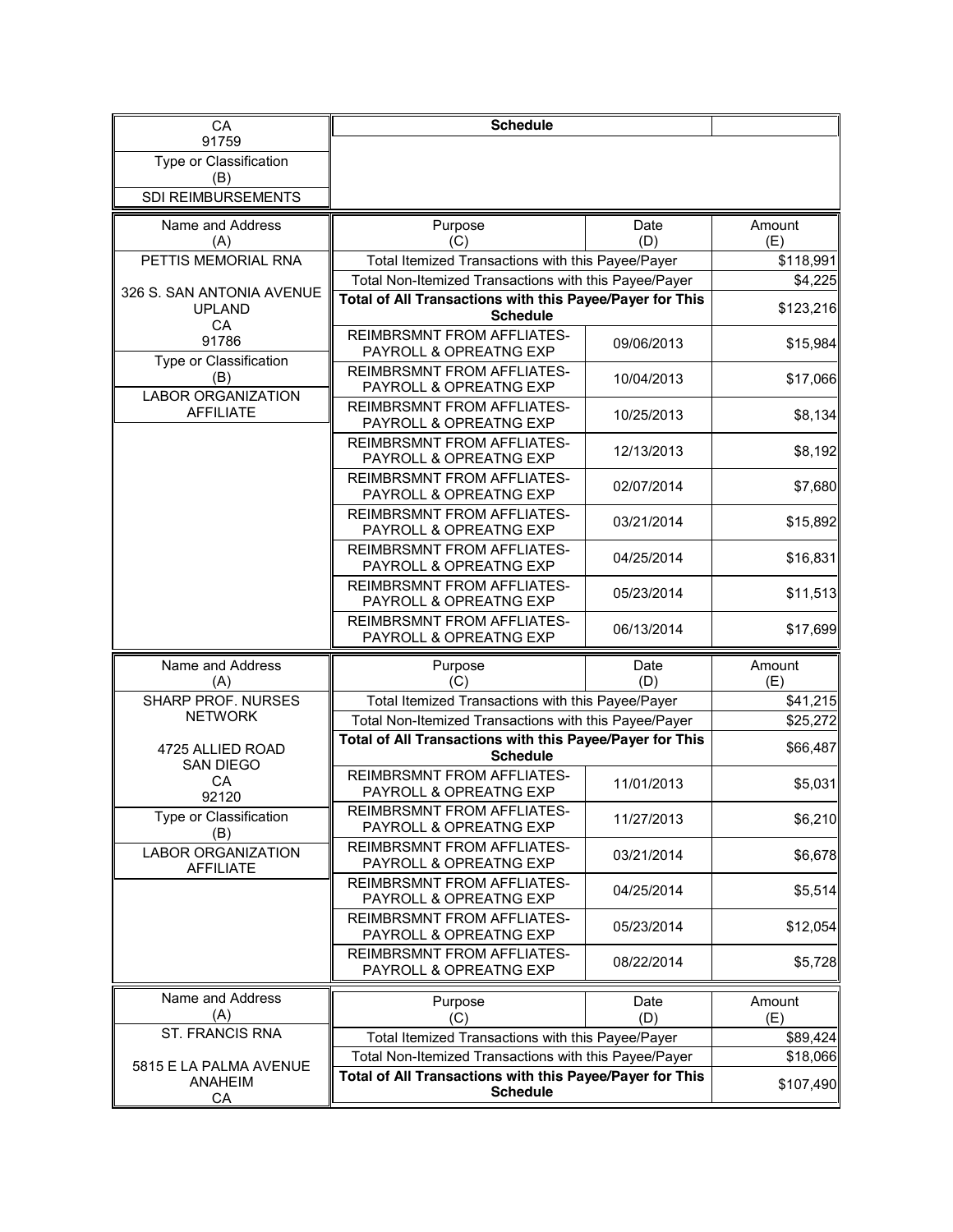| 92807                            | <b>REIMBRSMNT FROM AFFLIATES-</b>                           | 09/06/2013  | \$10,000      |
|----------------------------------|-------------------------------------------------------------|-------------|---------------|
| Type or Classification           | PAYROLL & OPREATNG EXP                                      |             |               |
| (B)<br><b>LABOR ORGANIZATION</b> | <b>REIMBRSMNT FROM AFFLIATES-</b><br>PAYROLL & OPREATNG EXP | 10/18/2013  | \$9,772       |
| <b>AFFILIATE</b>                 | <b>REIMBRSMNT FROM AFFLIATES-</b><br>PAYROLL & OPREATNG EXP | 01/03/2014  | \$10,852      |
|                                  | <b>REIMBRSMNT FROM AFFLIATES-</b><br>PAYROLL & OPREATNG EXP | 02/21/2014  | \$8,627       |
|                                  | <b>REIMBRSMNT FROM AFFLIATES-</b><br>PAYROLL & OPREATNG EXP | 03/14/2014  | \$5,700       |
|                                  | <b>REIMBRSMNT FROM AFFLIATES-</b><br>PAYROLL & OPREATNG EXP | 04/18/2014  | \$7,231       |
|                                  | <b>REIMBRSMNT FROM AFFLIATES-</b><br>PAYROLL & OPREATNG EXP | 05/16/2014  | \$7,000       |
|                                  | <b>REIMBRSMNT FROM AFFLIATES-</b><br>PAYROLL & OPREATNG EXP | 06/13/2014  | \$10,000      |
|                                  | <b>REIMBRSMNT FROM AFFLIATES-</b><br>PAYROLL & OPREATNG EXP | 07/03/2014  | \$6,248       |
|                                  | <b>REIMBRSMNT FROM AFFLIATES-</b><br>PAYROLL & OPREATNG EXP | 08/01/2014  | \$5,994       |
|                                  | <b>REIMBRSMNT FROM AFFLIATES-</b><br>PAYROLL & OPREATNG EXP | 08/08/2014  | \$8,000       |
| Name and Address<br>(A)          |                                                             |             |               |
| <b>TAMARA YILDIZ</b>             | Purpose<br>(C)                                              | Date<br>(D) | Amount<br>(E) |
| 2677 MAUDE STREET                | Total Itemized Transactions with this Payee/Payer           |             | \$0           |
| <b>RIVERSIDE</b><br><b>CA</b>    | Total Non-Itemized Transactions with this Payee/Payer       |             | \$5,395       |
| 92506                            | Total of All Transactions with this Payee/Payer for This    |             | \$5,395       |
| Type or Classification<br>(B)    | <b>Schedule</b>                                             |             |               |
| <b>SDI REIMBURSEMENTS</b>        |                                                             |             |               |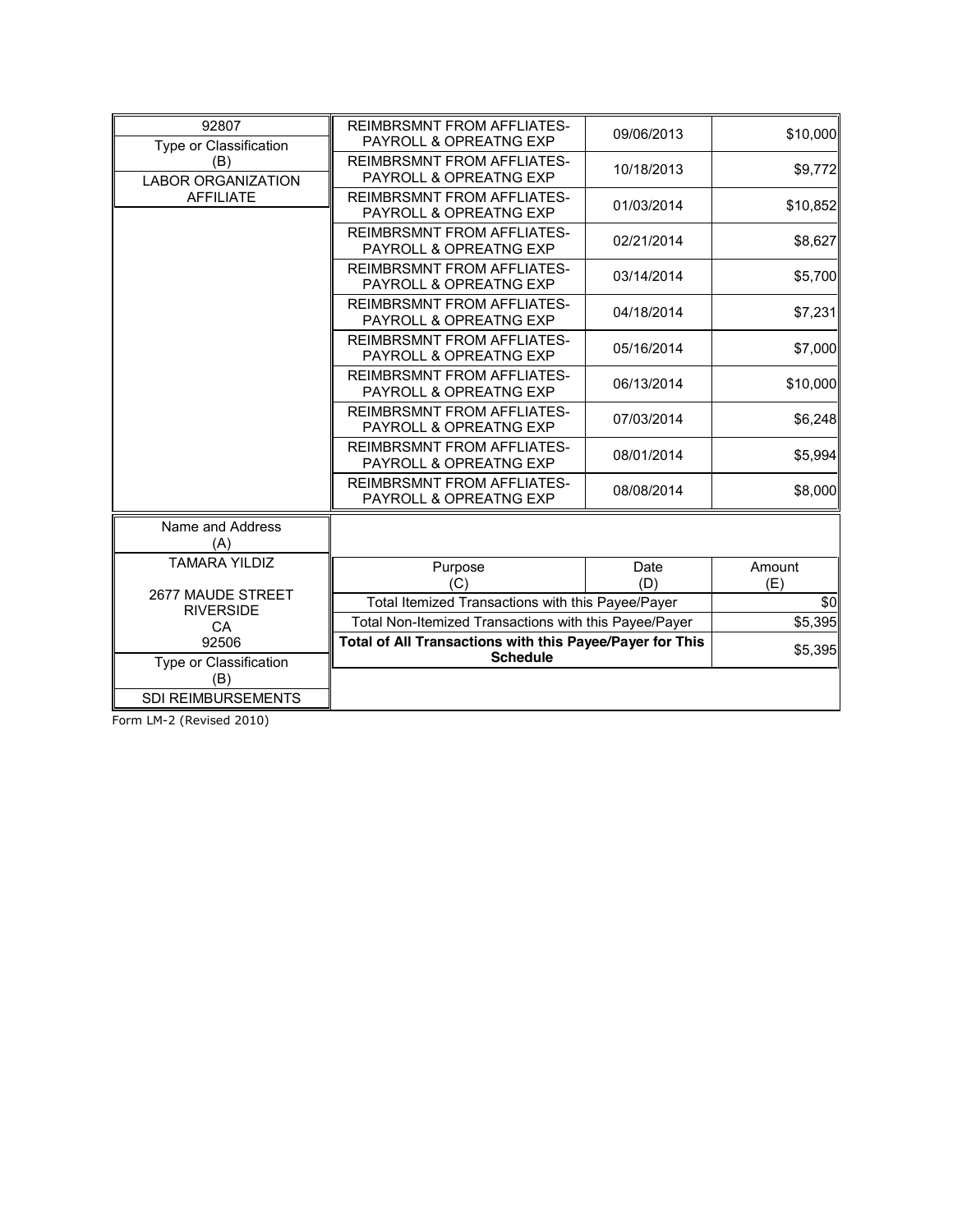### **SCHEDULE 15 - REPRESENTATIONAL ACTIVITIES** FILE NUMBER: 000-347

| Name and Address                        |                                                                                                            |             |                     |
|-----------------------------------------|------------------------------------------------------------------------------------------------------------|-------------|---------------------|
| (A)                                     | Purpose                                                                                                    | Date        | Amount              |
| ALTSHULER BERZON, LLP                   | (C)                                                                                                        | (D)         | (E)                 |
| 177 POST STREET, SUITE 300              | Total Itemized Transactions with this Payee/Payer<br>Total Non-Itemized Transactions with this Payee/Payer |             | \$25,355<br>\$3,670 |
| <b>SAN FRANCISCO</b>                    | Total of All Transactions with this Payee/Payer for This                                                   |             |                     |
| <b>CA</b><br>94108                      | <b>Schedule</b>                                                                                            |             | \$29,025            |
| Type or Classification                  | PROFESSIONAL LEGAL SERVICES                                                                                | 07/02/2014  | \$15,807            |
| (B)                                     | ORGANIZING CORONA DEIR                                                                                     | 08/05/2014  | \$9,548             |
| <b>LAW FIRM</b>                         |                                                                                                            |             |                     |
| Name and Address<br>(A)                 |                                                                                                            |             |                     |
| <b>AUBRA SANDLER</b>                    | Purpose<br>(C)                                                                                             | Date<br>(D) | Amount<br>(E)       |
| 17278 SANTA BARBARA                     | Total Itemized Transactions with this Payee/Payer                                                          |             | \$5,000             |
| <b>STREET</b><br><b>FOUNTAIN VALLEY</b> | Total Non-Itemized Transactions with this Payee/Payer                                                      |             | \$0                 |
| CA                                      | Total of All Transactions with this Payee/Payer for This                                                   |             | \$5,000             |
| 92708                                   | <b>Schedule</b>                                                                                            |             |                     |
| Type or Classification                  | <b>HEALING ARTS BENEFIT</b>                                                                                | 06/13/2014  | \$5,000             |
| (B)<br>MOTIVATIONAL SPEAKER             |                                                                                                            |             |                     |
| Name and Address                        |                                                                                                            |             |                     |
| (A)<br>BEST WESTERN SAN DIMAS           |                                                                                                            |             |                     |
|                                         | Purpose                                                                                                    | Date        | Amount              |
| 501 W. BONITA AVENUE                    | (C)<br>Total Itemized Transactions with this Payee/Payer                                                   | (D)         | (E)                 |
| <b>SAN DIMAS</b><br><b>CA</b>           | Total Non-Itemized Transactions with this Payee/Payer                                                      |             | \$8,911             |
| 91773                                   | Total of All Transactions with this Payee/Payer for This                                                   |             |                     |
| Type or Classification                  | <b>Schedule</b>                                                                                            |             | \$8,911             |
| (B)                                     |                                                                                                            |             |                     |
| <b>HOTEL</b>                            |                                                                                                            |             |                     |
| Name and Address                        |                                                                                                            |             |                     |
| (A)                                     |                                                                                                            |             |                     |
| CAPRIOTTI'S SANDWICH SHOP               | Purpose                                                                                                    | Date        | Amount              |
| 1331 S. LONE HILL AVENUE                | (C)                                                                                                        | (D)         | (E)                 |
| <b>GLENDORA</b>                         | Total Itemized Transactions with this Payee/Payer                                                          |             |                     |
| CA                                      | Total Non-Itemized Transactions with this Payee/Payer                                                      |             | \$6,306             |
| 91740                                   | Total of All Transactions with this Payee/Payer for This<br><b>Schedule</b>                                |             | \$6,306             |
| Type or Classification<br>(B)           |                                                                                                            |             |                     |
| <b>RESTAURANT</b>                       |                                                                                                            |             |                     |
| Name and Address                        |                                                                                                            |             |                     |
| (A)                                     | Purpose                                                                                                    | Date        | Amount              |
| <b>CHARLES A. ASKIN</b>                 | (C)                                                                                                        | (D)         | (E)                 |
|                                         | Total Itemized Transactions with this Payee/Payer                                                          |             |                     |
| 31 LOMA VISTA<br><b>WALNUT CREEK</b>    | Total Non-Itemized Transactions with this Payee/Payer                                                      |             | \$7,297             |
| CA                                      | Total of All Transactions with this Payee/Payer for This<br><b>Schedule</b>                                |             | \$7,297             |
| 94597                                   |                                                                                                            |             |                     |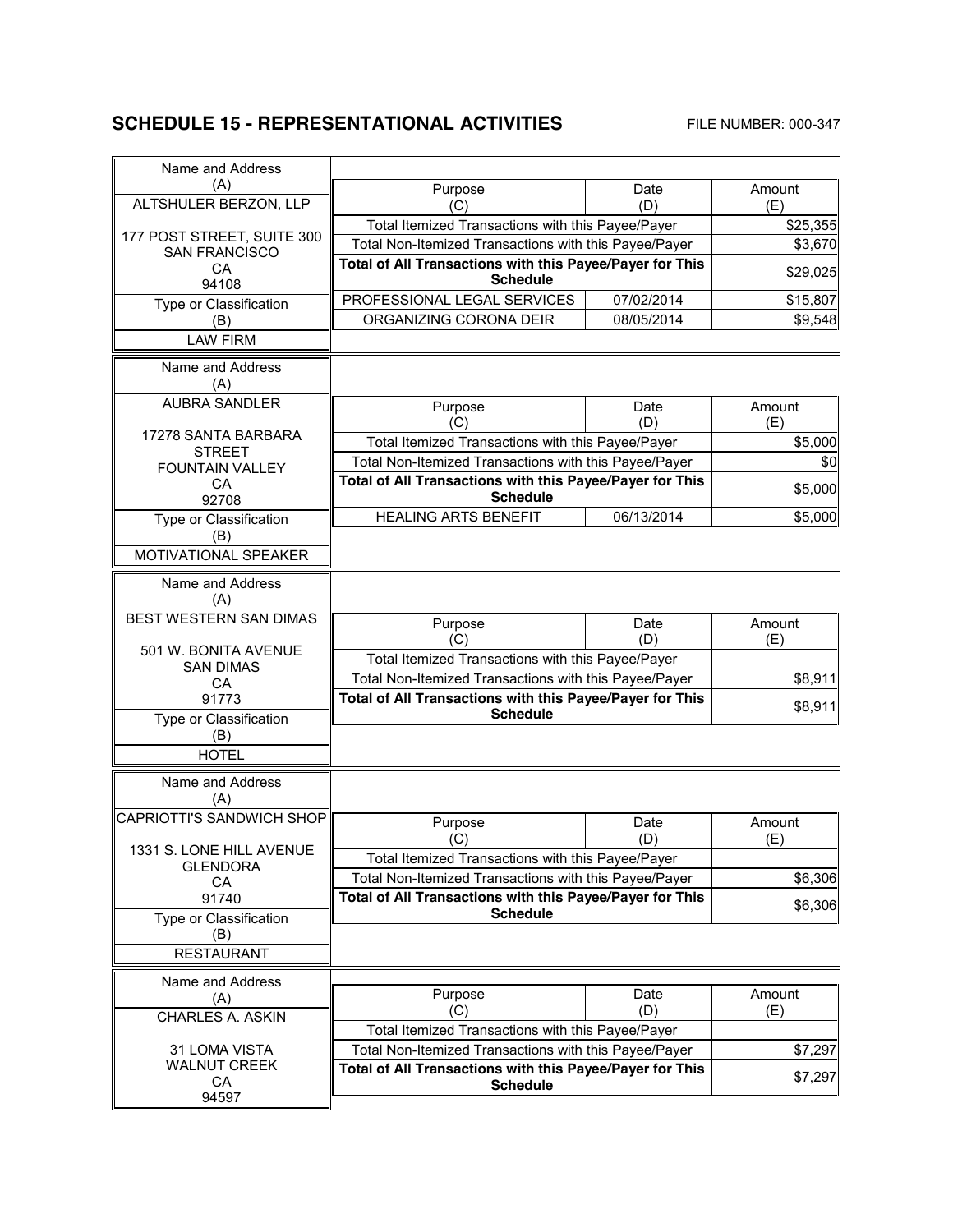| Type or Classification<br>(B)                   |                                                                             |             |               |
|-------------------------------------------------|-----------------------------------------------------------------------------|-------------|---------------|
| <b>ATTORNEY</b>                                 |                                                                             |             |               |
| Name and Address<br>(A)                         |                                                                             |             |               |
| <b>COALITION OF KAISER</b><br>PERMANENTE UNIONS | Purpose<br>(C)                                                              | Date<br>(D) | Amount<br>(E) |
|                                                 | Total Itemized Transactions with this Payee/Payer                           |             | \$48,174      |
| 8484 GEORGIA AVE, #620                          | Total Non-Itemized Transactions with this Payee/Payer                       |             | \$0           |
| <b>SILVER SPRING</b><br>MD.                     | Total of All Transactions with this Payee/Payer for This<br><b>Schedule</b> |             | \$48,174      |
| 20910<br>Type or Classification<br>(B)          | NATIONAL BARGAINING 2012<br>(UNION OBSERVERS)                               | 10/24/2013  | \$48,174      |
| <b>LABOR ORGANIZATION</b>                       |                                                                             |             |               |
| Name and Address<br>(A)                         | Purpose<br>(C)                                                              | Date<br>(D) | Amount<br>(E) |
| CONTINENTAL COLORCRAFT                          | Total Itemized Transactions with this Payee/Payer                           |             | \$36,346      |
|                                                 | Total Non-Itemized Transactions with this Payee/Payer                       |             | \$26,741      |
| 1166 WEST GARVEY AVE<br><b>MONTERREY PARK</b>   | Total of All Transactions with this Payee/Payer for This                    |             | \$63,087      |
| СA                                              | <b>Schedule</b><br>PRINTING KAISER CONTRACT                                 |             |               |
| 91754<br>Type or Classification                 | <b>BOOKS</b>                                                                | 10/02/2013  | \$14,630      |
| (B)<br><b>GRAPHIC COMMUNICATIONS</b>            | <b>CONSTITUTION BOOKS FOR</b><br>UNAC/UHCP                                  | 10/07/2013  | \$7,819       |
|                                                 | PRINTING CONTRACT BOOKS FOR<br><b>KPMWON</b>                                | 10/29/2013  | \$8,132       |
|                                                 | PRINTING CONTRACTS BOOKS FOR<br><b>KPASCO</b>                               | 01/27/2014  | \$5,765       |
| Name and Address<br>(A)                         |                                                                             |             |               |
| <b>DMV RENEWAL</b><br>942894                    | Purpose<br>(C)                                                              | Date<br>(D) | Amount<br>(E) |
| <b>SACRAMENTO</b>                               | Total Itemized Transactions with this Payee/Payer                           |             | \$0           |
| СA                                              | Total Non-Itemized Transactions with this Payee/Payer                       |             | \$7,251       |
| 94294                                           | Total of All Transactions with this Payee/Payer for This<br><b>Schedule</b> |             | \$7,251       |
| Type or Classification<br>(B)                   |                                                                             |             |               |
| <b>GOVERNMENT AGENCY</b>                        |                                                                             |             |               |
| Name and Address<br>(A)                         |                                                                             |             |               |
| <b>ETHIX VENTURES</b>                           | Purpose<br>(C)                                                              | Date<br>(D) | Amount<br>(E) |
| 9 MAIN STREET, SUITE 3C                         | Total Itemized Transactions with this Payee/Payer                           |             | \$10,322      |
| <b>SUTTON</b><br>MA                             | Total Non-Itemized Transactions with this Payee/Payer                       |             | \$15,443      |
| 01590                                           | Total of All Transactions with this Payee/Payer for This<br><b>Schedule</b> |             | \$25,765      |
| Type or Classification<br>(B)                   | <b>T-SHIRTS FOR STORE</b>                                                   | 01/28/2014  | \$10,322      |
| <b>SUPPLIER</b>                                 |                                                                             |             |               |
| Name and Address                                | Purpose                                                                     | Date        | Amount        |
| (A)                                             | (C)                                                                         | (D)         | (E)           |
| FENTON LAW GROUP, LLP                           | Total Itemized Transactions with this Payee/Payer                           |             | \$17,520      |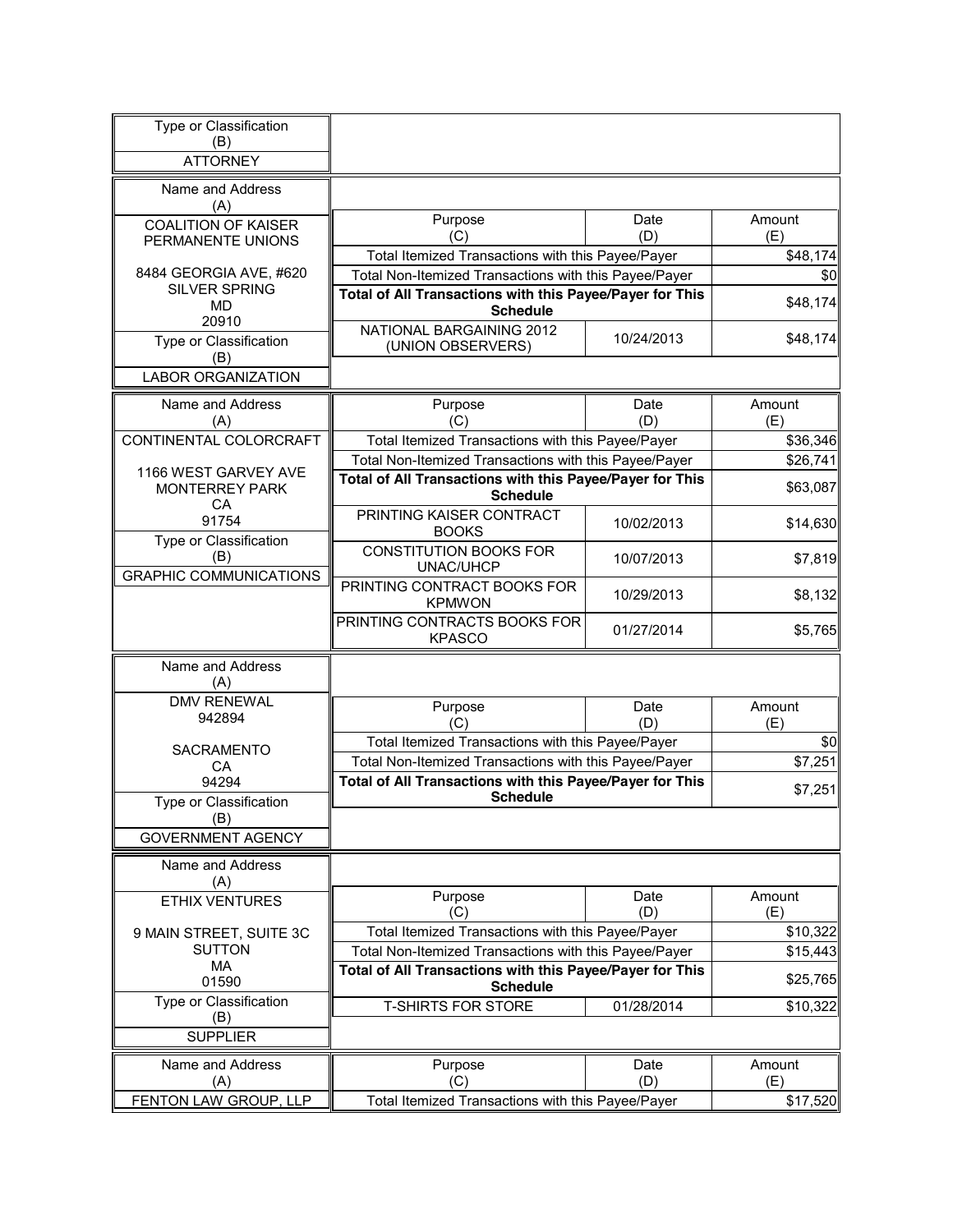|                                                 | Total Non-Itemized Transactions with this Payee/Payer                                                      |            | \$24,275 |
|-------------------------------------------------|------------------------------------------------------------------------------------------------------------|------------|----------|
| 1990 S. BUNDY DRIVE, #777<br><b>LOS ANGELES</b> | Total of All Transactions with this Payee/Payer for This                                                   |            | \$41,795 |
| СA                                              | <b>Schedule</b>                                                                                            |            |          |
| 90025                                           | <b>LEGAL REPRESENTATION</b>                                                                                | 05/05/2014 | \$10,992 |
| Type or Classification                          | <b>LEGAL REPRESENTATION</b>                                                                                | 07/10/2014 | \$6,528  |
| (B)                                             |                                                                                                            |            |          |
| <b>LAW FIRM</b>                                 |                                                                                                            |            |          |
| Name and Address                                |                                                                                                            |            |          |
| (A)                                             |                                                                                                            |            |          |
| FENTON NELSON, LLP                              |                                                                                                            | Date       | Amount   |
|                                                 | Purpose<br>(C)                                                                                             | (D)        | (E)      |
| 11835 W. OLYMPIC BLVD                           | Total Itemized Transactions with this Payee/Payer                                                          |            |          |
| <b>LOS ANGELES</b>                              | Total Non-Itemized Transactions with this Payee/Payer                                                      |            |          |
| CA                                              |                                                                                                            |            | \$15,776 |
| 90064                                           | Total of All Transactions with this Payee/Payer for This<br><b>Schedule</b>                                |            | \$15,776 |
| Type or Classification                          |                                                                                                            |            |          |
| (B)<br><b>LAW FIRM</b>                          |                                                                                                            |            |          |
|                                                 |                                                                                                            |            |          |
| Name and Address                                | Purpose                                                                                                    | Date       | Amount   |
| (A)                                             | (C)                                                                                                        | (D)        | (E)      |
| <b>GILBERT &amp; SACKMAN</b>                    |                                                                                                            |            | \$68,426 |
| 3699 WILSHIRE, STE 1200                         | Total Itemized Transactions with this Payee/Payer<br>Total Non-Itemized Transactions with this Payee/Payer |            | \$415    |
| <b>LOS ANGELES</b>                              | Total of All Transactions with this Payee/Payer for This                                                   |            |          |
| CA                                              | <b>Schedule</b>                                                                                            |            | \$68,841 |
| 90010                                           | LEGAL PROFESSIONAL SERVICES                                                                                | 09/05/2013 | \$40,963 |
| Type or Classification                          | LEGAL PROFESSIONAL SERVICES                                                                                | 09/17/2013 | \$14,046 |
| (B)                                             | LEGAL PROFESSIONAL SERVICES                                                                                | 09/18/2013 | \$13,417 |
| <b>LAW FIRM</b>                                 |                                                                                                            |            |          |
| Name and Address                                |                                                                                                            |            |          |
| (A)                                             |                                                                                                            |            |          |
| <b>HILTON PASADENA</b>                          | Purpose                                                                                                    | Date       | Amount   |
|                                                 | (C)                                                                                                        | (D)        | (E)      |
| 168 SOUTH LOS ROBLES                            | Total Itemized Transactions with this Payee/Payer                                                          |            | \$22,312 |
| <b>AVENUE</b><br><b>PASADENA</b>                | Total Non-Itemized Transactions with this Payee/Payer                                                      |            | \$0      |
| CA                                              | Total of All Transactions with this Payee/Payer for This                                                   |            | \$22,312 |
| 91101                                           | <b>Schedule</b>                                                                                            |            |          |
| Type or Classification                          | CATERING SERVICES FOR<br>OFFICERS TRAINING                                                                 | 03/05/2014 | \$22,312 |
| (B)                                             |                                                                                                            |            |          |
| <b>HOTEL</b>                                    |                                                                                                            |            |          |
| Name and Address                                |                                                                                                            |            |          |
| (A)                                             |                                                                                                            |            |          |
| <b>HUGGINS CONSULTING</b>                       | Purpose                                                                                                    | Date       | Amount   |
| <b>SERVICES</b>                                 | (C)                                                                                                        | (D)        | (E)      |
|                                                 | Total Itemized Transactions with this Payee/Payer                                                          |            | \$6,233  |
| 7568 SOUTH IVANHOE WAY                          | Total Non-Itemized Transactions with this Payee/Payer                                                      |            | \$7,137  |
| <b>CENTENNIAL</b><br>CO                         | Total of All Transactions with this Payee/Payer for This                                                   |            | \$13,370 |
| 80112                                           | <b>Schedule</b>                                                                                            |            |          |
| Type or Classification                          | <b>CONSULTING LEADERSHIP</b>                                                                               | 12/04/2013 | \$6,233  |
| (B)                                             | RETREAT NOVEMBER 2013                                                                                      |            |          |
| CONSULTANT                                      |                                                                                                            |            |          |
|                                                 |                                                                                                            |            |          |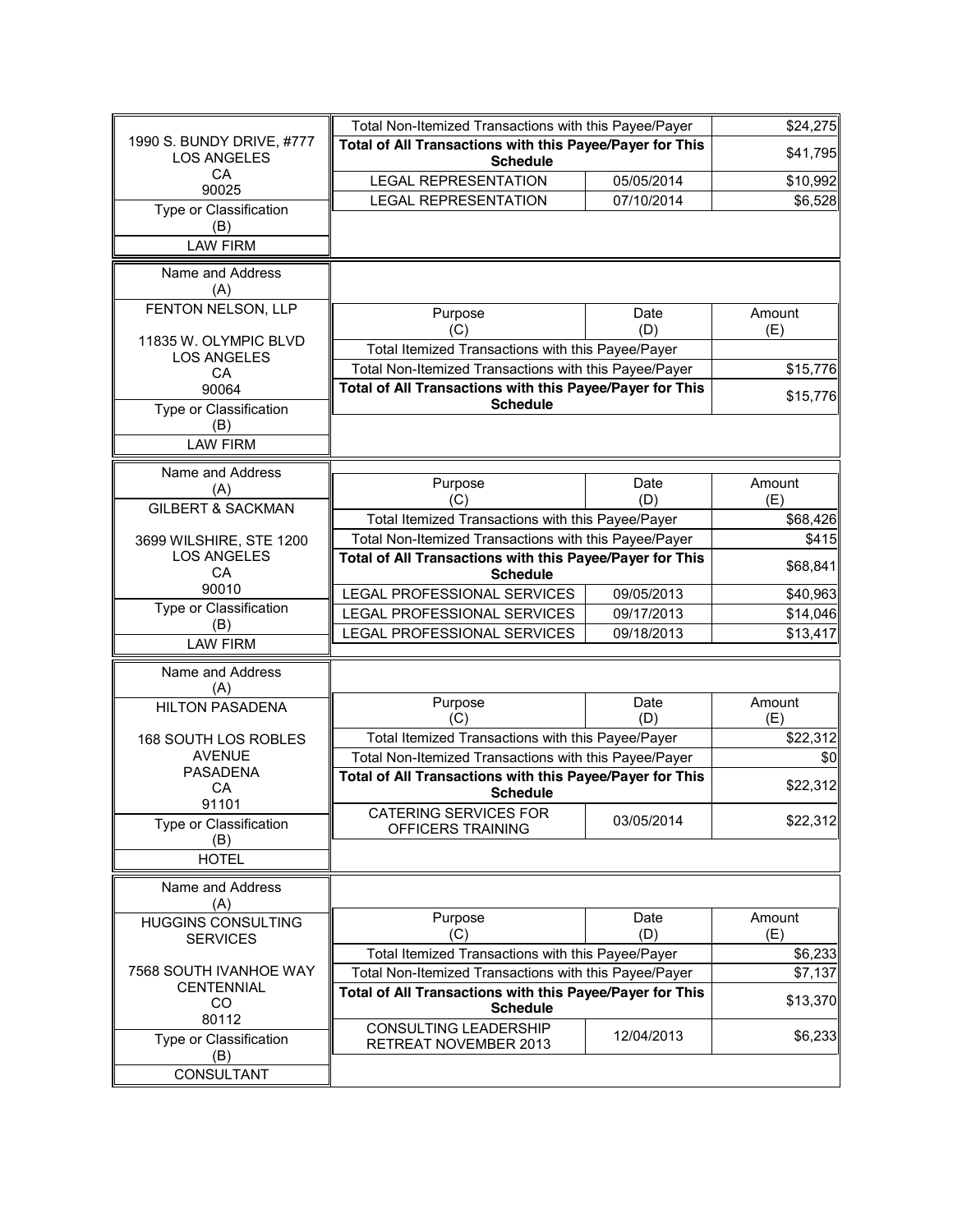| Name and Address                                 |                                                                                                                   |                                                       |                     |
|--------------------------------------------------|-------------------------------------------------------------------------------------------------------------------|-------------------------------------------------------|---------------------|
| (A)                                              | Purpose                                                                                                           | Date                                                  | Amount              |
| <b>JIM POTTERTON</b>                             | (C)                                                                                                               | (D)                                                   | (E)                 |
| 330 SIMS ROAD                                    | Total Itemized Transactions with this Payee/Payer                                                                 |                                                       | \$6,091             |
| <b>SANTA CRUZ</b>                                | Total Non-Itemized Transactions with this Payee/Payer<br>Total of All Transactions with this Payee/Payer for This |                                                       | \$4,500             |
| CA<br>95060                                      | <b>Schedule</b>                                                                                                   |                                                       | \$10,591            |
| Type or Classification                           | DIRECTOR OF FINANCE 2014<br><b>SEARCH</b>                                                                         | 08/25/2014                                            | \$6,091             |
| (B)<br><b>CONSULTANT</b>                         |                                                                                                                   |                                                       |                     |
| Name and Address                                 |                                                                                                                   |                                                       |                     |
| (A)                                              |                                                                                                                   |                                                       |                     |
| <b>JOACHIM ENRIQUEZ</b>                          | Purpose                                                                                                           | Date                                                  | Amount              |
|                                                  | (C)                                                                                                               | (D)                                                   | (E)                 |
| 1120 N. PLACENTIA AVE, #C25<br><b>FULLTERTON</b> | Total Itemized Transactions with this Payee/Payer                                                                 |                                                       | \$0                 |
| CA                                               | Total Non-Itemized Transactions with this Payee/Payer                                                             |                                                       | \$6,070             |
| 92831                                            | Total of All Transactions with this Payee/Payer for This                                                          |                                                       | \$6,070             |
| Type or Classification                           | <b>Schedule</b>                                                                                                   |                                                       |                     |
| (B)                                              |                                                                                                                   |                                                       |                     |
| <b>PUBLIC AFFAIRS INTERN</b>                     |                                                                                                                   |                                                       |                     |
| Name and Address                                 | Purpose                                                                                                           | Date                                                  | Amount              |
| (A)                                              | (C)                                                                                                               | (D)                                                   | (E)                 |
| <b>LIBERTY MUTUAL INSURANCE</b>                  | Total Itemized Transactions with this Payee/Payer                                                                 |                                                       | \$85,492<br>\$2,158 |
| 85834                                            |                                                                                                                   | Total Non-Itemized Transactions with this Payee/Payer |                     |
| <b>SAN DIEGO</b>                                 | Total of All Transactions with this Payee/Payer for This<br><b>Schedule</b>                                       |                                                       | \$87,650            |
| CA<br>92186                                      | AUTO INSURANCE RENEWAL                                                                                            | 04/22/2014                                            | \$39,518            |
| Type or Classification                           | <b>AUTO INSURANCE</b>                                                                                             | 05/21/2014                                            | \$14,825            |
| (B)                                              | <b>AUTO INSURANCE</b>                                                                                             | 06/20/2014                                            | \$9,157             |
| <b>INSURANCE</b>                                 | <b>AUTO INSURANCE</b>                                                                                             | 07/23/2014                                            | \$10,996            |
|                                                  | <b>AUTO INSURANCE</b>                                                                                             | 08/20/2014                                            | \$10,996            |
| Name and Address                                 |                                                                                                                   |                                                       |                     |
| (A)                                              |                                                                                                                   |                                                       |                     |
| <b>LONG BEACH MARRIOTT</b>                       | Purpose                                                                                                           | Date                                                  | Amount              |
| 4700 AIRPORT PLAZA DR.                           | (C)                                                                                                               | (D)                                                   | (E)                 |
| LONG BEACH                                       | Total Itemized Transactions with this Payee/Payer                                                                 |                                                       | \$0                 |
| CA                                               | Total Non-Itemized Transactions with this Payee/Payer                                                             |                                                       | \$9,319             |
| 90815                                            | Total of All Transactions with this Payee/Payer for This<br><b>Schedule</b>                                       |                                                       | \$9,319             |
| Type or Classification                           |                                                                                                                   |                                                       |                     |
| (B)<br><b>HOTEL</b>                              |                                                                                                                   |                                                       |                     |
|                                                  |                                                                                                                   |                                                       |                     |
| Name and Address                                 | Purpose                                                                                                           | Date                                                  | Amount              |
| (A)<br>MAILING PROS, INC.                        | (C)<br>Total Itemized Transactions with this Payee/Payer                                                          | (D)                                                   | (E)                 |
|                                                  | Total Non-Itemized Transactions with this Payee/Payer                                                             |                                                       | \$32,852            |
| 5261 BUSINESS DRIVE                              |                                                                                                                   |                                                       | \$1,180             |
| <b>HUNTINGTON BEACH</b><br>CA                    | Total of All Transactions with this Payee/Payer for This<br><b>Schedule</b>                                       |                                                       | \$34,032            |
| 92649                                            | POSTAGE FOR AFSCME<br><b>CONVENTION MAILING</b>                                                                   | 05/12/2014                                            | \$7,619             |
| Type or Classification<br>(B)                    | POSTAGE FOR NUHHCE<br><b>CONVENTION</b>                                                                           | 06/20/2014                                            | \$8,120             |
|                                                  |                                                                                                                   |                                                       |                     |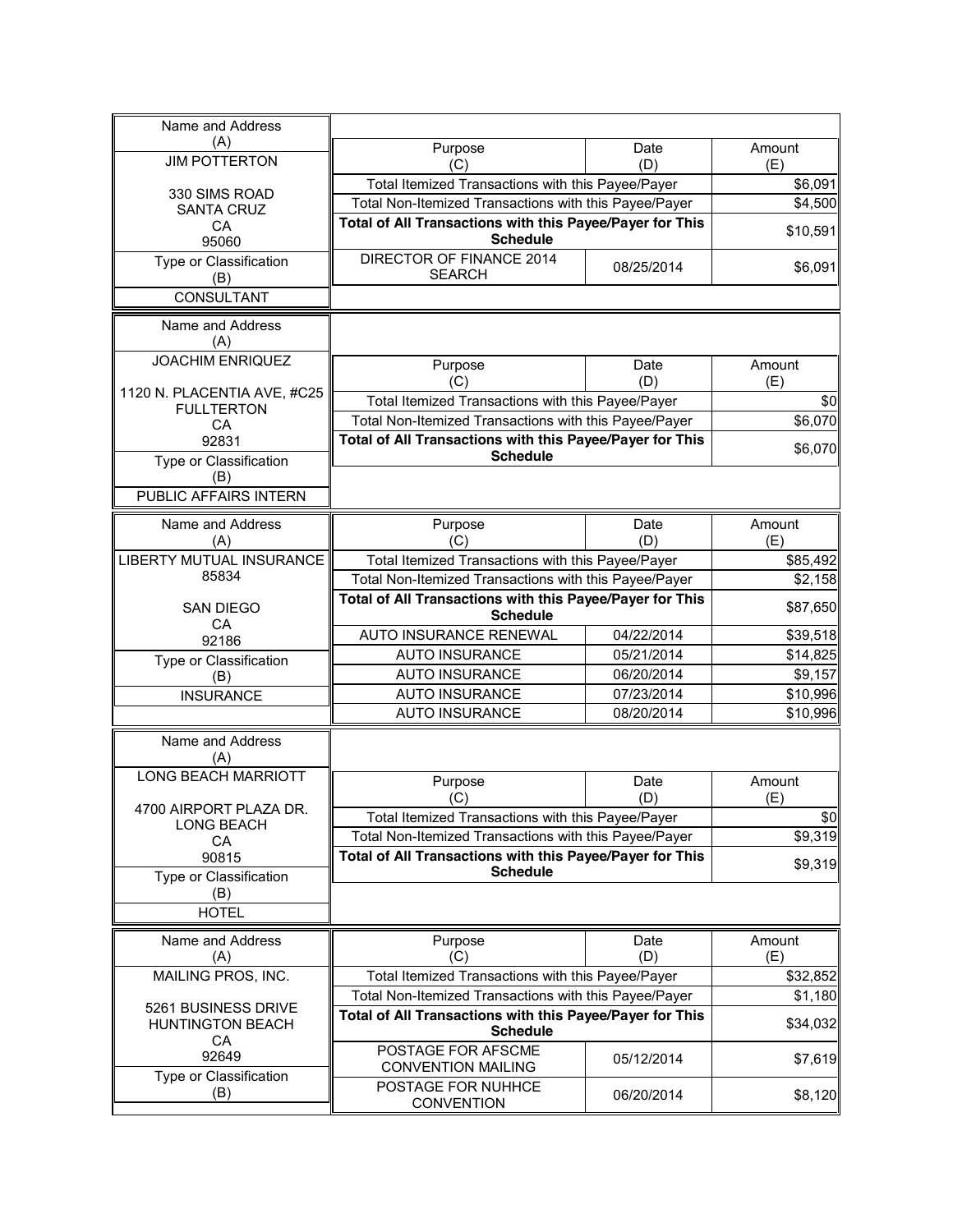| PRINTING COMPANY                      | POSTAGE NUHHCE CONVENTION<br><b>BALLOT MAILING</b>                                                         | 07/25/2014  | \$7,774       |
|---------------------------------------|------------------------------------------------------------------------------------------------------------|-------------|---------------|
|                                       | PROCESSING ADVANCE CLASS<br><b>MAILING</b>                                                                 | 08/20/2014  | \$9,339       |
| Name and Address<br>(A)               |                                                                                                            |             |               |
| MOBILEZAPP OF AUSTIN, INC.            | Purpose<br>(C)                                                                                             | Date<br>(D) | Amount<br>(E) |
| 4500 STIENER RANCH BL                 | Total Itemized Transactions with this Payee/Payer                                                          |             | \$9,131       |
| #1106                                 | Total Non-Itemized Transactions with this Payee/Payer                                                      |             | \$0           |
| <b>AUSTIN</b><br><b>TX</b><br>78732   | Total of All Transactions with this Payee/Payer for This<br><b>Schedule</b>                                |             | \$9,131       |
| Type or Classification                | APP DEVELOPMENT (CONSULTING                                                                                | 11/19/2013  | \$9,131       |
| (B)<br>SOFTWARE DEVELOPER             | & IMPLEMENTATION)                                                                                          |             |               |
|                                       |                                                                                                            |             |               |
| Name and Address<br>(A)               |                                                                                                            |             |               |
| <b>PANERA BREAD</b>                   | Purpose                                                                                                    | Date        | Amount        |
| 21627 VALLEY BOULEVARD                | (C)                                                                                                        | (D)         | (E)           |
| <b>WALNUT</b>                         | Total Itemized Transactions with this Payee/Payer<br>Total Non-Itemized Transactions with this Payee/Payer |             | \$12,146      |
| CA<br>91789                           | Total of All Transactions with this Payee/Payer for This                                                   |             |               |
| Type or Classification                | <b>Schedule</b>                                                                                            |             | \$12,146      |
| (B)                                   |                                                                                                            |             |               |
| <b>RESTAURANT - MEETINGS</b>          |                                                                                                            |             |               |
| Name and Address<br>(A)               |                                                                                                            |             |               |
| <b>POSTMASTER</b>                     | Purpose<br>(C)                                                                                             | Date<br>(D) | Amount<br>(E) |
| 300 E BONITA AVE                      | Total Itemized Transactions with this Payee/Payer                                                          |             | \$5,000       |
| <b>SAN DIMAS</b>                      | Total Non-Itemized Transactions with this Payee/Payer                                                      |             | \$3,835       |
| CA<br>91773                           | Total of All Transactions with this Payee/Payer for This<br><b>Schedule</b>                                |             | \$8,835       |
| Type or Classification                | REPLENISH POSTAGE PERMIT 3090                                                                              | 09/27/2013  | \$5,000       |
| (B)<br>US POST OFFICE                 |                                                                                                            |             |               |
|                                       |                                                                                                            |             |               |
| Name and Address<br>(A)               |                                                                                                            |             |               |
| RALPHS GROCERY                        | Purpose<br>(C)                                                                                             | Date<br>(D) | Amount<br>(E) |
|                                       | Total Itemized Transactions with this Payee/Payer                                                          |             | \$27,075      |
| 1100 W ARTESIA BLVD<br><b>COMPTON</b> | Total Non-Itemized Transactions with this Payee/Payer                                                      |             |               |
| CA                                    | Total of All Transactions with this Payee/Payer for This                                                   |             | \$27,075      |
| 90220                                 | <b>Schedule</b>                                                                                            |             |               |
| Type or Classification<br>(B)         | MEMBERSHIP RECOGNITION<br><b>NURSES DAY</b>                                                                | 04/16/2014  | \$27,075      |
| <b>GROCERY STORE</b>                  |                                                                                                            |             |               |
| Name and Address                      | Purpose                                                                                                    | Date        | Amount        |
| (A)                                   | (C)                                                                                                        | (D)         | (E)           |
| <b>REGISTER</b>                       | Total Itemized Transactions with this Payee/Payer                                                          |             | \$6,192       |
|                                       | Total Non-Itemized Transactions with this Payee/Payer                                                      |             | \$0           |
| <b>PASADENA</b>                       | Total of All Transactions with this Payee/Payer for This                                                   |             | \$6,192       |
|                                       |                                                                                                            |             |               |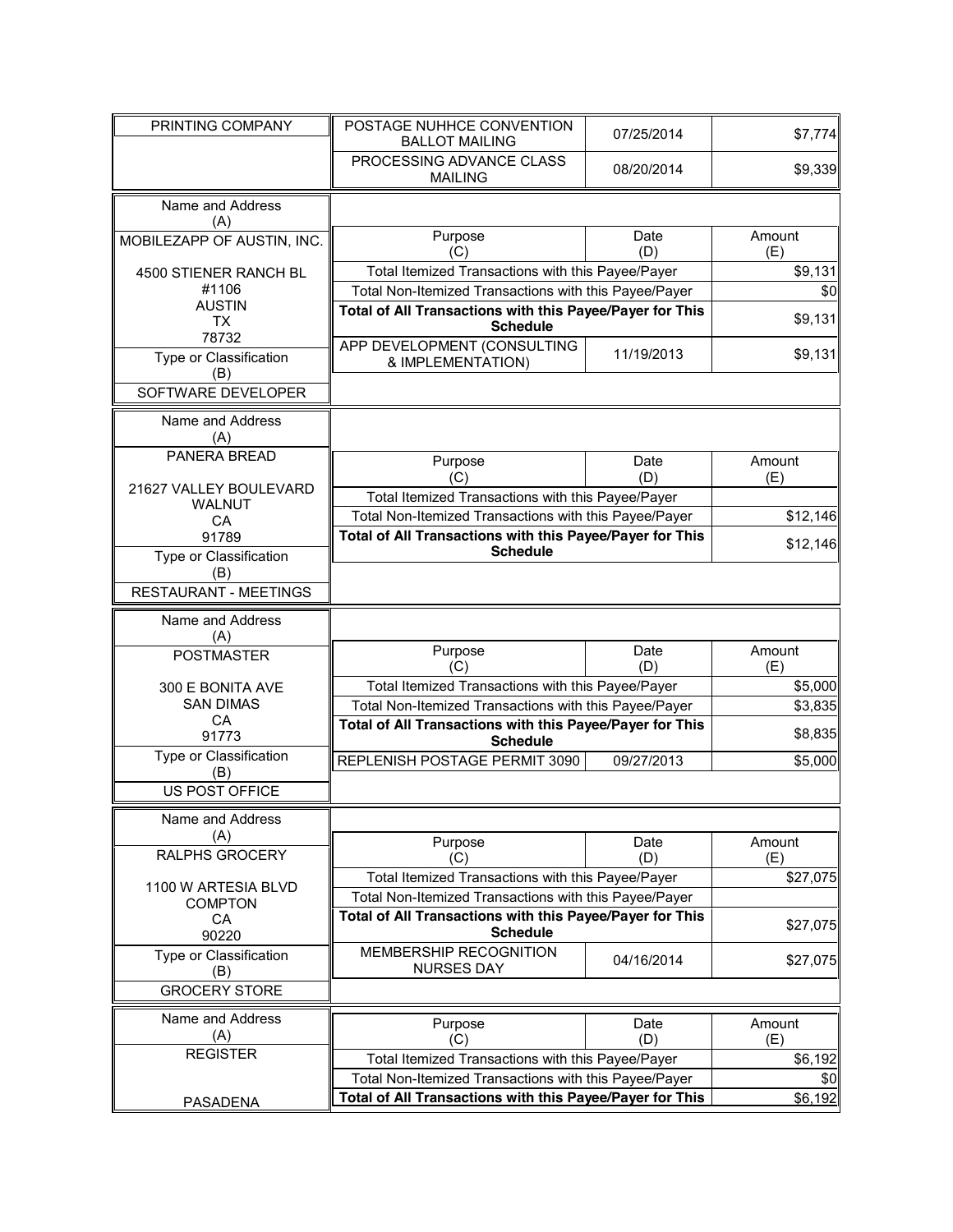| CA                                               | <b>Schedule</b>                                                             |                          |                    |
|--------------------------------------------------|-----------------------------------------------------------------------------|--------------------------|--------------------|
| Type or Classification                           | AD FOR PARKVIEW STRIKE                                                      | 08/15/2014               | \$6,192            |
| (B)                                              |                                                                             |                          |                    |
| <b>NEWSPAPER</b>                                 |                                                                             |                          |                    |
| Name and Address                                 |                                                                             |                          |                    |
| (A)                                              | Purpose                                                                     | Date                     | Amount             |
| <b>SEGAL CONSULTING</b>                          | (C)                                                                         | (D)                      | (E)                |
| 100 MONTGOMERY STREET,                           | Total Itemized Transactions with this Payee/Payer                           |                          | \$14,880           |
| #500                                             | Total Non-Itemized Transactions with this Payee/Payer                       |                          | \$0                |
| <b>SAN FRANCISCO</b><br>CA                       | Total of All Transactions with this Payee/Payer for This<br><b>Schedule</b> |                          | \$14,880           |
| 94104                                            | RETIREE MEDICAL VALUATION                                                   | 03/05/2014               | \$9,000            |
| Type or Classification<br>(B)                    | NEGOTIATIONS DAUGHTERS OF<br><b>CHARITY</b>                                 | 04/29/2014               | \$5,880            |
| <b>CONSULTANT</b>                                |                                                                             |                          |                    |
| Name and Address<br>(A)                          |                                                                             |                          |                    |
| SIGUP4, LLC                                      | Purpose                                                                     | Date                     | Amount             |
| 3350 PIRDMONT RD NE ST                           | (C)                                                                         | (D)                      | (E)                |
| <b>ATLANTA</b>                                   | Total Itemized Transactions with this Payee/Payer                           |                          |                    |
| <b>GA</b>                                        | Total Non-Itemized Transactions with this Payee/Payer                       |                          | \$6,324            |
| 30305                                            | Total of All Transactions with this Payee/Payer for This<br><b>Schedule</b> |                          | \$6,324            |
| Type or Classification<br>(B)                    |                                                                             |                          |                    |
| <b>EVENT MANAGEMENT</b>                          |                                                                             |                          |                    |
| Name and Address<br>(A)<br>STARBUCKS COFFEE      |                                                                             |                          |                    |
| <b>COMPANY</b>                                   | Purpose<br>(C)                                                              | Date<br>(D)              | Amount<br>(E)      |
| <b>GLOBAL CARS-MAIL STOP S-</b>                  | Total Itemized Transactions with this Payee/Payer                           |                          | \$20,000           |
| <b>ACS</b>                                       | Total Non-Itemized Transactions with this Payee/Payer                       |                          | \$0                |
| <b>SEATTLE</b><br><b>WA</b>                      | Total of All Transactions with this Payee/Payer for This<br><b>Schedule</b> |                          | \$20,000           |
| 98134                                            | GIFT CARDS FOR NURSES WEEK                                                  | 04/02/2014               | \$20,000           |
| Type or Classification<br>(B)<br><b>RETAILER</b> |                                                                             |                          |                    |
| Name and Address                                 | Purpose                                                                     | Date                     | Amount             |
| (A)                                              | (C)                                                                         | (D)                      | (E)                |
| <b>U.S. POSTAL SERVICE</b>                       | Total Itemized Transactions with this Payee/Payer                           |                          | \$110,000          |
| (HASLER) METER 10372<br>894757                   | Total Non-Itemized Transactions with this Payee/Payer                       |                          |                    |
|                                                  |                                                                             |                          | \$13,500           |
|                                                  | Total of All Transactions with this Payee/Payer for This<br><b>Schedule</b> |                          | \$123,500          |
| <b>LOS ANGELES</b>                               | REPLENISH POSTAGE METER                                                     | 09/05/2013               | \$10,000           |
| CA<br>90189                                      | REPLENISH POSTAGE METER                                                     | 09/18/2013               | \$5,000            |
| Type or Classification                           | REPLENISH POSTAGE METER                                                     | 10/04/2013               | \$5,000            |
| (B)                                              | REPLENISH POSTAGE METER                                                     | 10/15/2013               | \$5,000            |
| US POST OFFICE                                   | REPLENISH POSTAGE METER                                                     | 10/29/2013               | \$5,000            |
|                                                  | REPLENISH POSTAGE METER                                                     | 11/20/2013               | \$5,000            |
|                                                  | REPLENISH POSTAGE METER<br>REPLENISH POSTAGE METER                          | 12/09/2013<br>02/14/2014 | \$5,000<br>\$5,000 |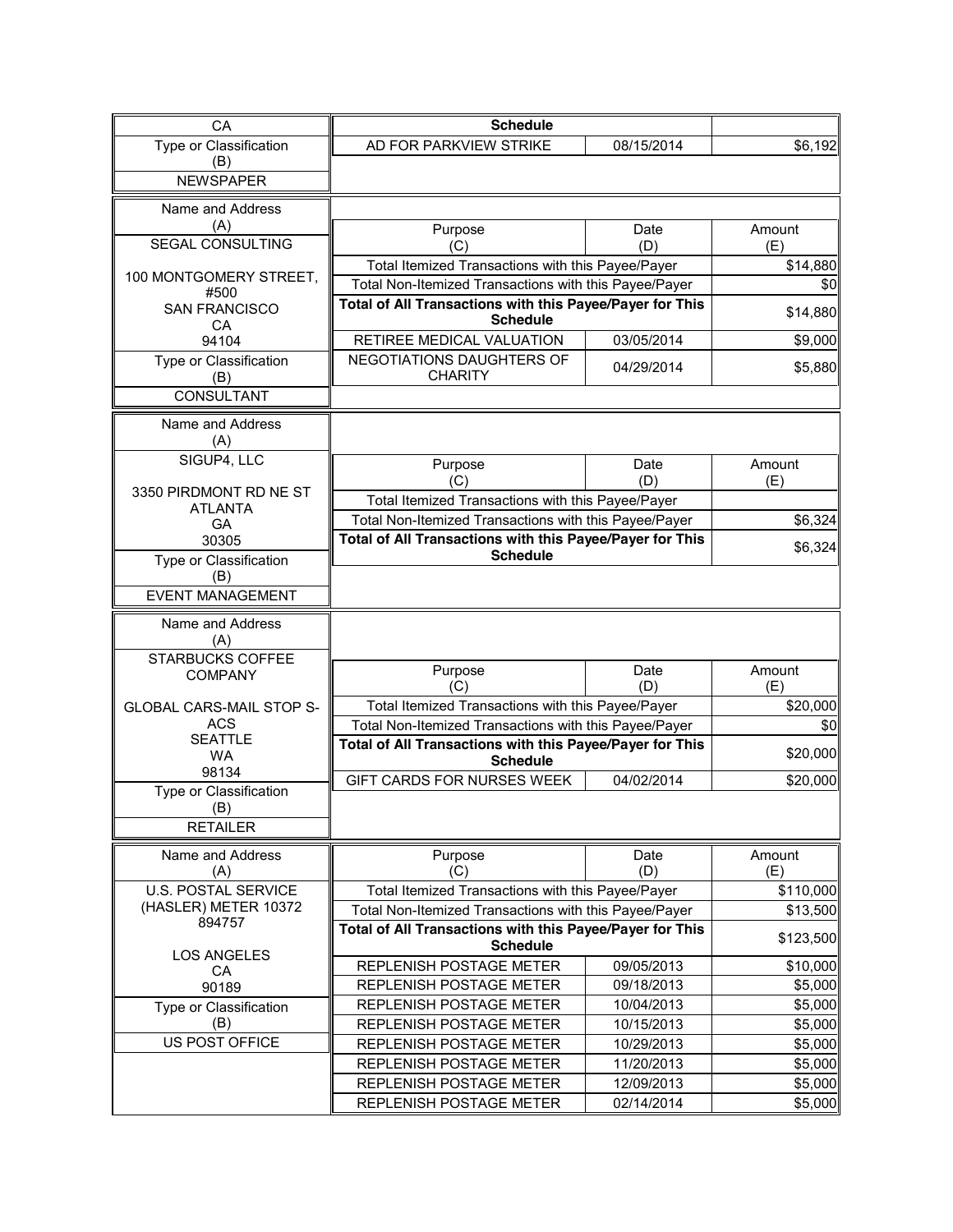|                                              | REPLENISH POSTAGE METER                                                     | 02/27/2014  | \$5,000       |
|----------------------------------------------|-----------------------------------------------------------------------------|-------------|---------------|
|                                              | REPLENISH POSTAGE METER                                                     | 03/05/2014  | \$5,000       |
|                                              | REPLENISH POSTAGE METER                                                     | 03/27/2014  | \$5,000       |
|                                              | REPLENISH POSTAGE METER                                                     | 04/02/2014  | \$5,000       |
|                                              | REPLENISH POSTAGE METER                                                     | 04/21/2014  | \$5,000       |
|                                              | REPLENISH POSTAGE METER                                                     | 05/13/2014  | \$5,000       |
|                                              | REPLENISH POSTAGE METER                                                     | 06/16/2014  | \$5,000       |
|                                              | REPLENISH POSTAGE METER                                                     | 07/21/2014  | \$5,000       |
|                                              | REPLENISH POSTAGE METER                                                     | 07/21/2014  | \$5,000       |
|                                              | REPLENISH POSTAGE METER                                                     | 08/21/2014  | \$5,000       |
|                                              | REPLENISH POSTAGE METER                                                     | 08/27/2014  | \$5,000       |
|                                              | REPLENISH POSTAGE METER                                                     | 08/27/2014  | \$5,000       |
|                                              | REPLENISH POSTAGE METER                                                     | 08/29/2014  | \$5,000       |
|                                              |                                                                             |             |               |
| Name and Address<br>(A)                      |                                                                             |             |               |
| <b>UC REGENTS</b>                            | Purpose                                                                     | Date        | Amount        |
|                                              | (C)                                                                         | (D)         | (E)           |
| 10945 LE CONTE, BLDG 2107                    | Total Itemized Transactions with this Payee/Payer                           |             | \$21,000      |
| <b>LOS ANGLES</b>                            | Total Non-Itemized Transactions with this Payee/Payer                       |             | \$0           |
| CA<br>90095                                  | Total of All Transactions with this Payee/Payer for This<br><b>Schedule</b> |             | \$21,000      |
| Type or Classification                       | <b>SUMMER INTERNSHIPS</b>                                                   | 04/24/2014  | \$21,000      |
| (B)                                          |                                                                             |             |               |
| <b>UNIVERSITY</b>                            |                                                                             |             |               |
| Name and Address<br>(A)<br><b>UNIVERSITY</b> |                                                                             |             |               |
| TRAVEL/CLAREMONT TRAVEL                      | Purpose<br>(C)                                                              | Date<br>(D) | Amount<br>(E) |
| 24899 TAYLOR STREET                          | Total Itemized Transactions with this Payee/Payer                           |             | \$0           |
| <b>LOMA LINDA</b>                            | Total Non-Itemized Transactions with this Payee/Payer                       |             | \$9,251       |
| CA                                           | Total of All Transactions with this Payee/Payer for This                    |             |               |
| 92354                                        | <b>Schedule</b>                                                             |             | \$9,251       |
| Type or Classification                       |                                                                             |             |               |
| (B)                                          |                                                                             |             |               |
| <b>TRAVEL AGENT</b>                          |                                                                             |             |               |
| Name and Address<br>(A)                      |                                                                             |             |               |
| <b>UPS</b>                                   | Purpose                                                                     | Date        | Amount        |
| 894820                                       | (C)                                                                         | (D)         | (E)           |
|                                              | Total Itemized Transactions with this Payee/Payer                           |             | \$0           |
| <b>LOS ANGELES</b>                           | Total Non-Itemized Transactions with this Payee/Payer                       |             | \$7,238       |
| СA<br>90189                                  | Total of All Transactions with this Payee/Payer for This                    |             |               |
| Type or Classification                       | <b>Schedule</b>                                                             |             | \$7,238       |
| (B)                                          |                                                                             |             |               |
| SHIPPING COMPANY                             |                                                                             |             |               |
| Name and Address                             | Purpose                                                                     | Date        | Amount        |
| (A)                                          | (C)                                                                         | (D)         | (E)           |
| <b>WEST COAST MAILERS</b>                    | Total Itemized Transactions with this Payee/Payer                           |             | \$33,694      |
|                                              | Total Non-Itemized Transactions with this Payee/Payer                       |             | \$24,471      |
| 5630 BROWICK AVENUE<br><b>SOUTH GATE</b>     | Total of All Transactions with this Payee/Payer for This                    |             |               |
| CA                                           | <b>Schedule</b>                                                             |             | \$58,165      |
|                                              |                                                                             |             |               |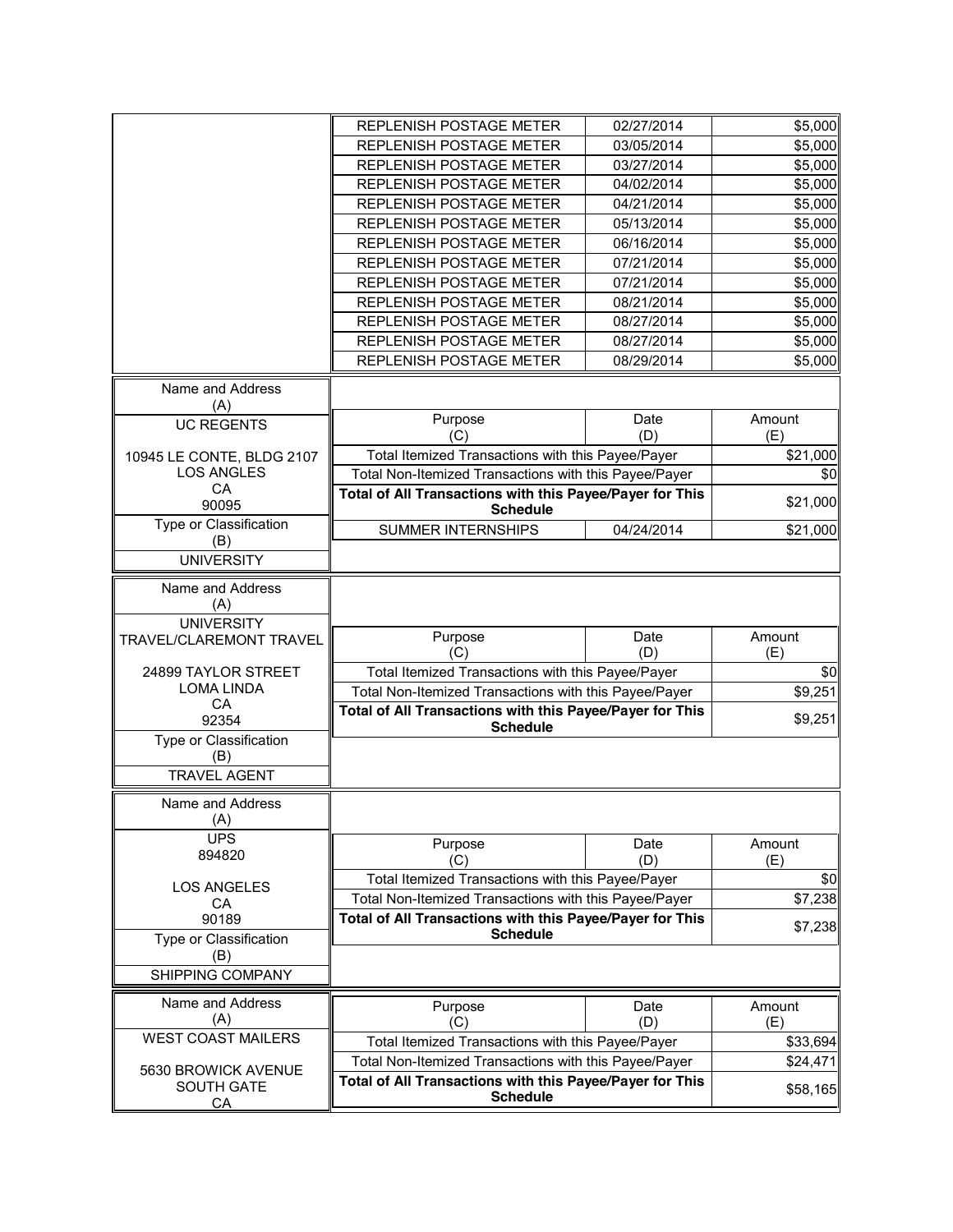| 90280                   | POSTAGE FOR AFSCME                               | 05/07/2014 | \$7,883  |
|-------------------------|--------------------------------------------------|------------|----------|
| Type or Classification  | <b>CONVENTION</b>                                |            |          |
| (B)                     | <b>POSTAGE FOR VON MAY AND JUNE</b>              | 05/21/2014 | \$5,150  |
| <b>PRINTING COMPANY</b> | POSTAGE CONVENTION<br>NOMINATION POSTCARD        | 07/08/2014 | \$12,761 |
|                         | POSTAGE VOICE JULY/AUG 2014<br><b>NEWSLETTER</b> | 07/08/2014 | \$7,900  |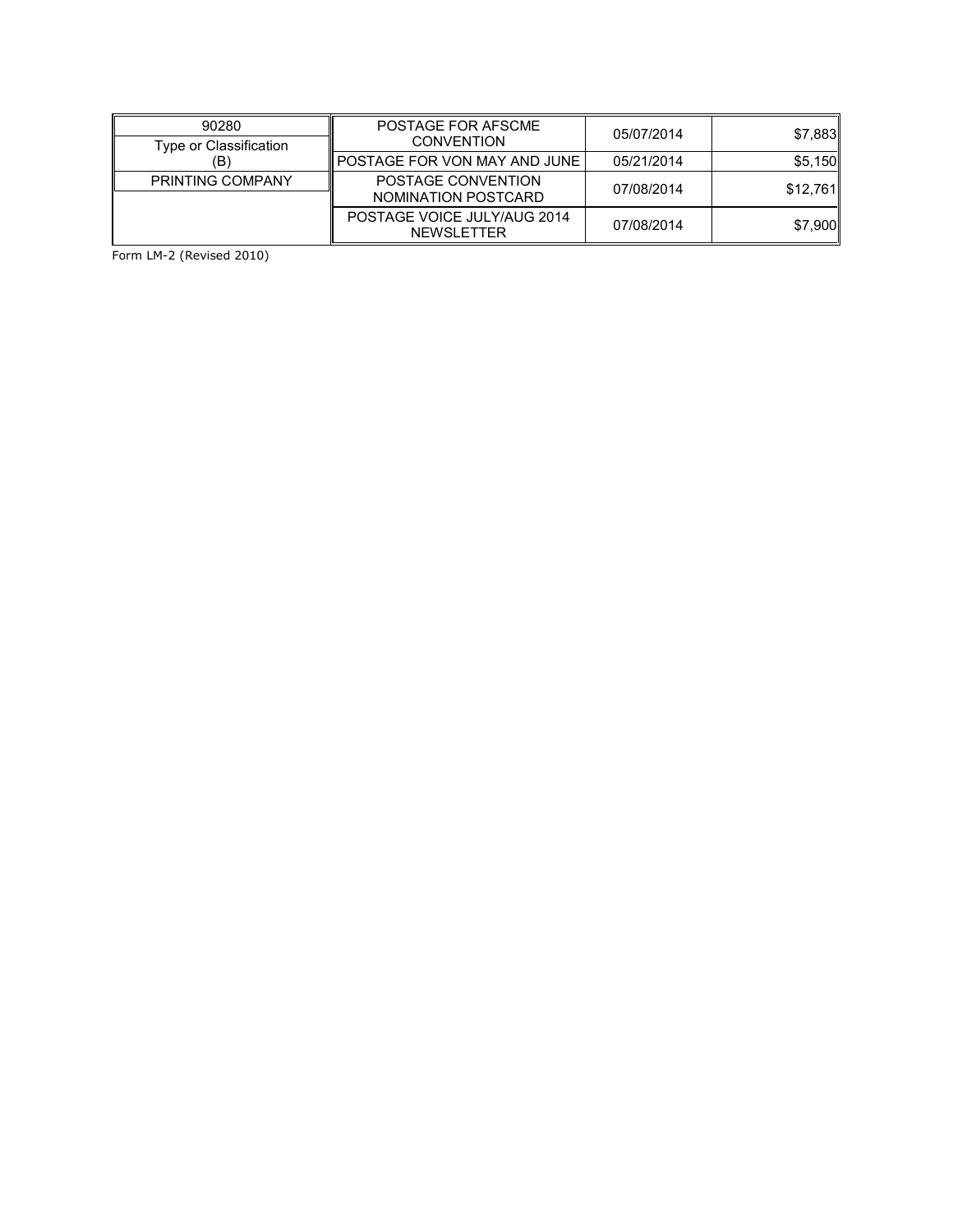### **SCHEDULE 16 - POLITICAL ACTIVITIES AND LOBBYING** FILE NUMBER 000-347

| Name and Address<br>(A)                     | Purpose<br>(C)                                                              | Date<br>(D)              | Amount<br>(E)      |
|---------------------------------------------|-----------------------------------------------------------------------------|--------------------------|--------------------|
| <b>CA PEOPLE</b>                            | Total Itemized Transactions with this Payee/Payer                           |                          | \$109,980          |
|                                             | Total Non-Itemized Transactions with this Payee/Payer                       |                          | \$0                |
| 1121 L STREET, STE 904<br><b>SACRAMENTO</b> | Total of All Transactions with this Payee/Payer for This<br><b>Schedule</b> |                          | \$109,980          |
| CA<br>95814                                 | <b>CONTRIBUTIONS TO SUPPORT</b><br><b>LEGISLATIVE ISSUES</b>                | 09/05/2013               | \$9,165            |
| Type or Classification<br>(B)               | CONTRIBUTIONS TO SUPPORT<br><b>LEGISLATIVE ISSUES</b>                       | 10/08/2013               | \$9,165            |
| <b>LEGISLATIVE ORGANIZATION</b>             | <b>CONTRIBUTIONS TO SUPPORT</b><br><b>LEGISLATIVE ISSUES</b>                | 11/05/2013               | \$9,165            |
|                                             | <b>CONTRIBUTIONS TO SUPPORT</b><br><b>LEGISLATIVE ISSUES</b>                | 12/09/2013               | \$9,165            |
|                                             | CONTRIBUTIONS TO SUPPORT<br><b>LEGISLATIVE ISSUES</b>                       | 01/06/2014               | \$9,165            |
|                                             | CONTRIBUTIONS TO SUPPORT<br><b>LEGISLATIVE ISSUES</b>                       | 02/05/2014               | \$9,165            |
|                                             | CONTRIBUTIONS TO SUPPORT<br><b>LEGISLATIVE ISSUES</b>                       | 03/05/2014               | \$9,165            |
|                                             | <b>CONTRIBUTIONS TO SUPPORT</b><br><b>LEGISLATIVE ISSUES</b>                | 04/07/2014               | \$9,165            |
|                                             | <b>CONTRIBUTIONS TO SUPPORT</b><br>LEGISLATIVE ISSUES                       | 05/05/2014               | \$9,165            |
|                                             | <b>CONTRIBUTIONS TO SUPPORT</b><br><b>LEGISLATIVE ISSUES</b>                | 06/05/2014               | \$9,165            |
|                                             | CONTRIBUTIONS TO SUPPORT<br><b>LEGISLATIVE ISSUES</b>                       | 07/03/2014               | \$9,165            |
|                                             | CONTRIBUTIONS TO SUPPORT<br><b>LEGISLATIVE ISSUES</b>                       | 08/05/2014               | \$9,165            |
| Name and Address                            | Purpose                                                                     | Date                     | Amount             |
| (A)                                         | (C)                                                                         | (D)                      | (E)                |
| ELLISON WILSON ADVOCACY,                    | Total Itemized Transactions with this Payee/Payer                           |                          | \$70,400           |
| <b>LLC</b>                                  | Total Non-Itemized Transactions with this Payee/Payer                       |                          | \$0                |
| 1725 CAPITAL AVE                            | Total of All Transactions with this Payee/Payer for This                    |                          | \$70,400           |
| SACRAMENTO                                  | <b>Schedule</b>                                                             |                          |                    |
| CA                                          | POLITICAL ISSUES                                                            | 09/27/2013               | \$6,400            |
| 95811                                       | POLITICAL ISSUES                                                            | 11/01/2013               | \$6,400            |
| Type or Classification<br>(B)               | POLITICAL ISSUES<br>POLITICAL ISSUES                                        | 12/02/2013<br>01/02/2014 | \$6,400<br>\$6,400 |
| <b>LOBBYIST</b>                             | POLITICAL ISSUES                                                            | 02/03/2014               | \$6,400            |
|                                             | POLITICAL ISSUES                                                            | 03/03/2014               | \$6,400            |
|                                             | POLITICAL ISSUES                                                            | 04/01/2014               | \$6,400            |
|                                             | POLITICAL ISSUES                                                            | 05/01/2014               | \$6,400            |
|                                             | POLITICAL ISSUES                                                            | 06/02/2014               | \$6,400            |
|                                             | POLITICAL ISSUES                                                            | 07/02/2014               | \$6,400            |
|                                             | POLITICAL ISSUES                                                            | 08/05/2014               | \$6,400            |
| Name and Address<br>(A)                     | Purpose<br>(C)                                                              | Date<br>(D)              | Amount<br>(E)      |
| <b>JOSHUA WALTERS</b>                       | Total Itemized Transactions with this Payee/Payer                           |                          | \$14,000           |
|                                             | Total Non-Itemized Transactions with this Payee/Payer                       |                          | \$3,500            |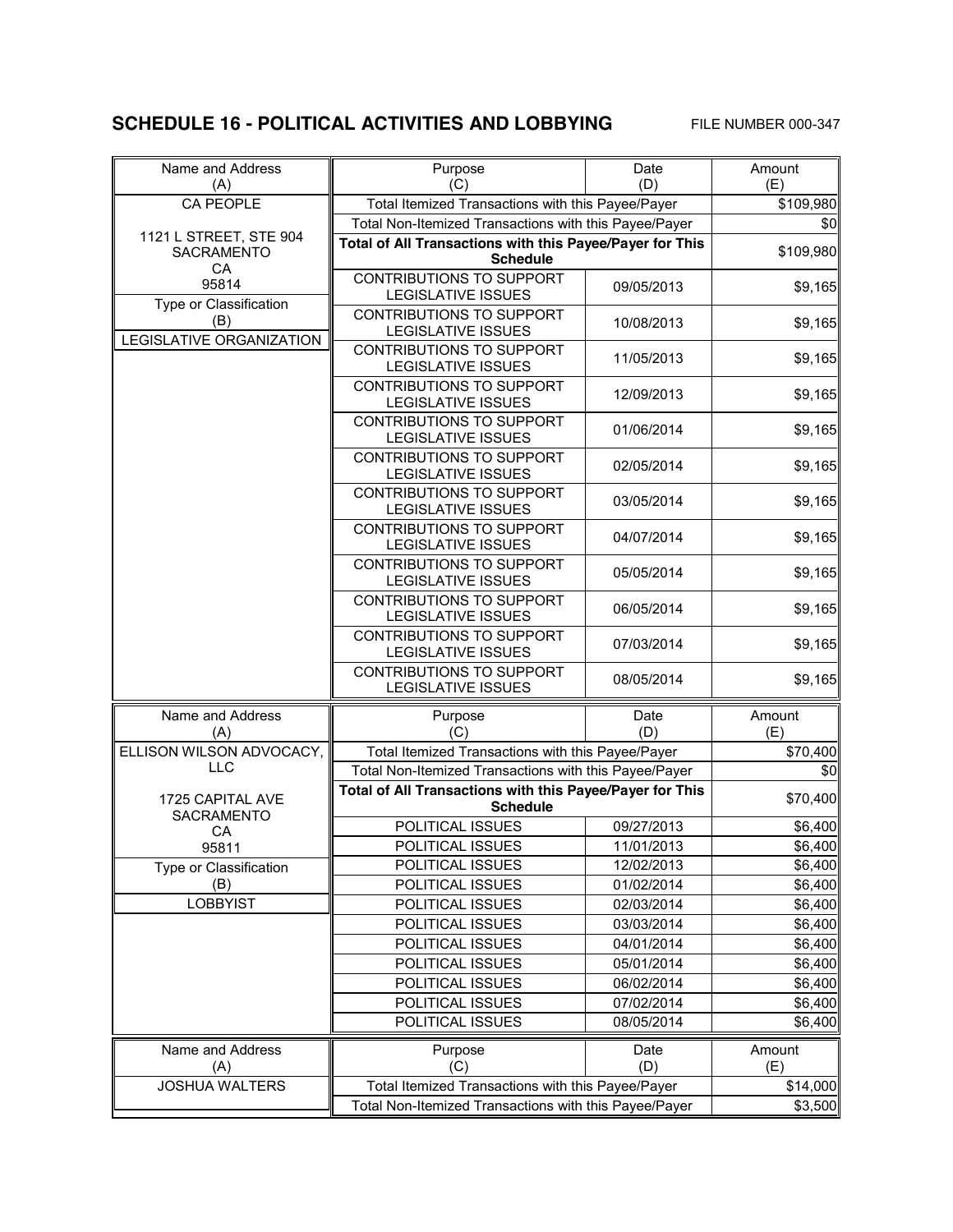| 5201 GILGUNN WAY<br><b>SACRAMENTO</b>            | Total of All Transactions with this Payee/Payer for This<br><b>Schedule</b> |             | \$17,500      |
|--------------------------------------------------|-----------------------------------------------------------------------------|-------------|---------------|
| CA<br>95822                                      | ORGANIZING STRATEGY<br><b>COMMITTEE</b>                                     | 03/14/2014  | \$7,000       |
| Type or Classification<br>(B)                    | ORGANIZING STRATEGY<br><b>COMMITTEE</b>                                     | 06/23/2014  | \$7,000       |
| POLITICAL CONSULTANT                             |                                                                             |             |               |
| Name and Address                                 |                                                                             |             |               |
| (A)<br><b>LEVY RESTAURANTS</b>                   | Purpose<br>(C)                                                              | Date<br>(D) | Amount<br>(E) |
| 1111 S. FIGUEROA ST., #1600                      | Total Itemized Transactions with this Payee/Payer                           |             | \$5,215       |
| <b>LOS ANGELES</b>                               | Total Non-Itemized Transactions with this Payee/Payer                       |             | \$0           |
| CA                                               | Total of All Transactions with this Payee/Payer for This<br><b>Schedule</b> |             | \$5,215       |
| 90015<br>Type or Classification                  | SPONSORSHIP OF RECEP. AT CA<br>DEMOCRATIC CONV.                             | 03/06/2014  | \$5,215       |
| (B)<br><b>RESTAURANT</b>                         |                                                                             |             |               |
|                                                  |                                                                             |             |               |
| Name and Address<br>(A)                          |                                                                             |             |               |
| LOS ANGELES CO. FED LABOR                        | Purpose<br>(C)                                                              | Date<br>(D) | Amount<br>(E) |
|                                                  | Total Itemized Transactions with this Payee/Payer                           |             | \$25,000      |
| 2130 W. JAMES M. WOOD BLVD<br><b>LOS ANGELES</b> | Total Non-Itemized Transactions with this Payee/Payer                       |             | \$0           |
| CA<br>90006                                      | Total of All Transactions with this Payee/Payer for This<br><b>Schedule</b> |             | \$25,000      |
| Type or Classification<br>(B)                    | CONTRIBUTIONS FOR MEMBER TO<br>MEMBER POL. PROGRAM                          | 08/29/2014  | \$25,000      |
| <b>LABOR COUNCIL</b>                             |                                                                             |             |               |
| Name and Address<br>(A)                          | Purpose<br>(C)                                                              | Date<br>(D) | Amount<br>(E) |
| UNAC/UHCP PAC CANDIDATES                         | Total Itemized Transactions with this Payee/Payer                           |             | \$486,574     |
| <b>ACCOUNT</b><br>C/O OLSON, HAGEL               | Total Non-Itemized Transactions with this Payee/Payer                       |             | \$0           |
| &FISHBURN<br>555 CAPITOL MALL, STE 1425          | Total of All Transactions with this Payee/Payer for This<br><b>Schedule</b> |             | \$486,574     |
| <b>SACRAMENTO</b><br>CA                          | <b>CONTRIBUTIONS TO VARIOUS</b><br>POLITICAL CANDIDATES                     | 09/19/2013  | \$36,551      |
| 95814<br>Type or Classification                  | <b>CONTRIBUTIONS TO VARIOUS</b><br>POLITICAL CANDIDATES                     | 11/14/2013  | \$35,743      |
| (B)<br>POLITICAL ACTION                          | <b>CONTRIBUTIONS TO VARIOUS</b><br>POLITICAL CANDIDATES                     | 12/12/2013  | \$36,653      |
| <b>COMMITTEE</b>                                 | CONTRIBUTIONS TO VARIOUS<br>POLITICAL CANDIDATES                            | 01/16/2014  | \$52,035      |
|                                                  | CONTRIBUTIONS TO VARIOUS<br>POLITICAL CANDIDATES                            | 02/04/2014  | \$36,115      |
|                                                  | <b>CONTRIBUTIONS TO VARIOUS</b><br>POLITICAL CANDIDATES                     | 02/28/2014  | \$38,942      |
|                                                  | <b>CONTRIBUTIONS TO VARIOUS</b><br>POLITICAL CANDIDATES                     | 03/31/2014  | \$37,949      |
|                                                  | <b>CONTRIBUTIONS TO VARIOUS</b><br>POLITICAL CANDIDATES                     | 04/22/2014  | \$38,207      |
|                                                  | <b>CONTRIBUTIONS TO VARIOUS</b><br>POLITICAL CANDIDATES                     | 05/23/2014  | \$38,172      |
|                                                  | <b>CONTRIBUTIONS TO VARIOUS</b><br>POLITICAL CANDIDATES                     | 06/19/2014  | \$56,887      |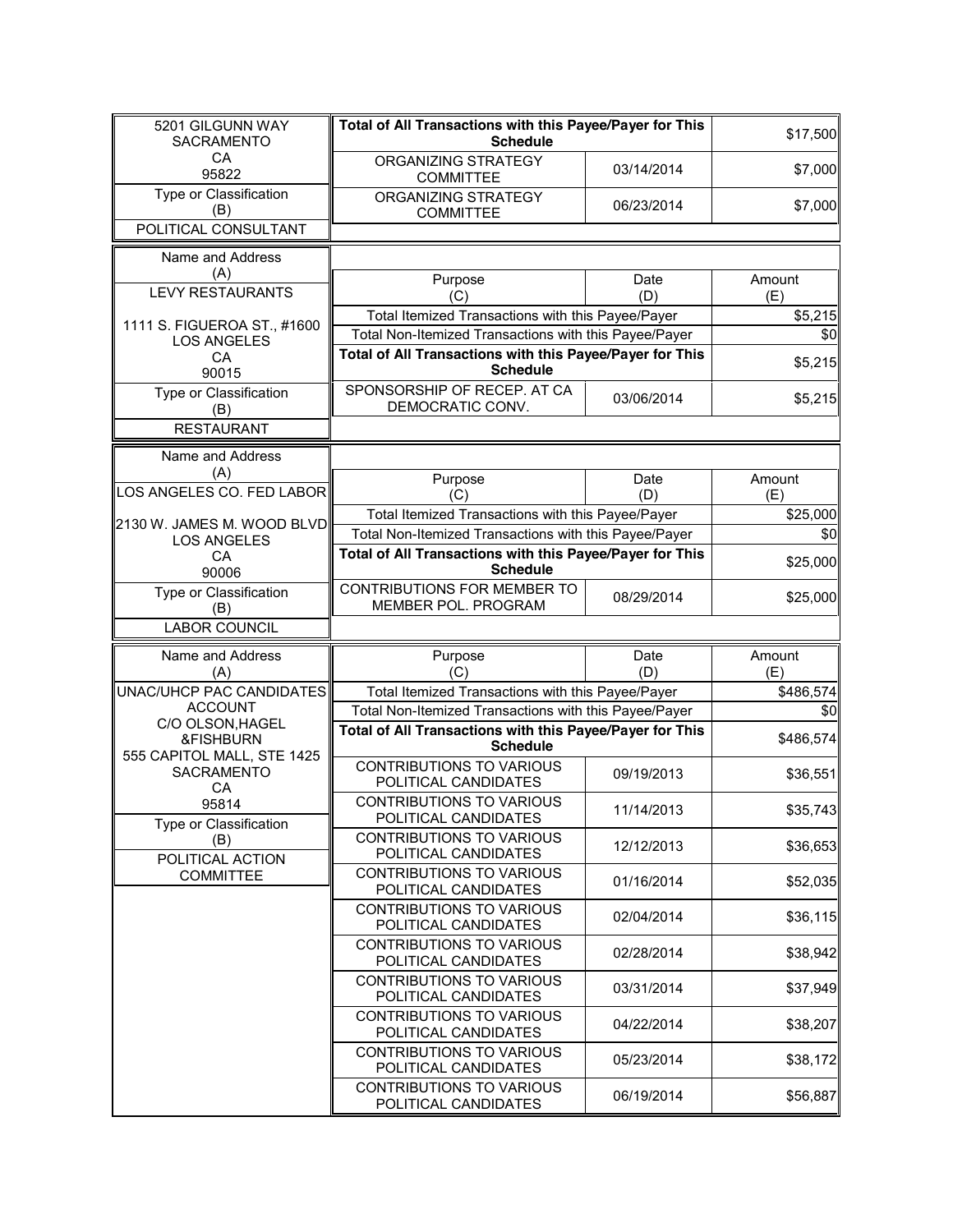|                                                             | CONTRIBUTIONS TO VARIOUS<br>POLITICAL CANDIDATES                            | 07/21/2014  | \$39,636      |
|-------------------------------------------------------------|-----------------------------------------------------------------------------|-------------|---------------|
|                                                             | <b>CONTRIBUTIONS TO VARIOUS</b><br>POLITICAL CANDIDATES                     | 08/25/2014  | \$39,684      |
| Name and Address<br>(A)                                     | Purpose<br>(C)                                                              | Date<br>(D) | Amount<br>(E) |
| UNAC/UHCP PAC ISSUES                                        | Total Itemized Transactions with this Payee/Payer                           |             | \$121,643     |
| <b>ACCOUNT</b>                                              | Total Non-Itemized Transactions with this Payee/Payer                       |             | \$0           |
| C/O OLSON, HAGEL<br>&FISHBURN<br>555 CAPITOL MALL, STE 1425 | Total of All Transactions with this Payee/Payer for This<br><b>Schedule</b> |             | \$121,643     |
| <b>SACRAMENTO</b><br>CA                                     | CONTRIBUTIONS TO SUPPORT<br><b>LEGISLATIVE ISSUES</b>                       | 09/19/2013  | \$9,138       |
| 95814<br>Type or Classification                             | <b>CONTRIBUTIONS TO SUPPORT</b><br>LEGISLATIVE ISSUES                       | 11/14/2013  | \$8,936       |
| (B)<br>POLITICAL ACTION                                     | CONTRIBUTIONS TO SUPPORT<br><b>LEGISLATIVE ISSUES</b>                       | 12/12/2013  | \$9,163       |
| <b>COMMITTEE</b>                                            | CONTRIBUTIONS TO SUPPORT<br><b>LEGISLATIVE ISSUES</b>                       | 01/16/2014  | \$13,008      |
|                                                             | CONTRIBUTIONS TO SUPPORT<br><b>LEGISLATIVE ISSUES</b>                       | 02/04/2014  | \$9,029       |
|                                                             | <b>CONTRIBUTIONS TO SUPPORT</b><br><b>LEGISLATIVE ISSUES</b>                | 02/28/2014  | \$9,735       |
|                                                             | CONTRIBUTIONS TO SUPPORT<br><b>LEGISLATIVE ISSUES</b>                       | 03/31/2014  | \$9,487       |
|                                                             | CONTRIBUTIONS TO SUPPORT<br><b>LEGISLATIVE ISSUES</b>                       | 04/22/2014  | \$9,552       |
|                                                             | CONTRIBUTIONS TO SUPPORT<br><b>LEGISLATIVE ISSUES</b>                       | 05/23/2014  | \$9,543       |
|                                                             | CONTRIBUTIONS TO SUPPORT<br><b>LEGISLATIVE ISSUES</b>                       | 06/19/2014  | \$14,222      |
|                                                             | CONTRIBUTIONS TO SUPPORT<br><b>LEGISLATIVE ISSUES</b>                       | 07/21/2014  | \$9,909       |
|                                                             | CONTRIBUTIONS TO SUPPORT<br><b>LEGISLATIVE ISSUES</b>                       | 08/25/2014  | \$9,921       |
| Name and Address<br>(A)                                     |                                                                             |             |               |
| <b>UNIVERSITY</b>                                           |                                                                             |             |               |
| TRAVEL/CLAREMONT TRAVEL                                     | Purpose<br>(C)                                                              | Date<br>(D) | Amount<br>(E) |
| 24899 TAYLOR STREET                                         | Total Itemized Transactions with this Payee/Payer                           |             | \$0           |
| LOMA LINDA                                                  | Total Non-Itemized Transactions with this Payee/Payer                       |             | \$5,433       |
| CA                                                          | Total of All Transactions with this Payee/Payer for This                    |             |               |
| 92354                                                       | <b>Schedule</b>                                                             |             | \$5,433       |
| Type or Classification<br>(B)                               |                                                                             |             |               |
| <b>TRAVEL AGENT</b>                                         |                                                                             |             |               |
| Name and Address                                            |                                                                             |             |               |
| (A)                                                         | Purpose                                                                     | Date        | Amount        |
| <b>VM TECH COMPUTER</b>                                     | (C)                                                                         | (D)         | (E)           |
| <b>SERVICES</b>                                             | Total Itemized Transactions with this Payee/Payer                           |             | \$0           |
| 14122 CENTRAL AVE., SUITE G                                 | Total Non-Itemized Transactions with this Payee/Payer                       |             | \$5,261       |
| <b>CHINO</b>                                                | Total of All Transactions with this Payee/Payer for This                    |             | \$5,261       |
| CA                                                          | <b>Schedule</b>                                                             |             |               |
| 91710                                                       |                                                                             |             |               |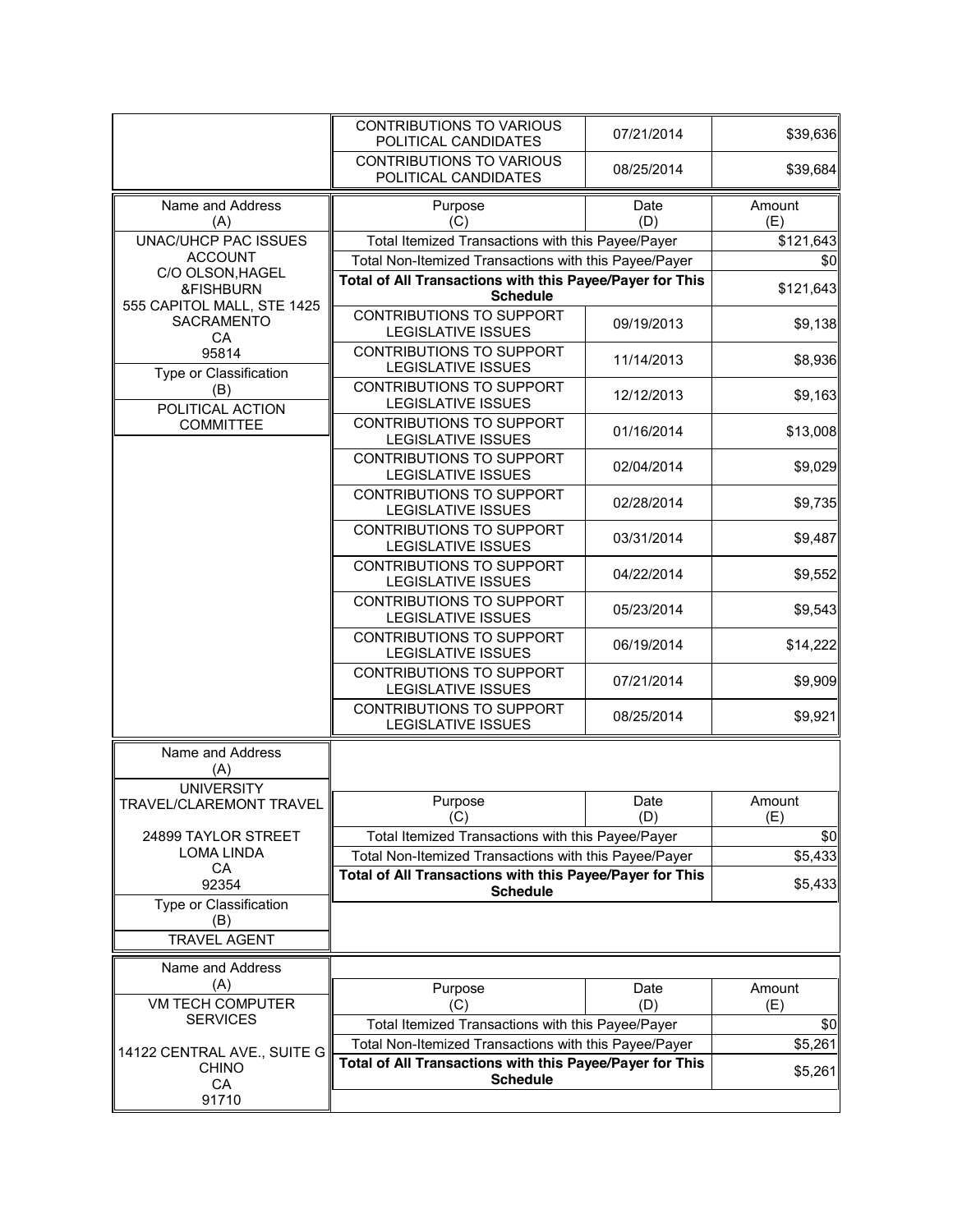| Type or Classification<br>Έ |
|-----------------------------|
| IT CONSULTANT               |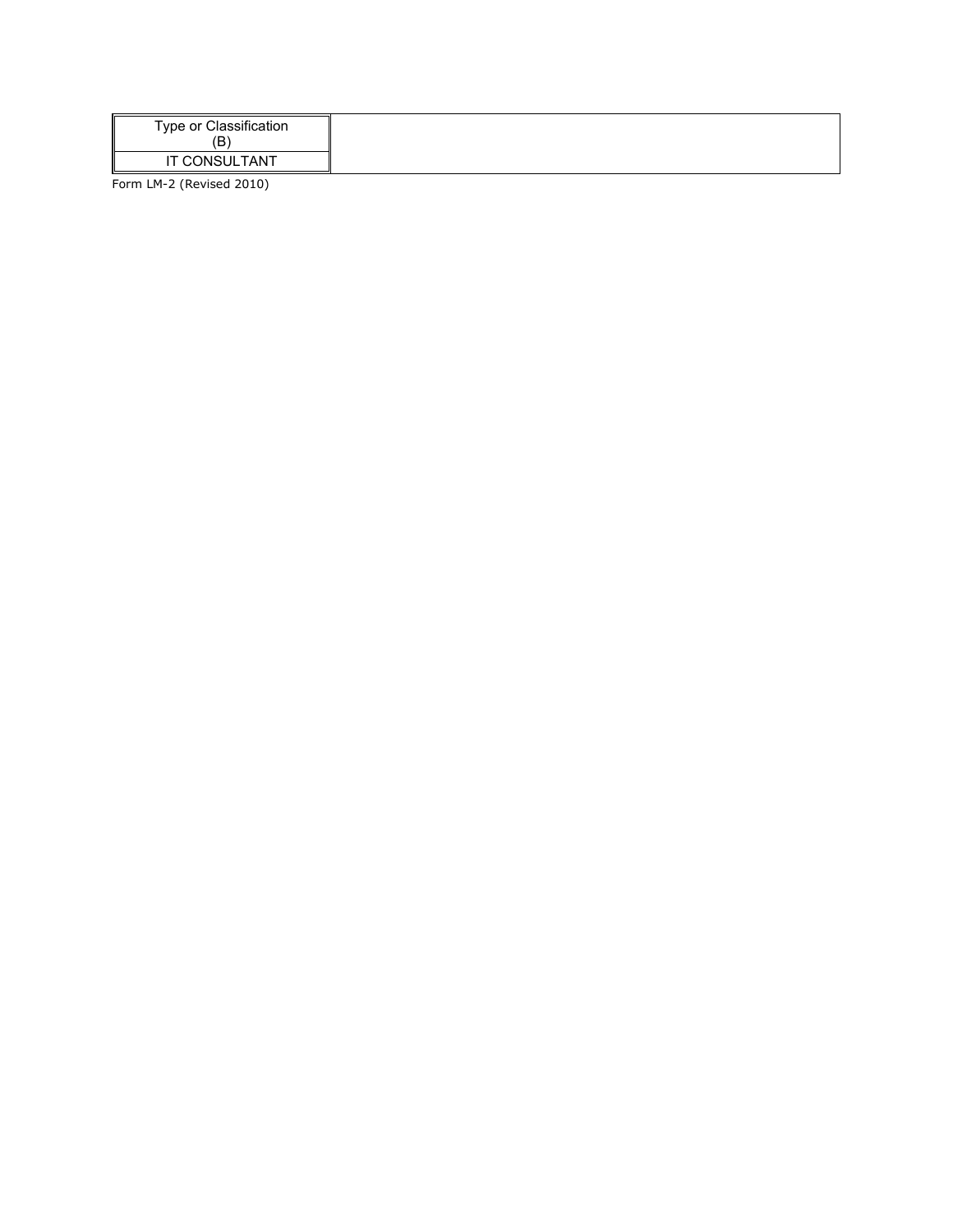# **SCHEDULE 17 - CONTRIBUTIONS, GIFTS & GRANTS** FILE NUMBER: 000-347

| Name and Address<br>(A)        |                                                          |             |               |
|--------------------------------|----------------------------------------------------------|-------------|---------------|
| <b>AMERICAN SENTINEL</b>       |                                                          |             |               |
| <b>UNIVERSITY</b>              | Purpose<br>(C)                                           | Date<br>(D) | Amount<br>(E) |
| 2260 S. XANADU WAY, #310       | Total Itemized Transactions with this Payee/Payer        |             | \$0           |
| <b>AURORA</b>                  | Total Non-Itemized Transactions with this Payee/Payer    |             | \$5,000       |
| CO<br>80014                    | Total of All Transactions with this Payee/Payer for This |             | \$5,000       |
| Type or Classification         | <b>Schedule</b>                                          |             |               |
| (B)                            |                                                          |             |               |
| <b>UNIVERSITY</b>              |                                                          |             |               |
| Name and Address               |                                                          |             |               |
| (A)                            |                                                          | Date        | Amount        |
| <b>FEED THE HUNGRY</b>         | Purpose<br>(C)                                           | (D)         | (E)           |
|                                | Total Itemized Transactions with this Payee/Payer        |             | \$13,923      |
| 530 E IRELAND ROAD             | Total Non-Itemized Transactions with this Payee/Payer    |             | \$2,845       |
| <b>SOUTH BEND</b>              | Total of All Transactions with this Payee/Payer for This |             |               |
| IN<br>46614                    | <b>Schedule</b>                                          |             | \$16,768      |
| Type or Classification         | <b>MATCHING DONATION FOR</b>                             |             |               |
| (B)                            | PHILIPPINES TYPHOON RELIEF                               | 12/20/2013  | \$13,923      |
| <b>CHARITABLE ORGANIZATION</b> |                                                          |             |               |
| Name and Address               |                                                          |             |               |
| (A)                            |                                                          |             |               |
| LAANE                          |                                                          |             |               |
|                                | Purpose<br>(C)                                           | Date<br>(D) | Amount<br>(E) |
| 464 LUCAS AVENUE, SUITE 202    | Total Itemized Transactions with this Payee/Payer        |             | \$0           |
| <b>LOS ANGELES</b>             | Total Non-Itemized Transactions with this Payee/Payer    |             | \$5,200       |
| CA<br>90017                    | Total of All Transactions with this Payee/Payer for This |             |               |
| Type or Classification         | <b>Schedule</b>                                          |             | \$5,200       |
| (B)                            |                                                          |             |               |
| <b>ORGANIZATION</b>            |                                                          |             |               |
| Name and Address               |                                                          |             |               |
| (A)                            |                                                          |             |               |
| <b>OCCORD</b>                  | Purpose<br>(C)                                           | Date<br>(D) | Amount<br>(E) |
| P.O. BOX 6596                  | Total Itemized Transactions with this Payee/Payer        |             | \$5,000       |
|                                | Total Non-Itemized Transactions with this Payee/Payer    |             | \$0           |
| <b>SANTA ANA</b>               | Total of All Transactions with this Payee/Payer for This |             |               |
| CA<br>92706                    | <b>Schedule</b>                                          |             | \$5,000       |
| Type or Classification         | SPONSORSHIP - ADVOCATE                                   |             |               |
| (B)                            | DEMORACY IN ORANGE COUNTY                                | 01/09/2014  | \$5,000       |
| <b>ORGANIZATION</b>            |                                                          |             |               |
| Name and Address               |                                                          |             |               |
| (A)                            | Purpose<br>(C)                                           | Date<br>(D) | Amount<br>(E) |
| WESTERN GOVERNORS UNIV.        | Total Itemized Transactions with this Payee/Payer        |             | \$5,000       |
|                                | Total Non-Itemized Transactions with this Payee/Payer    |             | \$0           |
| 4001 SOUTH 700 EAST, #700      | Total of All Transactions with this Payee/Payer for This |             |               |
| SALT LAKE CITY                 | <b>Schedule</b>                                          |             | \$5,000       |
| UT<br>84107                    | <b>DONATION</b>                                          | 05/27/2014  | \$5,000       |
|                                |                                                          |             |               |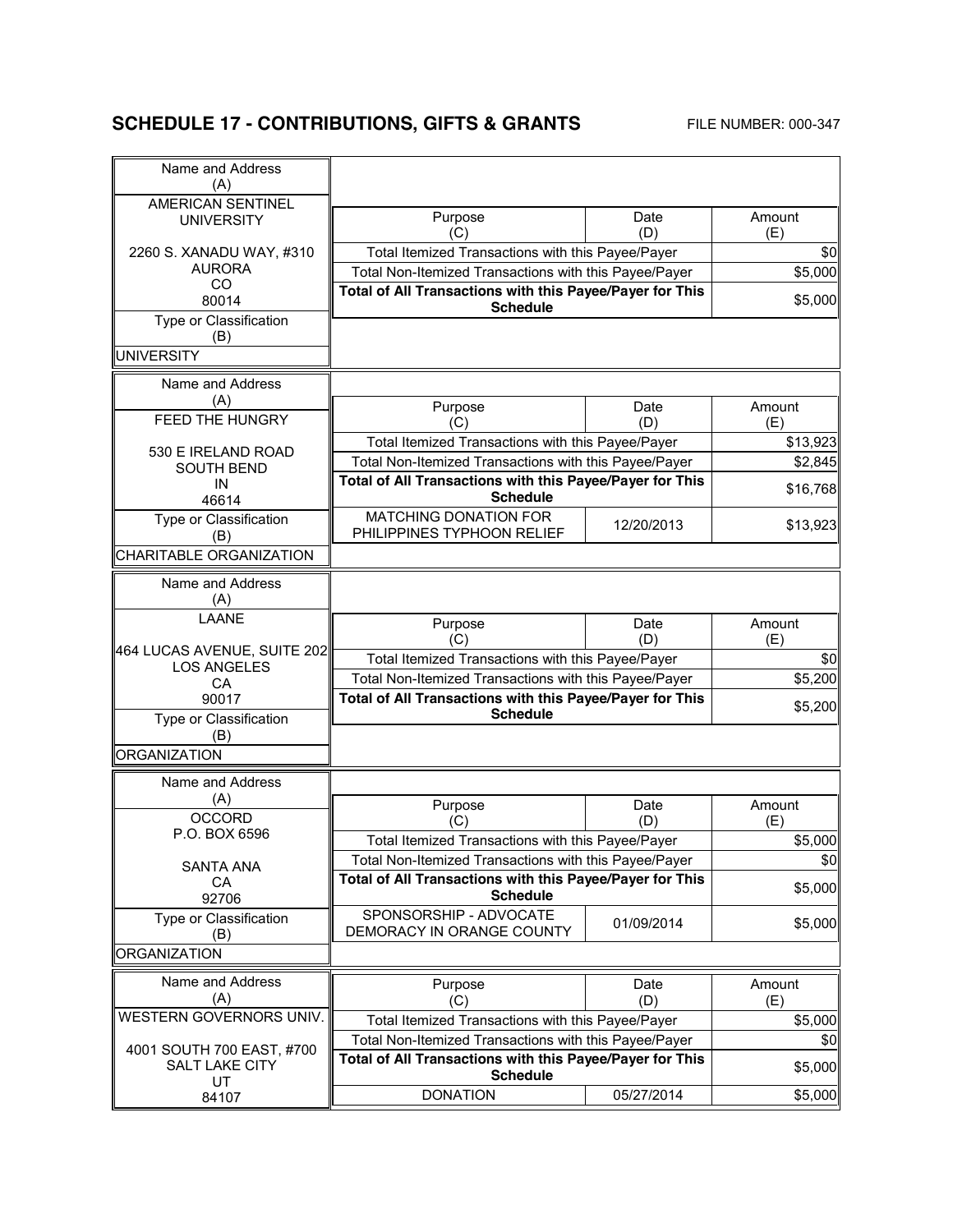| Type or Classification<br>ίB. |
|-------------------------------|
| <b>JUNIVERSITY</b>            |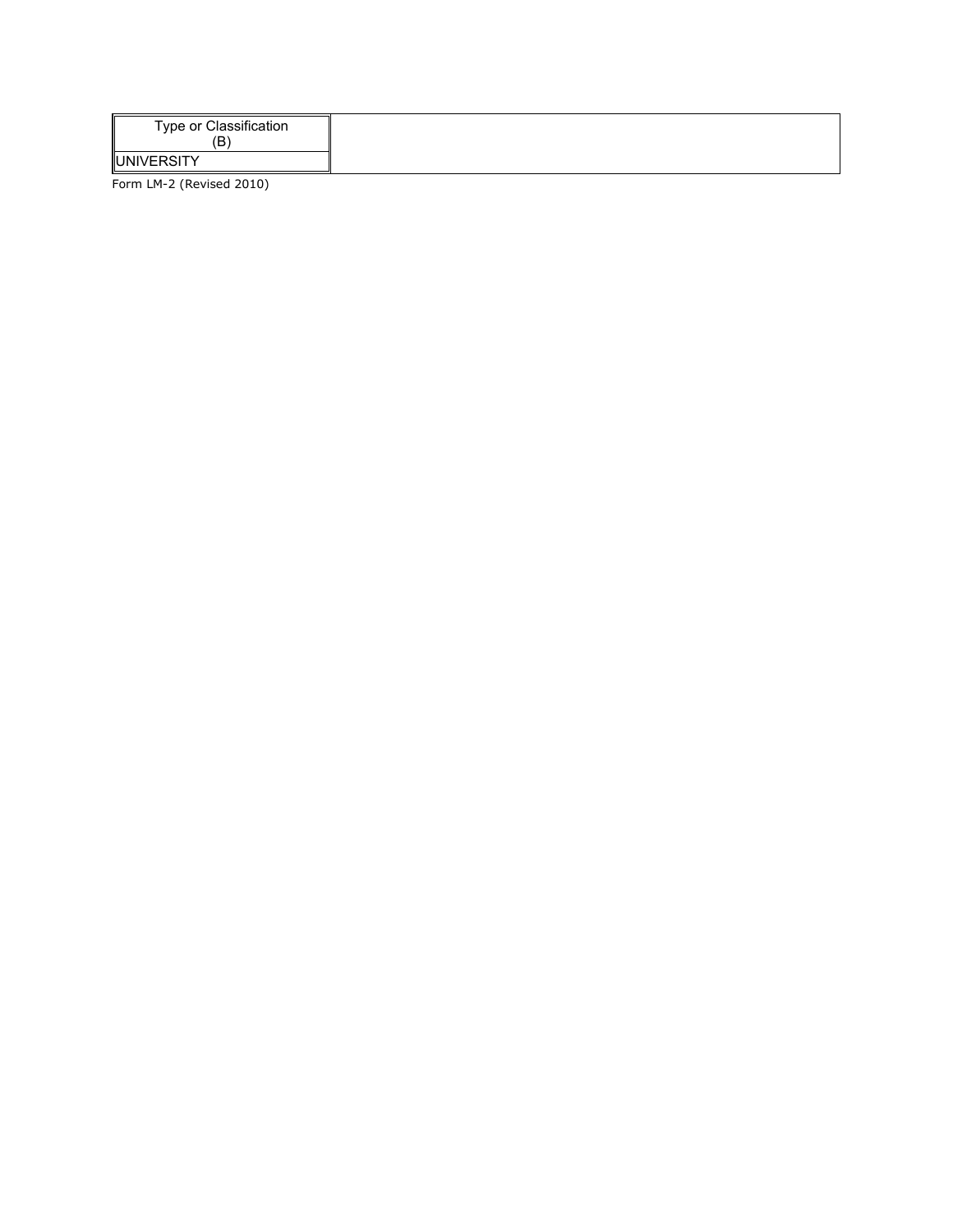# **SCHEDULE 18 - GENERAL OVERHEAD** FILE NUMBER: 000-347

| Name and Address<br>(A)         |                                                                             |             |               |
|---------------------------------|-----------------------------------------------------------------------------|-------------|---------------|
| <b>A-Z PRINTING</b>             | Purpose<br>(C)                                                              | Date<br>(D) | Amount<br>(E) |
| 4330 VAN BUREN BLVD             | Total Itemized Transactions with this Payee/Payer                           |             | \$16,289      |
| <b>RIVERSIDE</b>                | Total Non-Itemized Transactions with this Payee/Payer                       |             | \$4,033       |
| CA                              | Total of All Transactions with this Payee/Payer for This                    |             |               |
| 92502                           | <b>Schedule</b>                                                             |             | \$20,322      |
| Type or Classification<br>(B)   | PRINTING ENVELOPES                                                          | 07/03/2014  | \$16,289      |
| PRINTING COMPANY                |                                                                             |             |               |
| Name and Address                | Purpose                                                                     | Date        | Amount        |
| (A)                             | (C)                                                                         | (D)         | (E)           |
| <b>AT&amp;T MOBILITY</b>        | Total Itemized Transactions with this Payee/Payer                           |             | \$18,580      |
| 6463                            | Total Non-Itemized Transactions with this Payee/Payer                       |             | \$39,997      |
| <b>CAROL STREAM</b>             | Total of All Transactions with this Payee/Payer for This                    |             | \$58,577      |
| IL                              | <b>Schedule</b>                                                             |             |               |
| 60197<br>Type or Classification | <b>CELULAR PHONES BUSINESS</b><br><b>PURPOSES</b>                           | 02/04/2014  | \$5,278       |
| (B)                             | <b>CELULAR PHONES BUSINESS</b><br><b>PURPOSES</b>                           | 07/11/2014  | \$6,273       |
| <b>CELLULAR PROVIDER</b>        | <b>CELULAR PHONES BUSINESS</b><br><b>PURPOSES</b>                           | 08/12/2014  | \$7,029       |
| Name and Address<br>(A)         | Purpose<br>(C)                                                              | Date<br>(D) | Amount<br>(E) |
| <b>BKM OFFICEWORKS</b>          | Total Itemized Transactions with this Payee/Payer                           |             | \$26,065      |
|                                 | Total Non-Itemized Transactions with this Payee/Payer                       |             | \$0           |
| 9201 SPECTRUM CNTR BLD<br>#100  | Total of All Transactions with this Payee/Payer for This<br><b>Schedule</b> |             | \$26,065      |
| <b>SAN DIEGO</b><br>CA<br>92123 | OFFICE FURNITURE SAN DIEGO<br><b>OFFICE</b>                                 | 05/30/2014  | \$12,971      |
| Type or Classification<br>(B)   | <b>WORKSTATIONS FOR SAN DIEGO</b><br><b>OFFICE</b>                          | 08/05/2014  | \$6,236       |
| <b>SUPPLIERS</b>                | OFFICE SHELVES AND<br>LABOR/SETUP                                           | 08/06/2014  | \$6,858       |
| Name and Address                |                                                                             |             |               |
| (A)                             |                                                                             |             |               |
| <b>BNA</b>                      | Purpose                                                                     | Date        | Amount        |
| 17009                           | (C)                                                                         | (D)         | (E)           |
| <b>BALTIMORE</b>                | Total Itemized Transactions with this Payee/Payer                           |             | \$0           |
| MD                              | Total Non-Itemized Transactions with this Payee/Payer                       |             | \$10,741      |
| 21297                           | Total of All Transactions with this Payee/Payer for This<br><b>Schedule</b> |             | \$10,741      |
| Type or Classification          |                                                                             |             |               |
| (B)<br><b>PUBLISHER</b>         |                                                                             |             |               |
| Name and Address                |                                                                             |             |               |
| (A)                             | Purpose<br>(C)                                                              | Date<br>(D) | Amount<br>(E) |
| CONTINENTAL COLORCRAFT          | Total Itemized Transactions with this Payee/Payer                           |             | \$38,859      |
|                                 | Total Non-Itemized Transactions with this Payee/Payer                       |             | \$0           |
| 1166 WEST GARVEY AVE            | Total of All Transactions with this Payee/Payer for This                    |             | \$38,859      |
| <b>MONTERREY PARK</b>           |                                                                             |             |               |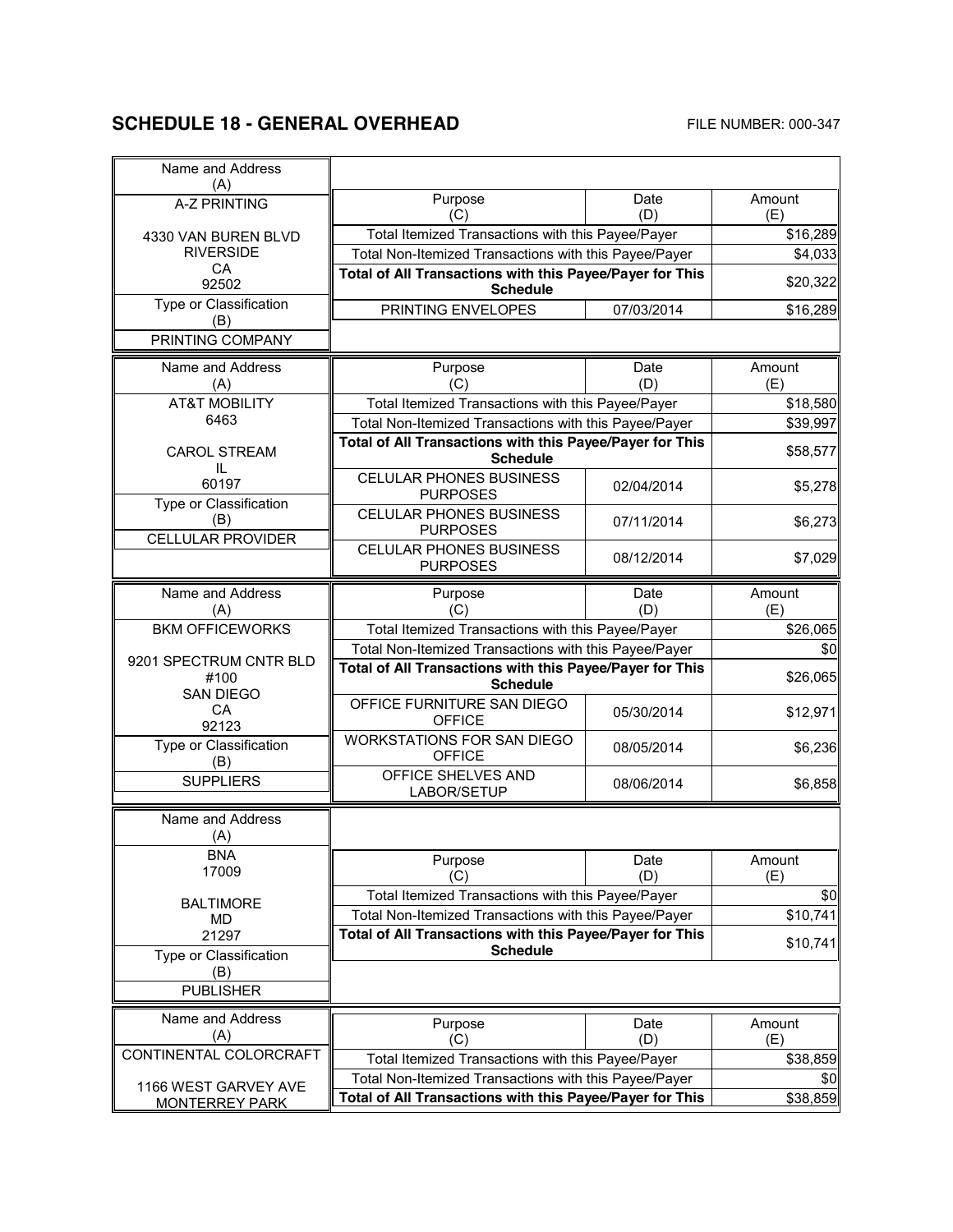| CA                               | <b>Schedule</b>                                                             |             |                                                                               |
|----------------------------------|-----------------------------------------------------------------------------|-------------|-------------------------------------------------------------------------------|
| 91754                            | NEWSLETTER SEPTEMBER-                                                       |             |                                                                               |
| Type or Classification           | <b>OCTOBER</b>                                                              | 10/14/2013  | \$6,044                                                                       |
| (B)                              | NEWSLETTER NOVEMBER-                                                        |             |                                                                               |
| <b>GRAPHIC COMMUNICATIONS</b>    | <b>DECEMBER</b>                                                             | 12/09/2013  | \$5,677                                                                       |
|                                  | NEWSLETTER JANUARY-FEBRUARY                                                 | 01/24/2014  | \$7,819                                                                       |
|                                  | NEWSLETTER MARCH-APRIL                                                      | 03/17/2014  | \$6,758                                                                       |
|                                  | NEWSLETTER MAY-JUNE                                                         | 06/04/2014  | \$5,967                                                                       |
|                                  | NEWSLETTER JULY-AUGUST                                                      | 07/10/2014  | \$6,594                                                                       |
|                                  |                                                                             |             |                                                                               |
| Name and Address                 |                                                                             |             |                                                                               |
| (A)<br><b>COX COMMUNICATIONS</b> |                                                                             |             |                                                                               |
| 53214                            | Purpose                                                                     | Date        | Amount                                                                        |
|                                  | (C)                                                                         | (D)         | (E)                                                                           |
| <b>PHOENIX</b>                   | Total Itemized Transactions with this Payee/Payer                           |             | \$0                                                                           |
| AZ                               | Total Non-Itemized Transactions with this Payee/Payer                       |             | \$11,221                                                                      |
| 85072                            | Total of All Transactions with this Payee/Payer for This                    |             | \$11,221                                                                      |
| Type or Classification           | <b>Schedule</b>                                                             |             |                                                                               |
| (B)                              |                                                                             |             |                                                                               |
| <b>CABLE PROVIDER</b>            |                                                                             |             |                                                                               |
| Name and Address                 |                                                                             |             |                                                                               |
| (A)                              |                                                                             |             |                                                                               |
| <b>DISNEYLAND RESORT</b>         | Purpose                                                                     | Date<br>(D) | Amount                                                                        |
|                                  | (C)                                                                         |             | (E)                                                                           |
| 1150 W. MAGIC WAY, DRC 3FL       | Total Itemized Transactions with this Payee/Payer                           |             | \$15,646                                                                      |
|                                  | Total Non-Itemized Transactions with this Payee/Payer                       |             |                                                                               |
| ANAHEIM                          |                                                                             |             |                                                                               |
| CA<br>92802                      | Total of All Transactions with this Payee/Payer for This                    |             |                                                                               |
|                                  | <b>Schedule</b>                                                             |             |                                                                               |
| Type or Classification<br>(B)    | SCHOLARSHIP BANQUET                                                         | 05/02/2014  |                                                                               |
| <b>HOTEL</b>                     |                                                                             |             |                                                                               |
|                                  |                                                                             |             |                                                                               |
| Name and Address<br>(A)          |                                                                             |             |                                                                               |
| <b>ESSENTIAL COURIERS</b>        |                                                                             |             |                                                                               |
| 90411                            | Purpose                                                                     | Date        | Amount                                                                        |
|                                  | (C)                                                                         | (D)         | (E)                                                                           |
| <b>CITY OF INDUSTRY</b>          | Total Itemized Transactions with this Payee/Payer                           |             | \$0                                                                           |
| CA                               | Total Non-Itemized Transactions with this Payee/Payer                       |             |                                                                               |
| 91715                            | Total of All Transactions with this Payee/Payer for This<br><b>Schedule</b> |             |                                                                               |
| Type or Classification           |                                                                             |             |                                                                               |
| (B)                              |                                                                             |             |                                                                               |
| <b>COURIER</b>                   |                                                                             |             |                                                                               |
| Name and Address                 |                                                                             |             |                                                                               |
| (A)                              |                                                                             |             |                                                                               |
| <b>EXTRA SPACE STORAGE</b>       | Purpose                                                                     | Date        | Amount                                                                        |
| 919 W. GLADSTONE STREET          | (C)                                                                         | (D)         | (E)                                                                           |
| <b>SAN DIMAS</b>                 | Total Itemized Transactions with this Payee/Payer                           |             | \$0                                                                           |
| CA                               | Total Non-Itemized Transactions with this Payee/Payer                       |             |                                                                               |
| 91773                            | Total of All Transactions with this Payee/Payer for This                    |             | \$2,948<br>\$18,594<br>\$15,646<br>\$12,513<br>\$12,513<br>\$8,400<br>\$8,400 |
| Type or Classification           | <b>Schedule</b>                                                             |             |                                                                               |
| (B)<br><b>STORAGE</b>            |                                                                             |             |                                                                               |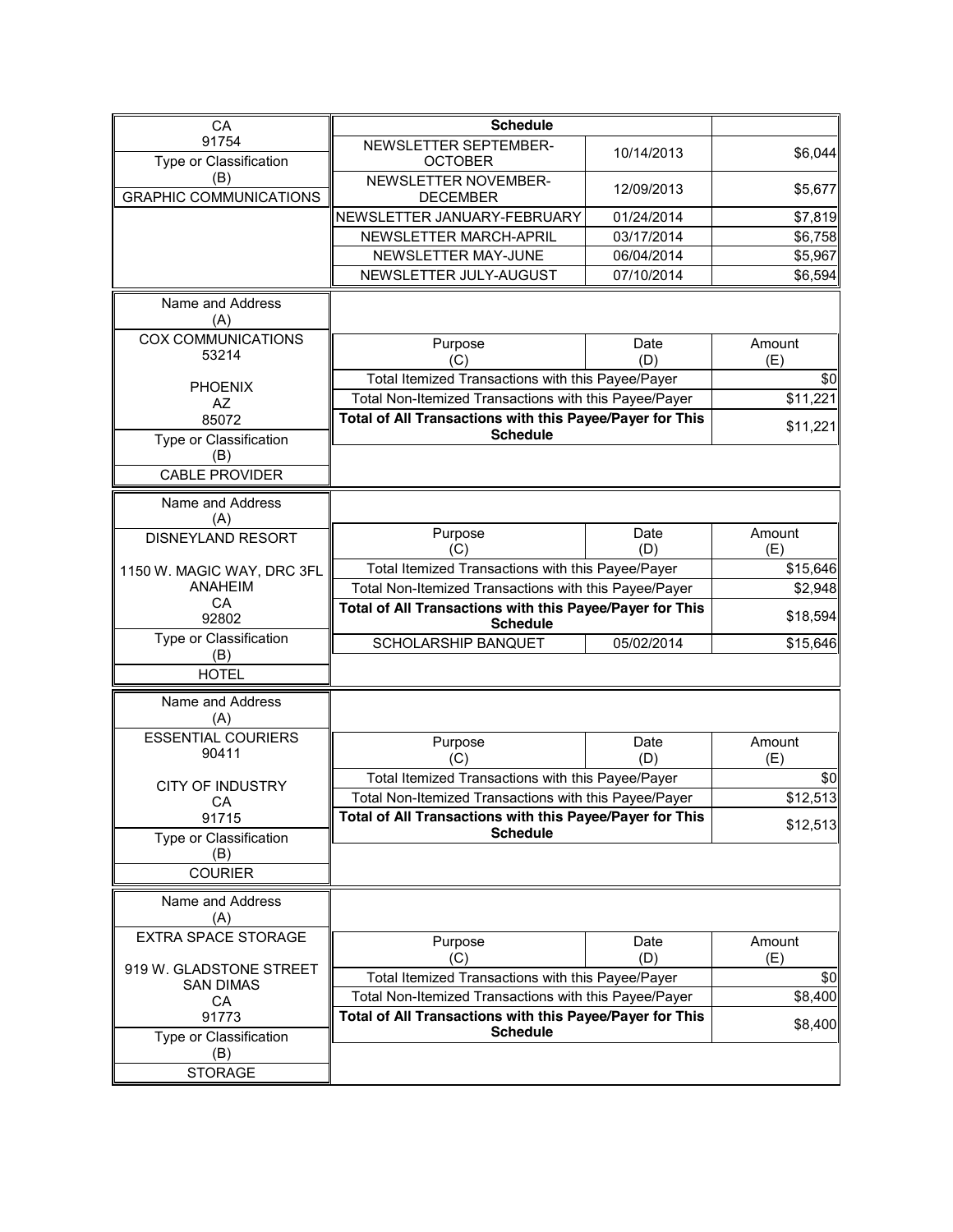| (A)                                        | Purpose<br>(C)                                                              | Date<br>(D)                                       | Amount<br>(E)        |
|--------------------------------------------|-----------------------------------------------------------------------------|---------------------------------------------------|----------------------|
| FIREFLY PARTNERS, LLC                      |                                                                             | Total Itemized Transactions with this Payee/Payer |                      |
| 3080 VALMONT RD, STE 290                   | Total Non-Itemized Transactions with this Payee/Payer                       |                                                   | \$14,171<br>\$21,677 |
| <b>BOULDER</b>                             | Total of All Transactions with this Payee/Payer for This                    |                                                   |                      |
| CO<br>80301                                | <b>Schedule</b>                                                             |                                                   | \$35,848             |
| Type or Classification                     | <b>WEBSITE DESIGN AND</b><br><b>DEVELOPMENT</b>                             | 02/25/2014                                        | \$7,053              |
| (B)                                        | <b>WEBSITE UPDATES</b>                                                      | 08/18/2014                                        | \$7,118              |
| <b>WEBSITE DEVELOPER</b>                   |                                                                             |                                                   |                      |
| Name and Address<br>(A)                    | Purpose<br>(C)                                                              | Date<br>(D)                                       | Amount<br>(E)        |
| <b>GOLDMARK BUSINESS</b>                   | Total Itemized Transactions with this Payee/Payer                           |                                                   | \$37,468             |
| <b>SUPPLIERS</b>                           | Total Non-Itemized Transactions with this Payee/Payer                       |                                                   | \$22,639             |
|                                            | Total of All Transactions with this Payee/Payer for This                    |                                                   |                      |
| 6964 SHAMROCK LANE<br><b>ALTA LOMA</b>     | <b>Schedule</b>                                                             |                                                   | \$60,107             |
| CA                                         | OFFICE SUPPLIES GENERAL OFFICE                                              | 10/31/2013                                        | \$6,884              |
| 91701<br>Type or Classification            | OFFICE SUPPLIES (GENERAL<br>OFFICE)                                         | 02/04/2014                                        | \$9,101              |
| (B)                                        | OFFICE SUPPLIES GENERAL OFFICE                                              | 03/05/2014                                        | \$7,342              |
| <b>SUPPLIER</b>                            | OFFICE SUPPLIES FOR LEGAL<br><b>DEPARTMENT</b>                              | 04/02/2014                                        | \$8,787              |
|                                            | OFFICE SUPPLIES GENERAL OFFICE                                              | 06/03/2014                                        | \$5,354              |
| Name and Address<br>(A)                    |                                                                             |                                                   |                      |
| <b>INTELLIGENT BILLS, LLC</b>              |                                                                             |                                                   | Amount               |
| 301 ALMOND COURT                           | Purpose<br>(C)                                                              | Date                                              |                      |
|                                            |                                                                             |                                                   |                      |
|                                            |                                                                             | (D)                                               | (E)                  |
| <b>SAN RAMON</b><br>CA                     | Total Itemized Transactions with this Payee/Payer                           |                                                   |                      |
| 94583                                      | Total Non-Itemized Transactions with this Payee/Payer                       |                                                   | \$7,096              |
| Type or Classification                     | Total of All Transactions with this Payee/Payer for This<br><b>Schedule</b> |                                                   | \$7,096              |
| (B)<br><b>COMMUNICATIONS</b><br>CONSULTANT |                                                                             |                                                   |                      |
|                                            |                                                                             |                                                   |                      |
| Name and Address<br>(A)                    | Purpose<br>(C)                                                              | Date<br>(D)                                       | Amount<br>(E)        |
| KOLL/PER MISSION                           | Total Itemized Transactions with this Payee/Payer                           |                                                   | \$118,312            |
| COURTYARD, LLC                             | Total Non-Itemized Transactions with this Payee/Payer                       |                                                   | \$3,432              |
| 511554                                     | Total of All Transactions with this Payee/Payer for This                    |                                                   | \$121,744            |
| <b>LOS ANGELES</b>                         | <b>Schedule</b>                                                             |                                                   |                      |
| CA                                         | SAN DIEGO OFFICE LEASE<br><b>MONTHLY RENT</b>                               | 09/03/2013                                        | \$8,718              |
| 90051<br>Type or Classification            | SAN DIEGO OFFICE LEASE<br><b>MONTHLY RENT</b>                               | 10/01/2013                                        | \$8,718              |
| (B)<br><b>BUILDING MANAGEMENT</b>          | SAN DIEGO OFFICE LEASE                                                      | 02/03/2014                                        | \$8,950              |
|                                            | <b>MONTHLY RENT</b><br>SAN DIEGO OFFICE NEW LEASE                           | 03/20/2014                                        | \$5,772              |
|                                            | <b>DEPOSIT</b><br>SAN DIEGO OFFICE LEASE                                    | 04/01/2014                                        | \$20,100             |
|                                            | <b>MONTHLY RENT</b><br>RENT SAN DIMAS OFFICE                                | 04/02/2014                                        | \$14,514             |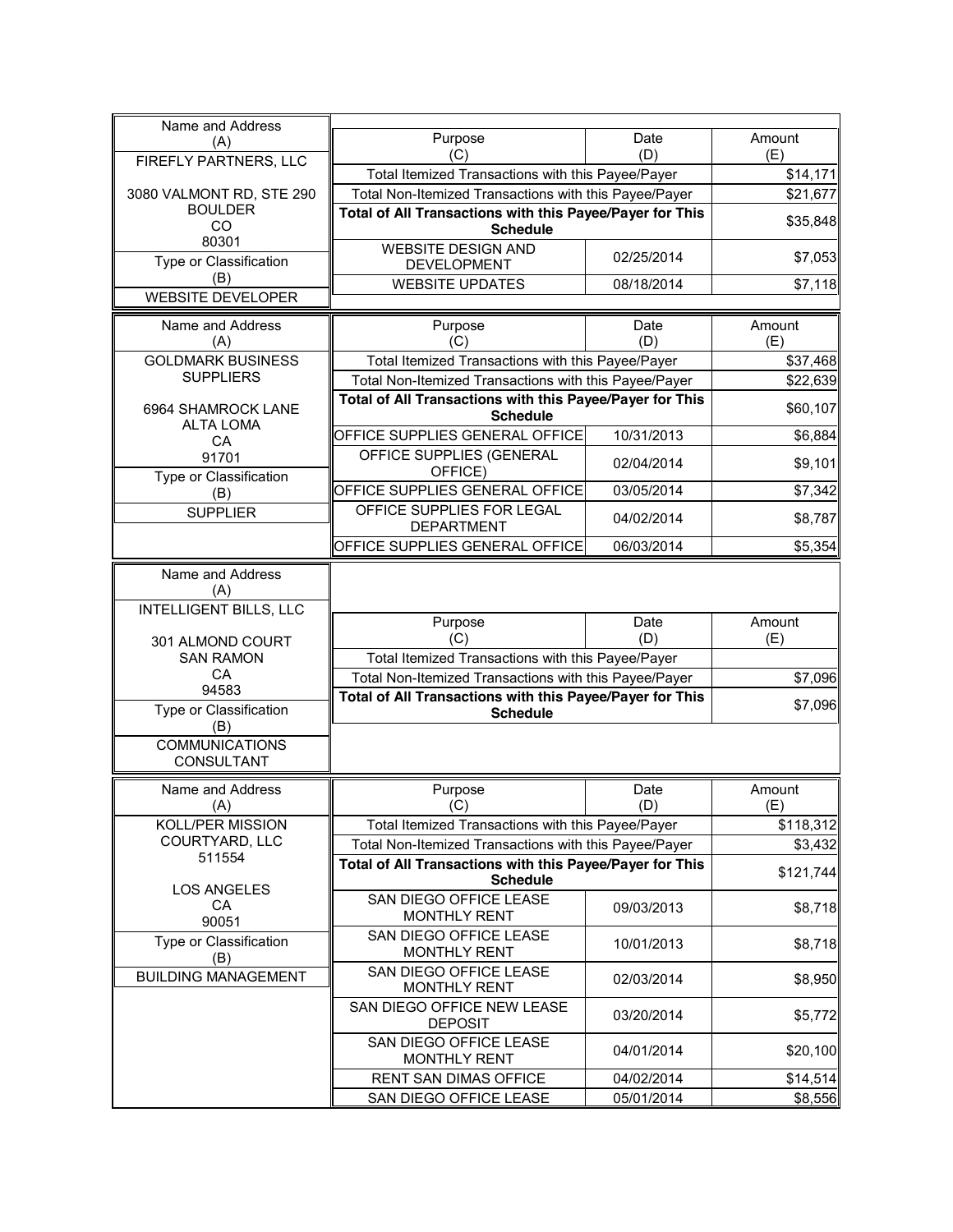|                                          | <b>MONTHLY RENT</b>                                      |             |               |
|------------------------------------------|----------------------------------------------------------|-------------|---------------|
|                                          | SAN DIEGO OFFICE LEASE<br><b>MONTHLY RENT</b>            | 06/02/2014  | \$14,328      |
|                                          | SAN DIEGO OFFICE LEASE<br><b>MONTHLY RENT</b>            | 07/02/2014  | \$14,328      |
|                                          | SAN DIEGO OFFICE LEASE<br><b>MONTHLY RENT</b>            | 08/04/2014  | \$14,328      |
| Name and Address                         |                                                          |             |               |
| (A)                                      |                                                          |             |               |
| <b>LEXISNEXIS</b><br>894166              | Purpose<br>(C)                                           | Date<br>(D) | Amount<br>(E) |
| <b>LOS ANGELES</b>                       | Total Itemized Transactions with this Payee/Payer        |             | \$0           |
| CA                                       | Total Non-Itemized Transactions with this Payee/Payer    |             | \$9,078       |
| 90189                                    | Total of All Transactions with this Payee/Payer for This |             | \$9,078       |
| Type or Classification<br>(B)            | <b>Schedule</b>                                          |             |               |
| <b>ONLINE DATABASE</b>                   |                                                          |             |               |
| Name and Address                         | Purpose                                                  | Date        | Amount        |
| (A)                                      | (C)                                                      | (D)         | (E)           |
| <b>LIBERTY MUTUAL INSURANCE</b><br>85834 | Total Itemized Transactions with this Payee/Payer        |             | \$18,480      |
|                                          | Total Non-Itemized Transactions with this Payee/Payer    |             | \$0           |
| <b>SAN DIEGO</b>                         | Total of All Transactions with this Payee/Payer for This |             | \$18,480      |
| CA                                       | <b>Schedule</b>                                          |             |               |
| 92186<br>Type or Classification          | OFFICE INSURANCE                                         | 06/20/2014  | \$6,160       |
| (B)                                      | <b>BUILDING INSURANCE</b>                                | 07/23/2014  | \$6,160       |
| <b>INSURANCE</b>                         | <b>BUILDING INSURACE</b>                                 | 08/20/2014  | \$6,160       |
| Name and Address                         |                                                          |             |               |
| (A)                                      |                                                          |             |               |
| LOS ANGELES CO. FED LABOR                | Purpose                                                  | Date        | Amount        |
| 2130 W. JAMES M. WOOD                    | (C)                                                      | (D)         | (E)           |
| BLVD.                                    | Total Itemized Transactions with this Payee/Payer        |             | \$0           |
| <b>LOS ANGELES</b>                       | Total Non-Itemized Transactions with this Payee/Payer    |             | \$26,268      |
| СA<br>90006                              | Total of All Transactions with this Payee/Payer for This |             | \$26,268      |
| Type or Classification                   | <b>Schedule</b>                                          |             |               |
| (B)                                      |                                                          |             |               |
| <b>LABOR COUNCIL</b>                     |                                                          |             |               |
| Name and Address                         |                                                          |             |               |
| (A)                                      |                                                          |             |               |
| MAC COMMUNICATIONS, LLC<br>1660          | Purpose                                                  | Date        | Amount        |
|                                          | (C)                                                      | (D)         | (E)           |
| <b>CHINO HILLS</b>                       | Total Itemized Transactions with this Payee/Payer        |             | \$0           |
| <b>CA</b><br>91709                       | Total Non-Itemized Transactions with this Payee/Payer    |             | \$11,410      |
| Type or Classification                   | Total of All Transactions with this Payee/Payer for This |             | \$11,410      |
| (B)                                      | <b>Schedule</b>                                          |             |               |
| <b>COMMUNICATIONS</b>                    |                                                          |             |               |
| <b>CONSULTANT</b>                        |                                                          |             |               |
| Name and Address                         | Purpose                                                  | Date        | Amount        |
| (A)                                      | (C)                                                      | (D)         | (E)           |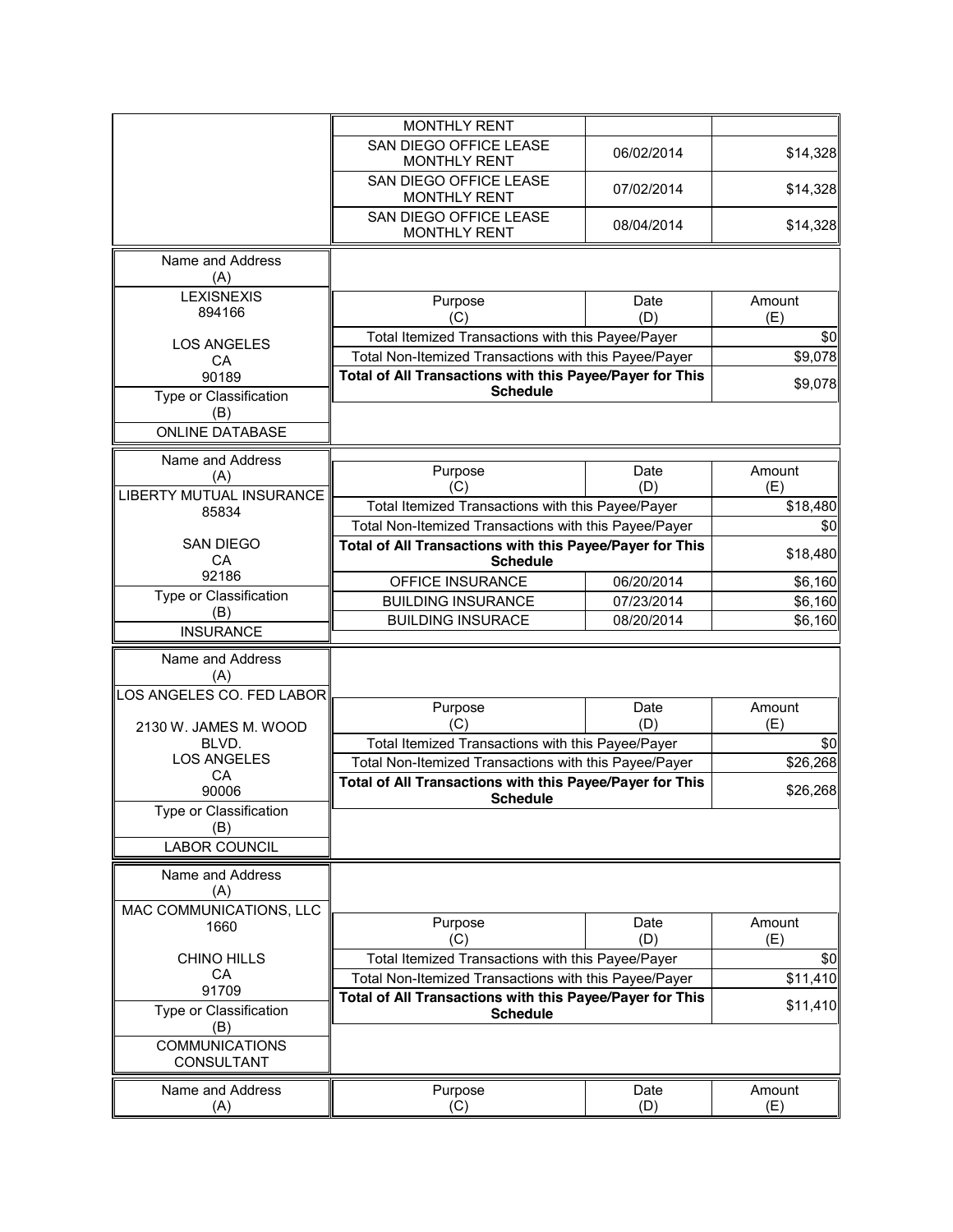| <b>MAILFINANCE</b>            | Total Itemized Transactions with this Payee/Payer                           |             |               |
|-------------------------------|-----------------------------------------------------------------------------|-------------|---------------|
| 25881 NETWORK PLACE           | Total Non-Itemized Transactions with this Payee/Payer                       |             | \$41,054      |
| <b>CHICAGO</b><br>IL          | Total of All Transactions with this Payee/Payer for This<br><b>Schedule</b> |             | \$41,054      |
| 60673                         |                                                                             |             |               |
| Type or Classification<br>(B) |                                                                             |             |               |
| <b>LESSOR - EQUIPMENT</b>     |                                                                             |             |               |
| Name and Address<br>(A)       |                                                                             |             |               |
| MAILING PROS, INC.            | Purpose                                                                     | Date<br>(D) | Amount        |
| 5261 BUSINESS DRIVE           | (C)<br>Total Itemized Transactions with this Payee/Payer                    |             | (E)<br>\$0    |
| <b>HUNTINGTON BEACH</b>       | Total Non-Itemized Transactions with this Payee/Payer                       |             | \$10,887      |
| CA<br>92649                   | Total of All Transactions with this Payee/Payer for This                    |             |               |
| Type or Classification        | <b>Schedule</b>                                                             |             | \$10,887      |
| (B)                           |                                                                             |             |               |
| <b>MAIL HOUSE</b>             |                                                                             |             |               |
| Name and Address              | Purpose                                                                     | Date        | Amount        |
| (A)                           | (C)                                                                         | (D)         | (E)           |
| MILLER KAPLAN ARASE LLP       | Total Itemized Transactions with this Payee/Payer                           |             | \$56,000      |
| 4123 LANKERSHIM BLVD          | Total Non-Itemized Transactions with this Payee/Payer                       |             | \$0           |
| NORTH HOLLYWOOD<br>CA         | Total of All Transactions with this Payee/Payer for This<br><b>Schedule</b> |             | \$56,000      |
| 91602                         | <b>ACCOUNTING AND AUDIT SERVICES</b>                                        | 12/02/2013  | \$28,175      |
| Type or Classification        | AUDIT OF FINANCIAL STATEMENTS                                               | 01/28/2014  | \$11,500      |
| (B)                           | <b>AGENCY FEE AUDIT SERVICES</b>                                            | 03/21/2014  | \$8,900       |
| <b>CPA FIRM</b>               | PREPARATION OF EXEMPT<br><b>RETURNS</b>                                     | 04/29/2014  | \$7,425       |
| Name and Address<br>(A)       |                                                                             |             |               |
| <b>MRC</b>                    | Purpose<br>(C)                                                              | Date<br>(D) | Amount<br>(E) |
| 5657 COPLEY DRIVE             | Total Itemized Transactions with this Payee/Payer                           |             | \$5,517       |
| <b>SAN DIEGO</b>              | Total Non-Itemized Transactions with this Payee/Payer                       |             | \$6,468       |
| CA<br>92111                   | Total of All Transactions with this Payee/Payer for This<br><b>Schedule</b> |             | \$11,985      |
| Type or Classification        | MAINTENANCE SD COPIER                                                       | 04/01/2014  | \$5,517       |
| (B)<br>MAINTENANCE COMPANY    |                                                                             |             |               |
| Name and Address<br>(A)       |                                                                             |             |               |
| NTD ARCHITECTURE              |                                                                             |             |               |
| 9655 GRANITE RDG DR STE       | Purpose<br>(C)                                                              | Date<br>(D) | Amount<br>(E) |
| 400                           | Total Itemized Transactions with this Payee/Payer                           |             | \$0           |
| <b>SAN DIEGO</b>              | Total Non-Itemized Transactions with this Payee/Payer                       |             | \$38,308      |
| CA<br>93125                   | Total of All Transactions with this Payee/Payer for This<br><b>Schedule</b> |             | \$38,308      |
| Type or Classification        |                                                                             |             |               |
| (B)                           |                                                                             |             |               |
| <b>BUILDING LEASE</b>         |                                                                             |             |               |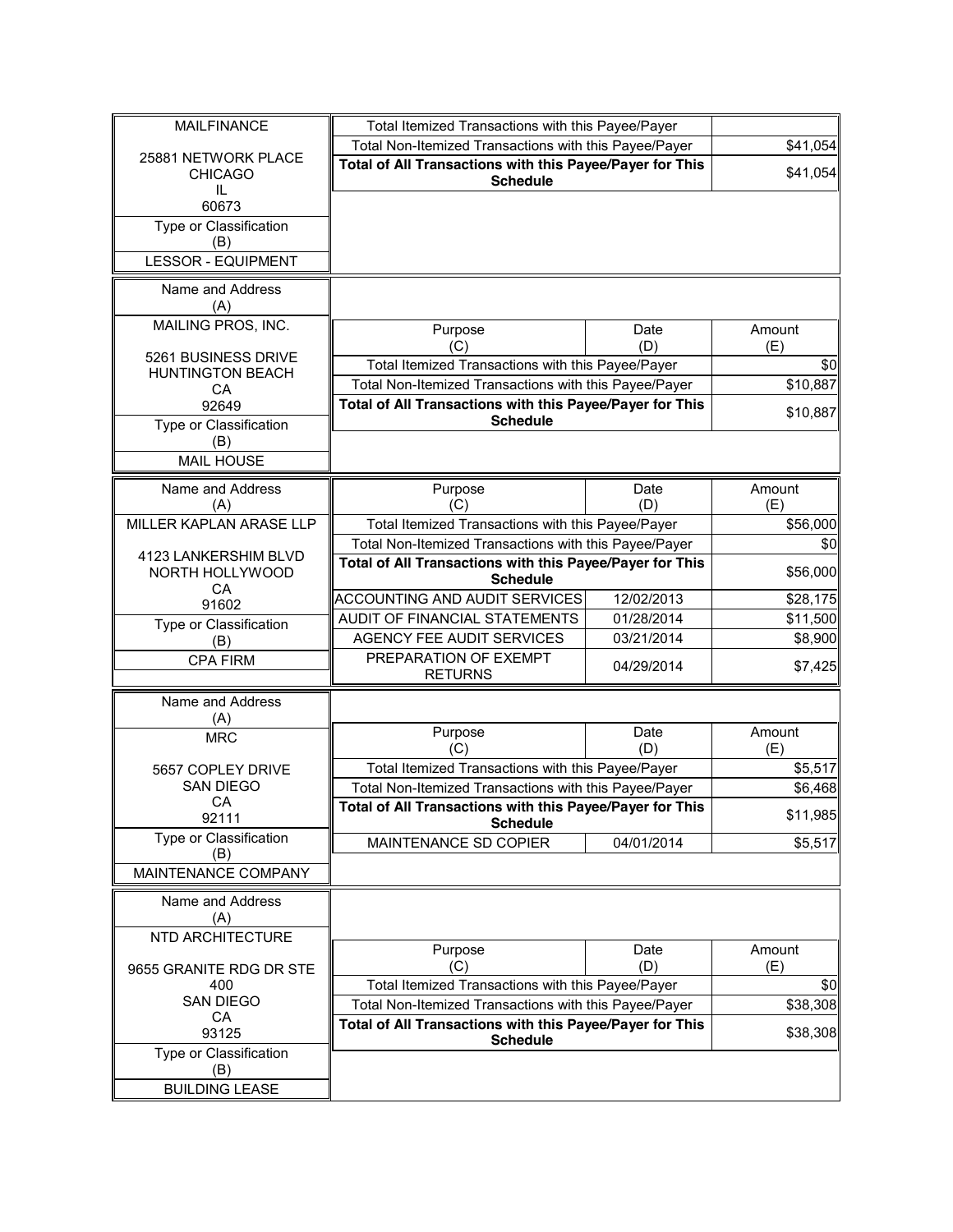| Name and Address<br>(A)                     |                                                                             |                                                          |               |
|---------------------------------------------|-----------------------------------------------------------------------------|----------------------------------------------------------|---------------|
| <b>OFFICE TEAM</b>                          | Purpose                                                                     | Date                                                     | Amount        |
| 743295                                      | (C)                                                                         | (D)                                                      | (E)           |
| <b>LOS ANGELES</b>                          | Total Itemized Transactions with this Payee/Payer                           |                                                          |               |
| СA                                          | Total Non-Itemized Transactions with this Payee/Payer                       |                                                          | \$18,433      |
| 90074                                       | Total of All Transactions with this Payee/Payer for This                    |                                                          | \$18,433      |
| Type or Classification                      | <b>Schedule</b>                                                             |                                                          |               |
| (B)                                         |                                                                             |                                                          |               |
| STAFFING SERVICE COMPANY                    |                                                                             |                                                          |               |
| Name and Address<br>(A)                     |                                                                             |                                                          |               |
| OLD HARBOR INSURANCE                        | Purpose                                                                     | Date                                                     | Amount        |
| <b>SERVICES</b>                             | (C)                                                                         | (D)                                                      | (E)           |
| 657                                         | Total Itemized Transactions with this Payee/Payer                           |                                                          | \$7,579       |
| <b>TEMECULA</b>                             | Total Non-Itemized Transactions with this Payee/Payer                       |                                                          | \$0           |
| CA                                          | Total of All Transactions with this Payee/Payer for This<br><b>Schedule</b> |                                                          | \$7,579       |
| 92593                                       | <b>CYBER LIABILITY INSURANCE</b>                                            |                                                          |               |
| Type or Classification                      | <b>ANNUAL PREMIUM</b>                                                       | 07/24/2014                                               | \$7,579       |
| (B)                                         |                                                                             |                                                          |               |
| <b>INSURANCE</b>                            |                                                                             |                                                          |               |
| Name and Address                            | Purpose                                                                     | Date                                                     | Amount        |
| (A)                                         | (C)                                                                         | (D)                                                      | (E)           |
| OVERLAND VENTURE, L.P., ET                  | Total Itemized Transactions with this Payee/Payer                           |                                                          | \$730,664     |
| AL.                                         | Total Non-Itemized Transactions with this Payee/Payer                       |                                                          | \$0           |
| 6011 BRISTOAL PARKWAY<br><b>CULVER CITY</b> | Total of All Transactions with this Payee/Payer for This<br><b>Schedule</b> |                                                          | \$730,664     |
| CA                                          | RENT SAN DIMAS OFFICE                                                       | 09/03/2013                                               | \$59,255      |
| 90230                                       | <b>RENT SAN DIMAS OFFICE</b>                                                | 10/01/2013                                               | \$59,255      |
| Type or Classification                      | RENT SAN DIMAS OFFICE                                                       | 11/01/2013                                               | \$59,255      |
| (B)                                         | RENT SAN DIMAS OFFICE                                                       | 12/02/2013                                               | \$59,256      |
| <b>BUILDING MANAGEMENT</b>                  | RENT SAN DIMAS OFFICE                                                       | 01/02/2014                                               | \$59,256      |
|                                             | <b>RENT SAN DIMAS OFFICE</b>                                                | 02/03/2014                                               | \$60,814      |
|                                             | <b>RENT SAN DIMAS OFFICE</b>                                                | 03/03/2014                                               | \$60,814      |
|                                             | RENT SAN DIMAS OFFICE                                                       | 04/01/2014                                               | \$60,814      |
|                                             | 2013 CAM EXPENSE<br><b>RECONCILIATION</b>                                   | 04/21/2014                                               | \$8,689       |
|                                             | <b>RENT SAN DIMAS OFFICE</b>                                                | 05/01/2014                                               | \$60,814      |
|                                             | RENT SAN DIMAS OFFICE                                                       | 06/02/2014                                               | \$60,814      |
|                                             | RENT SAN DIMAS OFFICE                                                       | 07/02/2014                                               | \$60,814      |
|                                             | RENT SAN DIMAS OFFICE                                                       | 08/04/2014                                               | \$60,814      |
| Name and Address<br>(A)                     |                                                                             |                                                          |               |
| PRIORITY MAILING SYSTEMS,<br><b>LLC</b>     | Purpose<br>(C)                                                              | Date<br>(D)                                              | Amount<br>(E) |
|                                             | Total Itemized Transactions with this Payee/Payer                           |                                                          | \$0           |
| 1843 WESTERN WAY<br><b>TORRANCE</b>         | Total Non-Itemized Transactions with this Payee/Payer                       |                                                          | \$5,634       |
|                                             |                                                                             | Total of All Transactions with this Payee/Payer for This |               |
| CA<br>90501                                 | <b>Schedule</b>                                                             |                                                          | \$5,634       |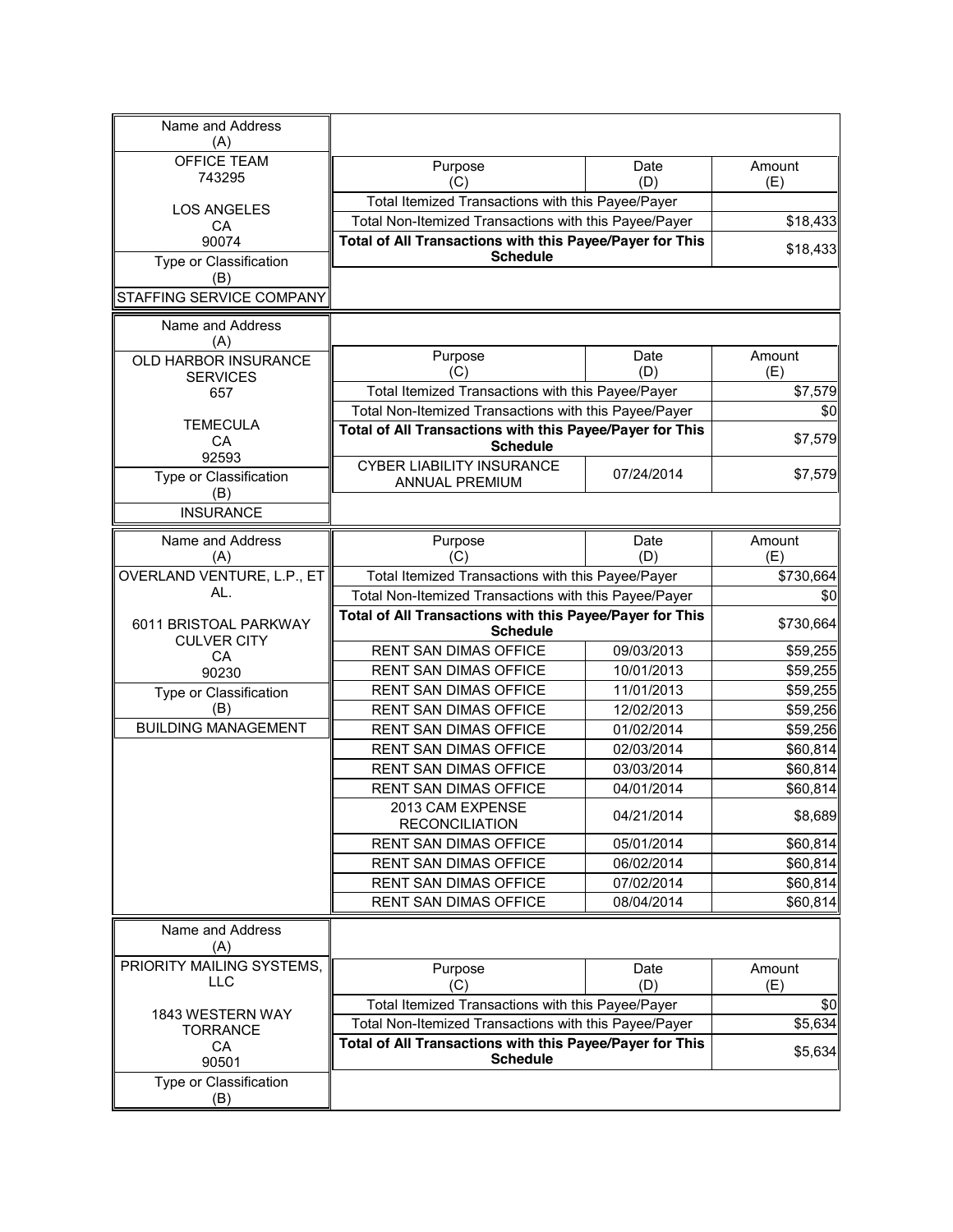| <b>MAILING COMPANY</b>          |                                                                             |             |               |
|---------------------------------|-----------------------------------------------------------------------------|-------------|---------------|
| Name and Address<br>(A)         |                                                                             |             |               |
| SOCIAL MOVEMENT                 |                                                                             |             |               |
| <b>TECHNOLOGIES</b>             | Purpose<br>(C)                                                              | Date<br>(D) | Amount<br>(E) |
| 12 BEACON HILL DRIVE            | Total Itemized Transactions with this Payee/Payer                           |             | \$0           |
| <b>BLOOMFIELD</b><br><b>CT</b>  | Total Non-Itemized Transactions with this Payee/Payer                       |             | \$8,423       |
| 06002                           | Total of All Transactions with this Payee/Payer for This<br><b>Schedule</b> |             | \$8,423       |
| Type or Classification<br>(B)   |                                                                             |             |               |
| <b>DIGITAL SUPPORT</b>          |                                                                             |             |               |
| Name and Address<br>(A)         |                                                                             |             |               |
| <b>STANLEY CONVERGENT</b>       | Purpose                                                                     | Date        | Amount        |
| SECURITY SOLUTIONS, INC.        | (C)                                                                         | (D)         | (E)           |
| DEPT. CH 10651                  | Total Itemized Transactions with this Payee/Payer                           |             | \$0           |
| <b>PALATINE</b>                 | Total Non-Itemized Transactions with this Payee/Payer                       |             | \$9,605       |
| IL<br>60055                     | Total of All Transactions with this Payee/Payer for This                    |             | \$9,605       |
| Type or Classification          | <b>Schedule</b>                                                             |             |               |
| (B)                             |                                                                             |             |               |
| <b>SECURITY</b>                 |                                                                             |             |               |
| Name and Address                |                                                                             |             |               |
| (A)                             |                                                                             |             |               |
| STAPLES ADVANTAGE               | Purpose                                                                     | Date        | Amount        |
| 83689                           | (C)                                                                         | (D)         | (E)           |
| <b>CHICAGO</b>                  | Total Itemized Transactions with this Payee/Payer                           |             |               |
| IL                              | Total Non-Itemized Transactions with this Payee/Payer                       |             | \$5,855       |
| 60696                           | Total of All Transactions with this Payee/Payer for This<br><b>Schedule</b> |             | \$5,855       |
| Type or Classification<br>(B)   |                                                                             |             |               |
| OFFICE SUPPLY                   |                                                                             |             |               |
| Name and Address                |                                                                             |             |               |
| (A)                             |                                                                             |             |               |
| THE MCLAUGHLIN COMPANY          | Purpose                                                                     | Date        | Amount        |
| 9210 CORPORATE BLVD STE         | (C)                                                                         | (D)         | (E)           |
| 250                             | Total Itemized Transactions with this Payee/Payer                           |             | \$39,388      |
| <b>ROCKVILLE</b>                | Total Non-Itemized Transactions with this Payee/Payer                       |             | \$0           |
| MD                              | Total of All Transactions with this Payee/Payer for This<br><b>Schedule</b> |             | \$39,388      |
| 20850<br>Type or Classification | <b>INSURANCE UNION LIABILITY</b>                                            | 08/05/2014  | \$39,388      |
| (B)                             |                                                                             |             |               |
| <b>INSURANCE</b>                |                                                                             |             |               |
| Name and Address                | Purpose                                                                     | Date        | Amount        |
| (A)                             | (C)                                                                         | (D)         | (E)           |
| <b>UC REGENTS</b>               | Total Itemized Transactions with this Payee/Payer                           |             | \$7,000       |
| 10945 LE CONTE AVE, #2107       | Total Non-Itemized Transactions with this Payee/Payer                       |             | \$0           |
| <b>LOS ANGELES</b>              | Total of All Transactions with this Payee/Payer for This<br><b>Schedule</b> |             | \$7,000       |
| CA                              |                                                                             |             |               |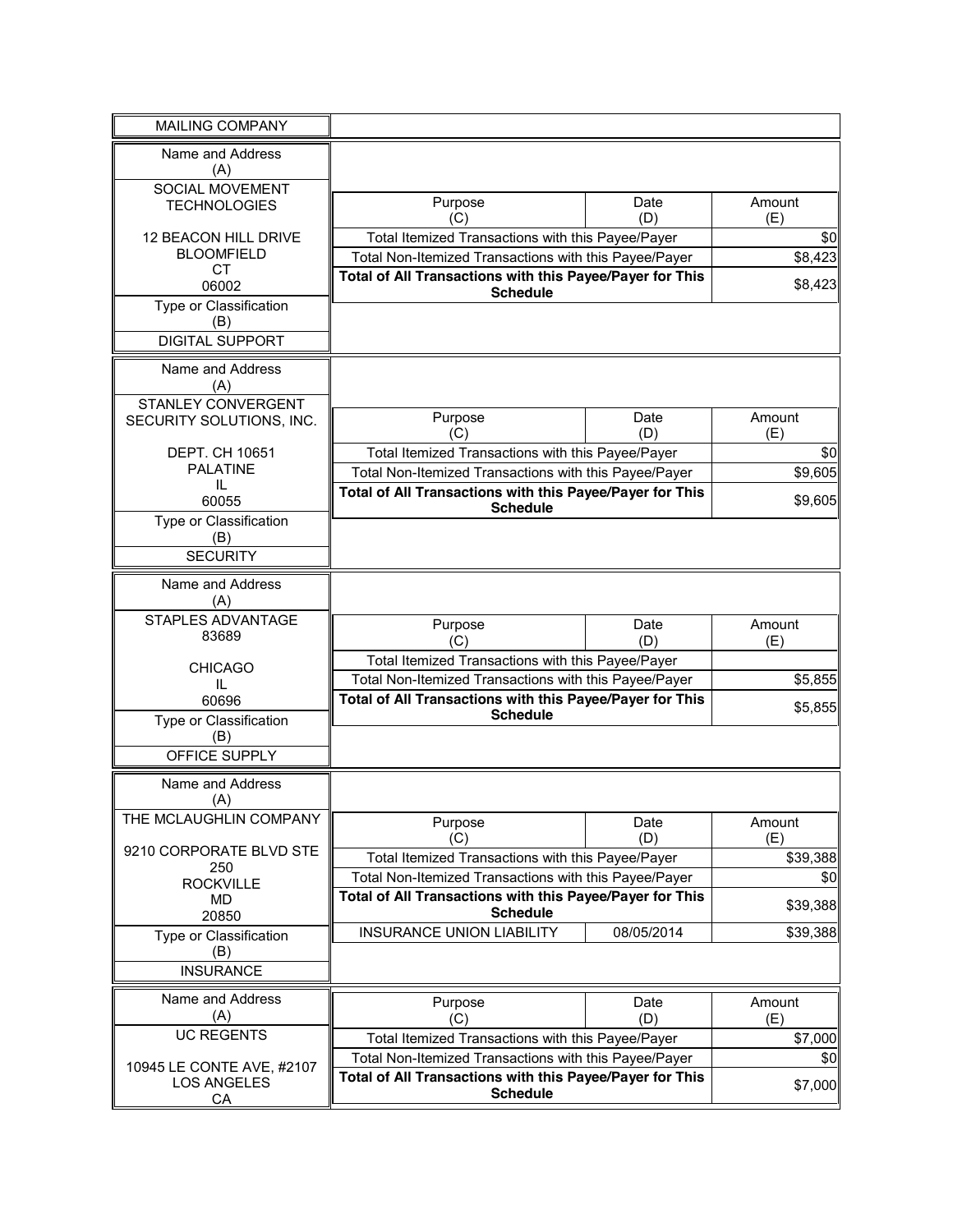| 90095                                      | <b>SUMMER INTERNSHIPS</b>                                | 04/24/2014  | \$7,000       |
|--------------------------------------------|----------------------------------------------------------|-------------|---------------|
| Type or Classification                     |                                                          |             |               |
| (B)                                        |                                                          |             |               |
| <b>UNIVERSITY</b>                          |                                                          |             |               |
| Name and Address                           |                                                          |             |               |
| (A)                                        |                                                          |             |               |
| VELARIUM GROUP, LLC                        | Purpose                                                  | Date        | Amount        |
|                                            | (C)                                                      | (D)         | (E)           |
| 1035 PEARL STREET                          | Total Itemized Transactions with this Payee/Payer        |             | \$19,500      |
| <b>BOULDER</b>                             | Total Non-Itemized Transactions with this Payee/Payer    |             | \$0           |
| CO<br>80302                                | Total of All Transactions with this Payee/Payer for This |             | \$19,500      |
| Type or Classification                     | <b>Schedule</b>                                          |             |               |
| (B)                                        | DATABASE DEVELOPMENT                                     | 07/10/2014  | \$19,500      |
| <b>PROGRAMMER</b>                          |                                                          |             |               |
|                                            |                                                          |             |               |
| Name and Address<br>(A)                    |                                                          |             |               |
| <b>VERIZON</b>                             |                                                          |             |               |
| 920041                                     | Purpose                                                  | Date        | Amount        |
|                                            | (C)                                                      | (D)         | (E)           |
| <b>DALLAS</b>                              | Total Itemized Transactions with this Payee/Payer        |             | \$0           |
| <b>TX</b>                                  | Total Non-Itemized Transactions with this Payee/Payer    |             | \$5,843       |
| 75392                                      | Total of All Transactions with this Payee/Payer for This |             | \$5,843       |
| Type or Classification<br>(B)              | <b>Schedule</b>                                          |             |               |
| <b>TELEPHONE SERVICE</b>                   |                                                          |             |               |
| <b>PROVIDER</b>                            |                                                          |             |               |
|                                            |                                                          |             |               |
| Name and Address<br>(A)                    |                                                          |             |               |
| <b>VERIZON BUSINESS</b>                    |                                                          |             |               |
| 660072                                     | Purpose                                                  | Date        | Amount        |
|                                            | (C)                                                      | (D)         | (E)           |
| <b>DALLAS</b>                              | Total Itemized Transactions with this Payee/Payer        |             | \$0           |
| ТX<br>75266                                | Total Non-Itemized Transactions with this Payee/Payer    |             | \$19,262      |
|                                            | Total of All Transactions with this Payee/Payer for This |             | \$19,262      |
| Type or Classification<br>(B)              | <b>Schedule</b>                                          |             |               |
| <b>TELEPHONE SERVICE</b>                   |                                                          |             |               |
| <b>PROVIDER</b>                            |                                                          |             |               |
| Name and Address                           |                                                          |             |               |
| (A)                                        |                                                          |             |               |
| <b>VERIZON WIRELESS</b>                    |                                                          |             |               |
| 660108                                     | Purpose<br>(C)                                           | Date<br>(D) | Amount<br>(E) |
|                                            | Total Itemized Transactions with this Payee/Payer        |             | \$0           |
| <b>DALLAS</b>                              | Total Non-Itemized Transactions with this Payee/Payer    |             | \$23,863      |
| <b>TX</b><br>75266                         | Total of All Transactions with this Payee/Payer for This |             |               |
| Type or Classification                     | <b>Schedule</b>                                          |             | \$23,863      |
| (B)                                        |                                                          |             |               |
| <b>CELLULAR PROVIDER</b>                   |                                                          |             |               |
|                                            |                                                          |             |               |
| Name and Address                           | Purpose                                                  | Date        | Amount        |
| (A)                                        | (C)                                                      | (D)         | (E)           |
| <b>VM TECH COMPUTER</b><br><b>SERVICES</b> | Total Itemized Transactions with this Payee/Payer        |             | \$149,981     |
|                                            | Total Non-Itemized Transactions with this Payee/Payer    |             | \$51,994      |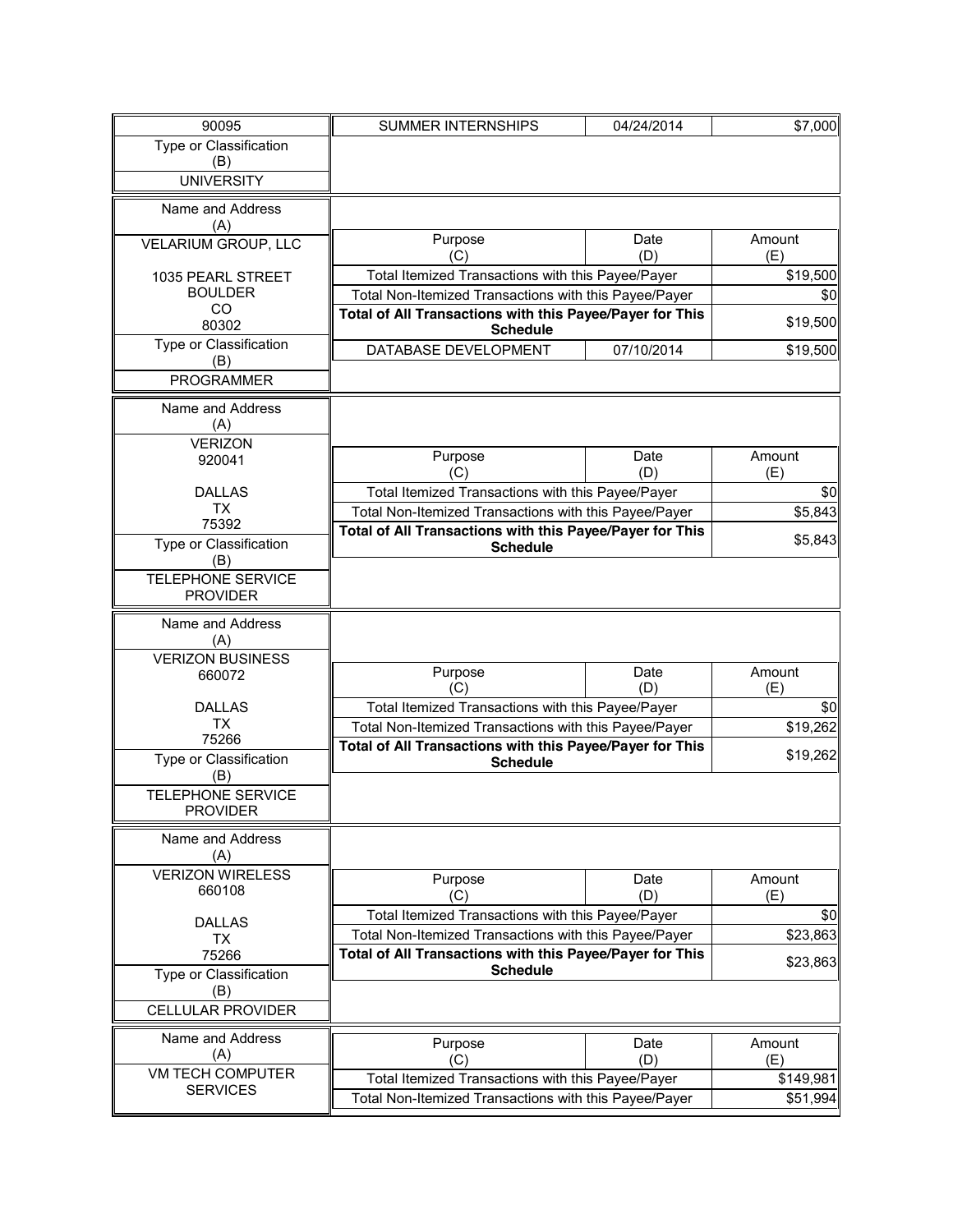| 14122 CENTRAL AVENUE, STE<br>G              | Total of All Transactions with this Payee/Payer for This<br><b>Schedule</b> |             | \$201,975     |
|---------------------------------------------|-----------------------------------------------------------------------------|-------------|---------------|
| <b>CHINO</b><br>CA                          | BACKUP SERVER AND MONTHLY<br><b>CLOUD BACKUP</b>                            | 12/20/2013  | \$14,542      |
| 91710<br>Type or Classification             | ONSITE MONTHLY SERVICE<br><b>AGREEMENT</b>                                  | 01/16/2014  | \$5,734       |
| (B)<br>IT CONSULTANT                        | ONSITE MONTHLY SERVICE<br><b>AGREEMENT</b>                                  | 02/21/2014  | \$5,734       |
|                                             | ONSITE MONTHLY SERVICE<br><b>AGREEMENT</b>                                  | 03/17/2014  | \$5,735       |
|                                             | <b>ONSITE MONTHLY SERVICE</b><br><b>AGREEMENT</b>                           | 04/21/2014  | \$5,972       |
|                                             | ONSITE MONTHLY SERVICE<br><b>AGREEMENT</b>                                  | 05/15/2014  | \$5,735       |
|                                             | <b>LAPTOPS FOR STAFF REPS</b>                                               | 06/06/2014  | \$54,919      |
|                                             | LAPTOPS (3) FOR ORGANIZING<br><b>STAFF</b>                                  | 06/17/2014  | \$16,794      |
|                                             | ONSITE MONTHLY SERVICE<br><b>AGREEMENT</b>                                  | 07/21/2014  | \$5,844       |
|                                             | LAPTOPS FOR ORGANIZING STAFF                                                | 07/23/2014  | \$10,967      |
|                                             | <b>LAPTOPS FOR NEW STAFF</b>                                                | 08/18/2014  | \$12,231      |
|                                             | ONSITE MONTHLY SERVICE<br><b>AGREEMENT</b>                                  | 08/18/2014  | \$5,774       |
| Name and Address<br>(A)                     |                                                                             |             |               |
| <b>WEST COAST MAILERS</b>                   | Purpose<br>(C)                                                              | Date<br>(D) | Amount<br>(E) |
| 5630 BROWICK AVENUE                         | Total Itemized Transactions with this Payee/Payer                           |             | \$0           |
| SOUTH GATE<br>CA                            | Total Non-Itemized Transactions with this Payee/Payer                       |             | \$13,864      |
| 90280                                       | Total of All Transactions with this Payee/Payer for This                    |             |               |
| Type or Classification                      | <b>Schedule</b>                                                             |             | \$13,864      |
| (B)                                         |                                                                             |             |               |
| <b>MAIL HOUSE</b>                           |                                                                             |             |               |
| Name and Address<br>(A)                     |                                                                             |             |               |
| WMK OFFICE SAN DIEGO, LLC                   | Purpose                                                                     | Date        | Amount        |
| 8260                                        | (C)                                                                         | (D)         | (E)           |
| <b>PASADENA</b>                             | Total Itemized Transactions with this Payee/Payer                           |             | \$0           |
| СA                                          | Total Non-Itemized Transactions with this Payee/Payer                       |             | \$5,453       |
| 91109                                       | Total of All Transactions with this Payee/Payer for This                    |             | \$5,453       |
| Type or Classification<br>(B)               | <b>Schedule</b>                                                             |             |               |
| <b>SUPPLIERS</b>                            |                                                                             |             |               |
| Name and Address<br>(A)                     | Purpose<br>(C)                                                              | Date<br>(D) | Amount<br>(E) |
| WOODLAND HILLS PRINTING                     | Total Itemized Transactions with this Payee/Payer                           |             | \$16,350      |
|                                             | Total Non-Itemized Transactions with this Payee/Payer                       |             | \$7,607       |
| 21602 VENTURA BLVD<br><b>WOODLAND HILLS</b> | Total of All Transactions with this Payee/Payer for This<br><b>Schedule</b> |             | \$23,957      |
| CA<br>91364                                 | PRINTING OF COURSE MASTERS<br>FOR TRAINING                                  | 03/10/2014  | \$7,630       |
| Type or Classification<br>(B)               | COURSE MASTERS FOR CLASSES                                                  | 07/23/2014  | \$8,720       |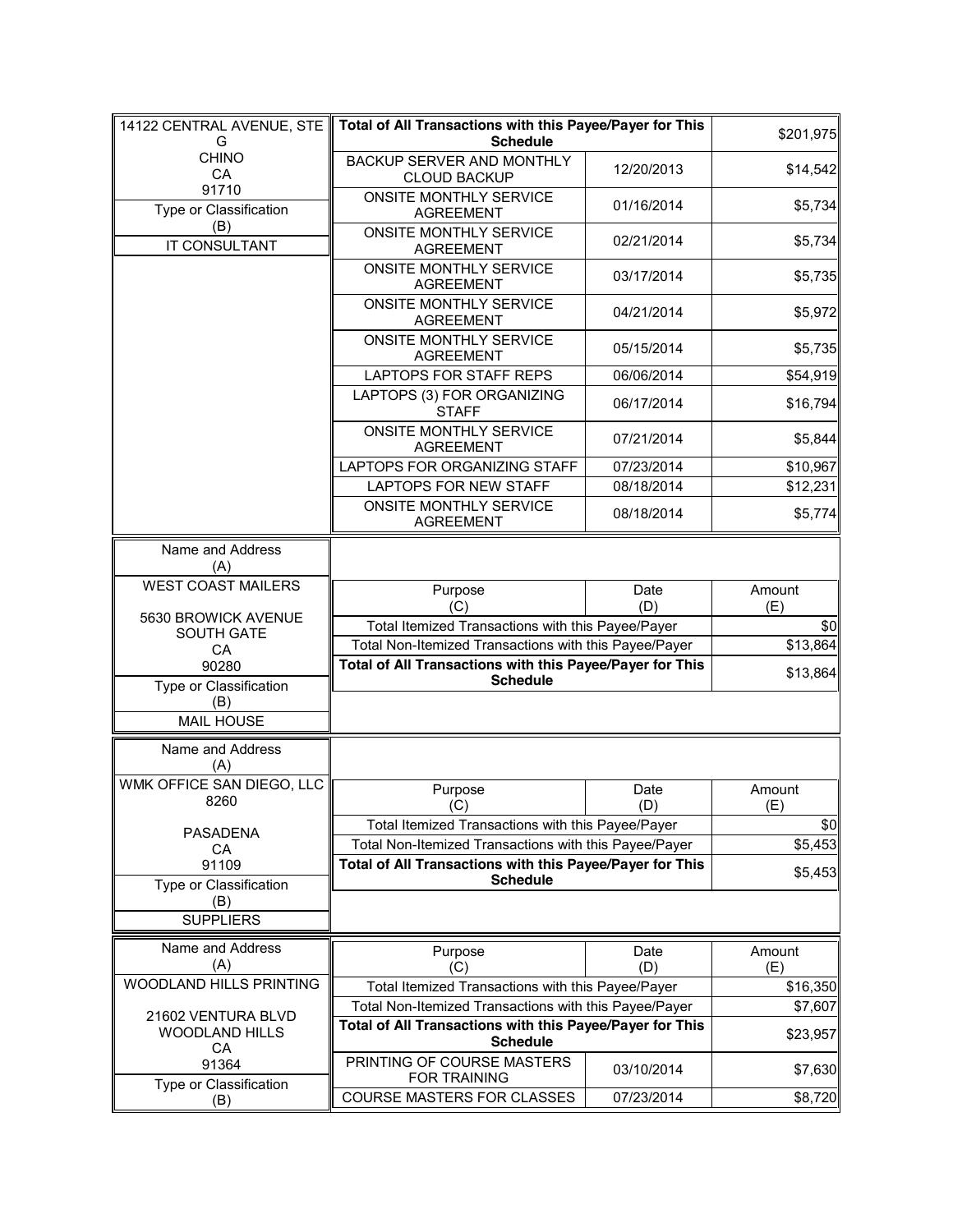| <b>PRINTER</b>                                             |                                                                             |             |               |
|------------------------------------------------------------|-----------------------------------------------------------------------------|-------------|---------------|
| Name and Address<br>(A)                                    | Purpose<br>(C)                                                              | Date<br>(D) | Amount<br>(E) |
| <b>XEROX CORPORATION</b>                                   | Total Itemized Transactions with this Payee/Payer                           |             | \$49,645      |
| 7405                                                       | Total Non-Itemized Transactions with this Payee/Payer                       |             | \$64,818      |
| <b>PASADENA</b><br>CA                                      | Total of All Transactions with this Payee/Payer for This<br><b>Schedule</b> |             | \$114,463     |
| 91109<br>Type or Classification                            | XEROX MACHINE FOR BUSINESS<br><b>PURPOSE</b>                                | 09/05/2013  | \$6,280       |
| (B)<br>OFFICE EQUIPMENT AND                                | <b>XEROX MACHINE FOR BUSINESS</b><br><b>PURPOSE</b>                         | 09/19/2013  | \$6,042       |
| <b>SUPPLIES</b>                                            | <b>XEROX MACHINE FOR BUSINESS</b><br><b>PURPOSE</b>                         | 11/05/2013  | \$7,231       |
|                                                            | <b>XEROX MACHINE FOR BUSINESS</b><br><b>PURPOSE</b>                         | 12/04/2013  | \$7,408       |
|                                                            | <b>XEROX MACHINE FOR BUSINESS</b><br><b>PURPOSE</b>                         | 02/13/2014  | \$5,851       |
|                                                            | <b>XEROX MACHINE FOR BUSINESS</b><br><b>PURPOSE</b>                         | 03/05/2014  | \$10,720      |
|                                                            | XEROX MACHINE FOR BUSINESS<br><b>PURPOSE</b>                                | 06/06/2014  | \$6,113       |
| Name and Address<br>(A)<br><b>XEROX FINANCIAL SERVICES</b> |                                                                             |             |               |
| 202882                                                     | Purpose                                                                     | Date        | Amount        |
| <b>DALLAS</b>                                              | (C)<br>Total Itemized Transactions with this Payee/Payer                    | (D)         | (E)           |
| <b>TX</b>                                                  | Total Non-Itemized Transactions with this Payee/Payer                       |             | \$43,073      |
| 75320                                                      | Total of All Transactions with this Payee/Payer for This                    |             |               |
| Type or Classification                                     | <b>Schedule</b>                                                             |             | \$43,073      |
| (B)<br>OFFICE EQUIPMENT LEASING                            |                                                                             |             |               |
| CO.                                                        |                                                                             |             |               |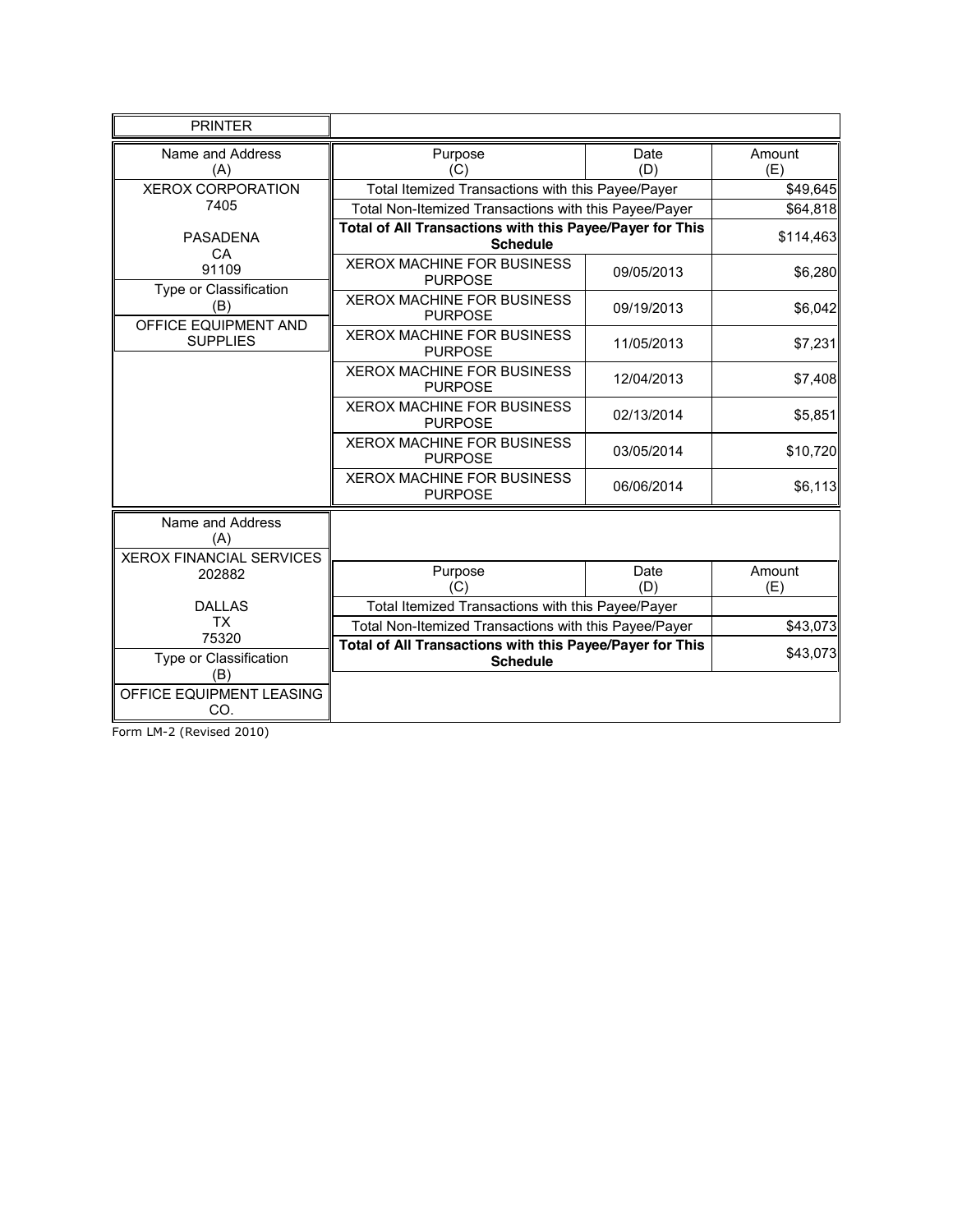# **SCHEDULE 19 - UNION ADMINISTRATION** FILE NUMBER: 000-347

| Name and Address<br>(A)         |                                                                             |             |               |
|---------------------------------|-----------------------------------------------------------------------------|-------------|---------------|
| <b>A-Z PRINTING</b>             | Purpose<br>(C)                                                              | Date<br>(D) | Amount<br>(E) |
| 4330 VAN BUREN BOULEVARD        | Total Itemized Transactions with this Payee/Payer                           |             | \$0           |
| <b>RIVERSIDE</b><br>CA          | Total Non-Itemized Transactions with this Payee/Payer                       |             | \$8,351       |
| 92502                           | Total of All Transactions with this Payee/Payer for This                    |             |               |
| Type or Classification          | <b>Schedule</b>                                                             |             | \$8,351       |
| (B)                             |                                                                             |             |               |
| <b>PRINTING</b>                 |                                                                             |             |               |
| Name and Address<br>(A)         |                                                                             |             |               |
| <b>D'OR SOLUTIONS</b>           | Purpose                                                                     | Date        | Amount        |
| 674 VIA DE LA VALLE STE 214     | (C)                                                                         | (D)         | (E)           |
| <b>SOLANA BEACH</b>             | Total Itemized Transactions with this Payee/Payer                           |             |               |
| CA                              | Total Non-Itemized Transactions with this Payee/Payer                       |             | \$37,708      |
| 92075                           | Total of All Transactions with this Payee/Payer for This                    |             | \$37,708      |
| Type or Classification<br>(B)   | <b>Schedule</b>                                                             |             |               |
| RESEARCH / EVENT SERVICES       |                                                                             |             |               |
| Name and Address<br>(A)         |                                                                             |             |               |
| <b>HILTON PASADENA</b>          | Purpose<br>(C)                                                              | Date<br>(D) | Amount<br>(E) |
| 168 SOUTH LOS ROBLES            | Total Itemized Transactions with this Payee/Payer                           |             | \$62,037      |
| <b>AVENUE</b>                   | Total Non-Itemized Transactions with this Payee/Payer                       |             | \$0           |
| <b>PASADENA</b><br>CA           | Total of All Transactions with this Payee/Payer for This<br><b>Schedule</b> |             | \$62,037      |
| 91101<br>Type or Classification | LODGING FOR STAFF AND<br>MEMBERS FOR AAOC                                   | 03/25/2014  | \$62,037      |
| (B)<br><b>HOTEL</b>             |                                                                             |             |               |
| Name and Address<br>(A)         |                                                                             |             |               |
| I.D. ME PROMOTIONS              | Purpose<br>(C)                                                              | Date<br>(D) | Amount<br>(E) |
| 18401 BURBANK BLVD, STF         | Total Itemized Transactions with this Payee/Payer                           |             | \$13,629      |
| 116                             | Total Non-Itemized Transactions with this Payee/Payer                       |             | \$0           |
| <b>TARZANA</b>                  | Total of All Transactions with this Payee/Payer for This                    |             |               |
| <b>CA</b><br>91356              | <b>Schedule</b>                                                             |             | \$13,629      |
| Type or Classification<br>(B)   | <b>BUSINESS SUPPLIES FOR</b><br>CONVENTION 2014                             | 08/21/2014  | \$13,629      |
| <b>SUPPLIER</b>                 |                                                                             |             |               |
| Name and Address                | Purpose                                                                     | Date        | Amount        |
| (A)                             | (C)                                                                         | (D)         | (E)           |
| KONA KAI RESORT                 | Total Itemized Transactions with this Payee/Payer                           |             | \$5,392       |
| 1551 SHELTER ISLAND DR.         | Total Non-Itemized Transactions with this Payee/Payer                       |             | \$4,501       |
| <b>SAN DIEGO</b><br>CA          | Total of All Transactions with this Payee/Payer for This<br><b>Schedule</b> |             | \$9,893       |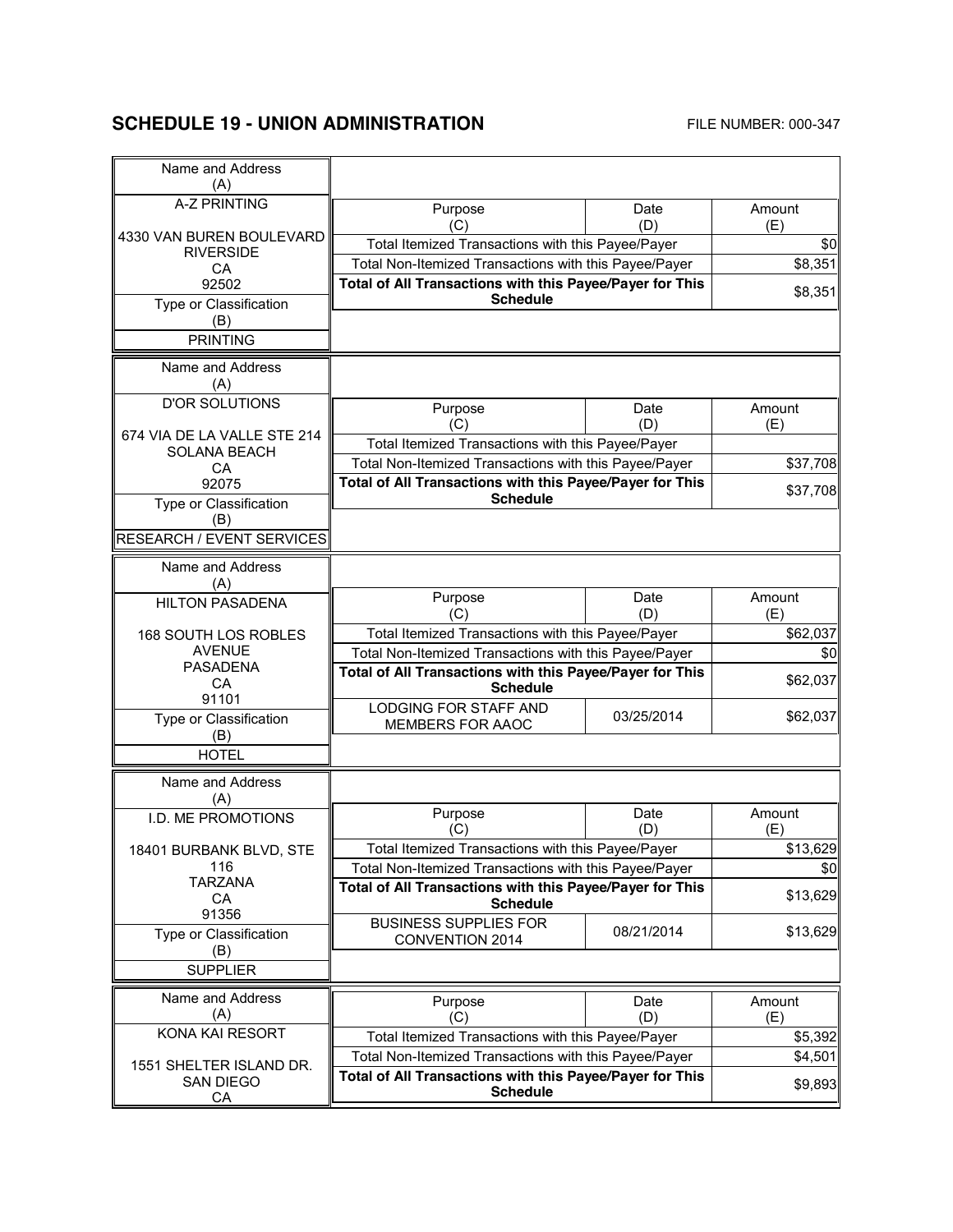| 92106                         | MEALS/ROOMS LEADERSHIP                                                      |            |          |
|-------------------------------|-----------------------------------------------------------------------------|------------|----------|
| Type or Classification        | <b>MEETING</b>                                                              | 01/17/2014 | \$5,392  |
| (B)                           |                                                                             |            |          |
| <b>HOTEL</b>                  |                                                                             |            |          |
|                               |                                                                             |            |          |
| Name and Address              |                                                                             |            |          |
| (A)                           |                                                                             |            |          |
| MAIL PROS, INC.               | Purpose                                                                     | Date       | Amount   |
| 5261 BUSINESS DRIVE           | (C)                                                                         | (D)        | (E)      |
| <b>HUNTINGTON BEACH</b>       | Total Itemized Transactions with this Payee/Payer                           | \$0        |          |
| CA                            | Total Non-Itemized Transactions with this Payee/Payer                       |            | \$6,611  |
| 92648                         | Total of All Transactions with this Payee/Payer for This<br>\$6,611         |            |          |
| Type or Classification        | <b>Schedule</b>                                                             |            |          |
| (B)                           |                                                                             |            |          |
| <b>MAILING HOUSE</b>          |                                                                             |            |          |
| Name and Address              |                                                                             |            |          |
| (A)                           |                                                                             |            |          |
| <b>MARLA HORN</b>             | Purpose                                                                     | Date       | Amount   |
|                               | (C)                                                                         | (D)        | (E)      |
| 1106 STANFORD AVENUE          | Total Itemized Transactions with this Payee/Payer                           |            | \$0      |
| REDONDO BEACH<br>CA           | Total Non-Itemized Transactions with this Payee/Payer                       |            | \$12,900 |
| 90278                         | Total of All Transactions with this Payee/Payer for This                    |            |          |
| Type or Classification        | <b>Schedule</b>                                                             |            | \$12,900 |
| (B)                           |                                                                             |            |          |
| CONSULTANT                    |                                                                             |            |          |
|                               |                                                                             |            |          |
| Name and Address<br>(A)       |                                                                             |            |          |
| ONLINE-REG.COM, INC.          | Purpose                                                                     | Date       | Amount   |
|                               | (C)                                                                         | (D)        | (E)      |
| 1010 UNIVERSITY AVE, #C-207   | Total Itemized Transactions with this Payee/Payer                           |            | \$5,900  |
| <b>SAN DIEGO</b>              | Total Non-Itemized Transactions with this Payee/Payer                       |            | \$5,900  |
| CA                            | Total of All Transactions with this Payee/Payer for This                    |            | \$11,800 |
| 92103                         | <b>Schedule</b>                                                             |            |          |
| Type or Classification<br>(B) | CONVENTION 2014 ATTENDANCE                                                  | 12/10/2013 | \$5,900  |
| <b>CUSTOM EVENT</b>           | TRACKING, CEU EVALUALTI                                                     |            |          |
| REGISTRATION SOLUTIONS        |                                                                             |            |          |
|                               |                                                                             |            |          |
| Name and Address              |                                                                             |            |          |
| (A)                           |                                                                             |            |          |
| SHERATON FAIRPLEX HOTEL       | Purpose                                                                     | Date       | Amount   |
| 601 W MCKINLEY AVENUE         | (C)                                                                         | (D)        | (E)      |
| <b>POMONA</b>                 | Total Itemized Transactions with this Payee/Payer                           |            | \$0      |
| CA                            | Total Non-Itemized Transactions with this Payee/Payer                       |            | \$11,492 |
| 91768                         | Total of All Transactions with this Payee/Payer for This<br><b>Schedule</b> |            | \$11,492 |
| Type or Classification        |                                                                             |            |          |
| (B)<br><b>HOTEL</b>           |                                                                             |            |          |
|                               |                                                                             |            |          |
| Name and Address              | Purpose                                                                     | Date       | Amount   |
| (A)                           | (C)                                                                         | (D)        | (E)      |
| <b>WEST COAST MAILERS</b>     | Total Itemized Transactions with this Payee/Payer                           |            | \$5,595  |
| 5630 BORWICK AVENUE           | Total Non-Itemized Transactions with this Payee/Payer                       |            | \$4,405  |
| <b>SOUTH GATE</b>             | <b>Total of All Transactions with this Payee/Payer for This</b>             |            | \$10,000 |
|                               |                                                                             |            |          |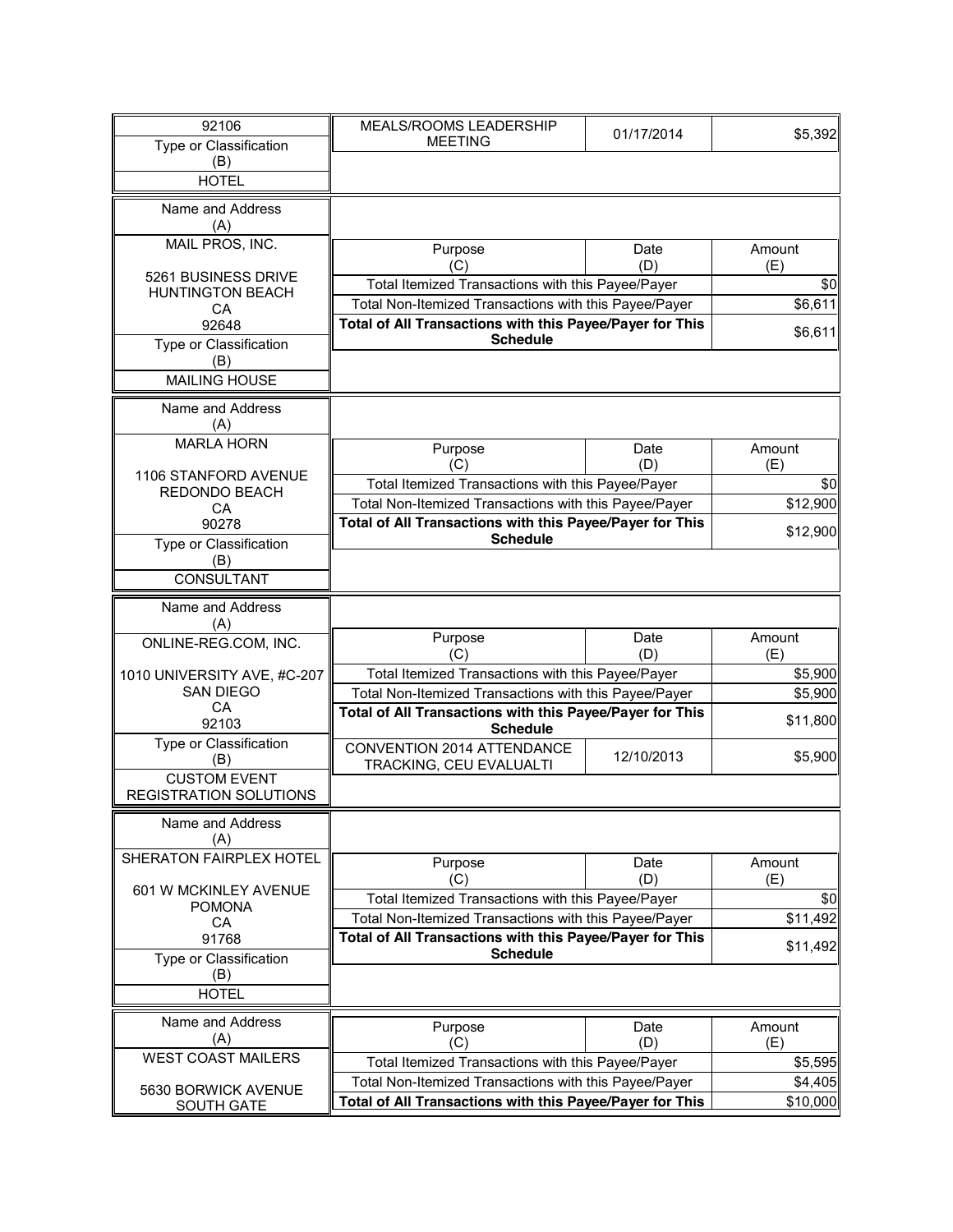| СA                              | <b>Schedule</b>                                                             |            |          |
|---------------------------------|-----------------------------------------------------------------------------|------------|----------|
| 90280<br>Type or Classification | <b>CONVENTION NOMINATION</b><br><b>POSTCARD</b>                             | 07/08/2014 | \$5,595  |
| ΈB)                             |                                                                             |            |          |
| <b>MAILING HOUSE</b>            |                                                                             |            |          |
| Name and Address                |                                                                             |            |          |
| (A)                             | Purpose                                                                     | Date       | Amount   |
| <b>WORK DOCTOR</b>              | C)                                                                          | (D)        | (E)      |
| 29915                           | Total Itemized Transactions with this Payee/Payer                           |            | \$13,600 |
| <b>BELLINGHAM</b>               | Total Non-Itemized Transactions with this Payee/Payer                       |            | \$7,730  |
| <b>WA</b><br>98228              | Total of All Transactions with this Payee/Payer for This<br><b>Schedule</b> |            | \$21,330 |
| Type or Classification<br>(B)   | <b>MANAGEMENT EDUCATIONAL</b><br><b>TRAINING/SEMINAR</b>                    | 02/28/2014 | \$13,600 |
| <b>CONSULTANT</b>               |                                                                             |            |          |

Form LM-2 (Revised 2010)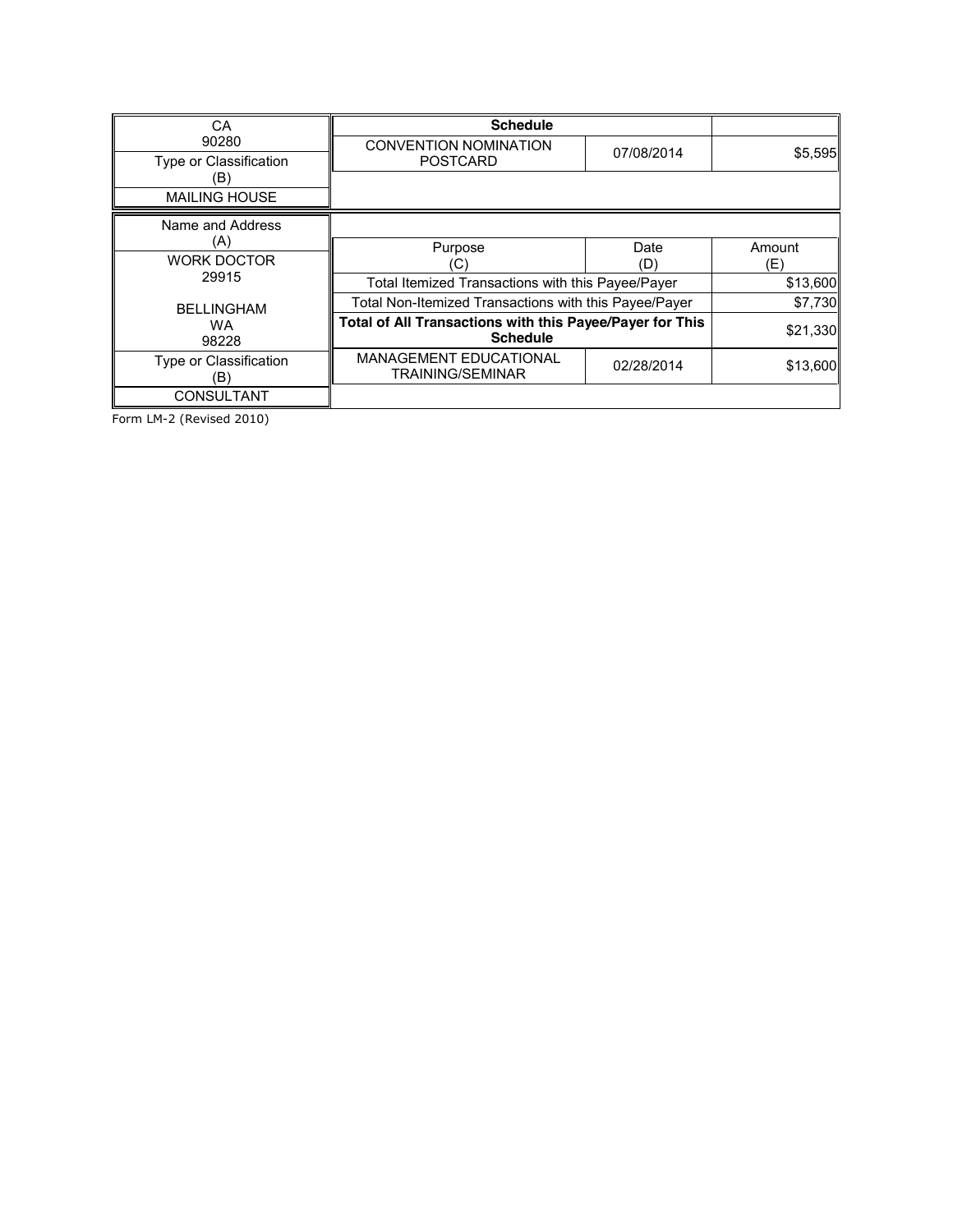## **SCHEDULE 20 - BENEFITS** FILE NUMBER: 000-347

 $\mathbf{r}$ 

| Description<br>(A)                                                         | To Whom<br>Paid<br>(B)                                                         | Amount<br>(C) |
|----------------------------------------------------------------------------|--------------------------------------------------------------------------------|---------------|
| Total of all lines above (Total will be automatically entered in Item 55.) | \$2,117,007                                                                    |               |
| <b>MEMBERS' LIFE INSURANCE</b>                                             | <b>AFSCME</b>                                                                  | \$107,203     |
| <b>HEALTH AND WELFARE BENEFITS</b>                                         | <b>INLAND</b><br>VALLEY<br><b>HEALTH &amp;</b><br><b>WELFARE</b><br>TRUST FUND | \$1,075,328   |
| <b>PENSION BENEFITS</b>                                                    | <b>KAISER</b><br><b>FOUNDATION</b><br><b>HEALTH</b><br><b>PLAN</b>             | \$17,666      |
| <b>MEMBERS' LIFE INSURANCE</b>                                             | <b>MARSH</b><br><b>AFFINITY</b><br><b>GROUP</b><br><b>SERVICES</b>             | \$70,708      |
| <b>MEMBERS' RETIREMENT BENEFITS</b>                                        | <b>MEMBERS</b>                                                                 | \$133,592     |
| <b>PENSION BENEFITS</b>                                                    | <b>AFSCME</b>                                                                  | \$556,720     |
| <b>WORKERS' COMPENSATION INSURANCE</b>                                     | <b>THE</b><br><b>HARTFORD</b>                                                  | \$29,937      |
| <b>WORKERS' COMPENSATION INSURANCE</b>                                     | <b>ICW GROUP</b>                                                               | \$125,853     |

Form LM-2 (Revised 2010)